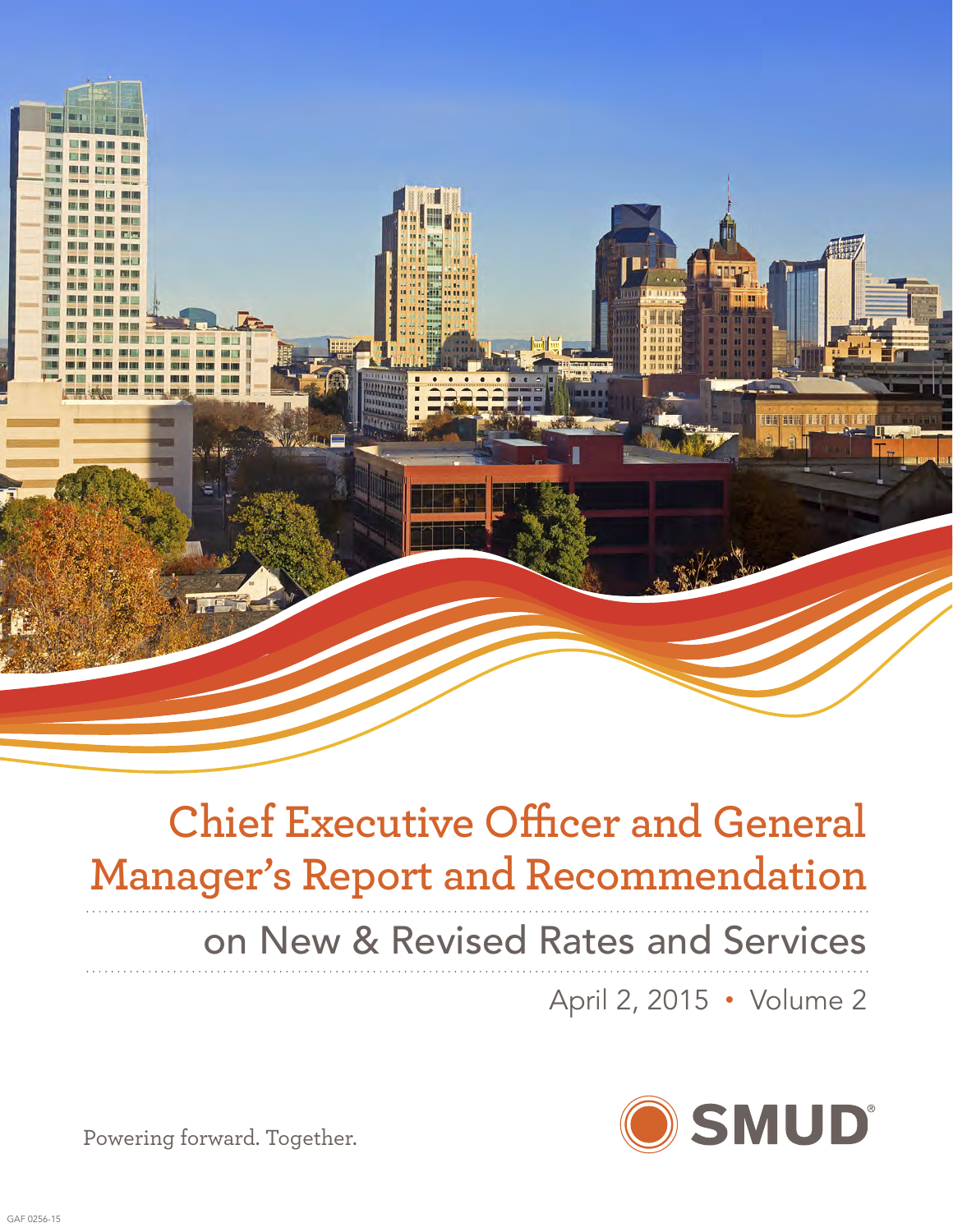# **2016 Rates, Rules and Regulations**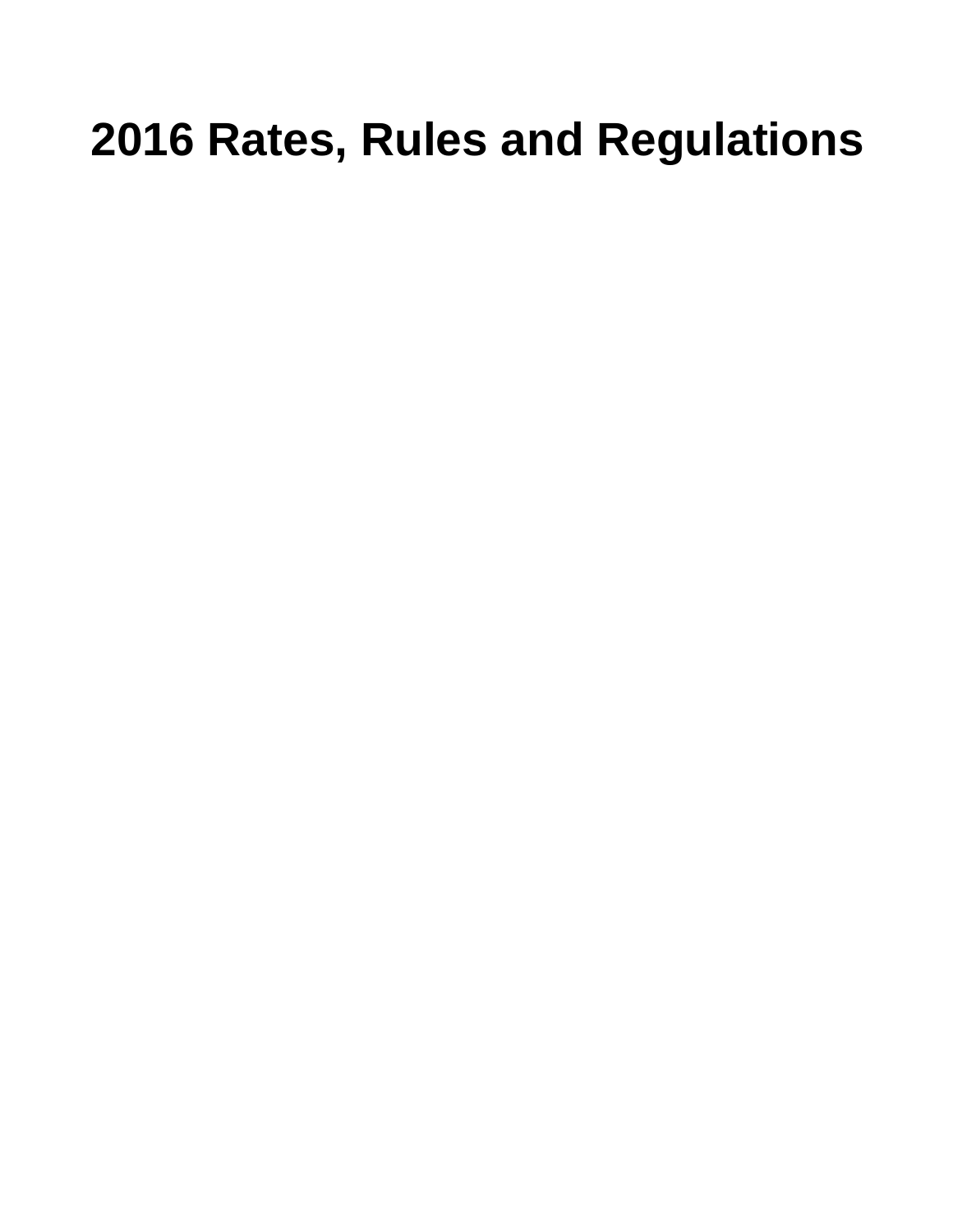# **Table of Contents**

The following listed sheets contain all effective rates, rules and regulations affecting rates and service, and information relating thereto, in effect on and after the date indicated. All rates are applicable to the territory served by SMUD.

|                                                      | Effective<br>Date | Sheet<br>Number       | Page<br>Number |
|------------------------------------------------------|-------------------|-----------------------|----------------|
|                                                      |                   | iii                   |                |
| <b>Rate Schedules</b>                                |                   |                       |                |
|                                                      |                   | $1 - R - 1 - 4$       | 1              |
|                                                      |                   | $1 - R - TOU - 1 - 3$ | 5              |
|                                                      |                   | $1 - R - SPO - 1 - 4$ | 8              |
|                                                      |                   | $1-GS-1-4$            | 12             |
|                                                      |                   | $1-GS-LEG-1-5$        | 16             |
|                                                      |                   | $1-AG-1-5$            | 21             |
|                                                      |                   | 1-GS-TOU1-1-4         | 26             |
|                                                      |                   | 1-GS-TOU2-1-4         | 30             |
|                                                      |                   | 1-GS-TOU3-1-4         | 34             |
| GS-TDP General Service Temperature Dependent Pricing |                   | $1-GS-TDP-1-4$        | 38             |
|                                                      |                   | $1-SLS-1-3$           | 42             |
|                                                      |                   | $1-TSS-1$             | 45             |
|                                                      |                   | $1$ -TC ILS- $1$      | 46             |
|                                                      |                   | $1-NLGT-1-2$          | 47             |
|                                                      |                   | $1-MED-1$             | 49             |
|                                                      |                   | $1-NEM-1-3$           | 50             |
|                                                      |                   | $1-DWS-1-2$           | 53             |
|                                                      |                   | $1$ -CHP- $1-3$       | 55             |
|                                                      |                   | $1-SS-1-2$            | 58             |
|                                                      |                   | $1$ -EDR- $1$ -2      | 60             |
| <b>Rules and Regulations</b>                         |                   |                       |                |
| 4                                                    |                   | $2 - 04 - 1$          | 62             |

# **SACRAMENTO MUNICIPAL UTILITY DISTRICT Sheet No. i** Sheet No. i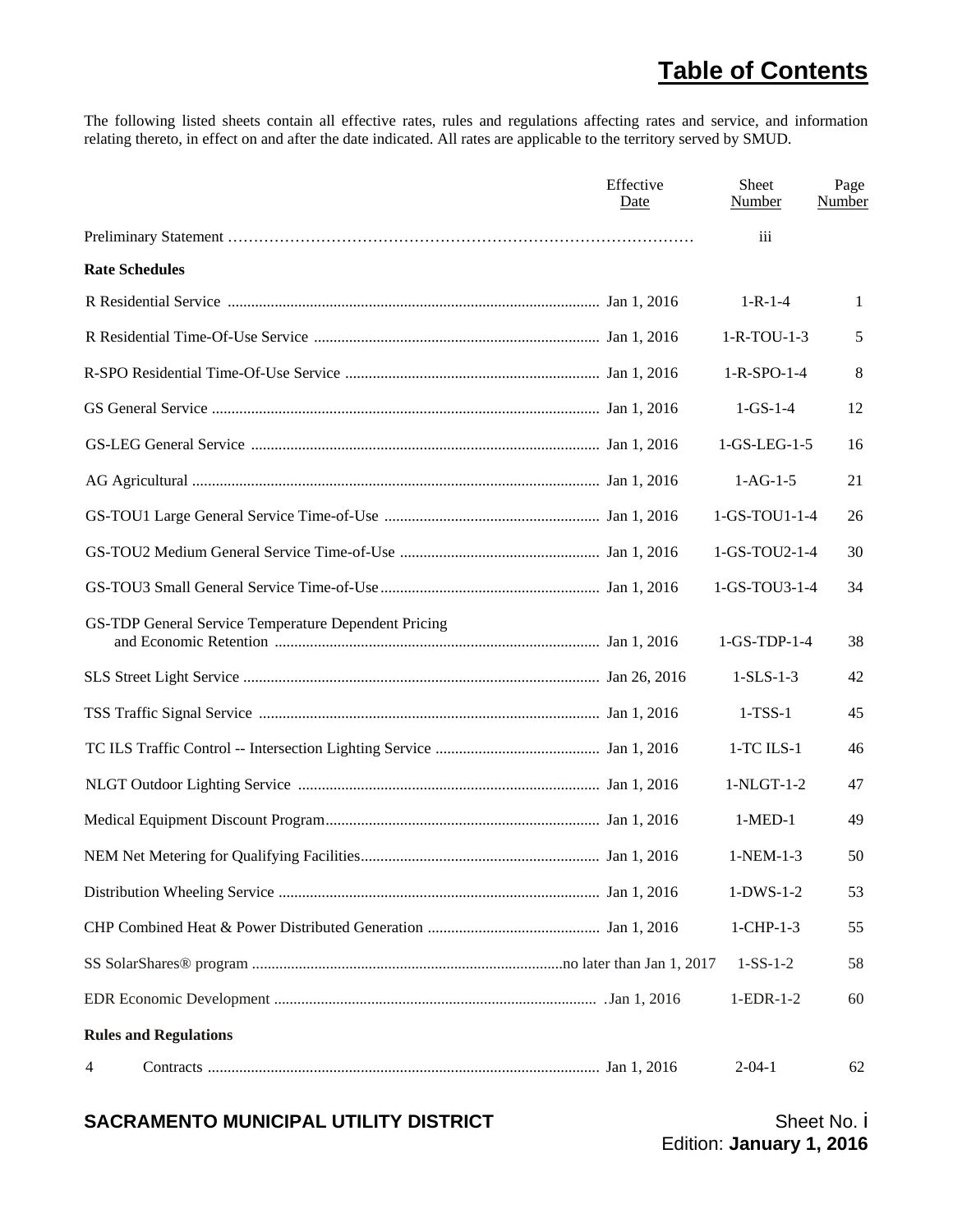# **Table of Contents**

| Appendix     |                |    |
|--------------|----------------|----|
| $\mathbf{A}$ | Appendix A-1-2 | 63 |

*(End)*

**SACRAMENTO MUNICIPAL UTILITY DISTRICT SACRAMENTO MUNICIPAL UTILITY DISTRICT** Sheet No. ii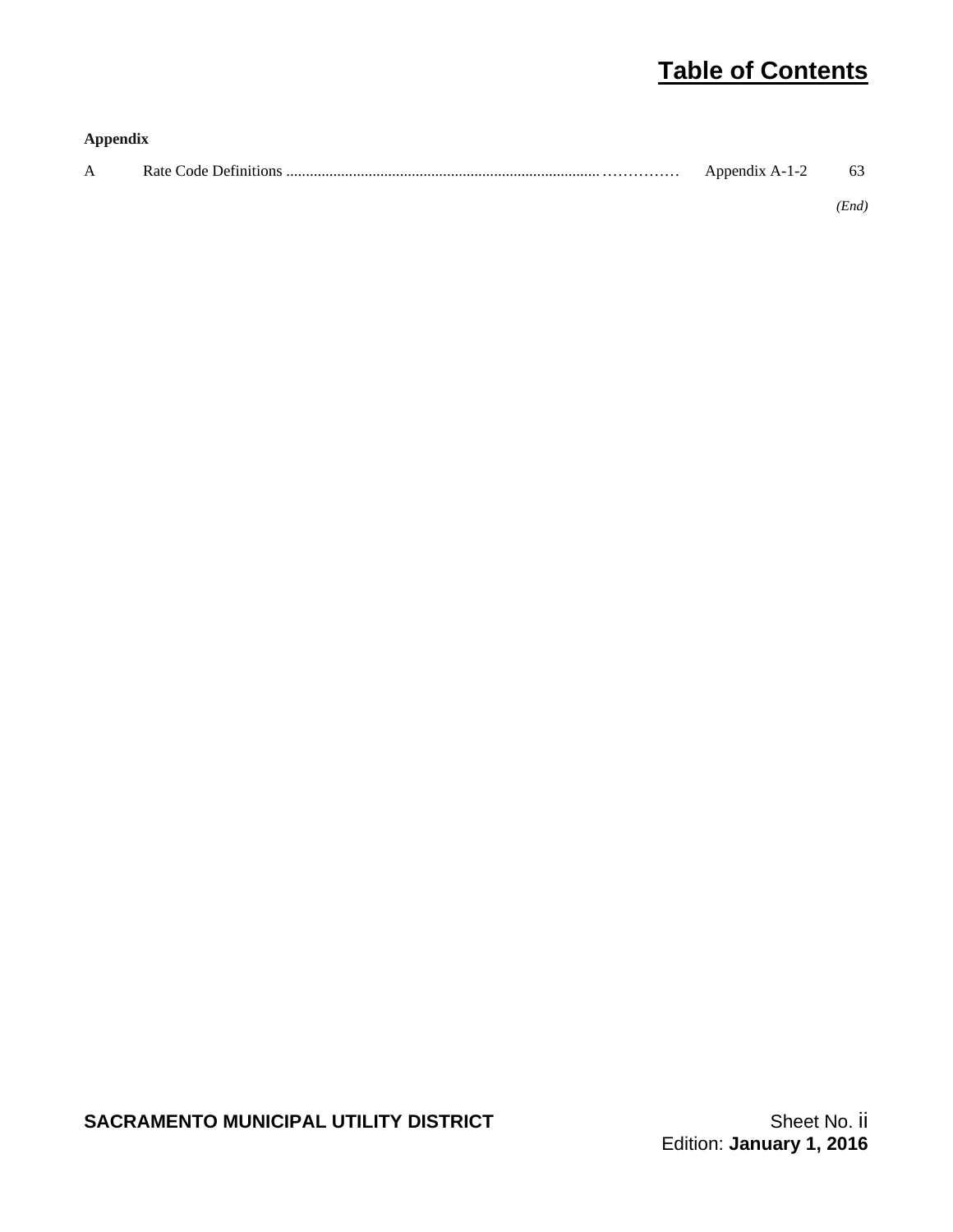# **Territory Served by SMUD**

SMUD supplies electric service in most of Sacramento County and in a portion of Placer County.

#### **Description of Service**

A description of service available is contained in SMUD's Rule and Regulation 2. The service available at any particular location should be ascertained by inquiry at SMUD's Customer Services Department office at 6301 S Street, Sacramento.

#### **Procedure to Obtain Service**

Any person or corporation whose premises are within the outer boundaries of SMUD may obtain service by applying for service at the Customer Services Department office establishing credit as hereinafter set forth and complying with SMUD's rules and regulations. Where an extension of SMUD's lines is necessary or whenever unusual service requirements are determined, applicant will be informed as to the conditions under which service will be supplied.

# **Establishment of Credit and Deposits**

After making proper application for electric service, it will be necessary for applicant to establish his credit in accordance with Rule and Regulation 6.

# **General**

# l. MEASUREMENT OF ELECTRIC ENERGY

 All electric energy supplied by SMUD to its customers shall be measured by means of suitable standard electric meters, except as otherwise specifically provided in SMUD's Rules and Regulations.

# 2. DISCOUNTS

All rates hereinafter listed are net rates and are not subject to discount unless specifically stated in the Rates.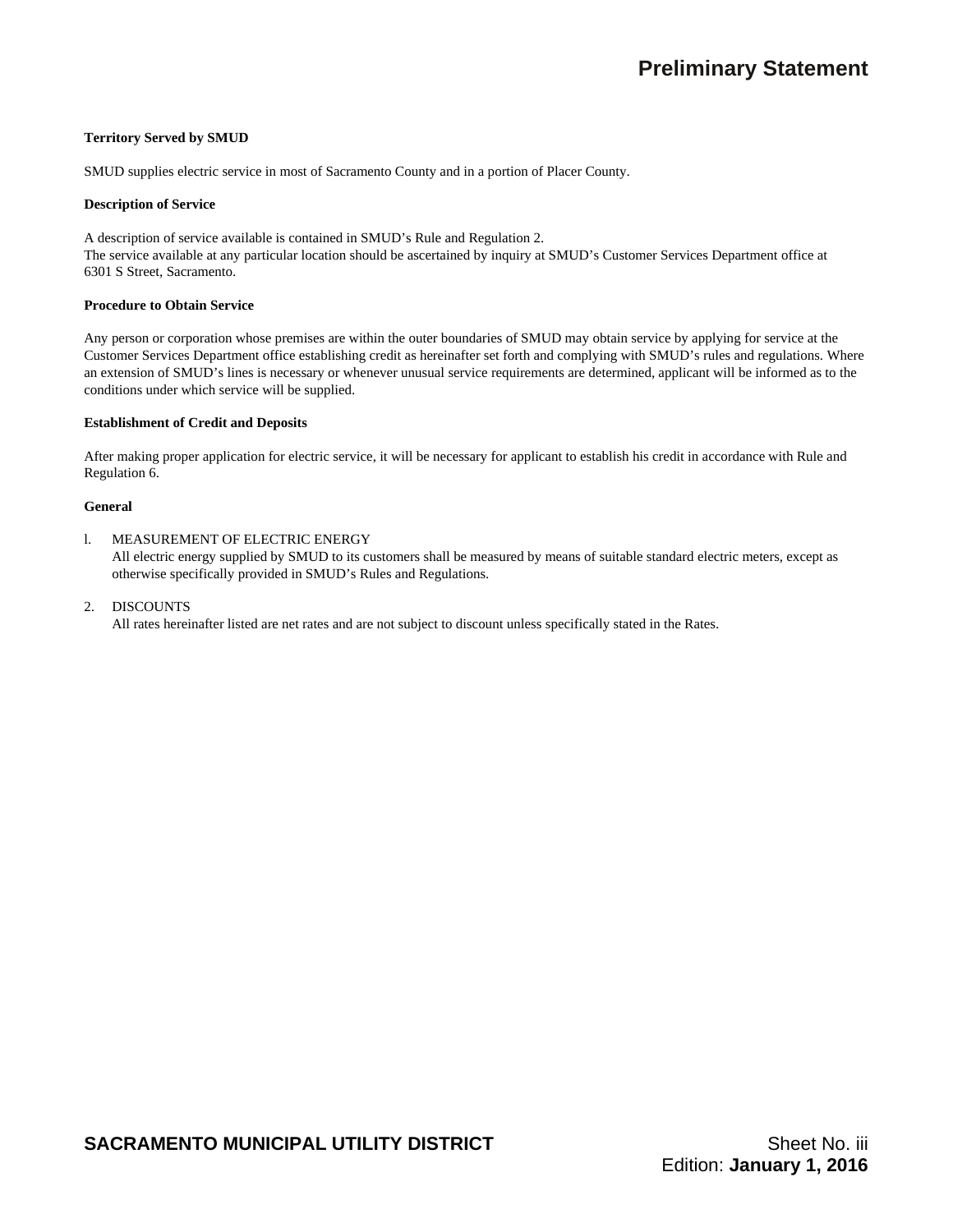# **Residential Service Rate Schedule R**

# **I. Applicability**

This Rate Schedule 1-R applies to single- and three-phase service for the following types of residential premises:

- 1. Individually metered residences including single-family homes, duplexes, apartments, and condominiums; and
- 2. General farm service where the meter also serves the residence or additional meters on a farm where the electricity consumed is solely for domestic purposes; and
- 3. Master-metered service to a qualifying multifamily accommodation or mobile home park that is submetered to all single-family units or individual mobile homes.

For the purposes of this schedule a "month" is considered to be a single billing period of 27 to 34 days.

# **II. Firm Service Rates**

| <b>Heating Type</b>                          | <b>Electric Heat</b> | <b>Electric Heat</b> | <b>Nonelectric Heat</b> |
|----------------------------------------------|----------------------|----------------------|-------------------------|
| Availability                                 | CLOSED*              | <b>OPEN</b>          | <b>OPEN</b>             |
| <b>Rate Category</b>                         | RSCH, RWCH           | RSEH, RWEH           | RSGH, RWGH              |
| <b>Winter Season**</b>                       | Dec 1 – Mar 31       | Dec 1 – Mar 31       | $Oct 1 - May 31$        |
| System Infrastructure Fixed Charge per month | \$18.00              | \$18.00              | \$18.00                 |
| <b>Electricity Usage Charge:</b>             |                      |                      |                         |
| Base Usage per month \$/kWh                  | \$0.1038             | \$0.1068             | \$0.1068                |
| Base-Plus Usage per month \$/kWh             | \$0.1627             | \$0.1861             | \$0.1861                |
| <b>Spring Season**</b>                       | Apr $1 - May 31$     | Apr $1 - May 31$     |                         |
| <b>Fall Season**</b>                         | $Oct 1 - Nov 30$     | $Oct 1 - Nov 30$     |                         |
| System Infrastructure Fixed Charge per month | \$18.00              | \$18.00              |                         |
| <b>Electricity Usage Charge:</b>             |                      |                      |                         |
| Base Usage per month \$/kWh                  | \$0.1038             | \$0.1068             |                         |
| Base-Plus Usage per month \$/kWh             | \$0.1627             | \$0.1861             |                         |
| <b>Summer Season</b>                         | $Jun 1 - Sep 30$     | $Jun 1 - Sep 30$     | $Jun 1 - Sep 30$        |
| System Infrastructure Fixed Charge per month | \$18.00              | \$18.00              | \$18.00                 |
| <b>Electricity Usage Charge:</b>             |                      |                      |                         |
| Base Usage per month \$/kWh                  | \$0.1177             | \$0.1177             | \$0.1177                |
| Base-Plus Usage per month \$/kWh             | \$0.1928             | \$0.1928             | \$0.1928                |

# **III. Base Usage and Base-Plus Usage Quantities (Kilowatt-hours per month)**

|                                              | <b>Heating Type</b>              | <b>Electric Heat</b>  | <b>Electric Heat</b>  | <b>Nonelectric Heat</b>                                |  |
|----------------------------------------------|----------------------------------|-----------------------|-----------------------|--------------------------------------------------------|--|
|                                              | Availability                     | CLOSED*               | <b>OPEN</b>           | <b>OPEN</b>                                            |  |
| <b>Winter Season**</b>                       |                                  | <b>Dec</b> 1 – Mar 31 | <b>Dec</b> 1 – Mar 31 | <b>Oct 1 – May 31</b>                                  |  |
| <b>Principal Rate Categories</b>             |                                  | <b>RSCH</b>           | <b>RSEH</b>           | RSGH                                                   |  |
|                                              | Base Usage maximum kWh per month | 3,000                 | 3,000                 | 1,000                                                  |  |
|                                              | Base-Plus Usage kWh per month    | > 3,000               | > 3,000               | > 1,000                                                |  |
| <b>Well Rate Categories</b>                  |                                  | RWCH                  | RWEH                  | RWGH                                                   |  |
| Base Usage maximum kWh per month             |                                  | 3,000                 | 3,000                 | 1,300                                                  |  |
|                                              | Base-Plus Usage kWh per month    | > 3,000               | > 3.000               | >1.300                                                 |  |
| <b>SACRAMENTO MUNICIPAL UTILITY DISTRICT</b> |                                  |                       |                       | Sheet No. 1-R-1                                        |  |
| Resolution No.                               | adopted                          | . 2015                |                       | Effective: January 1, 2016<br>Edition: January 1, 2016 |  |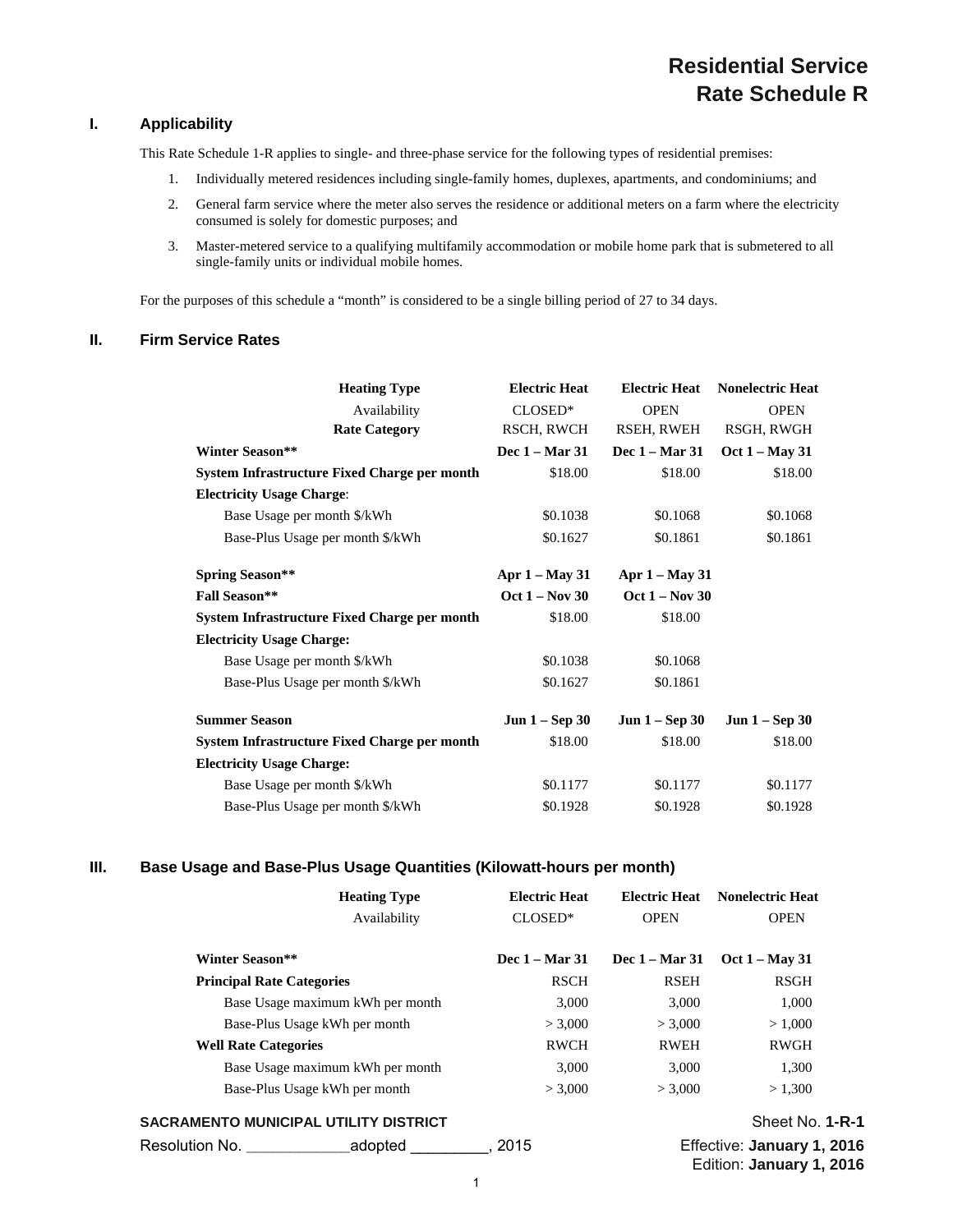# **Residential Service Rate Schedule R**

| <b>Spring Season**</b>           | Apr $1 - May 31$ | Apr $1 - May 31$ |                  |
|----------------------------------|------------------|------------------|------------------|
| <b>Fall Season**</b>             | $Oct 1 - Nov 30$ | Oct $1 - Nov 30$ |                  |
| (Kilowatt-hours per month)       |                  |                  |                  |
| <b>Principal Rate Categories</b> | <b>RSCH</b>      | <b>RSEH</b>      |                  |
| Base Usage maximum kWh per month | 3,000            | 3,000            |                  |
| Base-Plus Usage kWh per month    | > 3,000          | > 3,000          |                  |
| <b>Well Rate Categories</b>      | RWCH             | RWEH             |                  |
| Base Usage maximum kWh per month | 3,000            | 3,000            |                  |
| Base-Plus Usage kWh per month    | > 3,000          | > 3,000          |                  |
| <b>Summer Season</b>             | Jun $1 -$ Sep 30 | $Jun 1 - Sep 30$ | $Jun 1 - Sep 30$ |
| (Kilowatt-hours per month)       |                  |                  |                  |
| <b>Principal Rate Categories</b> | <b>RSCH</b>      | <b>RSEH</b>      | RSGH             |
| Base Usage maximum kWh per month | 1,100            | 1,100            | 1,100            |
| Base-Plus Usage kWh per month    | > 1,100          | > 1,100          | > 1,100          |
| <b>Well Rate Categories</b>      | RWCH             | RWEH             | <b>RWGH</b>      |
| Base Usage maximum kWh per month | 1,400            | 1,400            | 1,400            |
| Base-Plus Usage kWh per month    | > 1,400          | > 1,400          | > 1,400          |
|                                  |                  |                  |                  |

\* The *CLOSED* Electric Heat Rate was closed to new installations of electric heating equipment, effective May 1, 1996. Upon application for service, any new occupant to a premise currently on the *CLOSED* Rate Categories RSCH, RWCH, or RTCH will be placed on the applicable Open Electric Heat Rate RSEH, RWEH, or RTEH.

\*\* All seasons with the exclusion of summer (June 1 – September 30), include the following residential Smart Pricing Pilot rate categories: RSCH\_SP, RSEH\_SP, RSGH\_SP, RWCH\_SP, RWEH\_SP, and RWGH\_SP.

# **IV. Electricity Usage Surcharges**

Refer to the following rate schedules for details on electricity usage surcharges that apply to all kWh.

- **A. Solar Surcharge.** Refer to Rate Schedule 1–SB1.
- **B. Hydro Generation Adjustment (HGA).** Refer to Rate Schedule 1–HGA.

# **V. Rate Option Menu**

- **A. Energy Assistance Program (Rate Categories with suffix "\_E").** Refer to Rate Schedule 1–EAPR.
- **B. Medical Equipment Discount Program (Rate Categories with suffix "\_L").** Refer to Rate Schedule 1–MED.
- **C. Joint Participation in Medical Equipment Discount and Energy Assistance Programs (Rate Categories with suffix "\_EL").** Refer to Rate Schedule 1–MED.
- **D. Time-of-Use Rate Option.** Refer to Rate Schedule 1- R-TOU.

#### **E. Generator Standby Service Option**

Generator Standby Service applies when all of the following conditions are met:

- 1. The customer has generation, sited on the customer premise, that serves all or part of the customer's load; and
- 2. The generator(s) are not fueled by a renewable resource; and
- 3. The generator(s) have a combined nameplate rating of less than 100 kW; and
- 4. The generator(s) are connected to SMUD's electrical system; and

# **SACRAMENTO MUNICIPAL UTILITY DISTRICT SHOW AND SHEET NO. 1-R-2**

Resolution No. **\_\_\_\_\_\_\_\_\_\_\_\_**adopted \_\_\_\_\_\_\_\_\_, 2015 Effective: **January 1, 2016**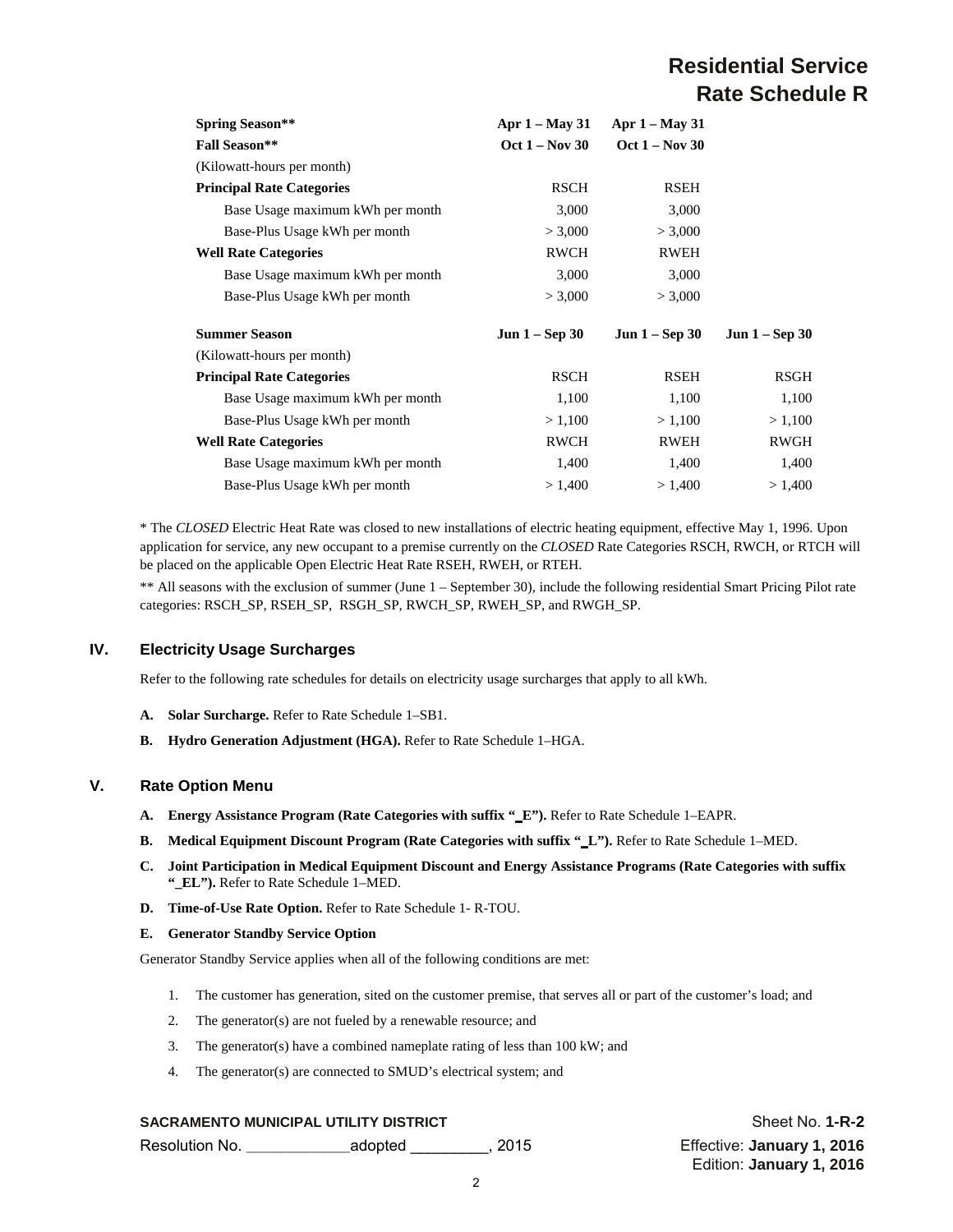5. SMUD is required to have resources available to provide supplemental service, backup electricity and/or to supply electricity during generator(s) maintenance service.

| <b>Generator Standby Charge January 1 through December 31</b> |  |
|---------------------------------------------------------------|--|
|                                                               |  |

In addition to the Generator Standby Charge, SMUD will continue to bill for all applicable charges under this rate. These charges include System Infrastructure Fixed Charges and electricity usage charges for SMUD-provided power.

The Generator Standby Charge will be waived for qualifying net metered generation. Refer to Rate Schedule 1-NEM.

#### **F. Net Energy Metering Option.** Refer to Rate Schedule 1-NEM.

#### **G. Green Pricing Options**

#### **1. SMUD Community Solar Option**

Under this premium service option, customers elect to contribute monthly payments toward the installation of a photoelectric system at a selected community locale. Refer to the SMUD website, www.smud.org, for further information on monthly contribution options and currently identified projects.

#### **2. SMUD Renewable Energy Option**

Customers electing this premium power service will receive an additional monthly electricity usage charge of no less than 1/2 cent and no greater than 2 cents per kWh. SMUD may offer up to three premium rate options representing various blends of renewable resources and/or renewable energy credits within the 1/2 cent to 2 cent range. The actual prices will be published each November and will be based on the expected above market cost of renewable resources for the upcoming year. Participation will be limited to the amount of resources that SMUD is able to secure at or below the 2 cent premium limit.

#### **3. Fixed Greenergy Fee Options**

| Customers may opt to support SMUD renewable energy purchases through one of the following monthly fees: |  |
|---------------------------------------------------------------------------------------------------------|--|
|                                                                                                         |  |
|                                                                                                         |  |

# **H. Special Metering Charge**

For customers who purchase and install additional equipment and software identified by SMUD meter specialists as necessary for load data collection and transfer to electronic media outside SMUD, SMUD will charge a monthly service fee to cover maintenance, software support and licensing fees. Payment for this nonstandard equipment and service will be made through provisions in Rule and Regulation 2, Section IV. Special Facilities. The fee schedule is available at SMUD's website, www.smud.org.

#### **I. Plug-In Electric Vehicle (PEV) Option.** Refer to Rate Schedule 1-R-TOU.

#### **J. Residential Three-Phase Service Option**

This option is open to customers located in areas where three-phase service is available. A Special Facilities fee is charged to cover the additional costs for providing this service. This charge is in addition to the System Infrastructure Fixed Charge.

| Three-Phase Service – January 1 through December 31 |  |
|-----------------------------------------------------|--|
|                                                     |  |

# **VI. Conditions of Service**

# **A. Electric Heat Eligibility (Rate Categories RSCH, RSEH, RWCH, RWEH)**

# **SACRAMENTO MUNICIPAL UTILITY DISTRICT** Shape The Sheet No. 1-R-3

Resolution No. **\_\_\_\_\_\_\_\_\_\_\_\_**adopted \_\_\_\_\_\_\_\_\_, 2015 Effective: **January 1, 2016**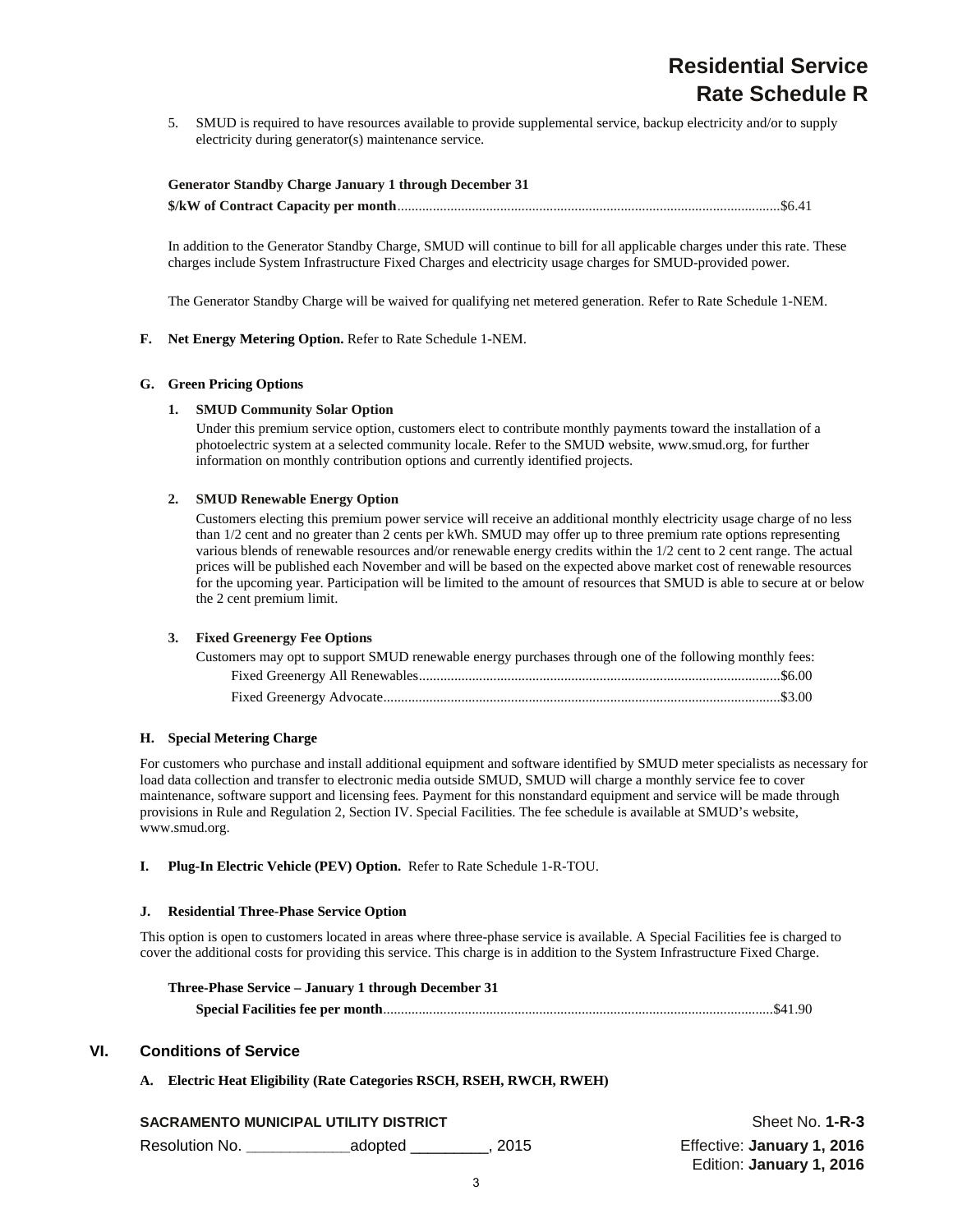# **Residential Service Rate Schedule R**

Residential customers with electric heating may qualify for an additional kWh in Base Usage allowance during the winter, spring and fall seasons, as indicated in Section III. To be eligible, the customer's electric heating system must be the sole source of domestic heating installed at the metered premise, except in the case of renewable heating sources, noted in criterion 4 listed below. In addition, the electric heating system must meet one of the following eligibility criteria that are further defined in Rule and Regulation 1:

- 1. An electric resistance heating system that was installed prior to September 1, 1980; or
- 2. An electric heating system that qualified under the Closed Electric Heat Rate before May 1, 1996;
- 3. A heat pump, including units with electric resistance backup;
- 4. An electric resistance heating system used to supplement a geothermal, solar, or other renewable fuel heating system.

Nonrenewable fuel sources for heating systems that do not qualify for the added residential electric heat Base Usage allowances include, but are not limited to:

- Fossil fuels such as natural gas, propane, gasoline, and oil; and
- Wood and pelletized fuels.

#### **B. Domestic Well Eligibility (Rate Categories RWCH, RWEH, RWGH)**

Residential customers who own and operate a well that as the sole source of domestic water, may qualify for an additional kWh of monthly Base Usage quantity on the residential meter serving the well, as indicated in Section III.

#### **C. Master-Metered Multifamily Accommodation and Mobile Home Park Billing (Rate Category RSMM)**

This rate is closed to new customers unless SMUD determines that it is not reasonable or feasible to provide service and meter the individual units directly.

The master-metered customer's electricity consumption will be billed under the Base Usage and Base-Plus Usage quantities using the ratio of the number of occupied single-family accommodations with electric or nonelectric heat to the total number of occupied single-family accommodations. The billing calculation will include applicable discounts to the Base Usage Charge and System Infrastructure Fixed Charge for qualifying energy assistance and medical equipment discount program participants. The customer must advise SMUD within 15 days following any change in the number of occupied single-family accommodations wired for electric service and/or any change in the number of qualifying medical equipment discount and/or energy assistance program participants, and/or new occupants of the existing premises with rate categories RSCH or RWCH.

# **VII. Billing**

The Base Usage and Base-Plus Usage allowances will be prorated for nonstandard billing periods and when the billing period spans more than one season. The following table shows the basis for the proration in these circumstances. The monthly System Infrastructure Fixed Charge will not be prorated, regardless of the number of days in the billing period or the spanning of multiple seasons. The monthly System Infrastructure Fixed Charge is determined by the billing period end date.

| <b>Billing Circumstance</b>         | <b>Basis for Proration</b>                                                                                              |
|-------------------------------------|-------------------------------------------------------------------------------------------------------------------------|
| Bill period is shorter than 27 days | Relationship between the length of the billing period and 30                                                            |
| Bill period is longer than 34 days  | days. (Billing period days divided by 30).                                                                              |
| Seasons overlap within bill period  | Relationship between the length of the billing period and the<br>number of days that fall within the respective season. |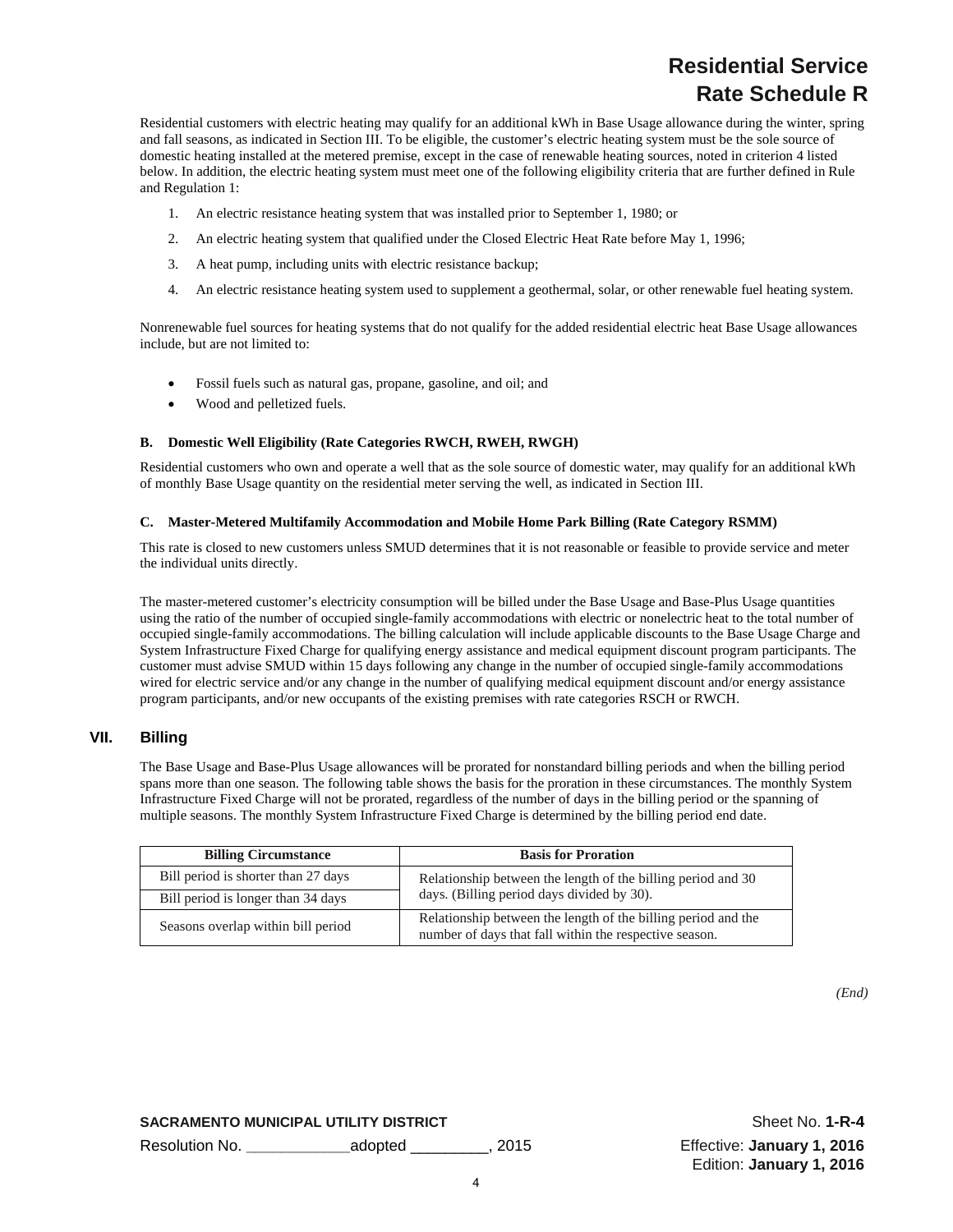# **Residential Time-of-Use Service Rate Schedule R-TOU**

# **I. Applicability**

Effective January 1, 2016, this optional Rate Schedule 1-R-TOU applies to single- and three-phase service for single or dual metered residences including single-family homes, duplexes, apartments, and condominiums which meet any one of the following criteria:

- 1. Were enrolled under the discontinued Option 1 or Option 2 Time-of-Use rates as of December 31, 2015; or
- 2. Have a photovoltaic generation facility on their premise; or
- 3. Own or lease Plug-in Electric Vehicles (PEV). Customers can visit SMUD's website, smud.org, to find out more details about PEV eligibility.

Effective January 1, 2017, the Optional Residential Time-of-Use rate (RTOU), rate category RT01, will be available to other residential customers. Customers can visit SMUD's website, smud.org, to find out more details about the optional residential time-of-use rate. Master-metered service to a qualifying multifamily accommodation or mobile home parks are not eligible for the new optional RTOU rate.

For the purposes of this schedule, a "month" is considered to be a single billing period of 27 to 34 days.

#### **A. Optional Time-of-Use Rate (RT01)**

- 1. This rate replaces the discontinued residential Option 1 and Option 2 Time-of-Use Rates RTCH, RTEH, RTGH, RTE5, RTC5 and RTG5, and the electric vehicle rates RTEV and RTEV4S. Customers formerly on the discontinued residential Option 1 and Option 2 Time-of-Use Rates and RTEV and RTEV4S will be enrolled in this rate effective the first full bill cycle in January 2016. These customers can elect to be placed on the standard non-TOU residential rate or any alternate rate at any time throughout the year. However, once a customer enrolls in the standard non-TOU residential rate or any alternate rate option, the customer shall stay on that rate for at least a 12-month period. Customer enrollment will follow SMUD's standard billing procedures based on customer's billing cycle.
- 2. This rate has three kilowatt-hour prices, depending on the time of day and season as shown below. Holidays are detailed in Section V. Conditions of Service.

| <b>Jun 1</b> - Sep 30 | <b>Summer Super</b><br>Peak | Weekdays between 4:00 p.m. and 7:00 p.m.                                               |
|-----------------------|-----------------------------|----------------------------------------------------------------------------------------|
| <b>Year-round</b>     | Peak                        | Weekdays between 9:00 a.m. and 9:00 p.m. except during the<br>Summer Super Peak hours. |
| $(Jan 1 - Dec 31)$    | <b>Off-Peak</b>             | All other hours, including weekends and the holidays <sup>1</sup> .                    |

3. Customers who enroll in this rate shall not return to the standard non-TOU residential rate or any alternate rate for at least a 12-month period.

#### **B. Plug-In Electric Vehicle Credit**

This credit is for residential customers who own or lease licensed passenger battery electric, plug-in, or plug-in hybrid electric vehicles.

1. Credit applies to all electricity usage charges from midnight to 6:00 a.m. daily

Electric Vehicle Credit………………………………….……………… -\$0.0150/kWh

#### **II. Firm Service Rates**

| <b>Rate Category</b>                                          | <b>RT01</b> |
|---------------------------------------------------------------|-------------|
| <b>Year Round Prices – January 1 through December 31</b>      |             |
| System Infrastructure Fixed Charge per month                  | \$18.00     |
| <b>Electricity Usage Charge</b>                               |             |
| Peak \$/kWh                                                   | \$0.1467    |
| Off-Peak \$/kWh                                               | \$0.0867    |
| Summer Electricity Usage Charge - June 1 through September 30 |             |
| Summer Super Peak \$/kWh                                      | \$0.3093    |
|                                                               |             |

# **SACRAMENTO MUNICIPAL UTILITY DISTRICT SHOW SHOW SHEET SHEET NO. 1-R-TOU-1**

| Resolution No. | adopted | , 2015 |  |  |
|----------------|---------|--------|--|--|
|----------------|---------|--------|--|--|

**Effective: January 1, 2016** Edition: **January 1, 2016**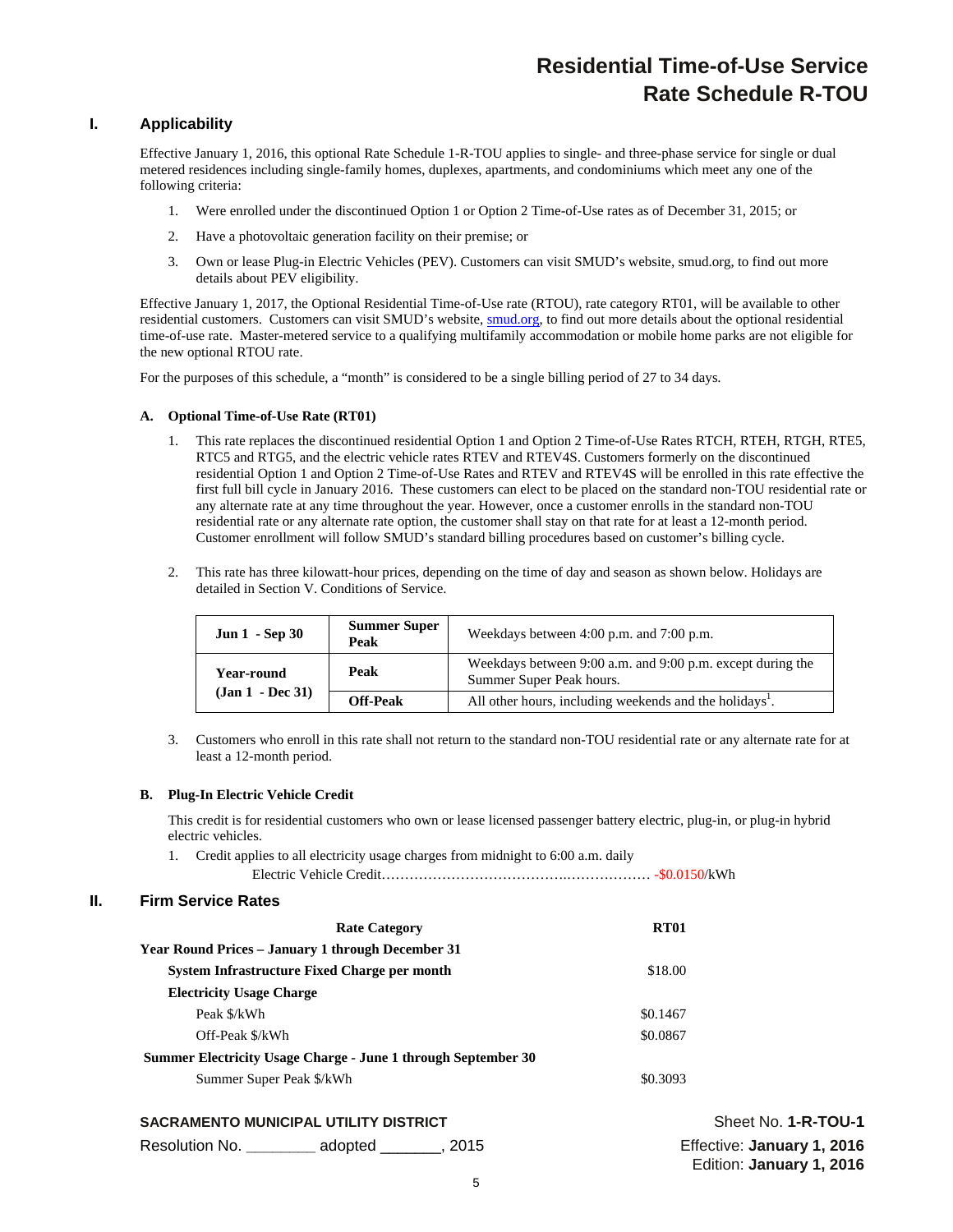# **Residential Time-of-Use Service Rate Schedule R-TOU**

# **III. Electricity Usage Surcharges**

Refer to the following rate schedules for details on these surcharges.

- **A. Solar Surcharge.** Refer to Rate Schedule 1–SB1.
- **B. Hydro Generation Adjustment (HGA).** Refer to Rate Schedule 1–HGA**.**

# **IV. Rate Option Menu**

- **A. Energy Assistance Program (Rate Categories with suffix "\_E").** Refer to Rate Schedule 1-EAPR.
- **B. Medical Equipment Discount Program (Rate Categories with suffix "\_L").** Refer to Rate Schedule 1-MED.
- **C. Joint Participation in Medical Equipment Discount and Energy Assistance Program (Rate Categories with suffix "\_EL").** Refer to Rate Schedule 1-MED.

#### **D. Generator Standby Service Option**

Generator Standby Service applies when all of the following conditions are met:

- 1. The customer owns and operates or leases one or more generators, sited on the customer premise, that serves all or part of the customer's load; and
- 2. The generator(s) are not fueled by a renewable resource; and
- 3. The generator(s) have a combined nameplate rating less than 100 kW; and
- 4. The generator(s) are connected to SMUD's electrical system; and
- 5. SMUD is required to have resources available to provide supplemental service, backup electricity and/ or to supply electricity during generator(s) maintenance service.

| <b>Generator Standby Service - January 1 through December 31</b> |  |
|------------------------------------------------------------------|--|
|                                                                  |  |

In addition to the Generator Standby Service Charge, SMUD will continue to bill for all applicable charges under the selected residential time-of-use rate. These charges include System Infrastructure Fixed Charges and electricity usage charges for SMUDprovided power. All energy provided to the customer by SMUD will be billed at the applicable residential time-of-use rates.

The Generator Standby Service Charge will be waived for qualifying net metered generation. Refer to Rate Schedule 1–NEM.

**E. Net Energy Metering Option.** Refer to Rate Schedule 1-NEM for further details.

#### **F. Green Pricing Options**

#### 1. **SMUD Community Solar Option**

Under this premium service option, customers elect to contribute monthly payments toward the installation of a photoelectric system at a selected community locale. Refer to the SMUD website, smud.org, for further information on monthly contribution options and currently identified projects.

#### 2. **SMUD Renewable Energy Option**

Customers electing this premium power service will receive an additional monthly electricity usage charge of no less than 1/2 cent and no greater than 2 cents per kWh. SMUD may offer up to three premium rate options representing various blends of renewable resources and/or renewable energy credits within the 1/2 cent to 2 cent range. The actual prices will be published each November and will be based on the expected above market cost of renewable resources for the upcoming year. Participation will be limited to the amount of resources that SMUD is able to secure at or below the 2 cent premium limit.

**SACRAMENTO MUNICIPAL UTILITY DISTRICT SHEET NO SHEET NO. 1-R-TOU-2** Resolution No. **\_\_\_\_\_\_\_\_** adopted \_\_\_\_\_\_\_, 2015 Effective: **January 1, 2016**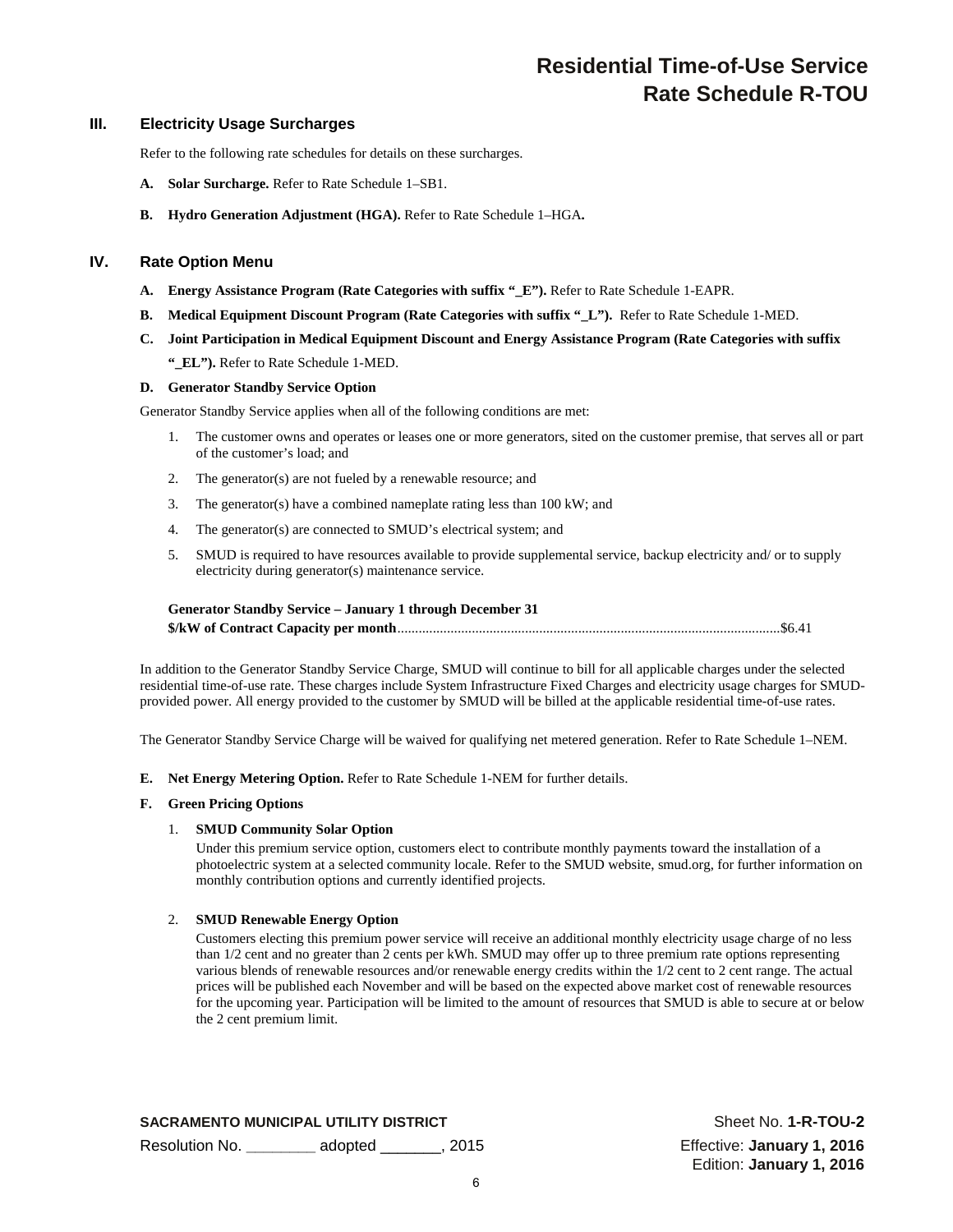# **Residential Time-of-Use Service Rate Schedule R-TOU**

#### 3. **Fixed Greenergy Fee Options**

| Customers may opt to support SMUD renewable energy purchases through one of the following monthly fees: |  |
|---------------------------------------------------------------------------------------------------------|--|
|                                                                                                         |  |
|                                                                                                         |  |

#### **G. Special Metering Charge**

For customers who purchase and install additional equipment and software identified by SMUD meter specialists as necessary for load data collection and transfer to electronic media outside SMUD, SMUD will charge a monthly service fee to cover maintenance, software support and licensing fees. Payment for this nonstandard equipment and service will be made through provisions in Rule and Regulation 2, Section IV. Special Facilities. The fee schedule is available at SMUD's website, smud.org.

#### **H. Residential Three-Phase Service Option**

This option applies to customers located in areas where three-phase service is available. A Special Facilities fee is charged to cover the additional costs for providing this service. This charge is in addition to the System Infrastructure Fixed Charge.

#### **Three-Phase Service – January 1 through December 31**

Special Facilities fee per month ................................................................................................................ \$41.90

# **V. Conditions of Service**

#### **Time-of-Use Billing Periods**

| <b>Jun 1</b> - Sep 30            | <b>Summer Super</b><br>Peak              | Weekdays between 4:00 p.m. and 7:00 p.m.                                               |
|----------------------------------|------------------------------------------|----------------------------------------------------------------------------------------|
|                                  | Peak                                     | Weekdays between 9:00 a.m. and 9:00 p.m. except during the Summer<br>Super Peak hours. |
| Year-round<br>$(Jan 1 - Dec 31)$ | <b>Off-Peak</b>                          | All other hours, including weekends and the holidays <sup>1</sup>                      |
|                                  | <b>Electric Vehicle</b><br><b>Credit</b> | Between midnight to 6:00 a.m. daily for eligible PEV customers.                        |

<sup>1</sup> Off-Peak pricing shall apply during the following holidays:

| Holidav                    | Month     | Date                   |
|----------------------------|-----------|------------------------|
| New Year's Day             | January   | 1                      |
| Martin Luther King Jr. Day | January   | Third Monday           |
| Lincoln's Birthday         | February  | 12                     |
| Presidents Day             | February  | Third Monday           |
| Memorial Day               | May       | Last Monday            |
| Independence Day           | July      | 4                      |
| Labor Day                  | September | <b>First Monday</b>    |
| Columbus Day               | October   | Second Monday          |
| Veterans Day               | November  | 11                     |
| <b>Thanksgiving Day</b>    | November  | <b>Fourth Thursday</b> |
| Christmas Day              | December  | 25                     |

# **VI. Billing**

#### **D. Proration of Charges**

The monthly System Infrastructure Fixed Charge will not be prorated, regardless of the number of days in the billing period or the spanning of multiple seasons. The monthly System Infrastructure Fixed Charge is determined by the billing period end date.

*(End)* 

**Sheet No. 1-R-TOU-3** 

| <b>SACRAMENTO MUNICIPAL UTILITY DISTRICT</b> |           |       |
|----------------------------------------------|-----------|-------|
| Desalution No.                               | اممنسمامم | 0.01F |

Resolution No. **\_\_\_\_\_\_\_\_** adopted \_\_\_\_\_\_\_, 2015 Effective: **January 1, 2016**  Edition: **January 1, 2016**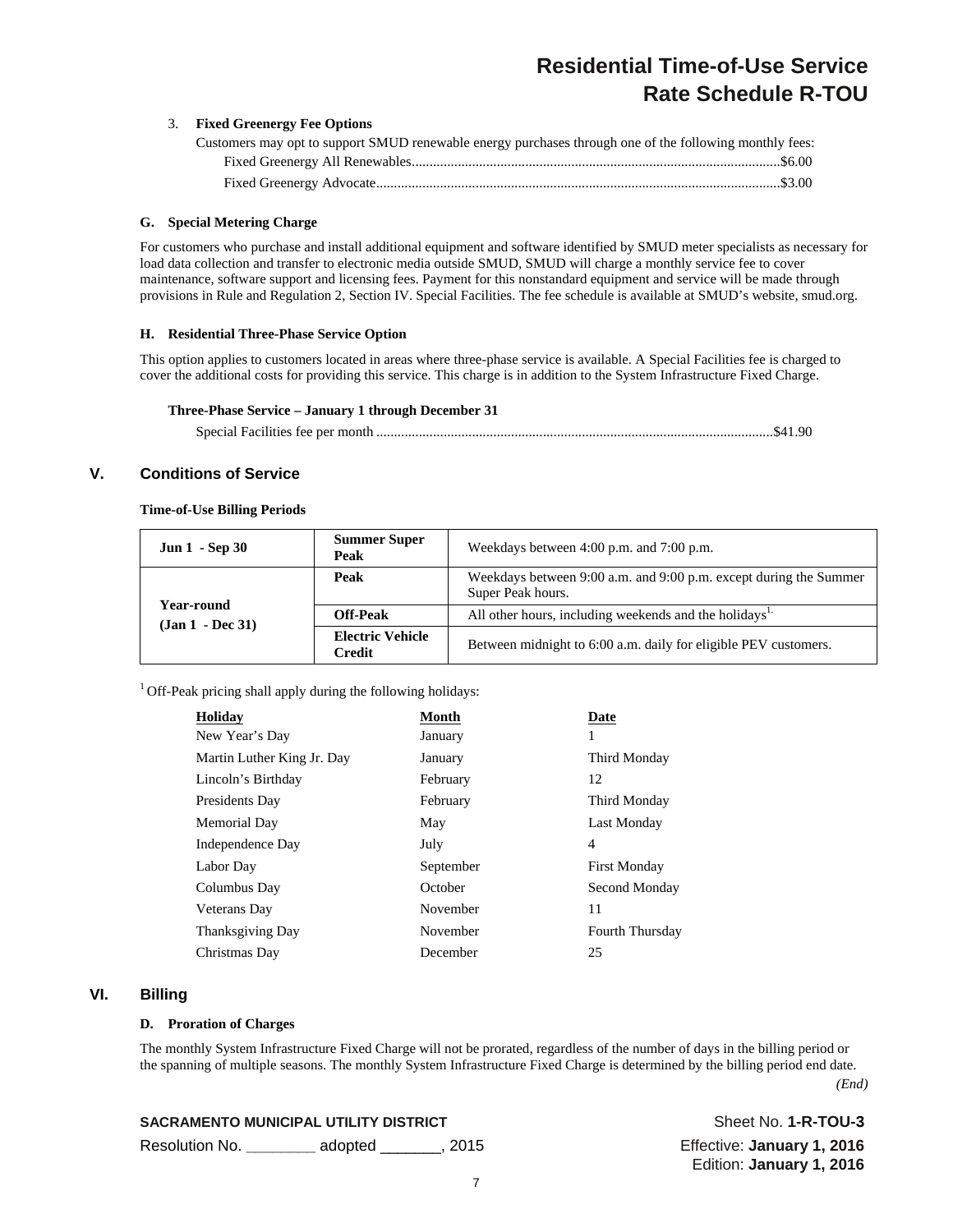# **Residential Smart Pricing Pilot Rate Schedule R-SPO**

# **I. Applicability**

This schedule 1-R-SPO applies to single and three-phase service for residential premises, and is only available to current and deferred participants of the Smart Pricing pilot study. They apply solely during the summer season. Participants are billed on their otherwise applicable rates during the remaining months of the year. SMUD may, at its sole discretion, extend the Smart Pricing rates to other eligible participants.

# **II. Rate Charges**

(Rate categories RSCH\_SP, RSEH\_SP, RSGH\_SP, RWCH\_SP, RWEH\_SP, RWGH\_SP)

# **A. Weekday Value Plan (Summer Season Only)**

| Off-Peak \$/kWh: |  |
|------------------|--|
|                  |  |
|                  |  |

# **B. Off-Peak Discount Plan (Summer Season Only)**

| Off-Peak \$/kWh: |  |
|------------------|--|
|                  |  |
|                  |  |
|                  |  |

# **C. Optimum Off-Peak Plan (Summer Season Only)**

| Off-Peak \$/kWh: |  |
|------------------|--|
|                  |  |
|                  |  |

# **III. Base Usage Quantities**

Smart Pricing Off-Peak Base Usage (June 1 – September 30 Summer Only)

| <b>Smart Pricing Options</b> | <b>Standard Rate</b> | With Domestic Well |
|------------------------------|----------------------|--------------------|
| Weekday Value Plan           | 970 kWh              | 1.270 kWh          |
| Off-Peak Discount Plan       | $100$ kWh            | 1.400 kWh          |
| Optimum Off-Peak Plan        | 970 kWh              | 1.270 kWh          |

# **IV. Electricity Usage Surcharges**

Refer to the following rate schedules for details on these surcharges.

- **A. Solar Surcharge.** Refer to Rate Schedule 1–SB1.
- **B. Hydro Generation Adjustment (HGA).** Refer to Rate Schedule 1–HGA**.**

# **V. Rate Option Menu**

**A. Energy Assistance Program.** The Energy Assistance Program discount is available to eligible customers who meet the specific eligibility requirements prescribed in Rate Schedule 1-EAPR.

# **SACRAMENTO MUNICIPAL UTILITY DISTRICT** Sheet No. 1-R-SPO-1

Resolution No. **\_\_\_\_\_\_\_\_** adopted \_\_\_\_\_\_\_\_\_, 2015 Effective: **January 1, 2016**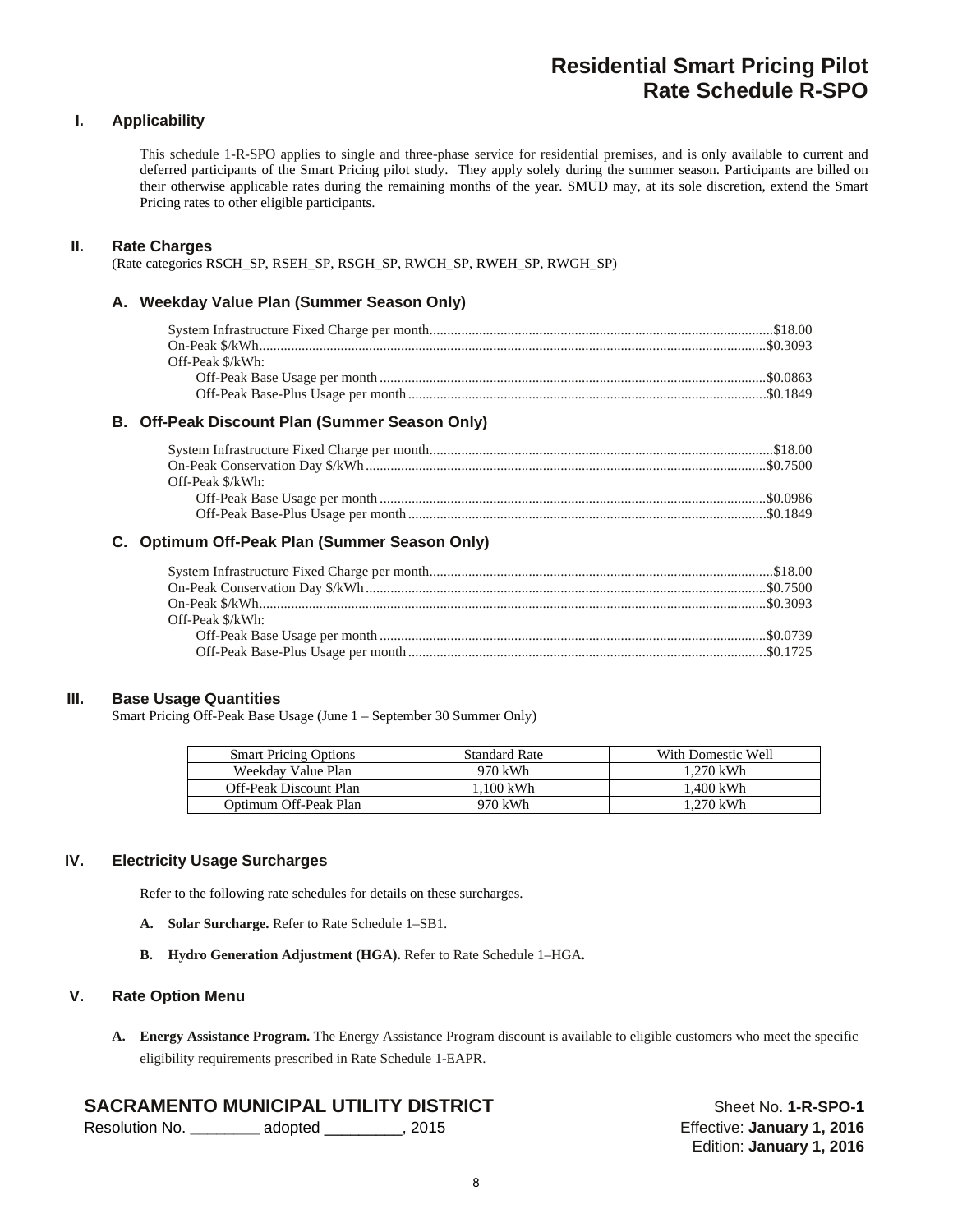**B. Medical Equipment Discount Program.** The Medical Equipment discount is not available on the residential Smart Pricing pilot rates.

#### **C. Generator Standby Service Option**

Generator Standby Service applies when all of the following conditions are met:

- **1.** The customer owns and operates or leases one or more generators, sited on the customer premise, that serves all or part of the customer's load; and
- **2.** The generator(s) are not fueled by a renewable resource; and
- **3.** The generator(s) have a combined nameplate rating less than 100 kW; and
- **4.** The generator(s) are connected to SMUD's electrical system; and
- **5.** SMUD is required to have resources available to provide supplemental service, backup electricity and/ or to supply electricity during generator(s) maintenance service.

**Generator Standby Service – January 1 through December 31 \$/kW of Contract Capacity per month** ............................................................................................................ \$6.41

In addition to the Generator Standby Service Charge, SMUD will continue to bill for all applicable charges under the selected Residential Smart Pricing TOU pilot rate. These charges include System Infrastructure Fixed Charges and electricity usage charges for SMUD-provided power. All energy provided to the customer by SMUD will be billed at the applicable Residential SmartPricing Time-of-Use Rates.

The Generator Standby Service Charge will be waived for qualifying net metered generation. Refer to Rate Schedule 1–NEM.

**E. Net Energy Metering Option.** The rate Schedule 1-NEM is not available on the residential Smart Pricing pilot rates.

#### **F. Green Pricing Options**

#### **1. SMUD Community Solar Option**

Under this premium service option, customers elect to contribute monthly payments toward the installation of a photoelectric system at a selected community locale. Refer to the SMUD website, www.smud.org, for further information on monthly contribution options and currently identified projects.

#### **2. SMUD Renewable Energy Option**

Customers electing this premium power service will receive an additional monthly electricity usage charge of no less than 1/2 cent and no greater than 2 cents per kWh. SMUD may offer up to three premium rate options representing various blends of renewable resources and/or renewable energy credits within the 1/2 cent to 2 cent range. The actual prices will be published each November and will be based on the expected above market cost of renewable resources for the upcoming year. Participation will be limited to the amount of resources that SMUD is able to secure at or below the 2 cent premium limit.

#### **3. Fixed Greenergy Fee Options**

| Customers may opt to support SMUD renewable energy purchases through one of the following monthly fees: |  |
|---------------------------------------------------------------------------------------------------------|--|
|                                                                                                         |  |
|                                                                                                         |  |

### **G. Special Metering Charge**

For customers who purchase and install additional equipment and software identified by SMUD meter specialists as necessary for load data collection and transfer to electronic media outside SMUD, SMUD will charge a monthly service fee to cover maintenance, software support and licensing fees. Payment for this nonstandard equipment and service will be made through provisions in Rule and Regulation 2, Section IV. Special Facilities. The fee schedule is available at SMUD's website, www.smud.org.

# **SACRAMENTO MUNICIPAL UTILITY DISTRICT** Sheet No. 1-R-SPO-2

| Resolution No. | adopted | . 2015 |
|----------------|---------|--------|
|----------------|---------|--------|

Effective: January 1, 2016 Edition: **January 1, 2016**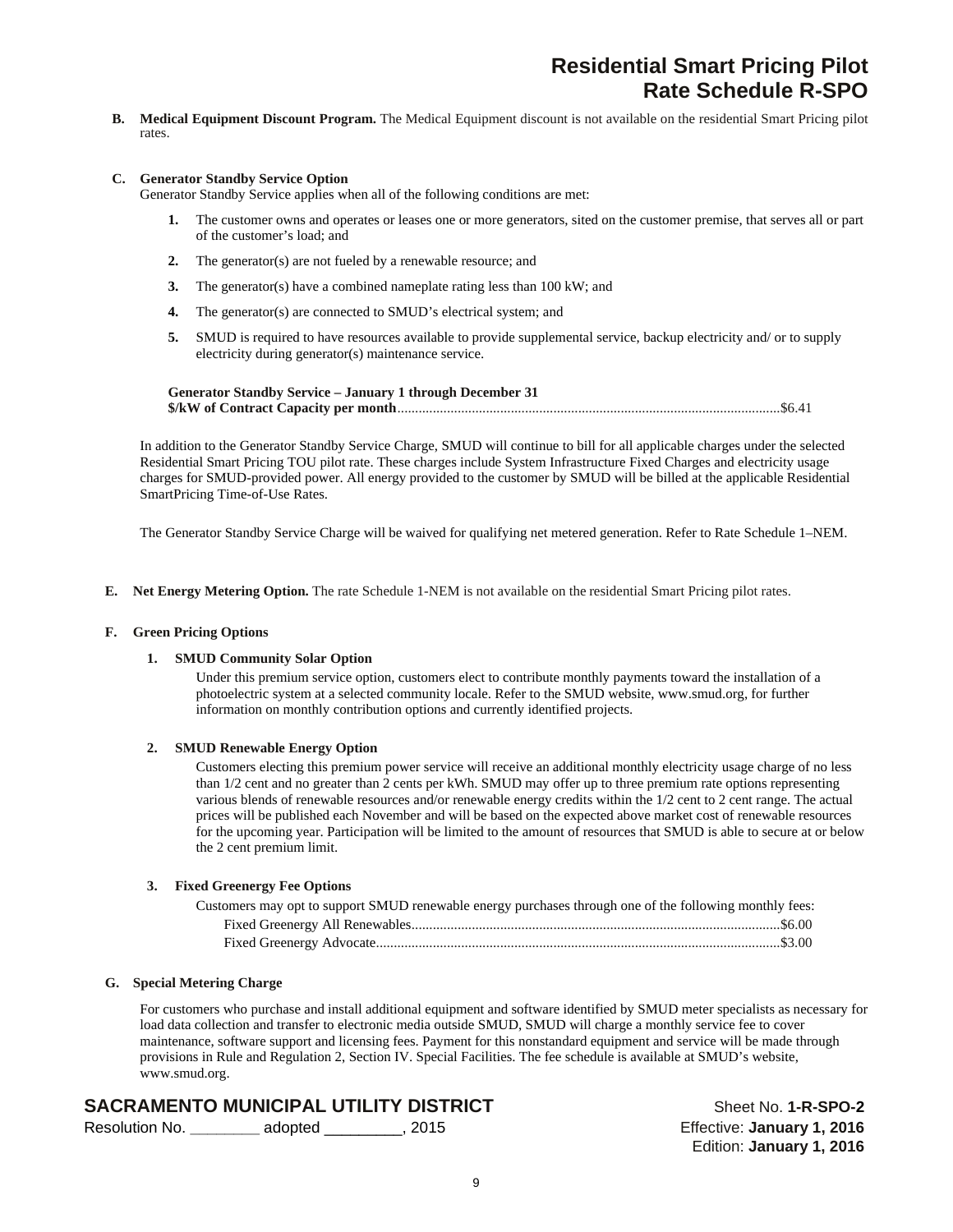# **Residential Smart Pricing Pilot Rate Schedule R-SPO**

#### **H. Residential Three-Phase Service Option**

This option applies to customers located in areas where three-phase service is available. A Special Facilities fee is charged to cover the additional costs for providing this service. This charge is in addition to the System Infrastructure Fixed Charge.

#### **Three-Phase Service – January 1 through December 31**

|--|--|--|

# **VI. Conditions of Service**

#### **A. Billing Periods (June 1 – September 30 Summer Only)**

| <b>On-Peak Hours</b>       | Summer weekdays between 4:00 p.m. and 7:00 p.m., exclusive of July $4th$ and    |  |  |
|----------------------------|---------------------------------------------------------------------------------|--|--|
|                            | Labor Day holidays.                                                             |  |  |
| <b>Conservation Days</b>   | Up to twelve summer weekdays between 4 p.m. and 7 p.m., excluding the July 4    |  |  |
|                            | and Labor Day holidays. Conservation Days are announced by SMUD a day in        |  |  |
|                            | advance. However, if customers have technology designed to automatically adjust |  |  |
|                            | for Conservation Days, announcements may occur the same day as the event.       |  |  |
| <b>Off-Peak Base Usage</b> | Usage in all other non-peak hours up to Off-Peak Base Usage for standard        |  |  |
| <b>Hours</b>               | customers and customers with domestic wells.                                    |  |  |
| <b>Off-Peak Base-Plus</b>  | Usage in non-peak hours beyond Off-Peak Base Usage for standard customers and   |  |  |
| <b>Usage Hours</b>         | customers with domestic wells                                                   |  |  |

#### **B. Billing Holidays**

Off-peak pricing in the Time Based Pricing Plans shall apply during the following holidays:

| <b>Holiday</b>                    | <b>Month</b> | Date                |
|-----------------------------------|--------------|---------------------|
| New Year's Day                    | January      | 1 <sup>st</sup>     |
| Martin Luther King Jr.'s Birthday | January      | Third Monday        |
| Lincoln's Birthday                | February     | 12th                |
| Presidents Day                    | February     | Third Monday        |
| Memorial Day                      | May          | Last Monday         |
| Independence Day                  | July         | 4th                 |
| Labor Day                         | September    | <b>First Monday</b> |
| Columbus Day                      | October      | Second Monday       |
| Veteran's Day                     | November     | 11th                |
| <b>Thanksgiving Day</b>           | November     | Fourth Thursday     |
| Christmas Day                     | December     | 25 <sub>th</sub>    |

#### **C. Electric Space Heat Eligibility**

Residential customers with electric space heating may qualify for additional kWh in Base Usage allowance during the winter, spring and fall seasons as indicated in section III. To be eligible, the customer's electric space heating system must be the sole source of domestic space heating installed at the metered premise, except in the case of renewable heating sources, noted in criteria 4 listed below. In addition the electric space heating system must meet one of the following eligibility criteria:

- 1. An electric space heating system that qualified under the Closed Electric Heat rate before May 1, 1996, **or**
- 2. A heat pump, including any unit with electric resistance backup, **or**
- 3. An electric resistance heating system that was installed prior to September 1, 1980, **or**
- 4. An electric resistance heating system used to supplement a geo-thermal, solar or other renewable fuel heating system.

# **SACRAMENTO MUNICIPAL UTILITY DISTRICT** Sheet No. 1-R-SPO-3

| Resolution No. | adopted | .2015 |
|----------------|---------|-------|
|                |         |       |

Effective: January 1, 2016 Edition: **January 1, 2016**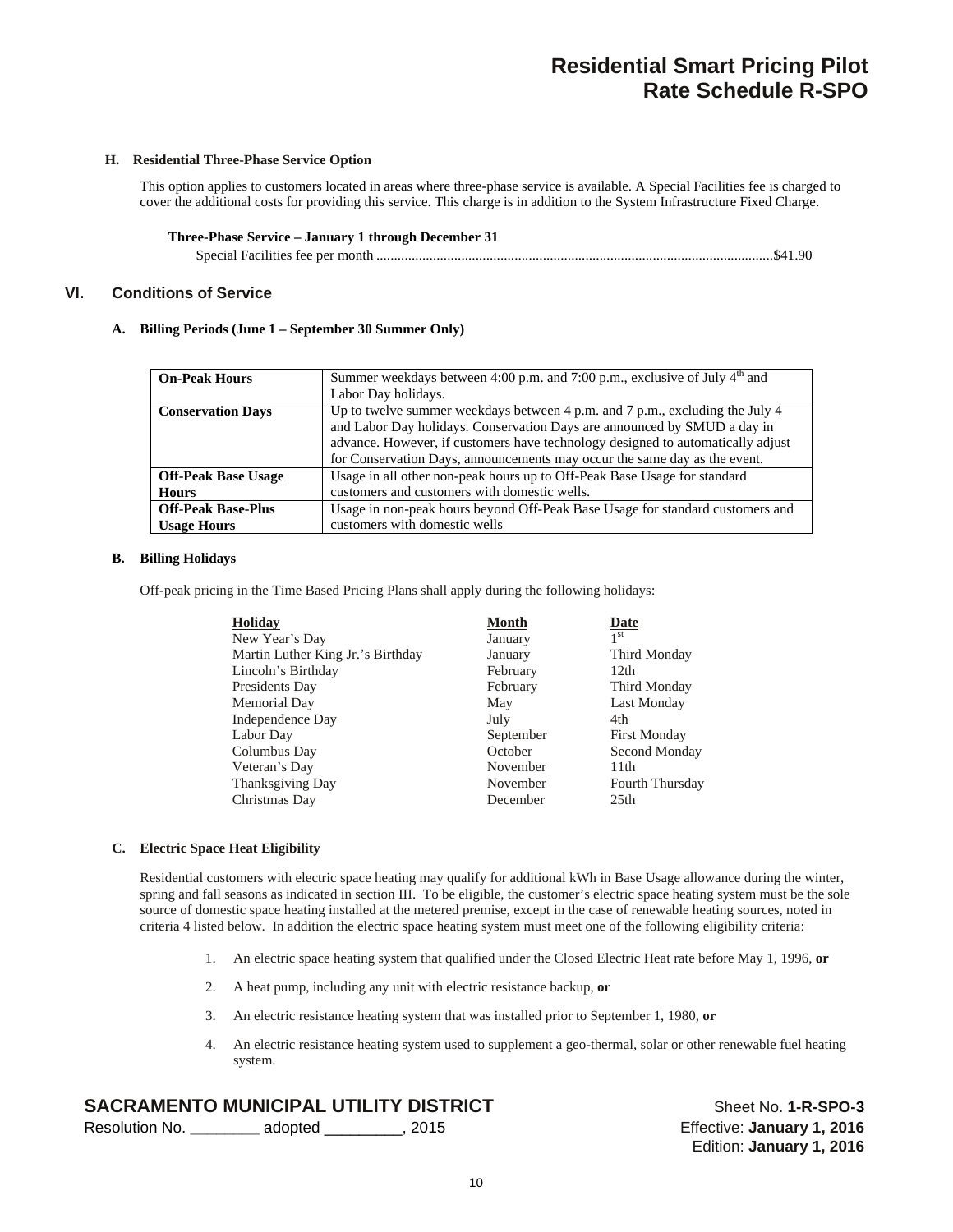Non-renewable sources of space heat systems that do **not** qualify for the added residential electric space heat Base Usage allowances include:

- Fossil fuels such as natural gas, propane, gasoline and oil;
- Wood and pelletized fuels.

#### **D. Domestic Well Eligibility**

 Residential customers who own and operate a well that is their sole source of domestic water, are eligible for additional kWh of monthly Base Usage quantity on the residential meter serving the well, as indicated in section III.

# **VII. Billing Proration of Charges**

#### **A. Proration of Charges**

The Base Usage and Base-Plus Usage allowances will be prorated for nonstandard billing periods and when the billing period spans more than one season. The following table shows the basis for the proration in these circumstances. The monthly System Infrastructure Fixed Charge will not be prorated, regardless of the number of days in the billing period or the spanning of multiple seasons. The monthly System Infrastructure Fixed Charge is determined by the billing period end date.

| <b>Billing Circumstance</b>         | <b>Basis for Proration</b>                                                                                              |
|-------------------------------------|-------------------------------------------------------------------------------------------------------------------------|
| Bill period is shorter than 27 days | Relationship between the length of the billing period and 30                                                            |
| Bill period is longer than 34 days  | days. (Billing period days divided by 30).                                                                              |
| Seasons overlap within bill period  | Relationship between the length of the billing period and the<br>number of days that fall within the respective season. |

*(End)* 

**SACRAMENTO MUNICIPAL UTILITY DISTRICT** Sheet No. 1-R-SPO-4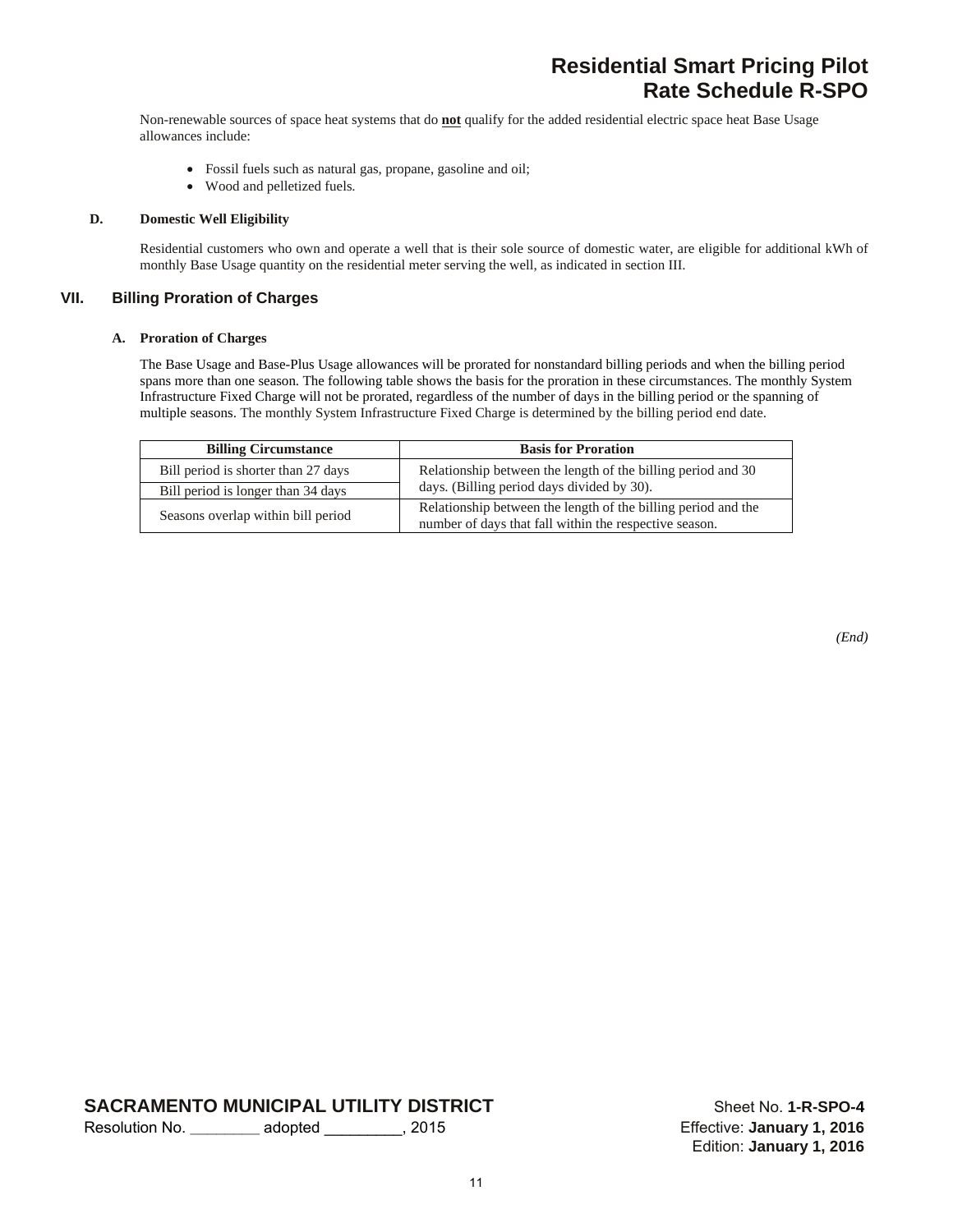# **General Service Rate Schedule GS**

# **I. Applicability**

This Rate Schedule 1-GS applies to single- or three-phase nonresidential general service delivered at standard voltages designated by SMUD as available at the customer's premise. This schedule is mandatory for all commercial and industrial (C&I) accounts with monthly maximum demand that does not exceed 299 kW for three or more consecutive months. General Service customers include commercial and nonagricultural irrigation pumping accounts. This schedule also applies to General Service accounts with contract capacity of 299 kW or less. The demand for any month shall be the maximum 15-minute kW delivery during the month. For the purposes of this schedule a "month" is considered to be a single billing period of 27 to 34 days.

#### **A. Small Nondemand Service (GSN\_T)**

This rate applies to General Service accounts with a monthly maximum demand of 20 kW or less. Whenever the monthly maximum demand exceeds 20 kW for *any* three consecutive months and the monthly energy usage is at least 7,300 kWh for *any* three consecutive months within a 12-month period, the account will be billed on the applicable demand rate. To return to the nondemand rate, the monthly maximum demand must be 20 kW or less for 12-consecutive months **or** the usage must be less than 7,300 kWh for 12 consecutive months.

#### **B. Small Nondemand, Nonmetered Service (GFN)**

This rate applies to General Service accounts where an account's monthly consumption of electricity is consistently small or can be predetermined with reasonable accuracy by reference to the capacity of equipment served and the hours of operation, SMUD, at its discretion, and with the customer's consent, will calculate electricity consumed in lieu of providing metering equipment. The calculated electricity consumption will be billed at the average of the GSN\_T rate's annual electricity usage charges.

#### **C. Small Demand Service (GSS\_T)**

This rate applies to General Service accounts with a monthly maximum demand of at least 21 kW but does not exceed 299 kW for *any* three consecutive months **and** monthly energy usage of at least 7,300 kWh for *any* three consecutive months within a 12 month period. The customer will be billed on this demand rate unless the monthly usage is less than 7,300 for 12 consecutive months; or the maximum demand falls below 21 kW for 12 consecutive months or the monthly maximum kW exceeds 299 kW for three consecutive months.

# **II. Firm Service Rates**

|                                                                               | <b>Nondemand</b> | Flat       | Demand   |
|-------------------------------------------------------------------------------|------------------|------------|----------|
| <b>Rate Category</b>                                                          | GSN T            | <b>GFN</b> | GSS T    |
| Winter Season - October 1 through May 31                                      |                  |            |          |
| System Infrastructure Fixed Charge - per month per meter                      | \$18.00          | \$8.65     | \$23.70  |
| <b>Site Infrastructure Charge</b> (per 12 months max kW or contract capacity) | n/a              | n/a        | \$7.32   |
| <b>Electricity Usage Charge</b>                                               |                  |            |          |
| All day \$/kWh                                                                | \$0.1278         | \$0.1290   | \$0.0986 |
| Summer Season - June 1 through September 30                                   |                  |            |          |
| System Infrastructure Fixed Charge - per month per meter                      | \$18.00          | \$8.65     | \$23.70  |
| <b>Site Infrastructure Charge</b> (per 12 months max kW or contract capacity) | n/a              | n/a        | \$7.32   |
| <b>Electricity Usage Charge</b>                                               |                  |            |          |
| On-peak \$/kWh                                                                | \$0.2922         | \$0.1290   | \$0.2517 |
| Off-peak \$/kWh                                                               | \$0.1081         | \$0.1290   | \$0.0874 |

# **III. Electricity Usage Surcharges**

Refer to the following rate schedules for details on these surcharges:

- **A. Solar Surcharge.** Refer to Rate Schedule 1-SB1.
- **B. Hydro Generation Adjustment (HGA).** Refer to Rate Schedule 1-HGA.

#### **SACRAMENTO MUNICIPAL UTILITY DISTRICT SHEET NO SHEET NO. 1-GS-1**

Resolution No. \_\_\_\_\_\_\_\_\_ adopted \_\_\_\_\_\_\_\_, 2015 Effective: **January 1, 2016**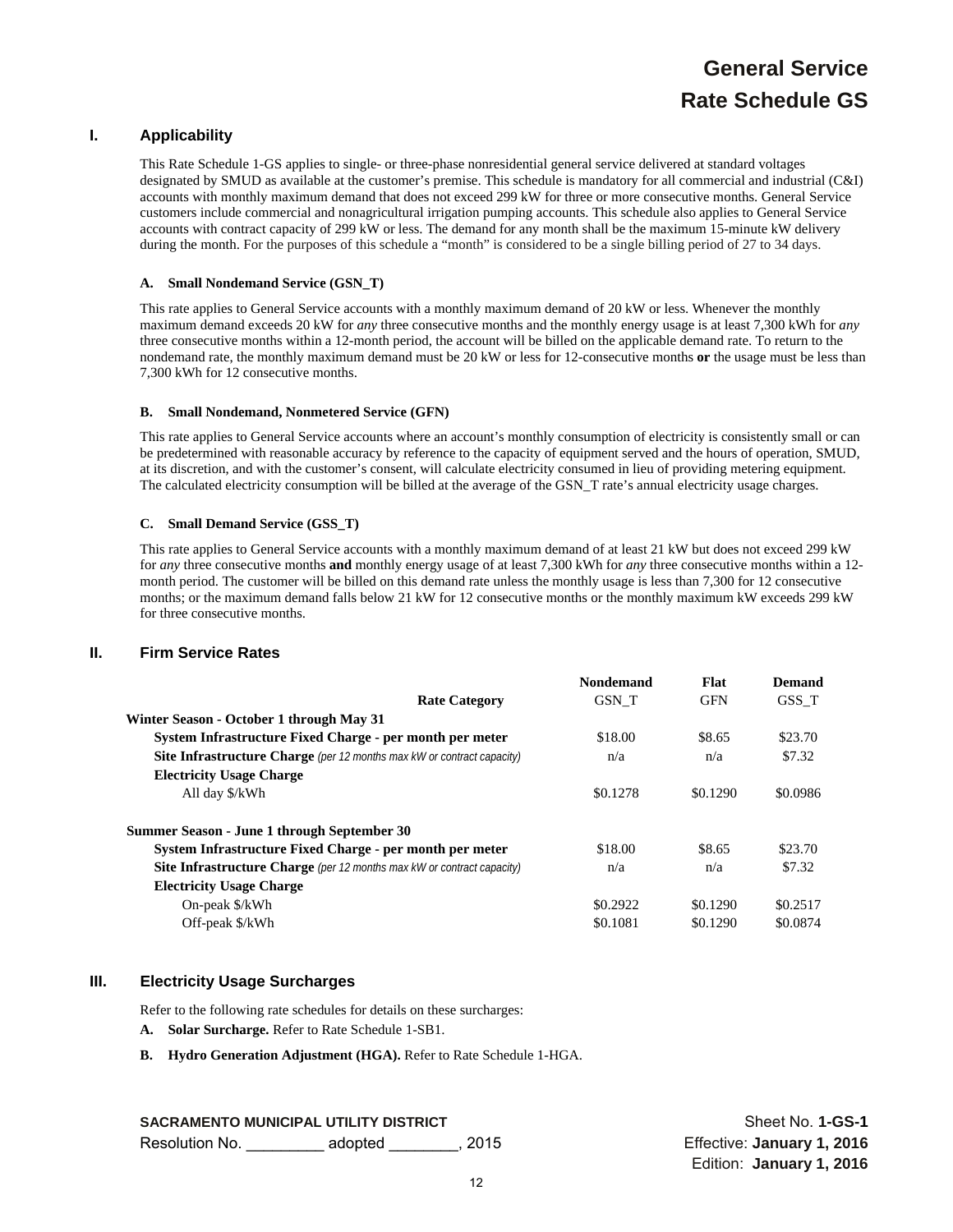# **IV. Rate Option Menu**

#### **A. Energy Assistance Program for Nonprofit Agencies.** Refer to Rate Schedule 1-EAPR.

**B. Campus Rates.** Refer to Rate Schedule 1-CB.

#### **C. Implementation of Energy Efficiency Program or Installation of New Solar/Photovoltaic Systems**

Customers who implement a SMUD-sponsored Energy Efficiency program or who install a SMUD-approved solar/photovoltaic system to offset their on-site energy usage may request, in writing, within 30 days of the project completion and commissioning, an adjustment to their billing demand based on the anticipated reduction in kW from the Energy Efficiency Project Worksheet. The adjusted billing demand is valid for 12 months or until it is exceeded by actual maximum demand.

#### **D. Generator Standby Service Option**

Generator Standby Service applies when the following conditions are met:

- 1. The customer has generation, sited on the customer premise, that serves all or part of the customer's load; and
- 2. The generator(s) are not fueled by a renewable resource; and
- 3. The generator(s) are connected to SMUD's electrical system; and
- 4. SMUD is required to have resources available to provide supplemental service, backup electricity and/or to supply electricity during generator(s) maintenance service.

| <b>Generator Standby Service Charge by Voltage Level</b> | <b>Secondary</b> |        | <b>Primary</b> Subtransmission |
|----------------------------------------------------------|------------------|--------|--------------------------------|
| (\$/kW of Contract Capacity per month)                   | \$6.41           | \$5.07 | \$2.56                         |

In addition to the Generator Standby Service Charge, SMUD will continue to bill for all applicable charges under this rate schedule, including, but not limited to, System Infrastructure Fixed Charges, Site Infrastructure Charges, and electricity usage charges for SMUD-provided power.

The Generator Standby Service Charge will be waived for qualifying net metered generation. Refer to Rate Schedule 1-NEM.

# **E. Net Energy Metering Option.** Refer to Rate Schedule 1-NEM.

# **F. Green Pricing Options**

# **1. SMUD Community Solar Option**

Under this premium service option, customers elect to contribute monthly payments toward the installation of a photoelectric system at a selected community locale. Refer to the SMUD website, www.smud.org, for further information on monthly contribution options and projects.

# **2. SMUD Renewable Energy Option**

Customers electing this premium power service will receive an additional charge for monthly energy of no less than 1/2 cent and no greater than 2 cents per kWh. SMUD may offer up to three premium rate options representing various blends of renewable resources and/or renewable energy credits within the 1/2 cent to 2 cent range. The actual prices will be published each November and will be based on the expected above market cost of renewable resources for the upcoming year. Participation will be limited to the amount of resources that SMUD is able to secure at or below the 2 cent premium limit.

#### **G. Special Metering Charge**

For customers who purchase and install additional equipment and software identified by SMUD meter specialists as necessary for load data collection and transfer to electronic media outside SMUD, SMUD will charge a monthly service fee to cover maintenance, software support and licensing fees. Payment for this nonstandard equipment and service will be made through

# **SACRAMENTO MUNICIPAL UTILITY DISTRICT SHEET NO SHEET NO 1-GS-2**

Resolution No. \_\_\_\_\_\_\_\_\_ adopted \_\_\_\_\_\_\_\_, 2015 Effective: **January 1, 2016**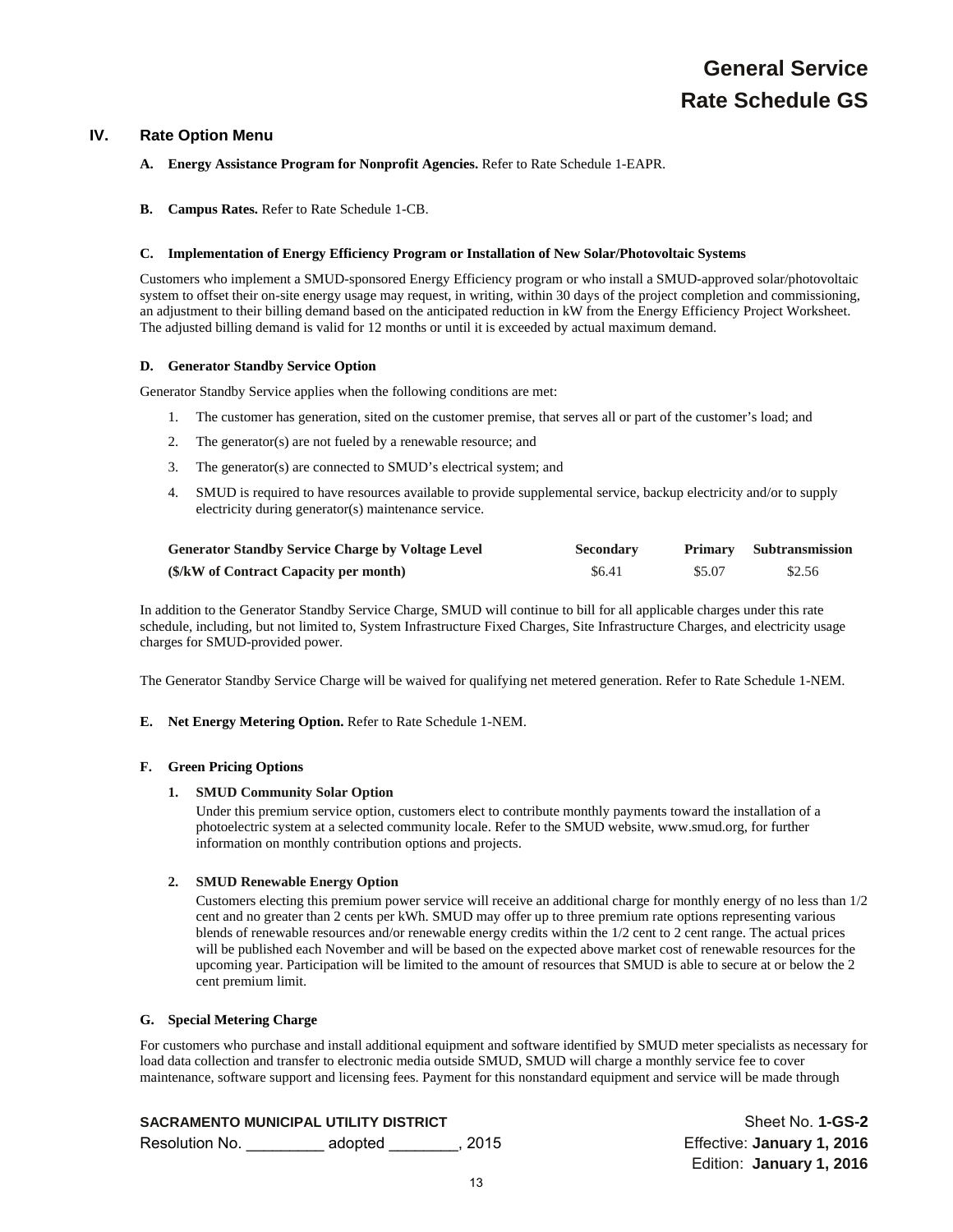provisions in Rule and Regulation 2, Section IV. Special Facilities. The fee schedule is available at SMUD's website, www.smud.org.

# **V. Conditions of Service**

#### **A. Type of Electric Service**

SMUD will provide customers on this rate schedule standard, firm service consisting of a continuous and sufficient supply of electricity.

#### **B. Service Voltage Definition**

The following defines the three voltage classes available. The rate will be determined by the voltage level at which service is provided according to the following:

*1. Secondary Service Voltage* 

This service class provides power at voltage levels below 12 kilo-Volts (kV), or at a level not otherwise defined as "Primary" or "Subtransmission."

*2. Primary Service Voltage* 

This service class provides power at a voltage level of 12 kV or 21 kV. To be eligible for Primary Service Voltage, the customer's monthly demand must exceed 299 kW, the voltage must be available in the area being served, and SMUD must approve the arrangement for power provision.

*3. Subtransmission Service Voltage* 

This subtransmission service class provides power at a voltage level of 69 kV or as otherwise defined by SMUD. To be eligible for voltage service at this level, the customer's monthly demand must exceed 499 kW, the voltage must be available in the area being served, and SMUD must approve the arrangement for power provision.

# **C. Power Factor Adjustment or Waiver**

# **1. Adjustment (charge per month varies)**

Accounts on a demand rate may be subject to a power factor (PF) adjustment charge. When a customer's monthly power factor falls below 95 percent leading or lagging, the following billing adjustment will apply:

| <b>Electricity Usage</b> |  | $[$ (95% $\div$ Power Factor) - 1 ] x | <b>Power Factor Adjustment Rate</b> |
|--------------------------|--|---------------------------------------|-------------------------------------|
|--------------------------|--|---------------------------------------|-------------------------------------|

*Electricity Usage*: *the total monthly kWh for the account* 

*Power Factor: the lesser of the customer's monthly power factor or 95 percent* 

*Power Factor Adjustment Rate per excess KVAR* .......................................................................................... \$0.0106

# **2. Waiver Contract (charge per month is set for the term of the waiver)**

Customers may apply for a power factor waiver contract that compensates SMUD for the power factor correction for the portion that is covered under the contract.

The waiver amount per month is calculated:

# **Excess KVAR x Waiver Rate**

*Excess KVAR: Maximum 12-month KVAR in excess of 32.868 percent of kW* 

*Waiver Rate per excess KVAR* ................................................................................................................ \$0.2787

**D. Winter (October 1 – May 31) All hours are off-peak.** 

**SACRAMENTO MUNICIPAL UTILITY DISTRICT SHEET NO SHEET NO 1-GS-3** Resolution No. \_\_\_\_\_\_\_\_\_ adopted \_\_\_\_\_\_\_\_, 2015 Effective: **January 1, 2016 E. Summer Time-of-Use Billing Periods (June 1 – September 30)**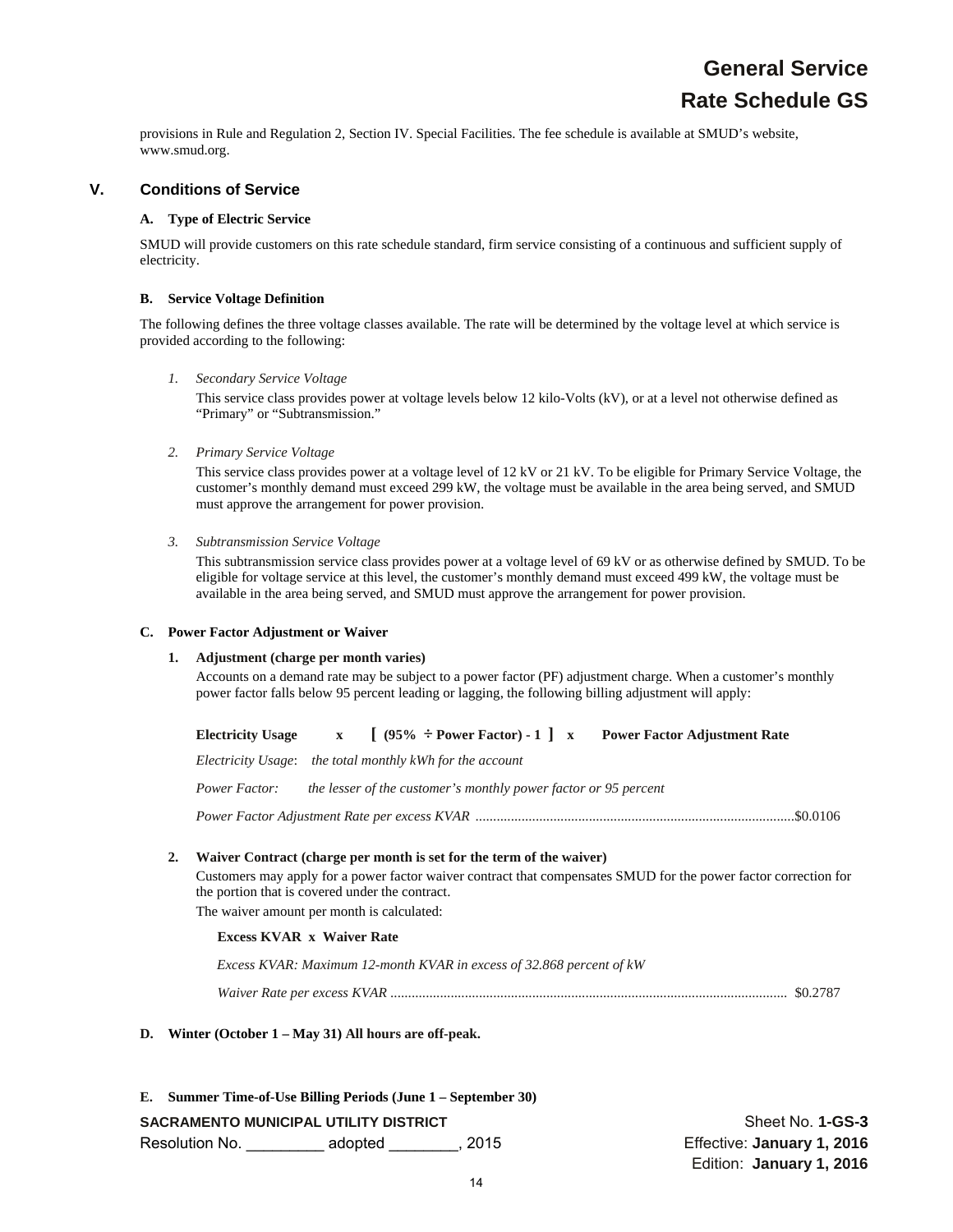# **General Service Rate Schedule GS**

| <b>On-Peak</b>  | Summer weekdays between 3:00 p.m. and 6:00 p.m. |
|-----------------|-------------------------------------------------|
| <b>Off-Peak</b> | All other hours, including holidays shown below |

Off-peak pricing shall apply during the following holidays:

| <b>Holiday</b>             | <b>Month</b> | Date                |
|----------------------------|--------------|---------------------|
| New Year's Day             | January      | 1                   |
| Martin Luther King Jr. Day | January      | Third Monday        |
| Lincoln's Birthday         | February     | 12                  |
| Presidents Day             | February     | Third Monday        |
| Memorial Day               | May          | Last Monday         |
| Independence Day           | July         | 4                   |
| Labor Day                  | September    | <b>First Monday</b> |
| Columbus Day               | October      | Second Monday       |
| Veterans Day               | November     | 11                  |
| <b>Thanksgiving Day</b>    | November     | Fourth Thursday     |
| Christmas Day              | December     | 25                  |

# **VI. Billing**

#### **A. Meter Data**

Meter data for service rendered in accordance with this rate will not be combined for billing purposes unless SMUD determines it is necessary or convenient to do so.

#### **B. Proration of Charges**

Charges are prorated when the billing period is less than 27 days, more than 34 days or spans more than one season. The System Infrastructure Fixed Charge and Site Infrastructure Charge will be prorated as shown in the following table.

| <b>Billing Circumstance</b>         | <b>Basis for Proration</b>                                                                                              |  |  |
|-------------------------------------|-------------------------------------------------------------------------------------------------------------------------|--|--|
| Bill period is shorter than 27 days | Relationship between the length of the billing period and 30 days.                                                      |  |  |
| Bill period is longer than 34 days  |                                                                                                                         |  |  |
| Seasons overlap within bill period  | Relationship between the length of the billing period and the<br>number of days that fall within the respective season. |  |  |

# **C. Contract Capacity**

Use of Contract Capacity for billing is at SMUD's sole discretion. Refer to Rule and Regulation 1 and Rule and Regulation 6.

#### **D. Discontinuance of Service**

Any customer resuming service at the same premise within 12 months after discontinuing service will be required to pay the System Infrastructure Fixed Charges and Site Infrastructure Charges that would have been billed if service had not been discontinued, except when a customer agrees to lock out service during the full period. The System Infrastructure Fixed Charge and Site Infrastructure Charge will be waived during each of those months. Retroactive billing shall be at SMUD's sole discretion.

*(End)*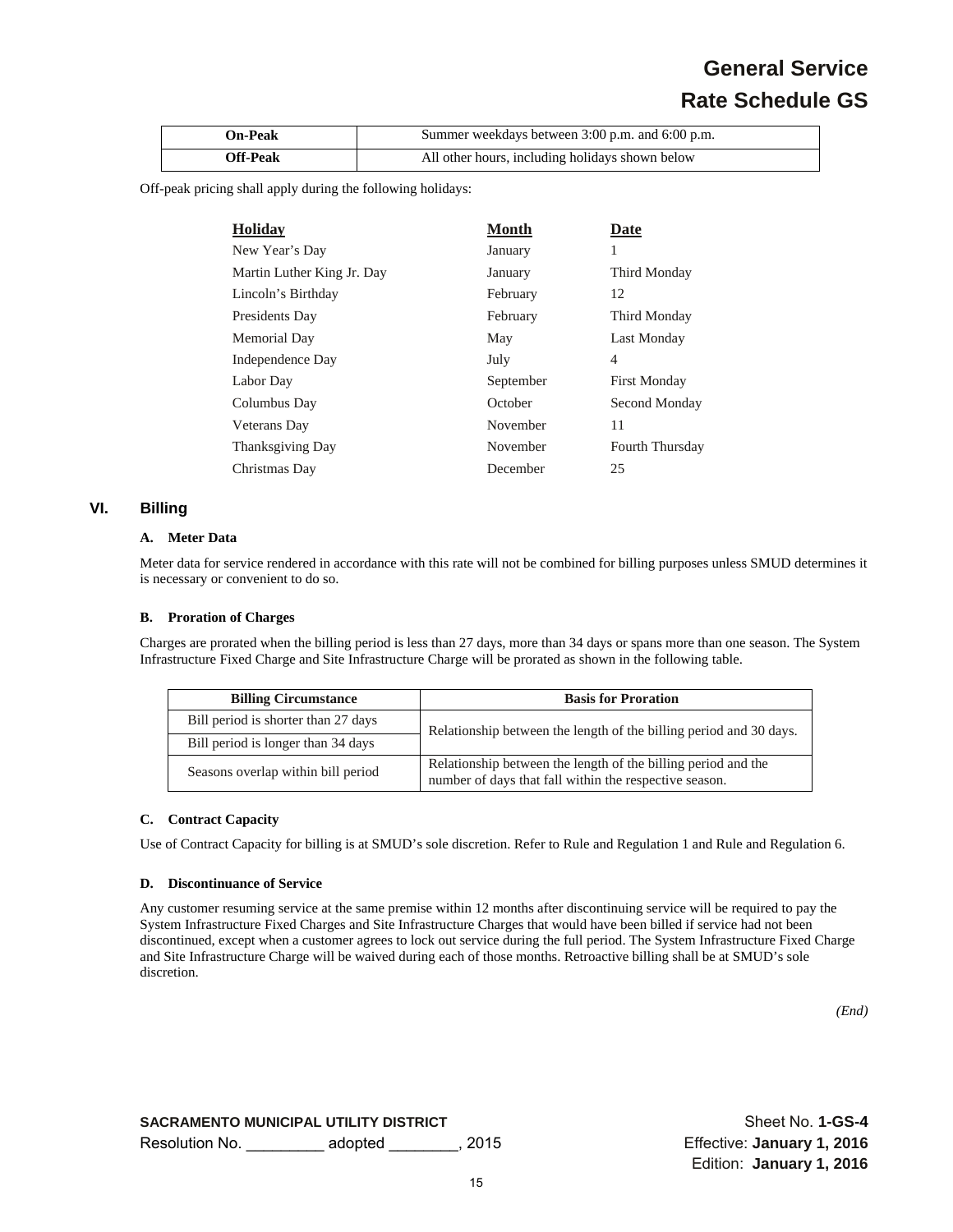# **Rate Schedule GS-LEG (Closed to new premises)**

# **I. Applicability**

This Rate Schedule 1-GS-LEG applies to single- or three-phase nonresidential general service delivered at standard voltages designated by SMUD as available at the customer's premise; with monthly maximum demand that does not exceed 299 kW for three or more consecutive months and whose meter is not capable of metering time of use. Upon installation of a meter that is capable of metering time-of-use periods, the customer will immediately be placed on the Rate Schedule GS. The demand for any month shall be the maximum 15-minute kW delivery during the month. For the purposes of this schedule a "month" is considered to be a single billing period of 27 to 34 days.

This rate schedule was closed to new premises effective January 1, 2012.

#### **A. Small Nondemand Service (GSN)**

This rate applies to General Service accounts with a monthly maximum demand of 20 kW or less. Whenever monthly usage is at least 7,300 kWh for *any* three consecutive months a demand meter will be installed. If monthly maximum demand exceeds 20 kW for *any* three consecutive months **and** energy usage is at least 7,300 kWh for *any* three consecutive months within a 12 month period, the account will be billed on the applicable demand rate. To return to the nondemand rate, the monthly maximum demand must be 20 kW or less for 12-consecutive months **or** the usage must be less than 7,300 kWh for 12 consecutive months.

#### **B. Small Demand Service (GSS)**

This rate applies to General Service accounts with a monthly maximum demand of at least 21 kW but does not exceed 299 kW for *any* three consecutive months **and** monthly energy usage of at least 7,300 kWh for *any* three consecutive months within a 12 month period. The customer will be billed on this demand rate unless the monthly usage is less than 7,300 for 12 consecutive months; or the maximum demand falls below 21 kW for 12 consecutive months or the monthly maximum kW exceeds 299 kW for three consecutive months.

# **II. Firm Service Rates**

|                                                                               | <b>Nondemand</b> | <b>Demand</b> |
|-------------------------------------------------------------------------------|------------------|---------------|
| <b>Rate Category</b>                                                          | <b>GSN</b>       | <b>GSS</b>    |
| Winter Season - November 1 through April 30                                   |                  |               |
| System Infrastructure Fixed Charge - per month per meter                      | \$8.85           | \$22.10       |
| Site Infrastructure Charge (per 12 months max kW or contract capacity)        |                  |               |
| First 20 kW                                                                   | n/a              | \$0.00        |
| Additional kW per month                                                       | n/a              | \$7.32        |
| <b>Electricity Usage Charge</b>                                               |                  |               |
| First 7,300 kWh per month                                                     | \$0.1325         | \$0.1236      |
| Additional kWh per month                                                      | \$0.1325         | \$0.0985      |
| Summer Season - May 1 through October 31                                      |                  |               |
| System Infrastructure Fixed Charge - per month per meter                      | \$8.85           | \$22.10       |
| <b>Site Infrastructure Charge</b> (per 12 months max kW or contract capacity) |                  |               |
| First 20 kW                                                                   | n/a              | \$0.00        |
| Additional kW per month                                                       | n/a              | \$7.32        |
| <b>Electricity Usage Charge</b>                                               |                  |               |
| First 7,300 kWh per month                                                     | \$0.1369         | \$0.1364      |
| Additional kWh per month                                                      | \$0.1369         | \$0.1051      |
|                                                                               |                  |               |

# **III. Electricity Usage Surcharges**

Refer to the following rate schedules for details on these surcharges:

**SACRAMENTO MUNICIPAL UTILITY DISTRICT SHOW AND SHEET ASSESSMENT OF SHEET ASSESSMENT OF SHEET ASSESSMENT OF SHEET ASSESSMENT OF SHEET ASSESSMENT OF SHEET ASSESSMENT OF SHEET ASSESSMENT OF SHEET ASSESSMENT OF SHEET ASSESSME** 

Resolution No. **Effective: January 1, 2016** Alesolution No.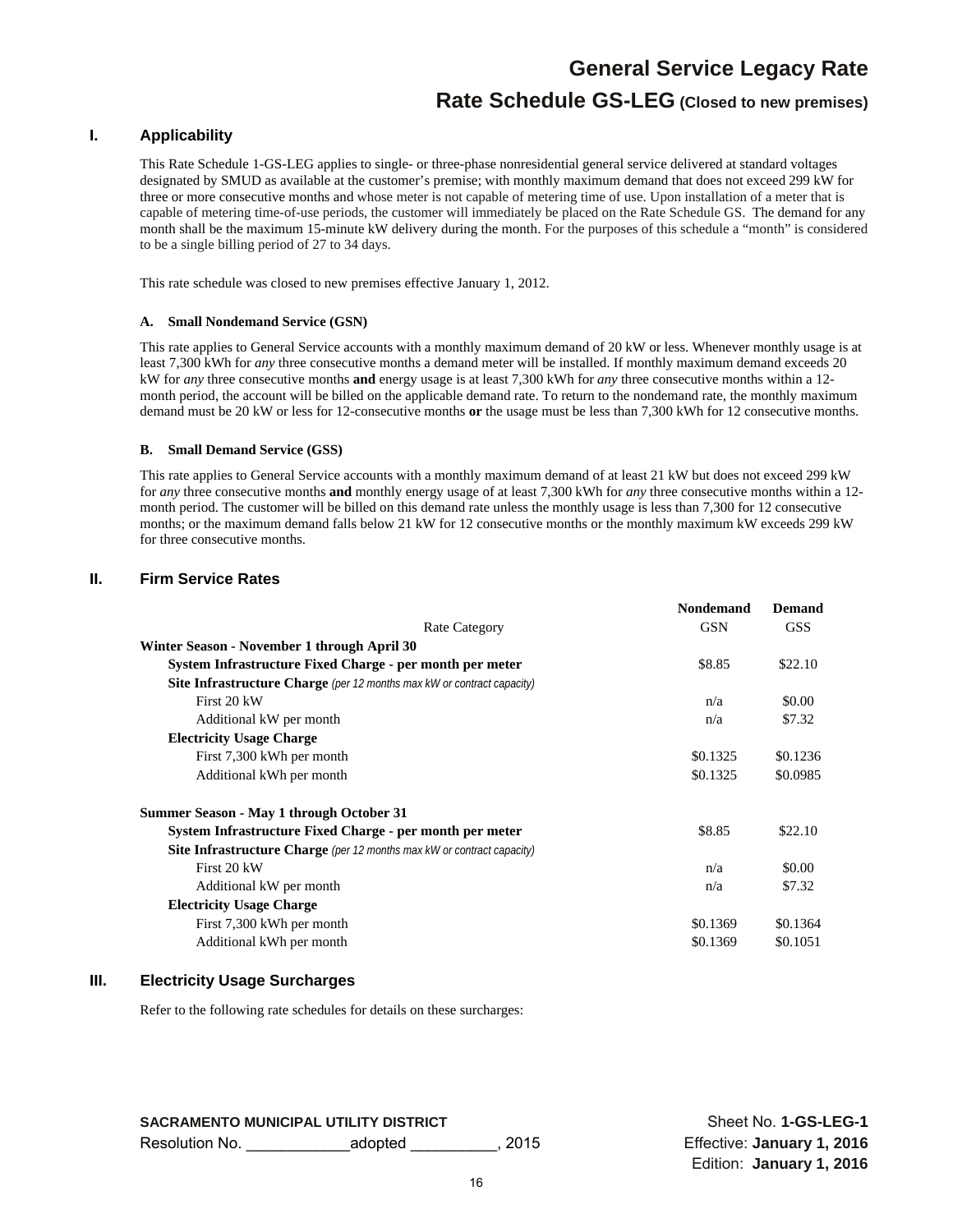# **Rate Schedule GS-LEG (Closed to new premises)**

- **A. Solar Surcharge.** Refer to Rate Schedule 1-SB1.
- **B. Hydro Generation Adjustment (HGA).** Refer to Rate Schedule 1-HGA.

# **IV. Rate Option Menu**

- **A. Energy Assistance Program for Nonprofit Agencies.** Refer to Rate Schedule 1-EAPR.
- **B. Campus Rates.** Refer to Rate Schedule 1-CB.

#### **C. Implementation of Energy Efficiency Program or Installation of New Solar/Photovoltaic Systems**

Customers who implement a SMUD-sponsored Energy Efficiency program or who install a SMUD-approved solar/photovoltaic system to offset their on-site energy usage may request, in writing, within 30 days of the project completion and commissioning, an adjustment to their billing demand based on the anticipated reduction in kW from the Energy Efficiency Project Worksheet. The adjusted billing demand is valid for 12 months or until it is exceeded by actual maximum demand.

#### **D. Generator Standby Service Option**

Generator Standby Service applies when the following conditions are met:

- 1. The customer has generation, sited on the customer premise, that serves all or part of the customer's load; and
- 2. The generator(s) are not fueled by a renewable resource; and
- 3. The generator(s) are connected to SMUD's electrical system; and
- 4. SMUD is required to have resources available to provide supplemental service, backup electricity and/or to supply electricity during generator(s) maintenance service.

| <b>Generator Standby Service Charge by Voltage Level</b> | <b>Secondary</b> |        | Primary Subtransmission |
|----------------------------------------------------------|------------------|--------|-------------------------|
| (\$/kW of Contract Capacity per month)                   | \$6.41           | \$5.07 | \$2.56                  |

In addition to the Generator Standby Service Charge, SMUD will continue to bill for all applicable charges under this rate schedule, including, but not limited to, System Infrastructure Fixed Charges, Site Infrastructure Charges, and electricity usage charges for SMUD-provided power.

The Generator Standby Service Charge will be waived for qualifying net metered generation. Refer to Rate Schedule 1-NEM.

# **E. Net Energy Metering Option.** Refer to Rate Schedule 1-NEM.

#### **F. Green Pricing Options**

# **1. SMUD Community Solar Option**

Under this premium service option, customers elect to contribute monthly payments toward the installation of a photoelectric system at a selected community locale. Refer to the SMUD website, www.smud.org, for further information on monthly contribution options and projects.

# **2. SMUD Renewable Energy Option**

Customers electing this premium power service will receive an additional charge for monthly energy of no less than 1/2 cent and no greater than 2 cents per kWh. SMUD may offer up to three premium rate options representing various blends of renewable resources and/or renewable energy credits within the 1/2 cent to 2 cent range. The actual prices will be published each November and will be based on the expected above market cost of renewable resources for the

**SACRAMENTO MUNICIPAL UTILITY DISTRICT SHOW SHOW SHEET SHEET SHOW SHEET ASSAULT ASSAULT ASSAULT ASSAULT ASSAULT** 

Resolution No. **Effective: January 1, 2016** Alesolution No.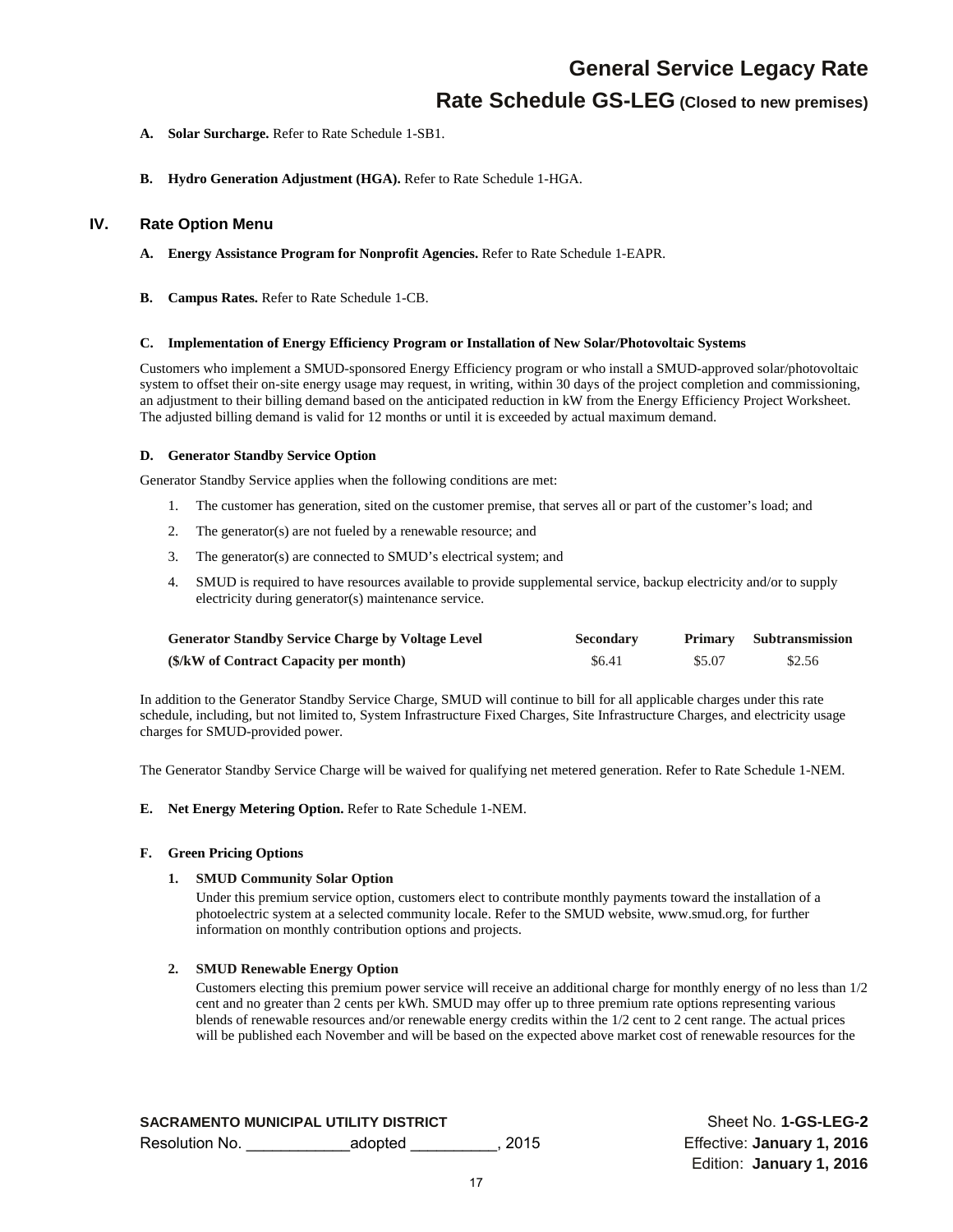# **Rate Schedule GS-LEG (Closed to new premises)**

upcoming year. Participation will be limited to the amount of resources that SMUD is able to secure at or below the 2 cent premium limit.

#### **G. Special Metering Charge**

For customers who purchase and install additional equipment and software identified by SMUD meter specialists as necessary for load data collection and transfer to electronic media outside SMUD, SMUD will charge a monthly service fee to cover maintenance, software support and licensing fees. Payment for this nonstandard equipment and service will be made through provisions in Rule and Regulation 2, Section IV. Special Facilities. The fee schedule is available at SMUD's website, www.smud.org.

# **V. Conditions of Service**

# **A. Type of Electric Service**

SMUD will provide customers on this rate schedule standard, firm service consisting of a continuous and sufficient supply of electricity.

#### **B. Service Voltage Definition**

The following defines the three voltage classes available. The rate will be determined by the voltage level at which service is provided according to the following:

*1. Secondary Service Voltage* 

This service class provides power at voltage levels below 12 kilo-Volts (kV), or at a level not otherwise defined as "Primary" or "Subtransmission."

*2. Primary Service Voltage* 

This service class provides power at a voltage level of 12 kV or 21 kV. To be eligible for Primary Service Voltage, the customer's monthly demand must exceed 299 kW, the voltage must be available in the area being served, and SMUD must approve the arrangement for power provision.

*3. Subtransmission Service Voltage* 

This subtransmission service class provides power at a voltage level of 69 kV or as otherwise defined by SMUD. To be eligible for voltage service at this level, the customer's monthly demand must exceed 499 kW, the voltage must be available in the area being served, and SMUD must approve the arrangement for power provision.

#### **C. Power Factor Adjustment or Waiver**

#### 1. **Adjustment (charge per month varies)**

Accounts on a demand rate may be subject to a power factor (PF) adjustment charge. When a customer's monthly power factor falls below 95 percent leading or lagging, the following billing adjustment will apply:

**Electricity Usage x [ (95% ÷ Power Factor) - 1 ] x Power Factor Adjustment Rate** 

*Electricity Usage*: *the total monthly kWh for the account* 

*Power Factor: the lesser of the customer's monthly power factor or 95 percent* 

*Power Factor Adjustment Rate per excess KVAR* .......................................................................................... \$0.0106

#### 2. **Waiver Contract (charge per month is set for the term of the waiver)**

Customers may apply for a power factor waiver contract that compensates SMUD for the power factor correction for the portion that is covered under the contract.

**SACRAMENTO MUNICIPAL UTILITY DISTRICT SHOW SHEET SHEET SHEET SHEET SHEET SHEET SHEET SHEET SHEET SHEET SHEET SHEET SHEET SHEET SHEET SHEET SHEET SHEET SHEET SHEET SHEET SHEET SHEET SHEET SHEET SHEET SHEET SHEET SHEET SHEE** Resolution No. \_\_\_\_\_\_\_\_\_\_\_\_adopted \_\_\_\_\_\_\_\_\_\_, 2015 Effective: **January 1, 2016**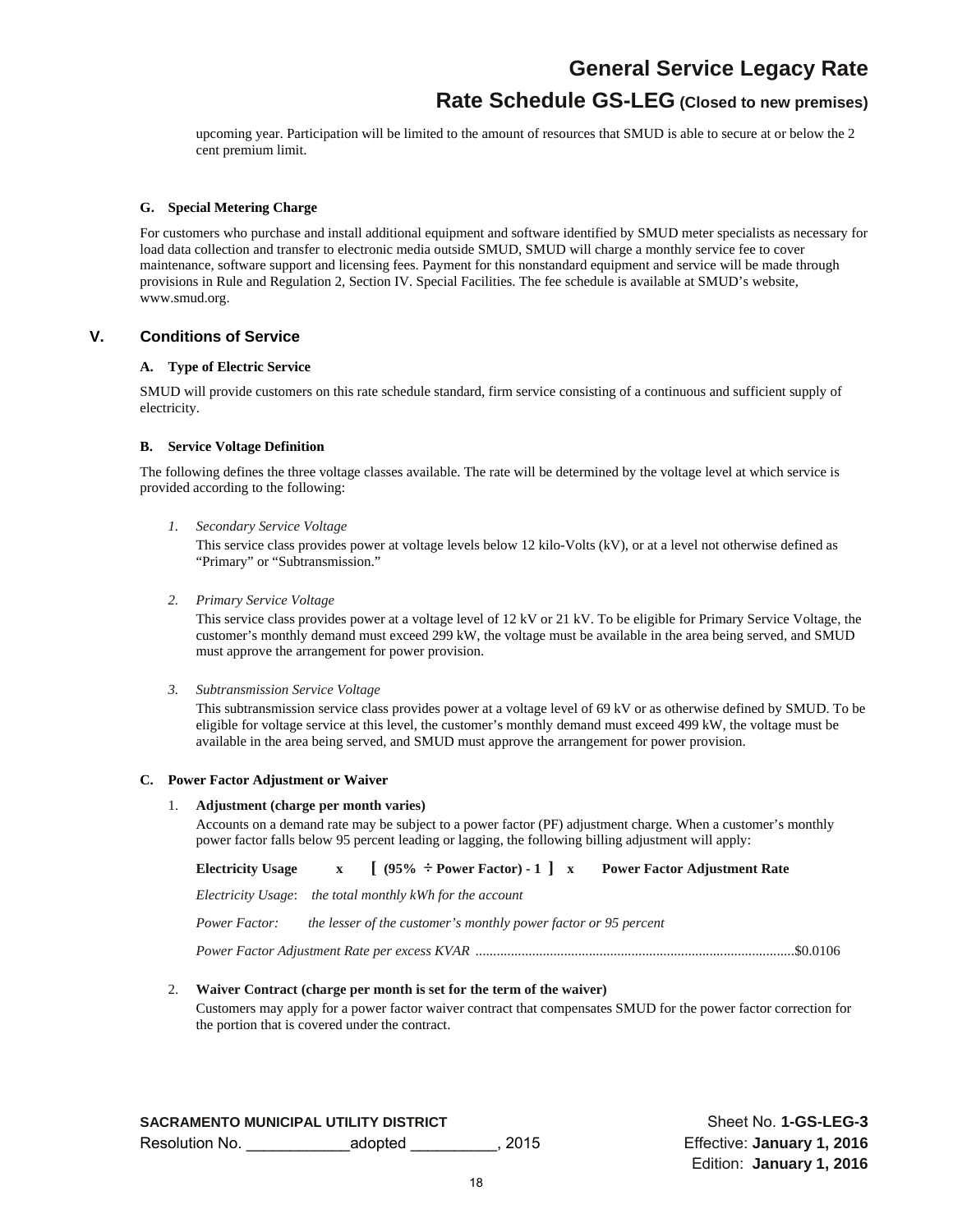**Rate Schedule GS-LEG (Closed to new premises)**

The waiver amount per month is calculated:

**Excess KVAR x Waiver Rate** 

*Excess KVAR: Maximum 12-month KVAR in excess of 32.868% percent of kW* 

*Waiver Rate per excess KVAR* .................................................................................................................. \$0.2787

#### **D. Summer Time-of-Use Billing Periods (June 1 – September 30)**

| <b>On-Peak</b>  | Summer weekdays between 3:00 p.m. and 6:00 p.m. |
|-----------------|-------------------------------------------------|
| <b>Off-Peak</b> | All other hours, including holidays shown below |

Off-peak pricing shall apply during the following holidays:

| <b>Holiday</b>             | <b>Month</b> | Date                |
|----------------------------|--------------|---------------------|
| New Year's Day             | January      |                     |
| Martin Luther King Jr. Day | January      | Third Monday        |
| Lincoln's Birthday         | February     | 12                  |
| Presidents Day             | February     | Third Monday        |
| Memorial Day               | May          | Last Monday         |
| Independence Day           | July         | 4                   |
| Labor Day                  | September    | <b>First Monday</b> |
| Columbus Day               | October      | Second Monday       |
| <b>Veterans</b> Day        | November     | 11                  |
| <b>Thanksgiving Day</b>    | November     | Fourth Thursday     |
| Christmas Day              | December     | 25                  |

# **VI. Billing**

# **A. Meter Data**

Meter data for service rendered in accordance with this rate will not be combined for billing purposes unless SMUD determines it is necessary or convenient to do so.

#### **B. Proration of Charges**

Charges are prorated when the billing period is less than 27 days, more than 34 days or spans more than one season. The System Infrastructure Fixed Charge and Site Infrastructure Charge will be prorated as shown in the following table.

| <b>Billing Circumstance</b>         | <b>Basis for Proration</b>                                                                                              |
|-------------------------------------|-------------------------------------------------------------------------------------------------------------------------|
| Bill period is shorter than 27 days | Relationship between the length of the billing period and 30 days.                                                      |
| Bill period is longer than 34 days  |                                                                                                                         |
| Seasons overlap within bill period  | Relationship between the length of the billing period and the<br>number of days that fall within the respective season. |

# **C. Contract Capacity**

Use of Contract Capacity for billing is at SMUD's sole discretion. Refer to Rule and Regulation 1 and Rule and Regulation 6.

**SACRAMENTO MUNICIPAL UTILITY DISTRICT** Sheet No. **1-GS-LEG-4** Resolution No. **Effective: January 1, 2016** Alesolution No.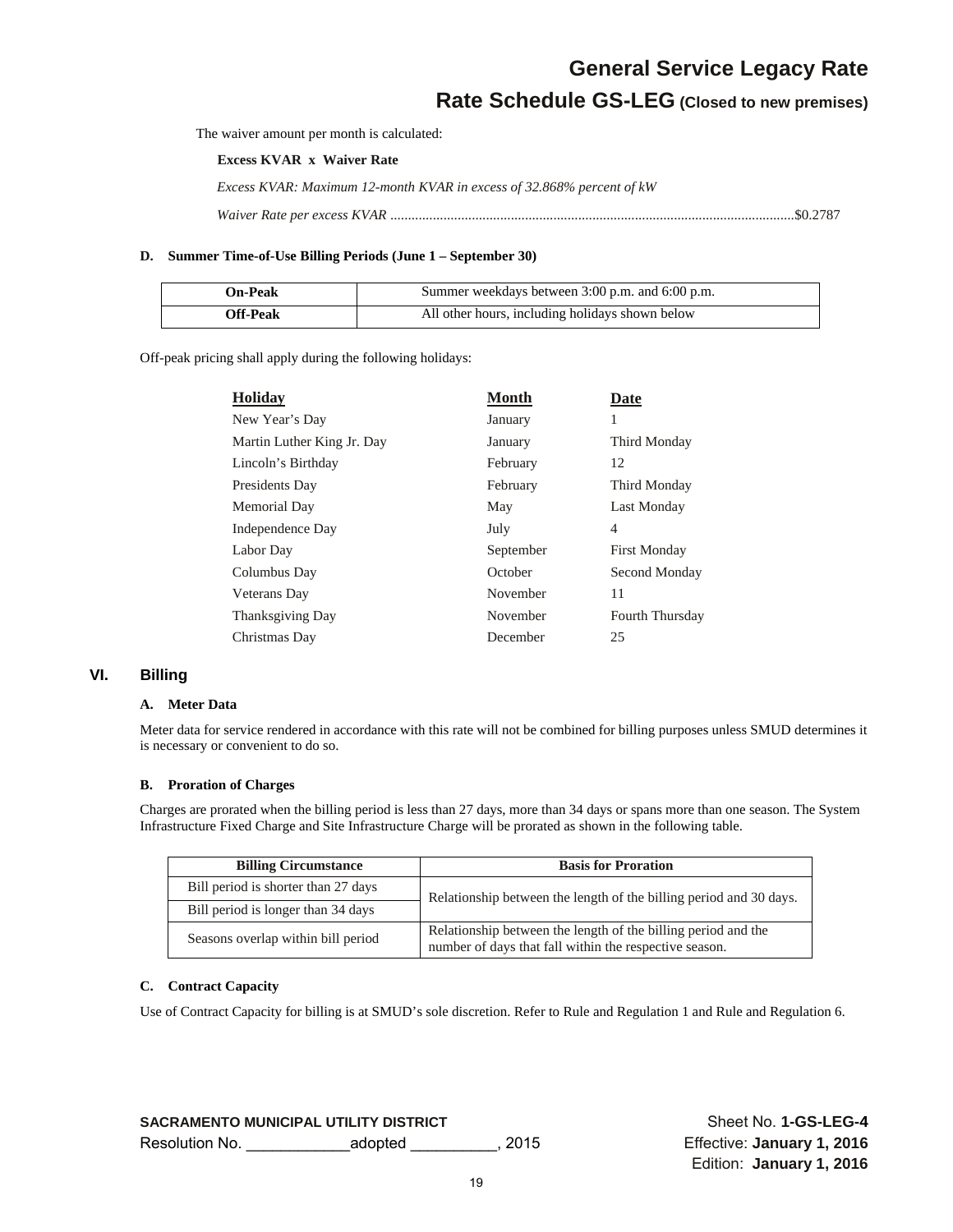# **Rate Schedule GS-LEG (Closed to new premises)**

#### **D. Discontinuance of Service**

Any customer resuming service at the same premise within 12 months after discontinuing service will be required to pay the System Infrastructure Fixed Charges and Site Infrastructure Charges that would have been billed if service had not been discontinued, except when a customer agrees to lock out service during the full period. The System Infrastructure Fixed Charge and Site Infrastructure Charge will be waived during each of those months. Retroactive billing shall be at SMUD's sole discretion.

*(End)*

**SACRAMENTO MUNICIPAL UTILITY DISTRICT** Sheet No. **1-GS-LEG-5** Resolution No. \_\_\_\_\_\_\_\_\_\_\_\_adopted \_\_\_\_\_\_\_\_\_\_, 2015 Effective: **January 1, 2016**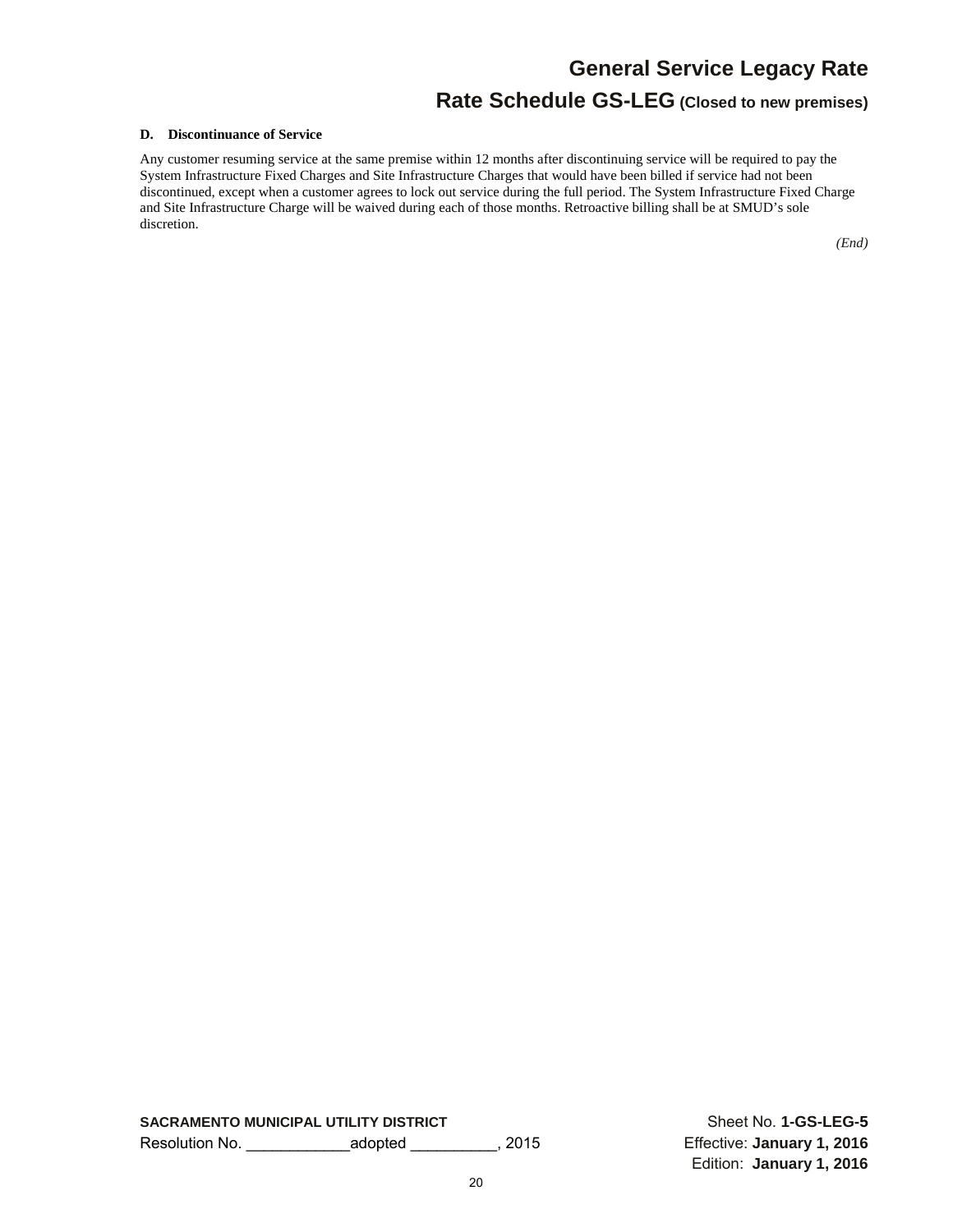# **Agricultural Service Rate Schedule AG**

# **I. Applicability**

This Rate Schedule 1-AG applies to single- or three-phase nonresidential agricultural service, delivered at standard voltages designated by SMUD as available at the customer premise. The electricity must be for pumping loads where a preponderance of the load is devoted to agricultural purposes such as farm lighting, feed choppers, milking machines, heating for incubators, brooders, and other farm uses; drainage pumping loads where a preponderance of the area drained is agricultural; and irrigation pumping loads for nonagricultural purposes where the entire loads, except for minor incidental uses, are devoted to such pumping.

This schedule is mandatory for agricultural accounts with monthly maximum demand that does not exceed 499 kW for three or more consecutive months. The demand for any month will be the maximum 15-minute kW delivery during the month.

For the purposes of this schedule a "month" is considered to be a single billing period of 27 to 34 days.

# **II. Firm Service Rate**

#### **A. Small Agricultural Service, Nondemand Rates – ASN**

This rate applies to agricultural accounts having a monthly maximum demand of 30 kW or less. If the account does not have a meter that registers demand, and monthly usage is at least 12,000 kWh for three consecutive months, a demand meter will be installed. Whenever monthly maximum demand exceeds 30 kW for three consecutive months, the customer will be billed on the applicable demand rate. To return to the nondemand rate, the account's monthly maximum demand must fall below 31 kW and usage must be below 12,000 kWh for 12 consecutive months.

|                                                          |          | $(Nov 1 - Apr 30)$ $(Mav 1 - Oct 31)$ |
|----------------------------------------------------------|----------|---------------------------------------|
| <b>Season</b>                                            | Winter   | <b>Summer</b>                         |
| System Infrastructure Fixed Charge - per month per meter | \$10.65  | \$10.65                               |
| Electricity Usage Charge \$/kWh for all kWh              | \$0.1179 | \$0.1291                              |

#### **B. Large Agricultural Service, Demand Rates – ASD**

This rate applies to agricultural accounts having a monthly maximum demand greater than 30 kW but less than 499 kW for three consecutive months. The demand for any month will be the maximum 15-minute kW delivery during the month. The customer will be billed on the demand-metered rate until the demand falls below 31 kW and energy is less than 12,000 kWh for 12 consecutive months before being returned to the ASN Rate.

| <b>Season</b>                                                                   | Winter    | Summer    |
|---------------------------------------------------------------------------------|-----------|-----------|
| System Infrastructure Fixed Charge - per month per meter                        | \$24.65   | \$24.65   |
| <b>Site Infrastructure Charge</b> (\$ per 12-month max kW or contract capacity) |           |           |
| First 30 kW                                                                     | No Charge | No Charge |
| Additional kW per month                                                         | \$2.43    | \$2.43    |
| <b>Electricity Usage Charge \$/kWh</b>                                          |           |           |
| Base Usage $-8,750$ kWh per month                                               | \$0.1305  | \$0.1251  |
| Base Usage Plus – kWh over $8,750$ per month                                    | \$0.1024  | \$0.0906  |

#### **C. Small Agricultural Optional Time-of-Use – AON**

This optional rate is for small agricultural nondemand accounts. Transfers to the small agricultural Time-of-Use Rate must remain in effect for at least four months. Customers electing to move off this optional rate cannot return to service under this schedule for 12 months.

| Season                                                     | Winter  | Summer  |
|------------------------------------------------------------|---------|---------|
| System Infrastructure Fixed Charge - per month – per meter | \$14.25 | \$14.25 |
|                                                            |         |         |

| SACRAMENTO MUNICIPAL UTILITY DISTRICT |                | Sheet No. 1-AG-1           |
|---------------------------------------|----------------|----------------------------|
| Resolution No.                        | adopted . 2015 | Effective: January 1, 2016 |
|                                       |                | Edition: January 1, 2016   |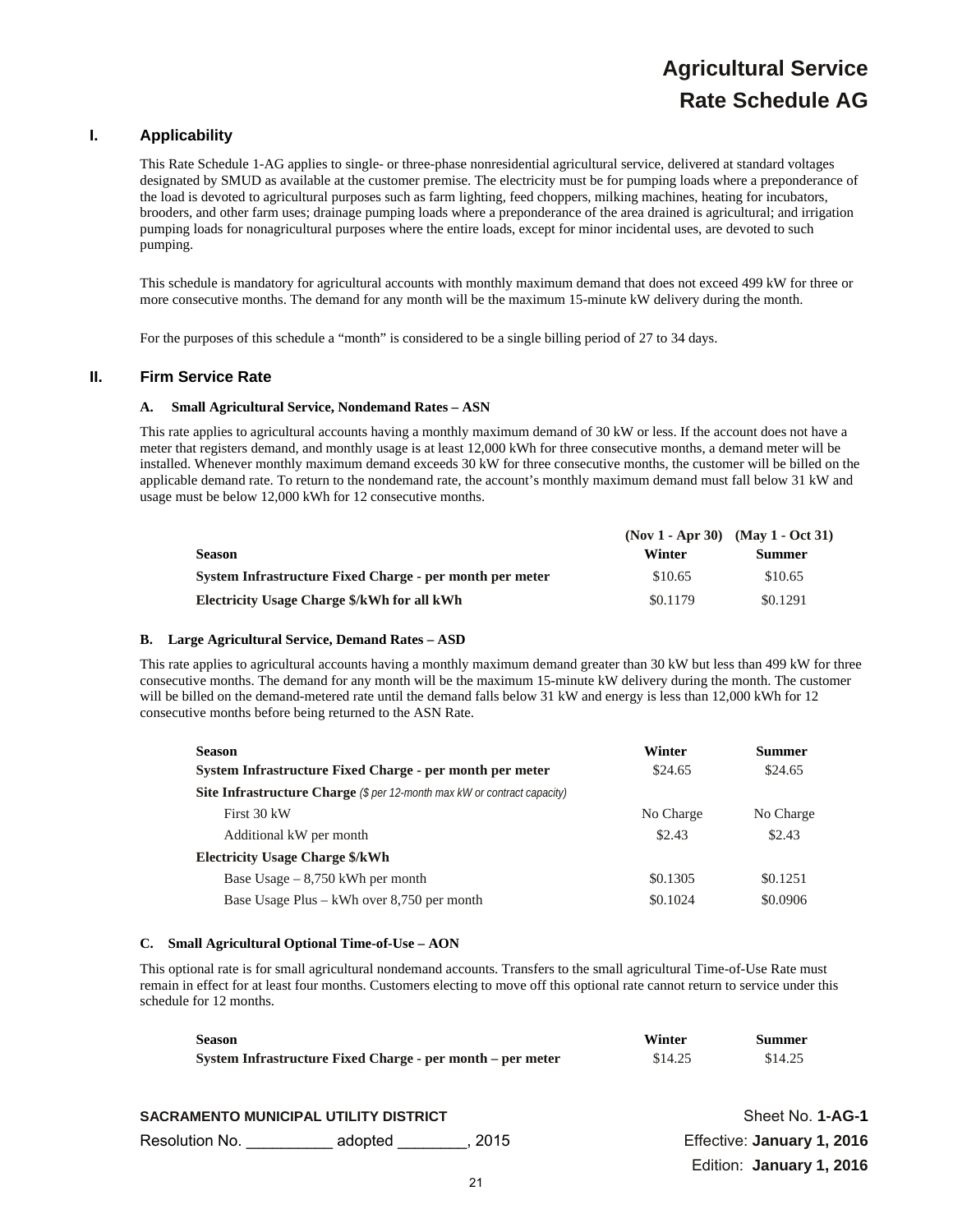# **Agricultural Service Rate Schedule AG**

#### **Electricity Usage Charge \$/kWh**

| On-Peak period  | \$0.1355 | \$0.1965 |
|-----------------|----------|----------|
| Off-Peak period | \$0.1156 | \$0.1057 |

#### **D. Large Agricultural Optional Time-of-Use – AOD**

This optional rate is for large agricultural accounts with demand greater than 30 kW and less than 499 kW. Transfers to the agricultural Time-of-Use Rate must remain in effect for at least four months. Customers electing to move off this optional rate cannot return to service under this schedule for 12 months.

| <b>Season</b>                                            | Winter   | <b>Summer</b> |
|----------------------------------------------------------|----------|---------------|
| System Infrastructure Fixed Charge per month – per meter | \$85.80  | \$85.80       |
| <b>Maximum Demand Charge \$/ kW</b>                      | \$2.43   | \$3.39        |
| <b>Electricity Usage Charge \$/kWh</b>                   |          |               |
| On-Peak period                                           | \$0.1350 | \$0.2091      |
| Off-Peak period                                          | \$0.1146 | \$0.1115      |

# **III. Electricity Usage Surcharges**

Refer to the following rate schedules for details on these surcharges:

- **A. Solar Surcharge.** Refer to Rate Schedule 1-SB1.
- **B. Hydro Generation Adjustment (HGA).** Refer to Rate Schedule 1-HGA.

# **IV. Rate Option Menu**

# **A. Generator Standby Service Option**

Generator Standby Service applies when all of the following conditions are met:

- 1. The customer has electric generator(s), sited on the customer premise, that serve all or part of the customer's load;
- 2. The generator(s) are connected to SMUD's electrical system; and
- 3. SMUD is required to have resources available to provide supplemental service, backup electricity and/or to supply electricity during generator(s) maintenance service.

| <b>Generator Standby Service Charge by Voltage Level</b> | <b>Secondary</b> |        | <b>Primary</b> Subtransmission |
|----------------------------------------------------------|------------------|--------|--------------------------------|
| (\$/kW of Contract Capacity per month)                   | \$6.41           | \$5.07 | \$2.56                         |

In addition to the Generator Standby Service Charge, SMUD will continue to bill for all applicable charges under this rate schedule. These charges include System Infrastructure Fixed Charges and Site Infrastructure Charges, as well as Electricity Usage and Maximum Demand Charges for SMUD-provided power.

The Generator Standby Service Charge will be waived for qualifying net metered generation. Refer to Rate Schedule 1-NEM.

**B. Net Energy Metering Option.** Refer to Rate Schedule 1-NEM.

**SACRAMENTO MUNICIPAL UTILITY DISTRICT SHOTTLE SHEET NO. 1-AG-2** Sheet No. 1-AG-2 Resolution No. \_\_\_\_\_\_\_\_\_\_ adopted \_\_\_\_\_\_\_\_, 2015 Effective: **January 1, 2016**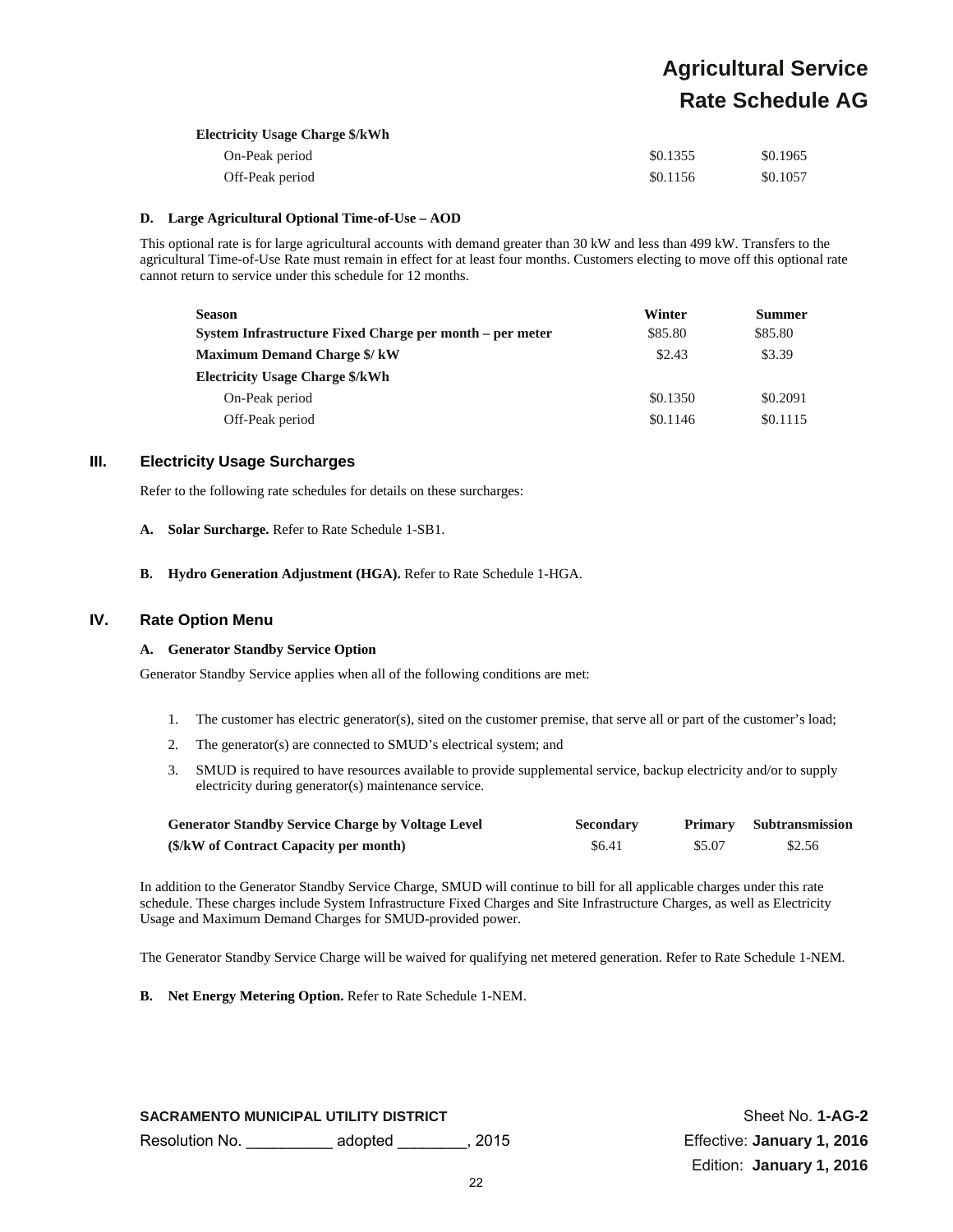#### **C. Green Pricing Options**

#### **1. SMUD Community Solar Option**

Under this premium service option, customers elect to contribute monthly payments toward the installation of a photoelectric system at a selected community locale. Refer to the SMUD website, www.smud.org, for further information on monthly contribution options and currently identified projects.

#### **2. SMUD Renewable Energy Option**

Customers electing this premium power service will receive an additional charge for monthly energy of no less than 1/2 cent and no greater than 2 cents per kWh. SMUD may offer up to three premium rate options representing various blends of renewable resources and/or renewable energy credits within the 1/2 cent to 2 cent range. The actual prices will be published each November and will be based on the expected above market cost of renewable resources for the upcoming year. Participation will be limited to the amount of resources that SMUD is able to secure at or below the 2 cent premium limit.

#### **D. Special Metering Charge**

For customers who purchase and install additional equipment and software identified by SMUD meter specialists as necessary for load data collection and transfer to electronic media outside SMUD, SMUD will charge a monthly service fee to cover maintenance, software support and licensing fees. Payment for this nonstandard equipment and service will be made through provisions in Rule and Regulation 2, Section IV. Special Facilities. The fee schedule is available at SMUD's website, www.smud.org.

# **V. Conditions of Service**

# **A. Type of Electric Service**

SMUD will provide customers on this rate schedule standard, firm service consisting of a continuous and sufficient supply of electricity.

# **B. Service Voltage Definition**

The following defines the three voltage classes available. The rate shall be determined by the voltage level at which service is taken according to the following:

*1. Secondary Service Voltage* 

This service class provides power at voltage levels below 12 kilo-Volts (kV), or at a level not otherwise defined as "Primary" or "Subtransmission."

*2. Primary Service Voltage* 

This service class provides power at a voltage level of 12 kV or 21 kV. To be eligible for Primary Service Voltage, the customer's monthly demand must exceed 299 kW, the voltage must be available in the area being served, and SMUD must approve the arrangement for power provision.

*3. Subtransmission Service Voltage* 

This subtransmission service class provides power at a voltage level of 69 kV or as otherwise defined by SMUD. To be eligible for voltage service at this level, the customer's monthly demand must exceed 499 kW, the voltage must be available in the area being served, and SMUD must approve the arrangement for power provision.

# **C. Power Factor Adjustment**

# **1. Adjustment (charge varies by month)**

Accounts on a demand rate are subject to a power factor (PF) adjustment charge. When a customer's monthly power factor falls below 95 percent leading or lagging, the following billing adjustment will apply:

**Electricity Usage x [ (95% Power Factor) - 1 ] x Power Factor Adjustment** 

# **SACRAMENTO MUNICIPAL UTILITY DISTRICT SHOW SHOW SHEET NO. 1-AG-3**

Resolution No. \_\_\_\_\_\_\_\_\_\_ adopted \_\_\_\_\_\_\_\_, 2015 Effective: **January 1, 2016**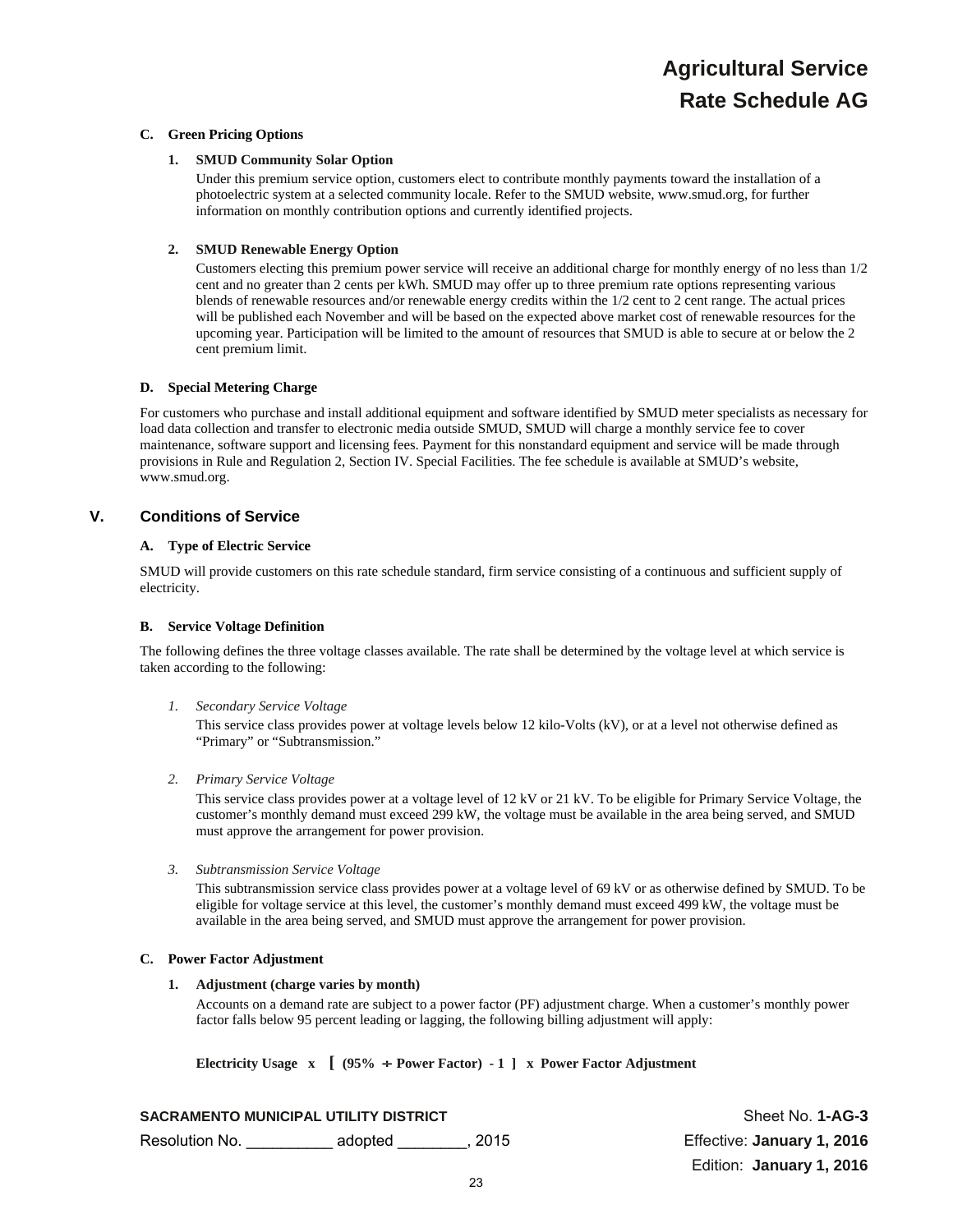# **Agricultural Service Rate Schedule AG**

*Electricity Usage*: *the total monthly kWh for the account*

*Power Factor: the lesser of the customer's monthly power factor or 95 percent*

*Power Factor Adjustment Rate* ............................................................................................................... \$0.0106

#### **2. Waiver Contract (charge per month is set for the term of the waiver)**

Customers may apply for a power factor waiver contract that compensates SMUD for the power factor correction for the portion that is covered under the contract. The waiver amount per month is calculated:

#### **Excess KVAR x Waiver Rate**

| Excess KVAR: Maximum 12-month KVAR in excess of 32.868 percent of kW |
|----------------------------------------------------------------------|
|                                                                      |

#### **D. Time-of-Use Billing Periods**

Winter season is from November 1 through April 30. Summer season is from May 1 through October 31.

| <b>Winter Season On-Peak</b> | Weekdays between 7:00 a.m. and $10:00$ a.m. and $5:00$ p.m. and $8:00$ p.m. |
|------------------------------|-----------------------------------------------------------------------------|
| <b>Summer Season On-Peak</b> | Weekdays between 2:00 p.m. and 8:00 p.m.                                    |
| <b>Off-Peak</b>              | All other hours, including holidays shown below.                            |

Off-peak pricing shall apply during the following holidays:

| Holiday                    | <b>Month</b> | <b>Date</b>         |
|----------------------------|--------------|---------------------|
| New Year's Day             | January      | 1                   |
| Martin Luther King Jr. Day | January      | Third Monday        |
| Lincoln's Birthday         | February     | 12                  |
| Presidents Day             | February     | Third Monday        |
| Memorial Day               | May          | Last Monday         |
| Independence Day           | July         | 4                   |
| Labor Day                  | September    | <b>First Monday</b> |
| Columbus Day               | October      | Second Monday       |
| Veterans Day               | November     | 11                  |
| <b>Thanksgiving Day</b>    | November     | Fourth Thursday     |
| Christmas Day              | December     | 25                  |

# **VI. Billing**

### **A. Meter Data**

Meter data for service rendered in accordance with this rate will not be combined for billing purposes unless SMUD determines it is necessary or convenient to do so.

#### **B. Proration of Charges**

Charges are prorated when the billing period is less than 27 day, more than 34 days or spans more than one season. The Electricity Usage allowances, System Infrastructure Fixed Charge, and Site Infrastructure Charge will be prorated as shown in the following table.

| <b>SACRAMENTO MUNICIPAL UTILITY DISTRICT</b> |         |      | Sheet No. 1-AG-4           |
|----------------------------------------------|---------|------|----------------------------|
| Resolution No.                               | adopted | 2015 | Effective: January 1, 2016 |
|                                              |         |      | Edition: January 1, 2016   |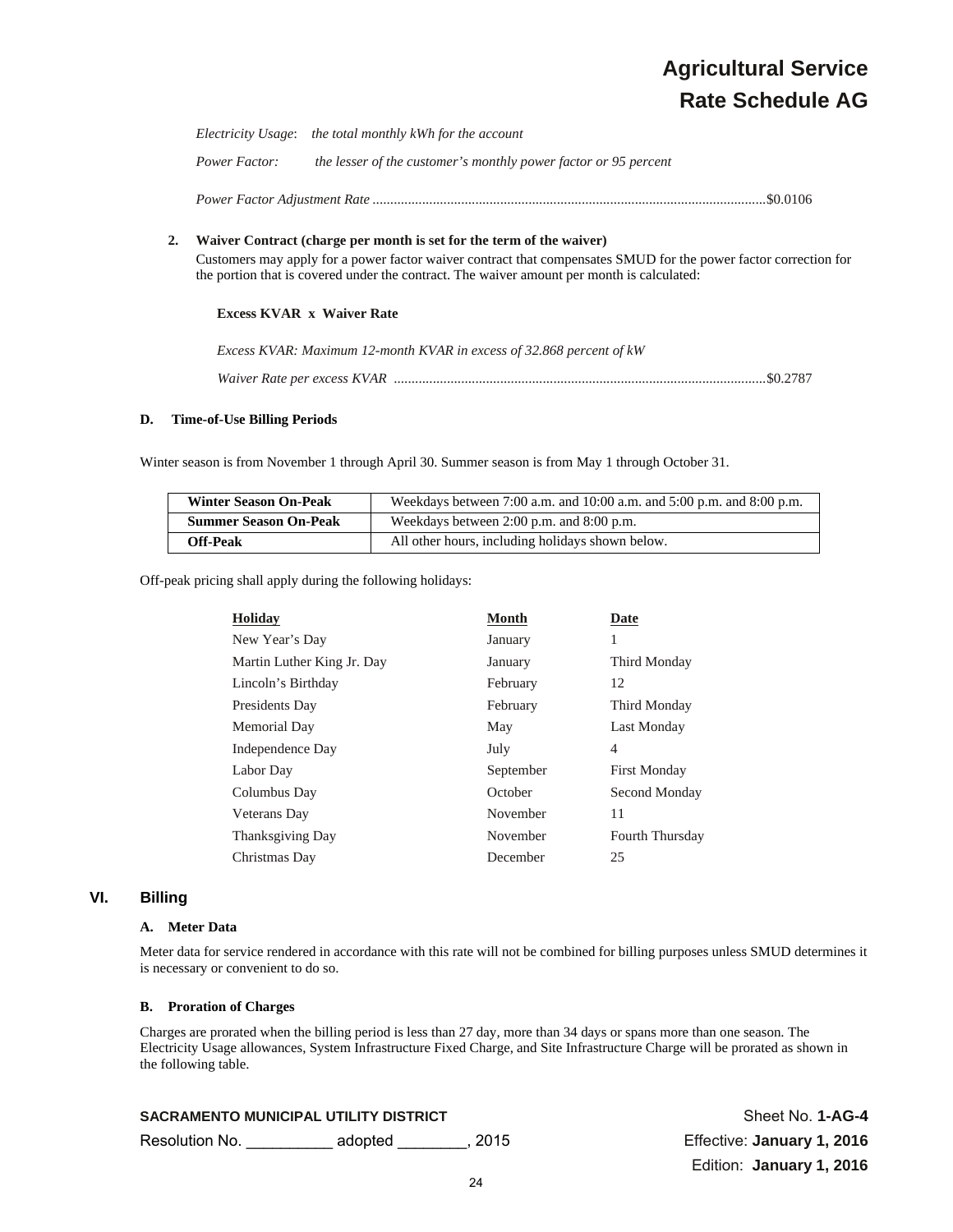| <b>Billing Circumstance</b>         | <b>Basis for Proration</b>                                                                                               |
|-------------------------------------|--------------------------------------------------------------------------------------------------------------------------|
| Bill period is shorter than 27 days | Relationship between the length of the billing period and 30 days.                                                       |
| Bill period is longer than 34 days  |                                                                                                                          |
| Seasons overlap within bill period  | Relationship between the length of the billing period and the number<br>of days that fall within the respective seasons. |

# **C. Contract Capacity**

Use of Contract Capacity for billing is at SMUD's sole discretion. Refer to Rule and Regulation 1 and Rule and Regulation 6.

#### **D. Discontinuance of Service**

Any customer resuming service at the same premise within 12 months after discontinuing service will be required to pay the System Infrastructure Fixed Charges and Site Infrastructure Charges that would have been billed if service had not been discontinued, except when a customer agrees to lock out service during the full period of June through September. The System Infrastructure Fixed Charge and Site Infrastructure Charge will be waived during each of those months.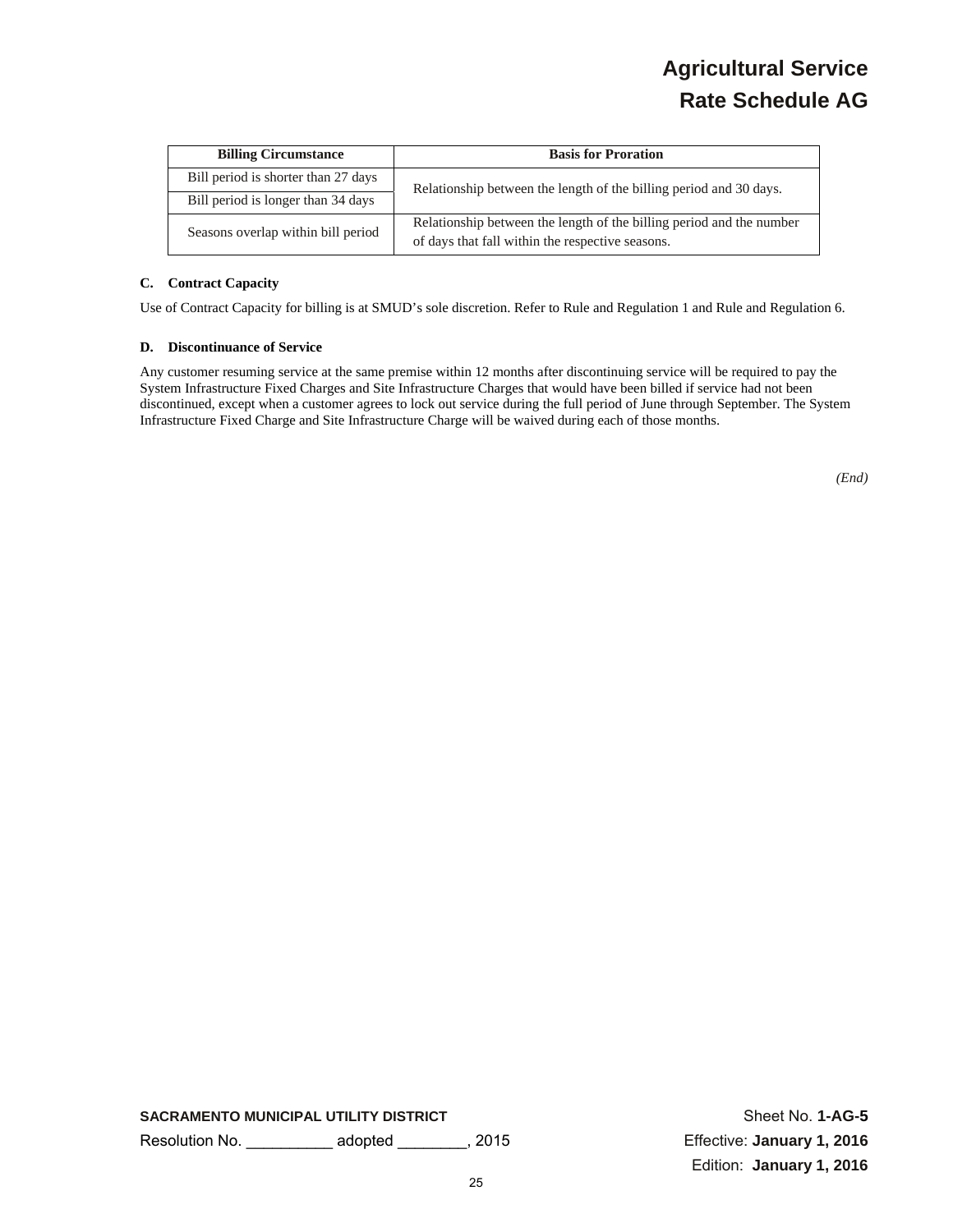# **I. Applicability**

This Rate Schedule 1-GS-TOU1 applies to single- or three-phase service, delivered at standard voltages designated by SMUD as available at the customer's premise. This schedule is mandatory for all agricultural, commercial and industrial (C&I) accounts with monthly maximum demand of 1,000 kW or greater for three consecutive months during the preceding 12 months. Accounts will remain on this rate schedule unless monthly maximum demand falls below 1,000 kW for 12 consecutive months. The demand for any month will be the maximum 15-minute kW delivery during the month. This schedule is also mandatory for accounts with contract capacity of 1,000 kW or greater. For the purposes of this schedule a "month" is considered to be a single billing period of 27 to 34 days.

# **II. Firm Service Rates**

|                                                                                 |                      | Large C&I        | Large C&I      | Large C&I              |
|---------------------------------------------------------------------------------|----------------------|------------------|----------------|------------------------|
|                                                                                 | <b>Voltage Level</b> | <b>Secondary</b> | <b>Primary</b> | <b>Subtransmission</b> |
|                                                                                 | <b>Rate Category</b> | GUS L            | <b>GUP L</b>   | GUT L                  |
| Winter Season - October 1 through May 31                                        |                      |                  |                |                        |
| System Infrastructure Fixed Charge - per month per meter                        |                      | \$104.15         | \$104.15       | \$275.90               |
| <b>Site Infrastructure Charge</b> (\$ per 12 month max kW or contract capacity) |                      | \$3.88           | \$3.72         | \$2.96                 |
| <b>Electricity Usage Charge</b>                                                 |                      |                  |                |                        |
| On-Peak \$/kWh                                                                  |                      | \$0.1041         | \$0.0990       | \$0.0954               |
| Off-Peak \$/kWh                                                                 |                      | \$0.0825         | \$0.0771       | \$0.0755               |
| Summer Season - June 1 through September 30                                     |                      |                  |                |                        |
| System Infrastructure Fixed Charge – per month per meter                        |                      | \$104.15         | \$104.15       | \$275.90               |
| <b>Site Infrastructure Charge</b> (\$ per 12 month max kW or contract capacity) |                      | \$3.88           | \$3.72         | \$2.96                 |
| <b>Electricity Usage Charge</b>                                                 |                      |                  |                |                        |
| Super-Peak \$/kWh                                                               |                      | \$0.1621         | \$0.1336       | \$0.1298               |
| On-Peak \$/kWh                                                                  |                      | \$0.1294         | \$0.1217       | \$0.1140               |
| Off-Peak \$/kWh                                                                 |                      | \$0.1036         | \$0.0944       | \$0.0931               |

# **III. Electricity Usage Surcharges**

Refer to the following rate schedules for details on electricity usage surcharges that apply to all kWh.

- **A. Solar Surcharge.** Refer to Rate Schedule 1-SB1.
- **B. Hydro Generation Adjustment (HGA).** Refer to Rate Schedule 1-HGA.

# **IV. Rate Option Menu**

- **A. Energy Assistance Program Rate (EAPR) for Nonprofit Agencies.** Refer to Rate Schedule 1-EAPR.
- **B. Campus Billing.** Refer to Rate Schedule 1-CB.

#### **C. Implementation of Energy Efficiency Program or Installation of New Solar/Photovoltaic Systems**

Customers who implement a SMUD-sponsored Energy Efficiency program or who install a SMUD-approved solar/photovoltaic system to offset their on-site energy usage may request, in writing, within 30 days of the project completion and commissioning, an adjustment to their billing demand based on the anticipated reduction in kW from the Energy Efficiency Project Worksheet. The adjusted billing demand is valid for 12 months or until it is exceeded by actual maximum demand.

|                | <b>SACRAMENTO MUNICIPAL UTILITY DISTRICT</b> |        | Sheet No. 1-GS-TOU1-1      |
|----------------|----------------------------------------------|--------|----------------------------|
| Resolution No. | adopted                                      | . 2015 | Effective: January 1, 2016 |
|                |                                              |        | Edition: January 1, 2016   |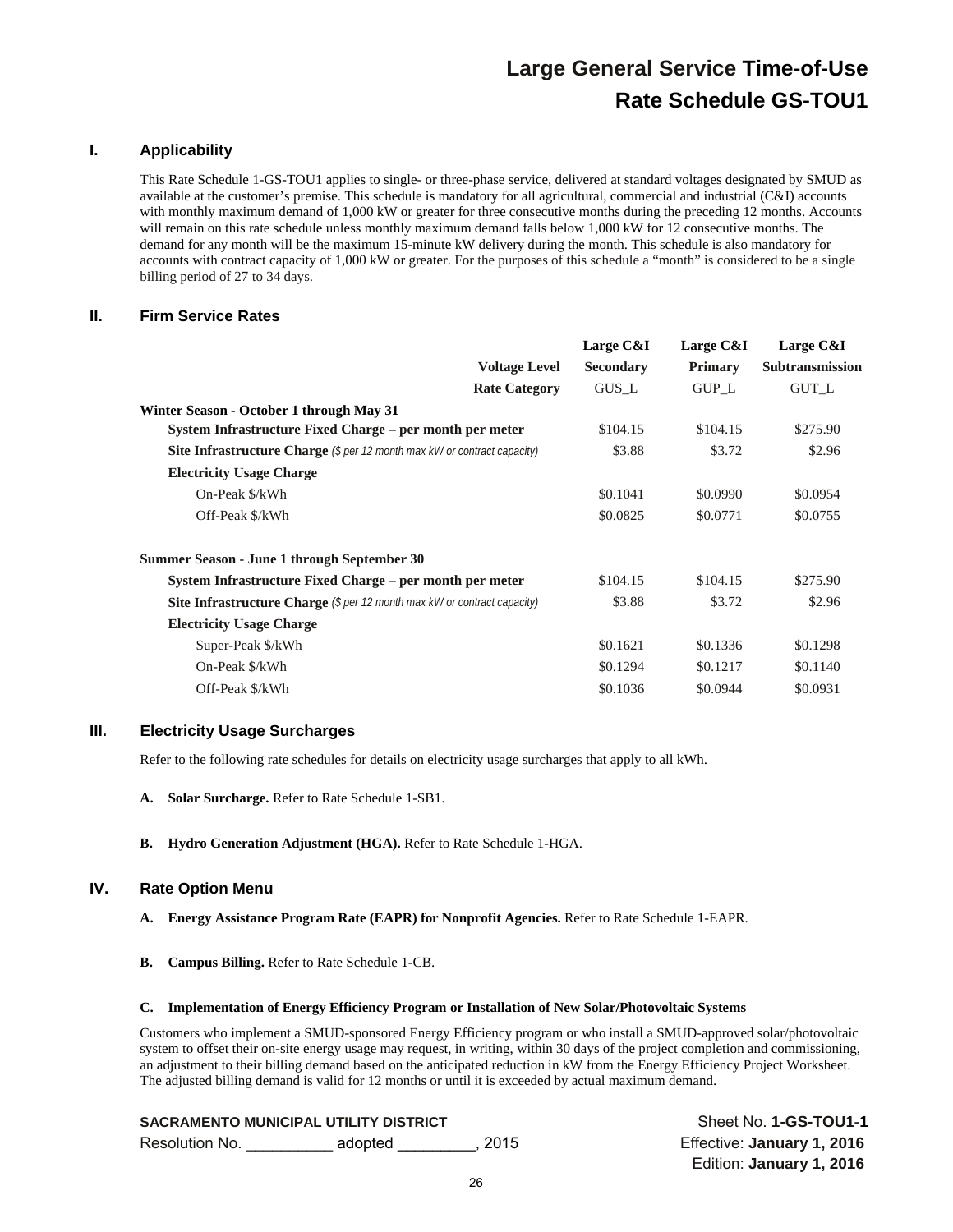#### **D. Generator Standby Service Option**

Generator Standby Service applies when all of the following conditions are met:

- 1. The customer owns and operates, or leases one or more generators, sited on the customer premise, that serves all or part of the customer's load; and
- 2. The generator(s) are not fueled by a renewable resource; and
- 3. The generator(s) are connected to SMUD's electrical system; and
- 4. SMUD is required to have resources available to provide supplemental service, backup electricity and, or to supply electricity during generator(s) maintenance service.

| <b>Generator Standby Service Charge by Voltage Level</b> | <b>Secondary</b> |        | Primary Subtransmission |
|----------------------------------------------------------|------------------|--------|-------------------------|
| (\$/kW of Contract Capacity per month)                   | \$6.41           | \$5.07 | \$2.56                  |

In addition to the Generator Standby Service Charge, SMUD will continue to bill for all applicable charges under this rate schedule, including, but not limited to, System Infrastructure Fixed Charges, Site Infrastructure Charges, and electricity usage charges for SMUD-provided power.

The Generator Standby Service Charge will be waived for qualifying net metered generation. Refer to Rate Schedule 1-NEM.

# **E. Net Energy Metering Option.** Refer to Rate Schedule 1-NEM.

#### **F. Green Pricing Options**

#### **1. SMUD Community Solar Option**

Under this premium service option, customers elect to contribute monthly payments toward the installation of a photoelectric system at a selected community locale. Refer to the SMUD website, www.smud.org, for further information on monthly contribution options and projects.

#### **2. SMUD Renewable Energy Option**

Customers electing this premium power service will receive an additional charge for monthly energy of no less than 1/2 cent and no greater than 2 cents per kWh. SMUD may offer up to three premium rate options representing various blends of renewable resources and/or renewable energy credits within the 1/2 cent to 2 cent range. The actual prices will be published each November and will be based on the expected above market cost of renewable resources for the upcoming year. Participation will be limited to the amount of resources that SMUD is able to secure at or below the 2 cent premium limit.

# **G. Special Metering Charge**

For customers who purchase and install additional equipment and software identified by SMUD meter specialists as necessary for load data collection and transfer to electronic media outside SMUD, SMUD will charge a monthly service fee to cover maintenance, software support and licensing fees. Payment for this nonstandard equipment and service will be made through provisions in Rule and Regulation 2, Section IV. Special Facilities. The fee schedule is available at SMUD's website, www.smud.org.

# **V. Conditions of Service**

#### **A. Type of Electric Service**

SMUD will provide customers on this rate schedule standard, firm service consisting of a continuous and sufficient supply of electricity.

#### **B. Service Voltage Definition**

The following defines the three voltage classes available. The rate shall be determined by the voltage level at which service is provided according to the following:

# **SACRAMENTO MUNICIPAL UTILITY DISTRICT SHEET NO SHEET NO SHEET NO. 1-GS-TOU1-2**

Resolution No. \_\_\_\_\_\_\_\_\_\_ adopted \_\_\_\_\_\_\_\_\_, 2015 Effective: **January 1, 2016**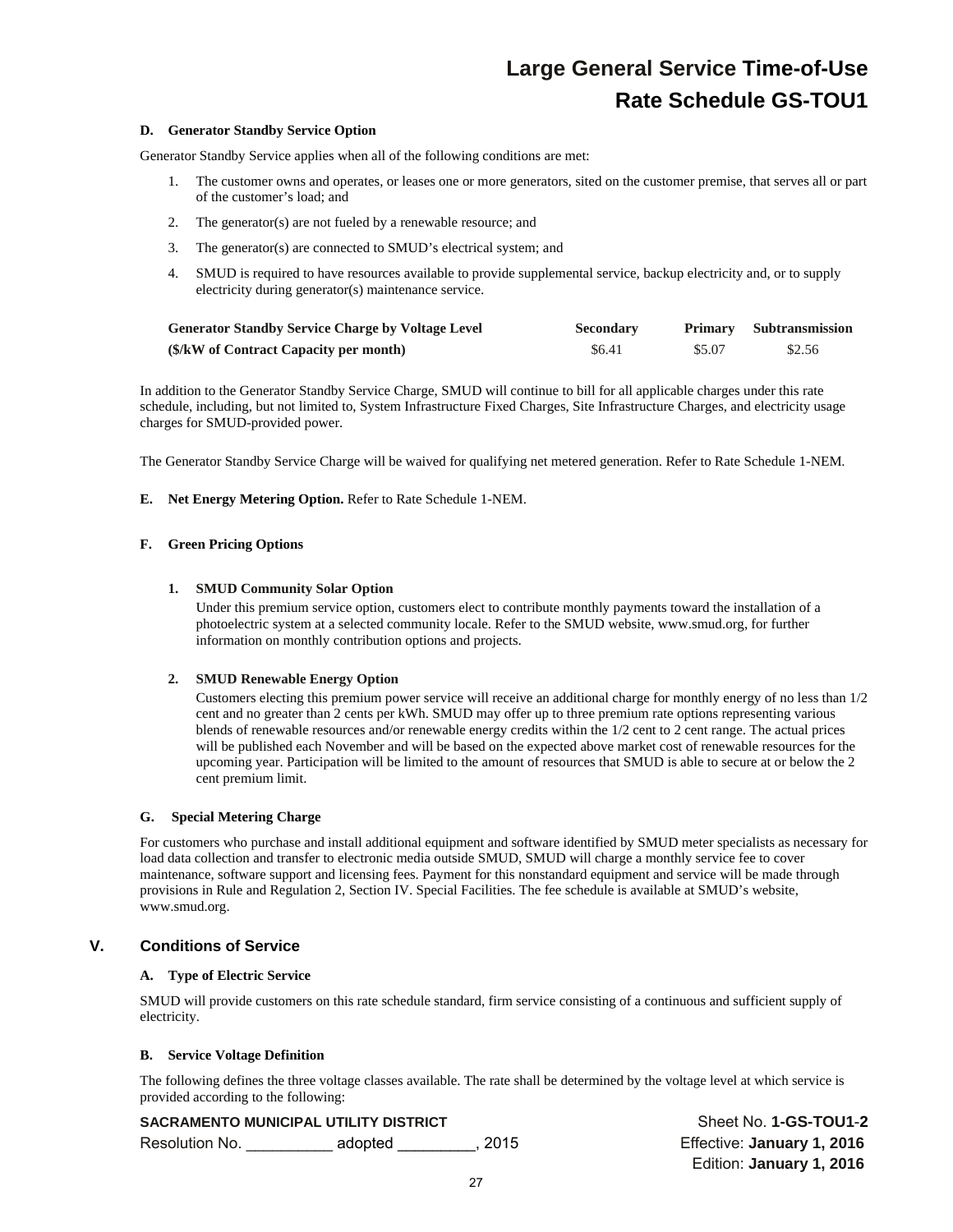#### *1. Secondary Service Voltage*

This service class provides power at voltage levels below 12 kilo-Volts (kV), or at a level not otherwise defined as "Primary" or "Subtransmission."

#### *2. Primary Service Voltage*

This service class provides power at a voltage level of 12 kV or 21 kV. To be eligible for Primary Service Voltage, the customer's monthly demand must exceed 299 kW, the voltage must be available in the area being served, and SMUD must approve the arrangement for power provision.

#### *3. Subtransmission Service Voltage*

This subtransmission service class provides power at a voltage level of 69 kV or as otherwise defined by SMUD. To be eligible for voltage service at this level, the customer's monthly demand must exceed 499 kW, the voltage must be available in the area being served, and SMUD must approve the arrangement for power provision.

#### **C. Power Factor Adjustment or Waiver**

#### **1. Adjustment (charge per month varies)**

Accounts on a demand rate are subject to a power factor (PF) adjustment charge. When a customer's monthly power factor falls below 95 percent leading or lagging, the following billing adjustment will apply:

|                                                          |  |  | Electricity Usage $x \in (95\% \div Power$ Factor $-1 \in x$ Power Factor Adjustment Rate |
|----------------------------------------------------------|--|--|-------------------------------------------------------------------------------------------|
| Electricity Usage: the total monthly kWh for the account |  |  |                                                                                           |
| <i>Power Factor:</i>                                     |  |  | the lesser of the customer's monthly power factor or 95 percent                           |
|                                                          |  |  |                                                                                           |

# **2. Waiver Contract (charge per month is set for the term of the waiver)**

Customers may apply for a power factor waiver contract that compensates SMUD for the power factor correction for the portion that is covered under the contract. The waiver amount per month is calculated:

# **Excess KVAR x Waiver Rate**

*Excess KVAR: Maximum 12-month KVAR in excess of 32.868 percent of kW* 

*Waiver Rate per excess KVAR* .......................................................................................................... \$0.2787

# **D. Large General Service Time-of-Use Billing Periods**

| Winter On-Peak: October 1 -May 31        | Weekdays between 12:00 noon and 10:00 p.m.                                            |
|------------------------------------------|---------------------------------------------------------------------------------------|
| Summer On-Peak: June 1 - September 30    | Weekdays between 12:00 noon and 2:00 p.m. and between<br>$8:00$ p.m. and $10:00$ p.m. |
| Summer Super-Peak: June 1 - September 30 | Weekdays between 2:00 p.m. and 8:00 p.m.                                              |
| <b>Off-Peak</b>                          | All other hours, including holidays shown below.                                      |

Off-peak pricing shall apply during the following holidays:

| <b>Holiday</b>             | <b>Month</b> | <b>Date</b>  |  |
|----------------------------|--------------|--------------|--|
| New Year's Day             | January      |              |  |
| Martin Luther King Jr. Day | January      | Third Monday |  |

# **SACRAMENTO MUNICIPAL UTILITY DISTRICT SHEET NO SHEET NO 1-GS-TOU1-3**

Resolution No. \_\_\_\_\_\_\_\_\_\_ adopted \_\_\_\_\_\_\_\_\_, 2015 Effective: **January 1, 2016**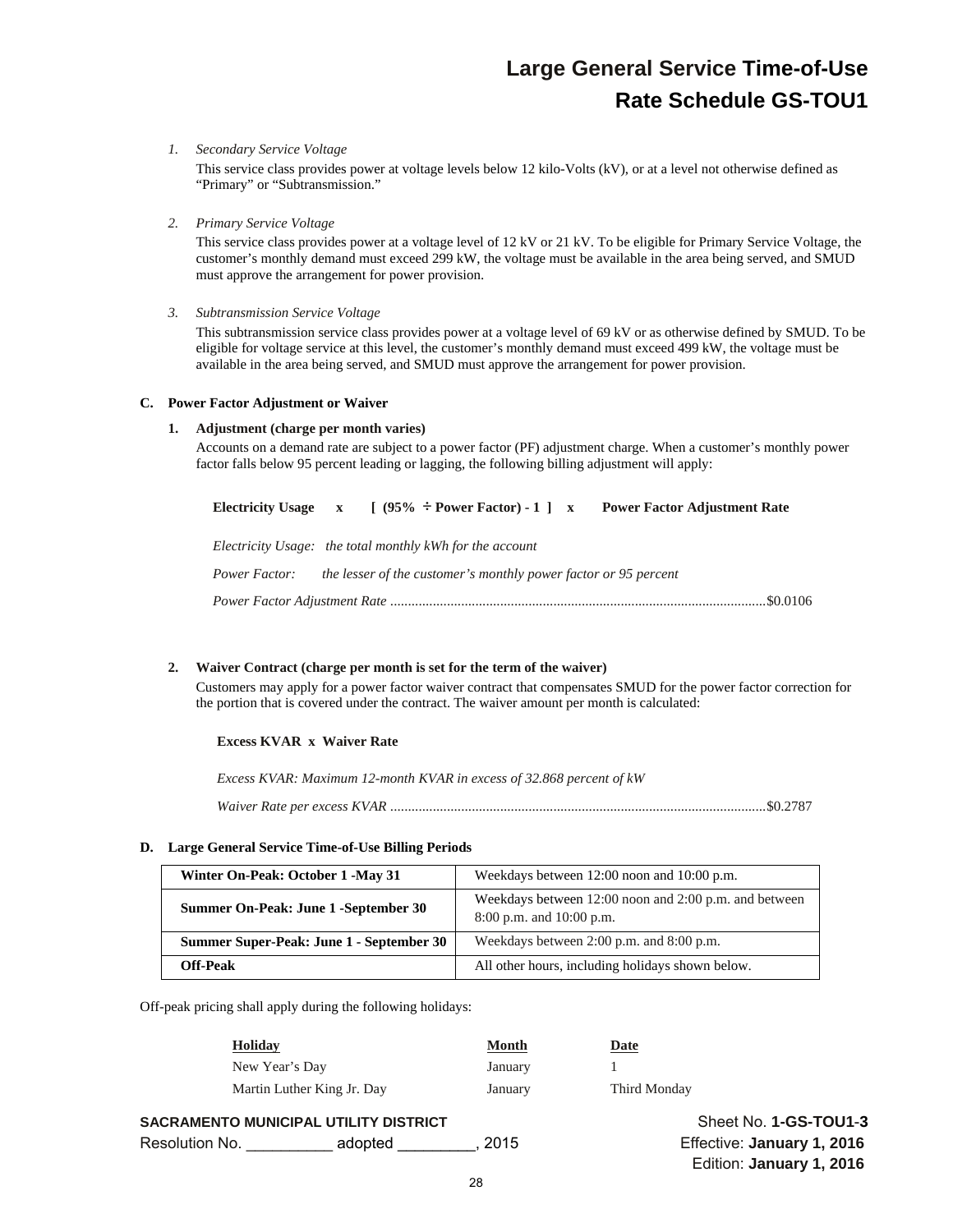| Lincoln's Birthday      | February  | 12                  |
|-------------------------|-----------|---------------------|
| Presidents Day          | February  | Third Monday        |
| Memorial Day            | May       | Last Monday         |
| Independence Day        | July      | 4                   |
| Labor Day               | September | <b>First Monday</b> |
| Columbus Day            | October   | Second Monday       |
| Veterans Day            | November  | 11                  |
| <b>Thanksgiving Day</b> | November  | Fourth Thursday     |
| Christmas Day           | December  | 25                  |

# **VI. Billing**

#### **A. Meter Data**

Meter data for service rendered in accordance with this rate will not be combined for billing purposes unless SMUD determines it is necessary or convenient to do so.

# **B. Proration of Charges**

Charges are prorated when the billing period is less than 27 days, more than 34 days or spans more than one season. The System Infrastructure Fixed Charge and Site Infrastructure Charge will be prorated as shown in the following table.

| <b>Billing Circumstance</b>           | <b>Basis for Proration</b>                                                                                               |
|---------------------------------------|--------------------------------------------------------------------------------------------------------------------------|
| Billing period is less than 27 days   | Relationship between the length of the billing period and 30 days.                                                       |
| Billing period is more than 34 days   |                                                                                                                          |
| Seasons overlap within billing period | Relationship between the length of the billing period and the<br>number of days that fall within the respective seasons. |

# **C. Contract Capacity**

Use of Contract Capacity for billing is at SMUD's sole discretion. Refer to Rule and Regulation 1 and Rule and Regulation 6.

# **D. Discontinuance of Service**

Any customer resuming service at the same premise within 12 months after discontinuing service will be required to pay the System Infrastructure Fixed Charges and Site Infrastructure Charges that would have been billed if service had not been discontinued, except when a customer agrees to lock out service during the full period. The System Infrastructure Fixed Charge and Site Infrastructure Charge will be waived during each of those months. Retroactive billing shall be at SMUD's sole discretion.

*(End)*

**SACRAMENTO MUNICIPAL UTILITY DISTRICT SHEET NO SHEET NO SHEET NO. 1-GS-TOU1-4** Resolution No. \_\_\_\_\_\_\_\_\_\_ adopted \_\_\_\_\_\_\_\_\_, 2015 Effective: **January 1, 2016**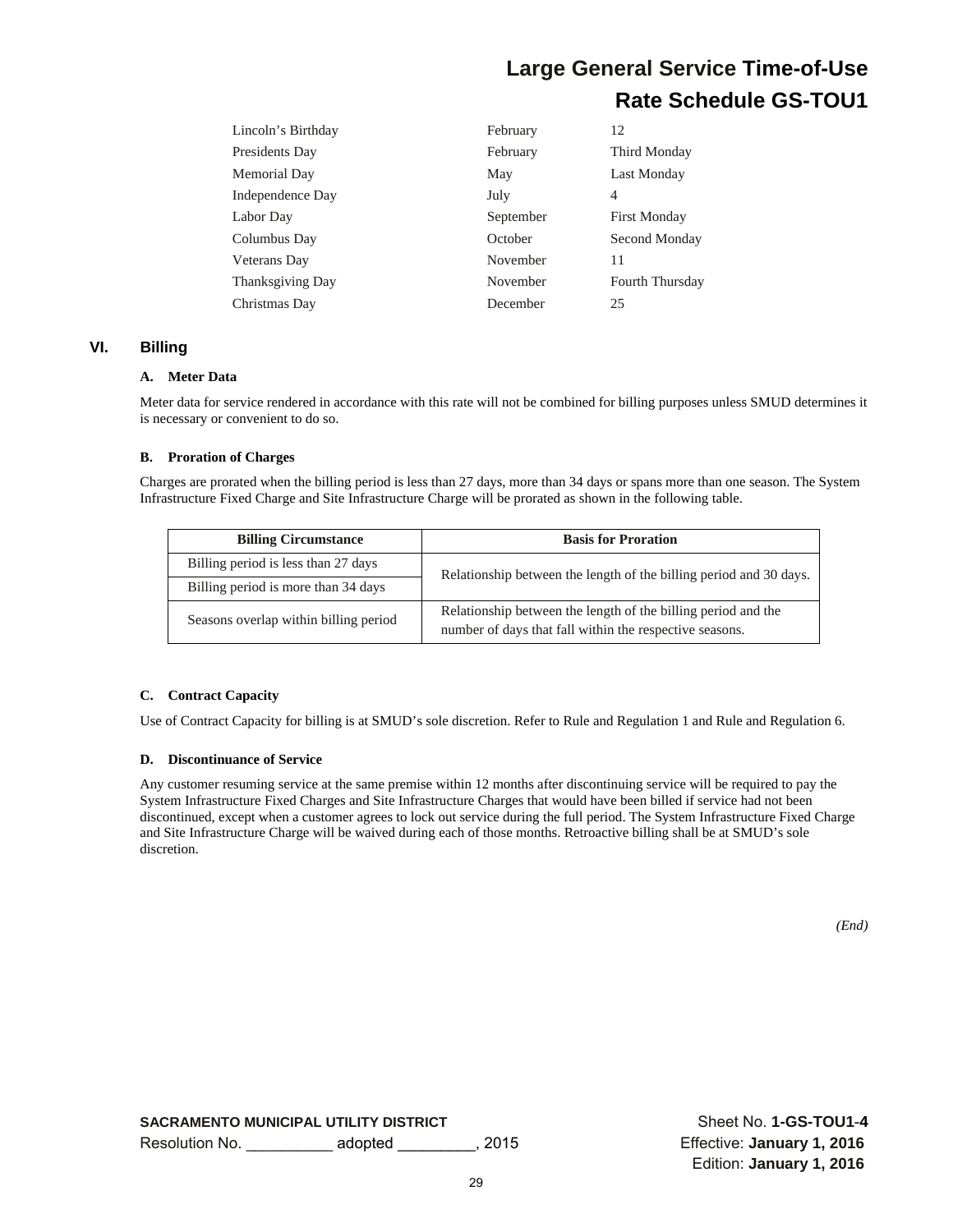# **I. Applicability**

This Rate Schedule 1-GS-TOU2 applies to single- or three-phase service, delivered at standard voltages designated by SMUD as available at the customer's premise. This schedule is mandatory for all agricultural, commercial and industrial (C&I) accounts with monthly maximum demand of at least 500 kW for three consecutive months, but not greater than 999 kW for three consecutive months during the preceding 12 months. Accounts will remain on this schedule unless monthly maximum demand falls below 500 kW for 12 consecutive months or exceeds 999 kW for three consecutive months. This schedule is also mandatory for accounts with contract capacity of at least 500 kW, but not greater than 999 kW. The demand for any month will be the maximum 15-minute kW delivery during the month. For the purposes of this schedule a "month" is considered to be a single billing period of 27 to 34 days.

# **II. Firm Service Rates**

|                                                                                 |                      | Medium C&I       | Medium C&I     | Medium C&I      |
|---------------------------------------------------------------------------------|----------------------|------------------|----------------|-----------------|
|                                                                                 | <b>Voltage Level</b> | <b>Secondary</b> | <b>Primary</b> | Subtransmission |
|                                                                                 | <b>Rate Category</b> | GUS M            | <b>GUP M</b>   | <b>GUT M</b>    |
| Winter Season – October 1 through May 31                                        |                      |                  |                |                 |
| System Infrastructure Fixed Charge – per month per meter                        |                      | \$104.15         | \$104.15       | \$275.90        |
| <b>Site Infrastructure Charge</b> (\$ per 12 month max kW or contract capacity) |                      | \$2.75           | \$2.43         | \$2.00          |
| <b>Electricity Usage Charge</b>                                                 |                      |                  |                |                 |
| On-Peak \$/kWh                                                                  |                      | \$0.0992         | \$0.0938       | \$0.0904        |
| Off-Peak \$/kWh                                                                 |                      | \$0.0786         | \$0.0744       | \$0.0728        |
| Summer Season - June 1 through September 30                                     |                      |                  |                |                 |
| System Infrastructure Fixed Charge - per month per meter                        |                      | \$104.15         | \$104.15       | \$275.90        |
| Site Infrastructure Charge (\$ per 12 month max kW or contract capacity)        |                      | \$2.75           | \$2.43         | \$2.00          |
| <b>Summer Super Peak Demand Charge</b> (\$ per monthly super-peak max kW)       |                      | \$6.74           | \$6.19         | \$0.00          |
| <b>Electricity Usage Charge</b>                                                 |                      |                  |                |                 |
| Super-Peak \$/kWh                                                               |                      | \$0.1880         | \$0.1790       | \$0.1737        |
| On-Peak \$/kWh                                                                  |                      | \$0.1295         | \$0.1249       | \$0.1170        |
| Off-Peak \$/kWh                                                                 |                      | \$0.0997         | \$0.0949       | \$0.0934        |

# **III. Electricity Usage Surcharges**

Refer to the following rate schedules for details on electricity usage surcharges that apply to all kWh.

- **A. Solar Surcharge.** Refer to Rate Schedule 1-SB1.
- **B. Hydro Generation Adjustment (HGA).** Refer to Rate Schedule 1-HGA.

# **IV. Rate Option Menu**

- **A. Energy Assistance Program Rate (EAPR) for Nonprofit Agencies.** Refer to Rate Schedule 1-EAPR.
- **B. Campus Billing.** Refer to Rate Schedule 1-CB.

#### **C. Implementation of Energy Efficiency Program or Installation of New Solar Photovoltaic Systems**

Customers who implement a SMUD-sponsored Energy Efficiency program or who install a SMUD-approved solar/photovoltaic system to offset their on-site energy usage may request, in writing, within 30 days of the project completion and commissioning, an adjustment to their billing demand based on the anticipated reduction in kW from the Energy Efficiency Project Worksheet. The adjusted billing demand is valid for 12 months or until it is exceeded by actual maximum demand.

# **SACRAMENTO MUNICIPAL UTILITY DISTRICT NEXT ASSET ASSAULT ASSET ON A SHEET NO. 1-GS-TOU2-1**

Resolution No. \_\_\_\_\_\_\_\_\_ adopted \_\_\_\_\_\_\_\_\_, 2015 Effective: **January 1, 2016**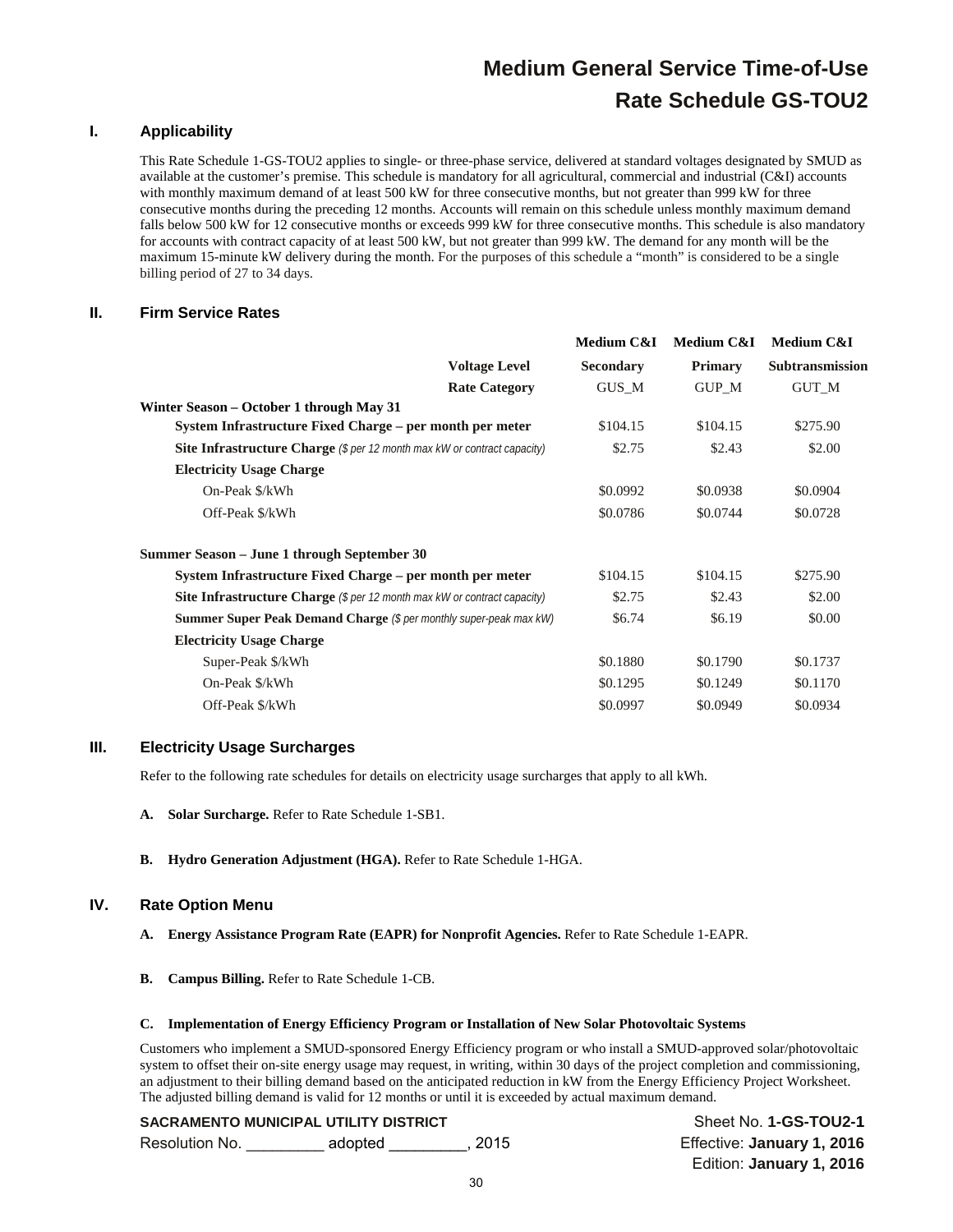#### **D. Generator Standby Service Option**

Generator Standby Service applies when all of the following conditions are met:

- 1. The customer owns and operates, or leases, one or more generators, sited on the customer premise, that serves all or part of the customer's load; and
- 2. The generator(s) are not fueled by a renewable resource; and
- 3. The generator(s) are connected to SMUD's electrical system; and
- 4. SMUD is required to have resources available to provide supplemental service, backup electricity and, or to supply electricity during generator(s) maintenance service.

| <b>Generator Standby Charge by Voltage Level</b> | <b>Secondary</b> |        | <b>Primary</b> Subtransmission |
|--------------------------------------------------|------------------|--------|--------------------------------|
| (\$/kW of Contract Capacity per month)           | \$6.41           | \$5.07 | \$2.56                         |

In addition to the Generator Standby Service Charge, SMUD will continue to bill for all applicable charges under this rate schedule, including, but not limited to, System Infrastructure Fixed Charges, Site Infrastructure Charges, Summer Super Peak Infrastructure Charges, and electricity usage charges for SMUD-provided power.

The Generator Standby Service Charge will be waived for qualifying net metered generation. Refer to Rate Schedule 1-NEM.

#### **E. Net Energy Metering Option.** Refer to Rate Schedule 1-NEM.

#### **F. Green Pricing Options**

#### **1. SMUD Community Solar Option**

Under this premium service option, customers elect to contribute monthly payments toward the installation of a photoelectric system at a selected community locale. Refer to the SMUD website, www.smud.org, for further information on monthly contribution options and projects.

#### **2. SMUD Renewable Energy Option**

Customers electing this premium power service will receive an additional charge for monthly energy of no less than 1/2 cent and no greater than 2 cents per kWh. SMUD may offer up to three premium rate options representing various blends of renewable resources and/or renewable energy credits within the 1/2 cent to 2 cent range. The actual prices will be published each November and will be based on the expected above market cost of renewable resources for the upcoming year. Participation will be limited to the amount of resources that SMUD is able to secure at or below the 2 cent premium limit.

#### **G. Special Metering Charge**

The customer shall pay for additional equipment and software identified by SMUD meter specialists as necessary for load data collection and upload to the customer electronic system. Payment for this nonstandard equipment and service will be made through provisions in Rule and Regulation 2, Section IV. Special Facilities. The fee schedule is available at SMUD's website, www.smud.org.

# **V. Conditions of Service**

#### **A. Type of Electric Service**

SMUD will provide customers on this rate schedule standard, firm service consisting of a continuous and sufficient supply of electricity.

#### **B. Service Voltage Definition**

The following defines the three voltage classes available. The rate will be determined by the voltage level at which service is provided according to the following:

# **SACRAMENTO MUNICIPAL UTILITY DISTRICT** Sheet No. **1-GS-TOU2-2**

Resolution No. \_\_\_\_\_\_\_\_\_ adopted \_\_\_\_\_\_\_\_\_, 2015 Effective: **January 1, 2016**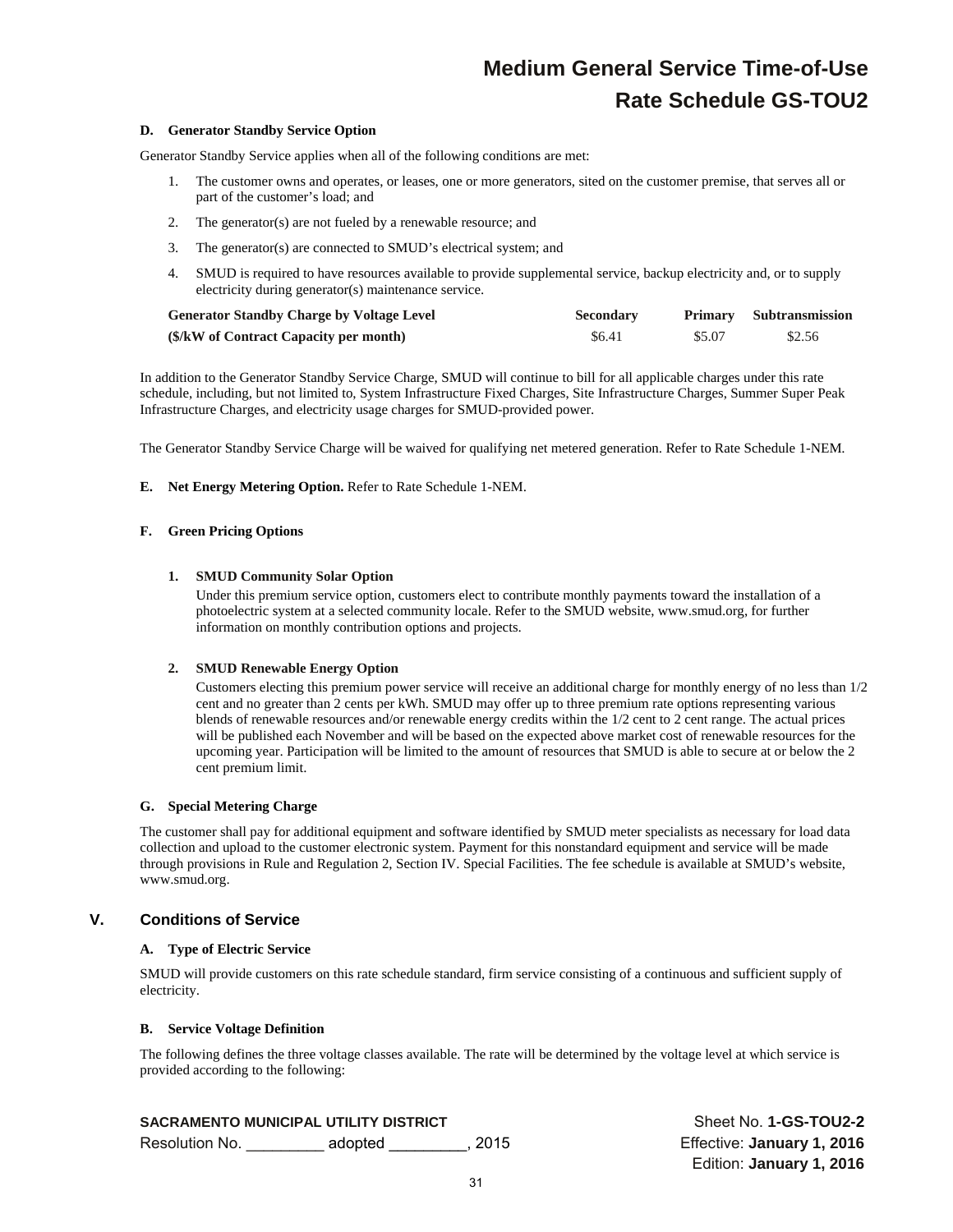#### *1. Secondary Service Voltage*

This service class provides power at voltage levels below 12 kilo-Volts (kV), or at a level not otherwise defined as "Primary" or "Subtransmission."

*2. Primary Service Voltage* 

This service class provides power at a voltage level of 12 kV or 21 kV. To be eligible for Primary Service Voltage, the customer's monthly demand must exceed 299 kW, the voltage must be available in the area being served, and SMUD must approve the arrangement for power provision.

*3. Subtransmission Service Voltage* 

This subtransmission service class provides power at a voltage level of 69 kV or as otherwise defined by SMUD. To be eligible for voltage service at this level, the customer's monthly demand must exceed 499 kW, the voltage must be available in the area being served, and SMUD must approve the arrangement for power provision.

#### **C. Power Factor Adjustment or Waiver**

#### **1. Adjustment (charge per month varies)**

Accounts on a demand rate are subject to a power factor (PF) adjustment charge. When a customer's monthly power factor falls below 95 percent leading or lagging, the following billing adjustment will apply:

|                                                          |  |  | Electricity Usage $x \in (95\% \div Power Factor) - 1$   x Power Factor Adjustment Rate |  |
|----------------------------------------------------------|--|--|-----------------------------------------------------------------------------------------|--|
| Electricity Usage: the total monthly kWh for the account |  |  |                                                                                         |  |
| <i>Power Factor:</i>                                     |  |  | the lesser of the customer's monthly power factor or 95 percent                         |  |
|                                                          |  |  |                                                                                         |  |

#### **2. Waiver Contract (charge per month is set for term of waiver)**

Customers may apply for a power factor waiver contract that compensates SMUD for the power factor correction for the portion that is covered under the contract. The waiver amount per month is calculated:

#### **Excess KVAR x Waiver Rate**

| Excess KVAR: Maximum 12-month KVAR in excess of 32.868 percent of kW |  |
|----------------------------------------------------------------------|--|
|                                                                      |  |

#### **D. Medium General Service Time-of-Use Billing Periods**

| Winter On-Peak: October 1 - May 31       | Weekdays between 12:00 noon and 10:00 p.m.                                            |  |
|------------------------------------------|---------------------------------------------------------------------------------------|--|
| Summer On-Peak: June 1 - September 30    | Weekdays between 12:00 noon and 2:00 p.m. and between<br>$8:00$ p.m. and $10:00$ p.m. |  |
| Summer Super-Peak: June 1 - September 30 | Weekdays between 2:00 p.m. and 8:00 p.m.                                              |  |
| Off-Peak                                 | All other hours, including holidays shown below.                                      |  |

**SACRAMENTO MUNICIPAL UTILITY DISTRICT SHEET NO SHEET NO. 1-GS-TOU2-3** Resolution No. \_\_\_\_\_\_\_\_\_ adopted \_\_\_\_\_\_\_\_\_, 2015 Effective: **January 1, 2016**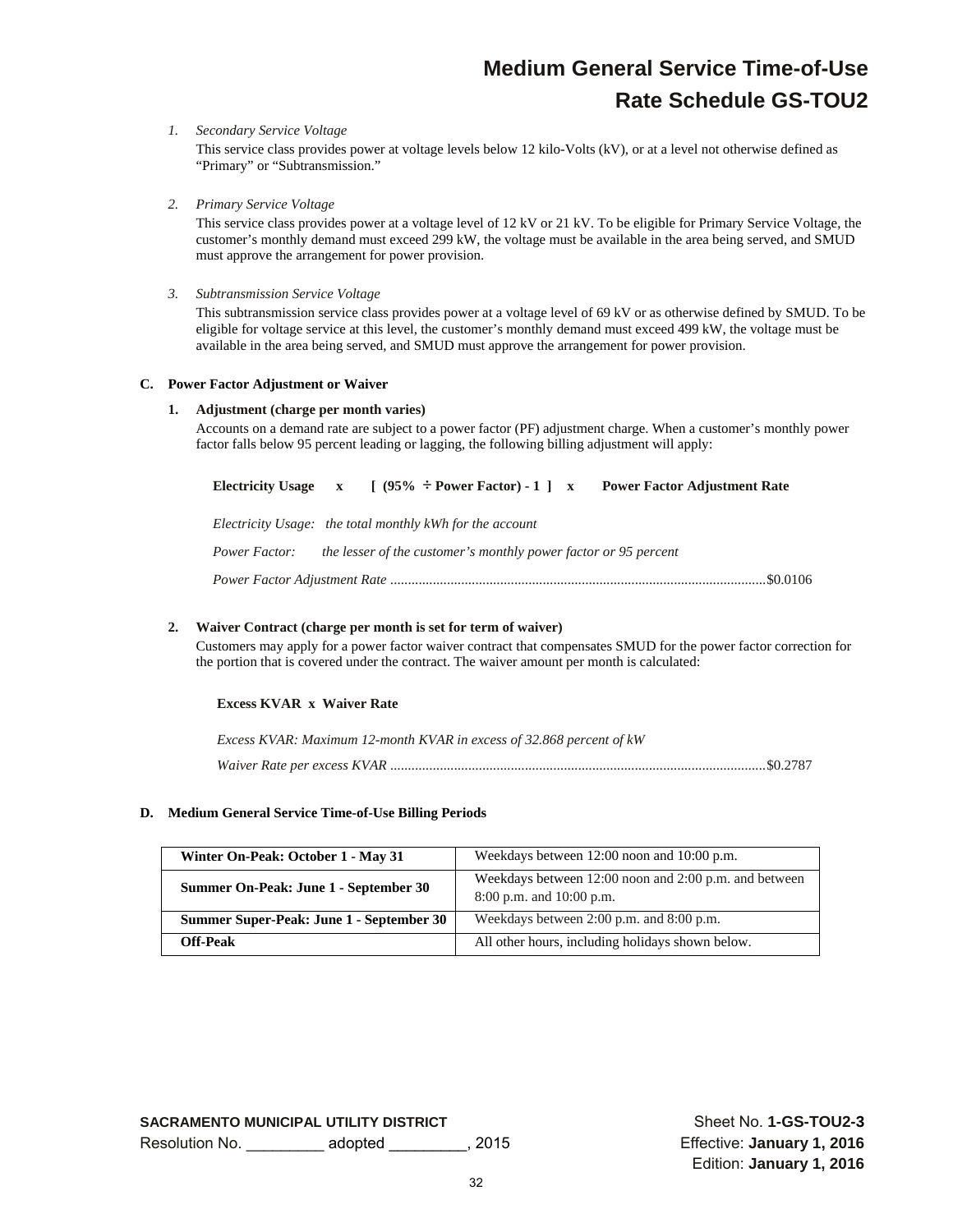Off-peak pricing shall apply during the following holidays:

| Holiday                    | <b>Month</b> | Date                   |
|----------------------------|--------------|------------------------|
| New Year's Day             | January      | 1                      |
| Martin Luther King Jr. Day | January      | Third Monday           |
| Lincoln's Birthday         | February     | 12                     |
| Presidents Day             | February     | Third Monday           |
| Memorial Day               | May          | Last Monday            |
| Independence Day           | July         | 4                      |
| Labor Day                  | September    | <b>First Monday</b>    |
| Columbus Day               | October      | Second Monday          |
| <b>Veterans</b> Day        | November     | 11                     |
| <b>Thanksgiving Day</b>    | November     | <b>Fourth Thursday</b> |
| Christmas Day              | December     | 25                     |

#### **VI. Billing**

#### **A. Meter Data**

Meter data for service rendered in accordance with this rate will not be combined for billing purposes unless SMUD determines it is necessary or convenient to do so.

#### **B. Proration of Charges**

Charges are prorated when the billing period is less than 27 days, more than 34 days or spans more than one season. The System Infrastructure Fixed Charge and Site Infrastructure Charge will be prorated as shown in the following table.

| <b>Billing Circumstance</b>         | <b>Basis for Proration</b>                                                                                               |  |  |
|-------------------------------------|--------------------------------------------------------------------------------------------------------------------------|--|--|
| Bill period is shorter than 27 days | Relationship between the length of the billing period and 30 days.                                                       |  |  |
| Bill period is longer than 34 days  |                                                                                                                          |  |  |
| Seasons overlap within bill period  | Relationship between the length of the billing period and the<br>number of days that fall within the respective seasons. |  |  |

#### **C. Contract Capacity**

Use of Contract Capacity for billing is at SMUD's sole discretion. Refer to Rule and Regulation 1 and Rule and Regulation 6.

#### **D. Discontinuance of Service**

Any customer resuming service at the same premise within 12 months after discontinuing service may be required to pay the System Infrastructure Fixed Charges and Site Infrastructure Charges that would have been billed if service had not been discontinued, except when a customer agrees to lock out service during the full period. The System Infrastructure Fixed Charge and Site Infrastructure Charge will be waived during each of those months. Retroactive billing shall be at SMUD's sole discretion.

*(End)*

**SACRAMENTO MUNICIPAL UTILITY DISTRICT NEXT ASSET ASSET ON A SHEET NO. 1-GS-TOU2-4** Resolution No. \_\_\_\_\_\_\_\_\_ adopted \_\_\_\_\_\_\_\_\_, 2015 Effective: **January 1, 2016**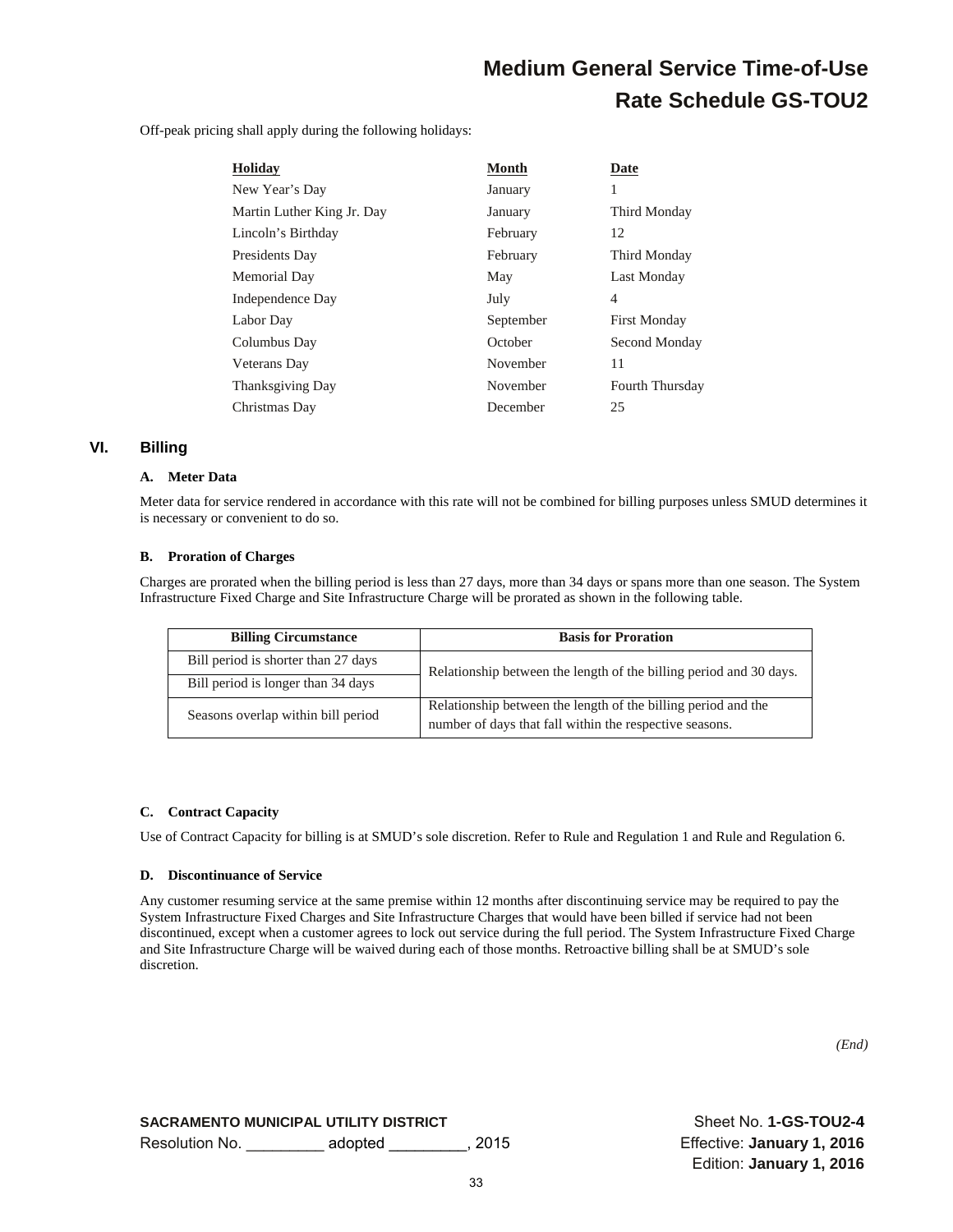#### **I. Applicability**

This Rate Schedule 1-GS-TOU3 applies to single- or three-phase service, delivered at standard voltages designated by SMUD as available at the customer's premise. This schedule is mandatory for all commercial and industrial (C&I) accounts with monthly maximum demand of at least 300 kW for three consecutive months, but not greater than 499 kW for three consecutive months during the preceding 12 months, and for all accounts previously served at the primary level on Rate Schedule 1-GS. Accounts will remain on the GS-TOU3 rate schedule unless monthly maximum demand falls below 300 kW for 12 consecutive months or exceeds 499 kW for three consecutive months. This schedule is also mandatory for accounts with contract capacity of at least 300 kW, but not greater than 499 kW. The demand for any month shall be the maximum 15-minute kW delivery during the month. For the purposes of this schedule a "month" is considered to be a single billing period of 27 to 34 days.

#### **II. Firm Service Rates**

| Small C&I        | Small C&I      |
|------------------|----------------|
| <b>Secondary</b> | <b>Primary</b> |
| GUS S            | GUP_S          |
|                  |                |
| \$104.15         | \$104.15       |
| \$3.67           | \$3.29         |
|                  |                |
| \$0.1006         | \$0.0951       |
| \$0.0800         | \$0.0756       |
|                  |                |
| \$104.15         | \$104.15       |
| \$3.67           | \$3.29         |
| \$7.38           | \$6.74         |
|                  |                |
| \$0.1936         | \$0.1842       |
| \$0.1323         | \$0.1275       |
| \$0.1052         | \$0.1001       |
|                  |                |

#### **III. Electricity Usage Surcharges**

Refer the following rate schedules for details on electricity surcharges that apply to all kWh usage.

- **A. Solar Surcharge.** Refer to Rate Schedule 1-SB1.
- **B. Hydro Generation Adjustment (HGA).** Refer to Rate Schedule 1-HGA.

#### **IV. Rate Option Menu**

- **A. Energy Assistance Program Rate (EAPR) for Nonprofit Agencies.** Refer to Rate Schedule 1-EAPR.
- **B. Campus Billing.** Refer to Rate Schedule 1-CB.

#### **C. Implementation of Energy Efficiency Program or Installation of New Solar Photovoltaic Systems**

Customers who implement a SMUD-sponsored Energy Efficiency program or who install a SMUD-approved solar/photovoltaic system to offset their on-site energy usage may request, in writing, within 30 days of the project completion and commissioning, an adjustment to their billing demand based on the anticipated reduction in kW from the Energy Efficiency Project Worksheet. The adjusted billing demand is valid for 12 months or until it is exceeded by actual maximum demand.

#### **SACRAMENTO MUNICIPAL UTILITY DISTRICT SHEET NO SHEET NO. 1-GS-TOU3-1**

| Resolution No.<br>adopted |
|---------------------------|
|---------------------------|

Effective: January 1, 2016 Edition: **January 1, 2016**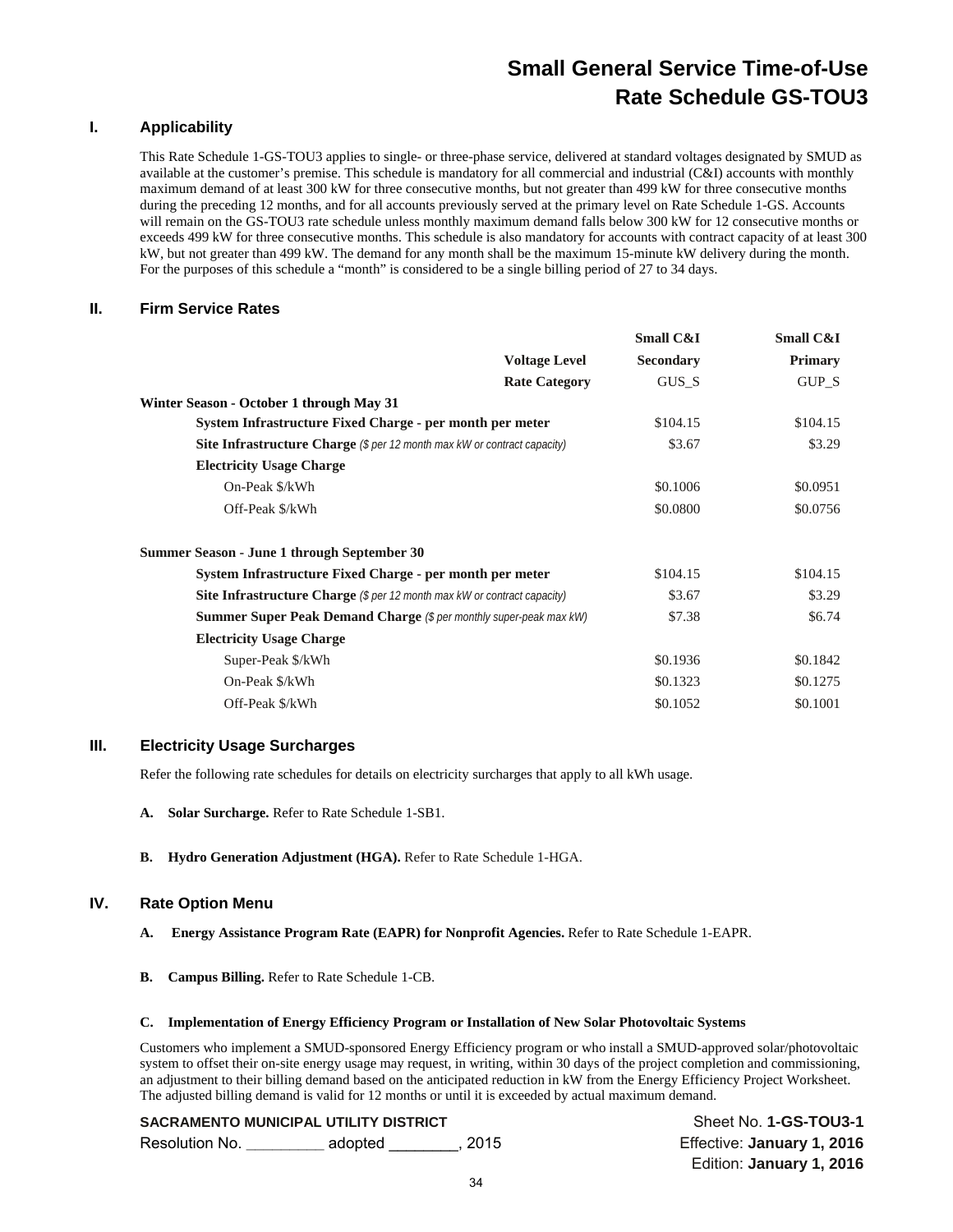#### **D. Generator Standby Service Option**

Generator Standby Service applies when all of the following conditions are met:

- 1. The customer owns and operates, or leases one or more generators, sited on the customer premise, that serves all or part of the customer's load; and
- 2. The generator(s) are not fueled by a renewable resource; and
- 3. The generator(s) are connected to SMUD's electrical system; and
- 4. SMUD is required to have resources available to provide supplemental service, backup electricity and, or to supply electricity during generator(s) maintenance service.

| <b>Generator Standby Charge by Voltage Level</b> | <b>Secondary</b> |        | Primary Subtransmission |
|--------------------------------------------------|------------------|--------|-------------------------|
| (\$/kW of Contract Capacity per month)           | \$6.41           | \$5.07 | \$2.56                  |

In addition to the Generator Standby Service Charge, SMUD will continue to bill for all applicable charges under this rate schedule. These charges include System Infrastructure Fixed Charges, Site Infrastructure Charges, Summer Super Peak Infrastructure Charges, as well as electricity usage charges for SMUD-provided power.

The Generator Standby Service Charge will be waived for qualifying net metered generation. Refer to Rate Schedule 1-NEM.

#### **E. Net Energy Metering Option.** Refer to Rate Schedule 1-NEM.

#### **F. Green Pricing Options**

#### **1. SMUD Community Solar Option**

Under this premium service option, customers elect to contribute monthly payments toward the installation of a photoelectric system at a selected community locale. Refer to the SMUD website, www.smud.org, for further information on monthly contribution options and projects.

#### **2. SMUD Renewable Energy Option**

Customers electing this premium power service will receive an additional charge for monthly energy of no less than 1/2 cent and no greater than 2 cents per kWh. SMUD may offer up to three premium rate options representing various blends of renewable resources and/or renewable energy credits within the 1/2 cent to 2 cent range. The actual prices will be published each November and will be based on the expected above market cost of renewable resources for the upcoming year. Participation will be limited to the amount of resources that SMUD is able to secure at or below the 2 cent premium limit.

#### **G. Special Metering Charge**

The customer shall pay for additional equipment and software identified by SMUD meter specialists as necessary for load data collection and upload to the customer electronic system. Payment for this nonstandard equipment and service will be made through provisions in Rule and Regulation 2, Section IV. Special Facilities. The fee schedule is available at SMUD's website, www.smud.org

#### **V. Conditions of Service**

#### **A. Type of Electric Service**

SMUD will provide customers on this rate schedule standard, firm service consisting of a continuous and sufficient supply of electricity.

#### **B. Service Voltage Definition**

The following defines the three voltage classes available. The rate will be determined by the voltage level at which service is provided according to the following:

#### **SACRAMENTO MUNICIPAL UTILITY DISTRICT** Sheet No. **1-GS-TOU3-2**

Resolution No. **\_\_\_\_\_\_\_\_\_** adopted \_\_\_\_\_\_\_\_, 2015 Effective: **January 1, 2016**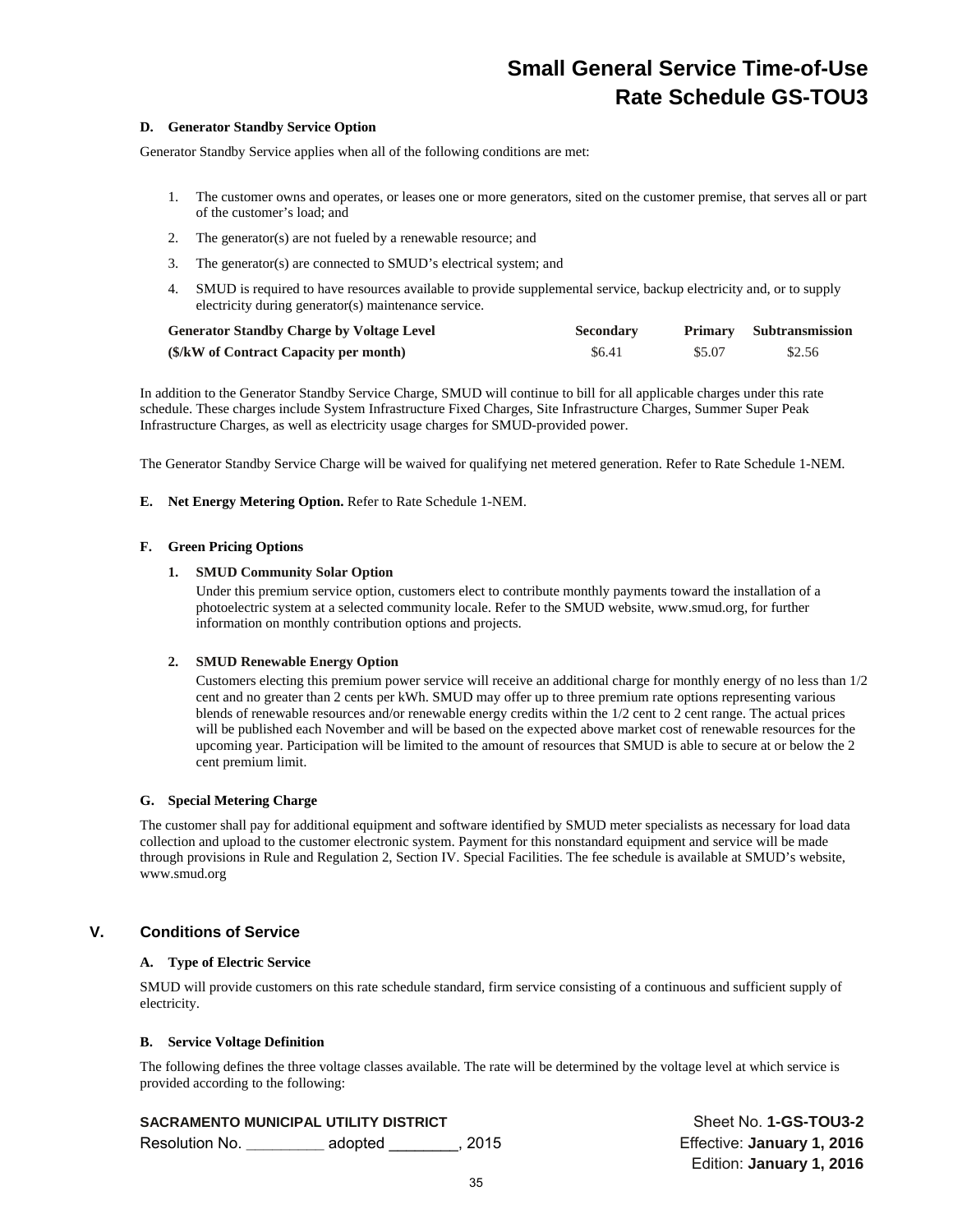#### *1. Secondary Service Voltage*

This service class provides power at voltage levels below 12 kilo-Volts (kV), or at a level not otherwise defined as "Primary" or "Subtransmission."

*2. Primary Service Voltage* 

This service class provides power at a voltage level of 12 kV or 21 kV. To be eligible for Primary Service Voltage, the customer's monthly demand must exceed 299 kW, the voltage must be available in the area being served, and SMUD must approve the arrangement for power provision.

*3. Subtransmission Service Voltage* 

This subtransmission service class provides power at a voltage level of 69 kV or as otherwise defined by SMUD. To be eligible for voltage service at this level, the customer's monthly demand must exceed 499 kW, the voltage must be available in the area being served, and SMUD must approve the arrangement for power provision.

#### **C. Power Factor Adjustment or Waiver**

#### **1. Adjustment (charge per month varies)**

Accounts on a demand rate are subject to a power factor (PF) adjustment charge. When a customer's monthly power factor falls below 95 percent leading or lagging, the following billing adjustment will apply:

| Electricity Usage x | $\lceil$ (95% ÷ Power Factor) - 1 ] x                           | <b>Power Factor Adjustment Rate</b> |
|---------------------|-----------------------------------------------------------------|-------------------------------------|
| Electricity Usage:  | the <i>total monthly kWh for the account</i>                    |                                     |
| Power Factor:       | the lesser of the customer's monthly power factor or 95 percent |                                     |
|                     |                                                                 | \$0.0106                            |

#### **2. Waiver Contract (charge per month is set for term of waiver)**

Customers may apply for a power factor waiver contract that compensates SMUD for the power factor correction for the portion that is covered under the contract. The waiver amount per month is calculated:

#### **Excess KVAR x Waiver Rate**

*Excess KVAR: Maximum 12-month KVAR in excess of 32.868 percent of kW* 

*Waiver Rate per excess KVAR* .............................................................................................................. \$0.2787

#### **D. Small General Service Time-of-Use Billing Periods**

| Winter On-Peak: October 1 -May 31        | Weekdays between 12:00 noon and 10:00 p.m.                                            |
|------------------------------------------|---------------------------------------------------------------------------------------|
| Summer On-Peak: June 1 - September 30    | Weekdays between 12:00 noon and 2:00 p.m. and between<br>$8:00$ p.m. and $10:00$ p.m. |
| Summer Super-Peak: June 1 - September 30 | Weekdays between 2:00 p.m. and 8:00 p.m.                                              |
| <b>Off-Peak</b>                          | All other hours, including holidays shown below.                                      |

**SACRAMENTO MUNICIPAL UTILITY DISTRICT** Sheet No. **1-GS-TOU3-3** Resolution No. **\_\_\_\_\_\_\_\_\_** adopted \_\_\_\_\_\_\_\_, 2015 Effective: **January 1, 2016**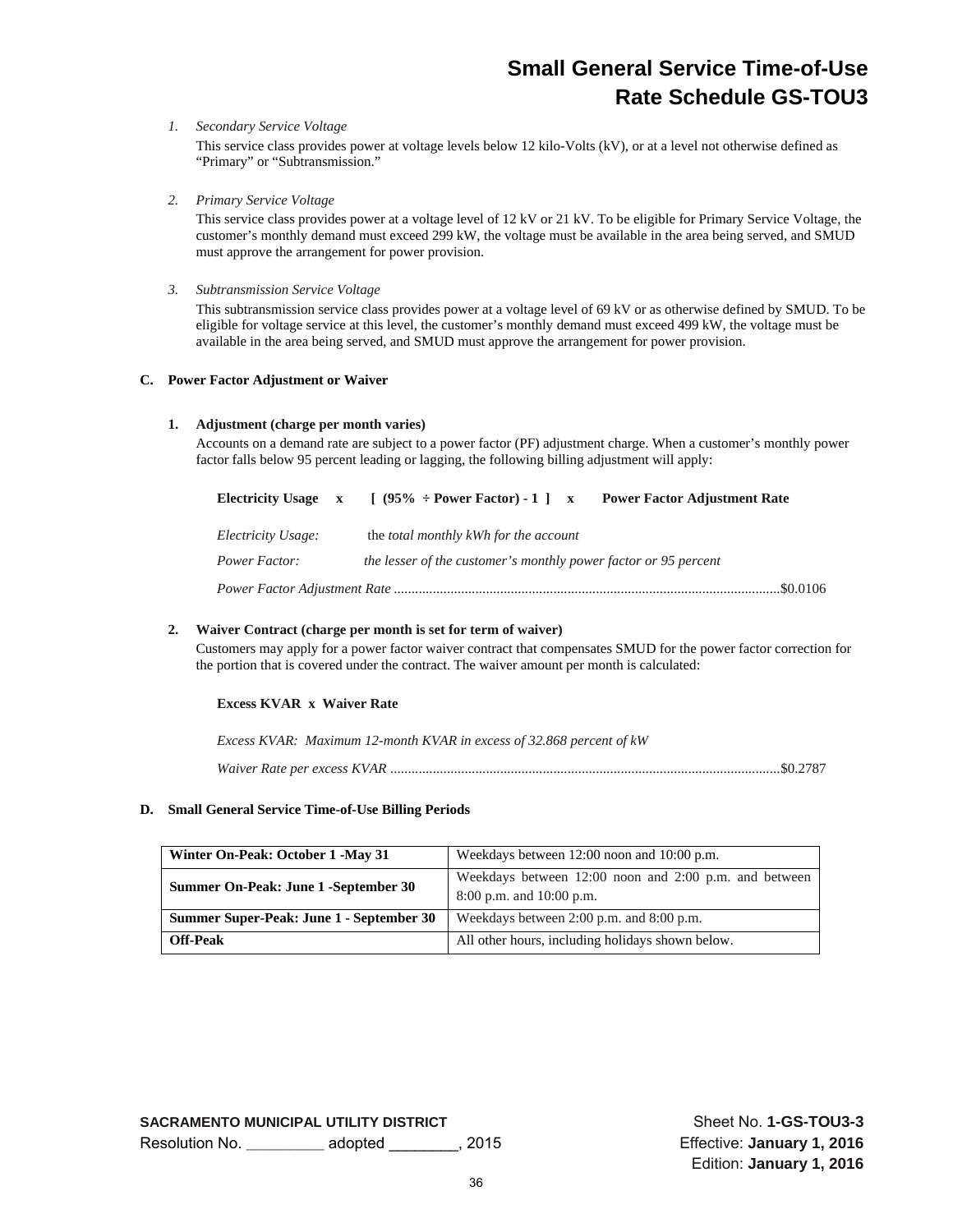Off-peak pricing shall apply during the following holidays:

| <b>Holiday</b>             | <b>Month</b> | Date                   |
|----------------------------|--------------|------------------------|
| New Year's Day             | January      | 1                      |
| Martin Luther King Jr. Day | January      | Third Monday           |
| Lincoln's Birthday         | February     | 12                     |
| Presidents Day             | February     | Third Monday           |
| Memorial Day               | May          | Last Monday            |
| Independence Day           | July         | 4                      |
| Labor Day                  | September    | <b>First Monday</b>    |
| Columbus Day               | October      | Second Monday          |
| Veterans Day               | November     | 11                     |
| <b>Thanksgiving Day</b>    | November     | <b>Fourth Thursday</b> |
| Christmas Day              | December     | 25                     |

#### **VI. Billing**

#### **A. Meter Data**

Meter data for service rendered in accordance with this rate will not be combined for billing purposes unless SMUD determines it is necessary or convenient to do so.

#### **B. Proration of Charges**

Charges are prorated when the billing period is less than 27 days, more than 34 days or spans more than one season. The System Infrastructure Fixed Charge and Site Infrastructure Charge will be prorated as shown in the following table.

| <b>Billing Circumstance</b>         | <b>Basis for Proration</b>                                                                                                |  |  |
|-------------------------------------|---------------------------------------------------------------------------------------------------------------------------|--|--|
| Bill period is shorter than 27 days | Relationship between the length of the billing period and 30 days.                                                        |  |  |
| Bill period is longer than 34 days  |                                                                                                                           |  |  |
| Seasons overlap within bill period  | Relationship between the length of the billing period and the<br>number of days that falls within the respective seasons. |  |  |

#### **C. Contract Capacity**

Use of Contract Capacity for billing is at SMUD's sole discretion. Refer to Rule and Regulation 1 and Rule and Regulation 6.

#### **D. Discontinuance of Service**

Any customer resuming service at the same premise within 12 months after discontinuing service may be required to pay the System Infrastructure Fixed Charges and Site Infrastructure Charges that would have been billed if service had not been discontinued, except when a customer agrees to lock out service during the full period. The System Infrastructure Fixed Charge and Site Infrastructure Charge will be waived during each of those months. Retroactive billing shall be at SMUD's sole discretion.

*(End)*

**SACRAMENTO MUNICIPAL UTILITY DISTRICT NEXT ASSET ASSET ON SHEET NO. 1-GS-TOU3-4** Resolution No. **\_\_\_\_\_\_\_\_\_** adopted \_\_\_\_\_\_\_\_, 2015 Effective: **January 1, 2016**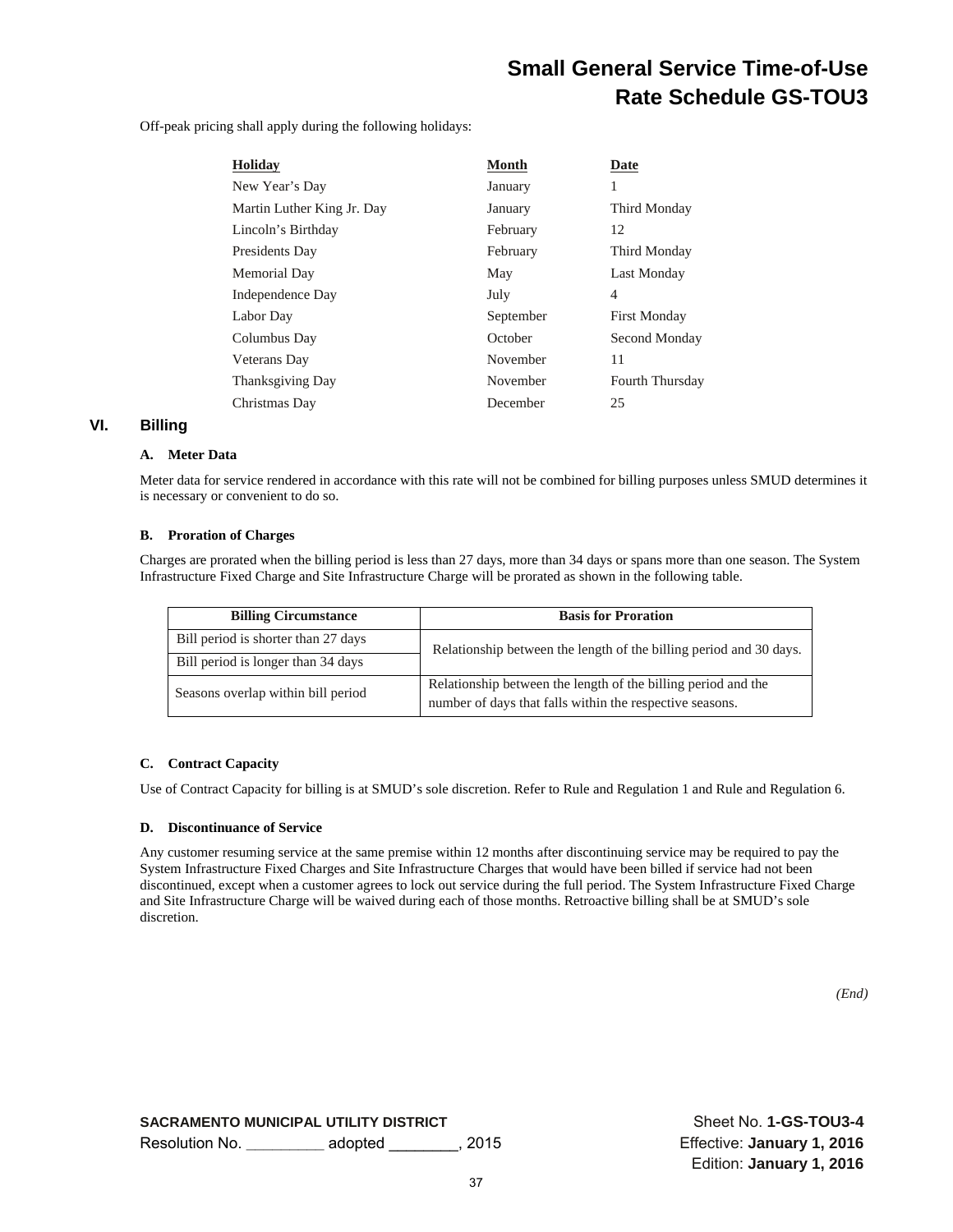### **General Service Temperature-Dependent Pricing/Economic Retention Rate Schedule GS-TDP** *(Closed to new customers)*

#### **I. Applicability**

This Rate Schedule 1-GS-TDP applies to single- or three-phase service, delivered at the subtransmission voltage level. The rate charged the customer shall vary depending on the maximum forecasted temperature during the summer season (June through September). SMUD is utilizing temperature-dependent pricing as an additional rate option for economic retention.

This rate schedule was closed to new participants effective January 1, 1998.

To be eligible for this schedule, customers must have met the following requirements:

- 1. Certify to SMUD that serving their load has become competitive as shown through evidence of viable competitive energy sources from relocation, self-generation, cogeneration, etc.;
- 2. Verify that electricity costs are at least 10 percent of their variable production costs; and
- 3. Agree to remain a full-requirements SMUD customer for a minimum period of five years. If the customer chooses to bypass SMUD before the five year period has expired, the customer shall reimburse SMUD for all cumulative savings received under the temperature-dependent pricing rate compared to the standard rate. The customer may elect to terminate SMUD service after four years, with a one-year advance notification, without penalty.

For the purposes of this schedule a "month" is considered to be a single billing period of 27 to 34 days.

#### **II. Firm Service Rate**

|                                                                                 |                                                                                       | <b>Voltage Level</b> | <b>Subtransmission</b> |
|---------------------------------------------------------------------------------|---------------------------------------------------------------------------------------|----------------------|------------------------|
|                                                                                 |                                                                                       | <b>Rate Category</b> | <b>GDT_99</b>          |
| Winter Season – October 1 through May 31                                        |                                                                                       |                      |                        |
|                                                                                 | System Infrastructure Fixed Charge per month per meter                                |                      | \$275.90               |
|                                                                                 | <b>Site Infrastructure Charge</b> (\$ per 12 month max kW or contract capacity)       |                      | \$0.53                 |
| <b>Electricity Usage Charge</b>                                                 |                                                                                       |                      |                        |
| On-Peak Period \$/kWh                                                           |                                                                                       |                      | \$0.0954               |
|                                                                                 | Off-peak period \$/kWh                                                                |                      | \$0.0683               |
| Summer Season - June 1 through September 30                                     |                                                                                       |                      |                        |
|                                                                                 | System Infrastructure Fixed Charge per month per meter                                |                      | \$275.90               |
| <b>Site Infrastructure Charge</b> (\$ per 12 month max kW or contract capacity) |                                                                                       |                      | \$0.53                 |
| TDP Summer Super-Peak Demand Charge (\$/kW)                                     |                                                                                       |                      |                        |
| temperature $(T)$ for the following day is:                                     | Per kW of maximum demand during Super-Peak Period per day if forecasted daily maximum |                      |                        |
| "Heat Storm"                                                                    | if $T \geq 100^{\circ}$ for 2 or more consecutive days; or                            |                      | \$5.54                 |
| "Extremely Hot"                                                                 | if $T \ge 100^{\circ}$ for a single day; or                                           |                      | \$5.22                 |
| "Very Hot"                                                                      | if $100^{\circ} > T > 95^{\circ}$ ; or                                                |                      | \$0.96                 |
| "Mild to Hot"                                                                   | if $95^\circ \geq$                                                                    |                      | No Charge              |
| <b>Electricity Usage Charge</b>                                                 |                                                                                       |                      |                        |
| Super-Peak \$/kWh                                                               |                                                                                       |                      | \$0.1298               |
| On-Peak \$/kWh                                                                  |                                                                                       |                      | \$0.1140               |
| Off-Peak \$/kWh                                                                 |                                                                                       |                      | \$0.0860               |

The TDP Summer Super Peak Maximum Demand Charge varies depending on the forecasted maximum temperature, based on a mutually agreed upon weather forecast source for the Sacramento area, for the following day.

**SACRAMENTO MUNICIPAL UTILITY DISTRICT SHEET NO SHEET NO Sheet No. 1-GS-TDP-1** Resolution No. **\_\_\_\_\_\_\_\_\_** adopted \_\_\_\_\_\_\_\_\_, 2015 **Effective: January 1, 2016**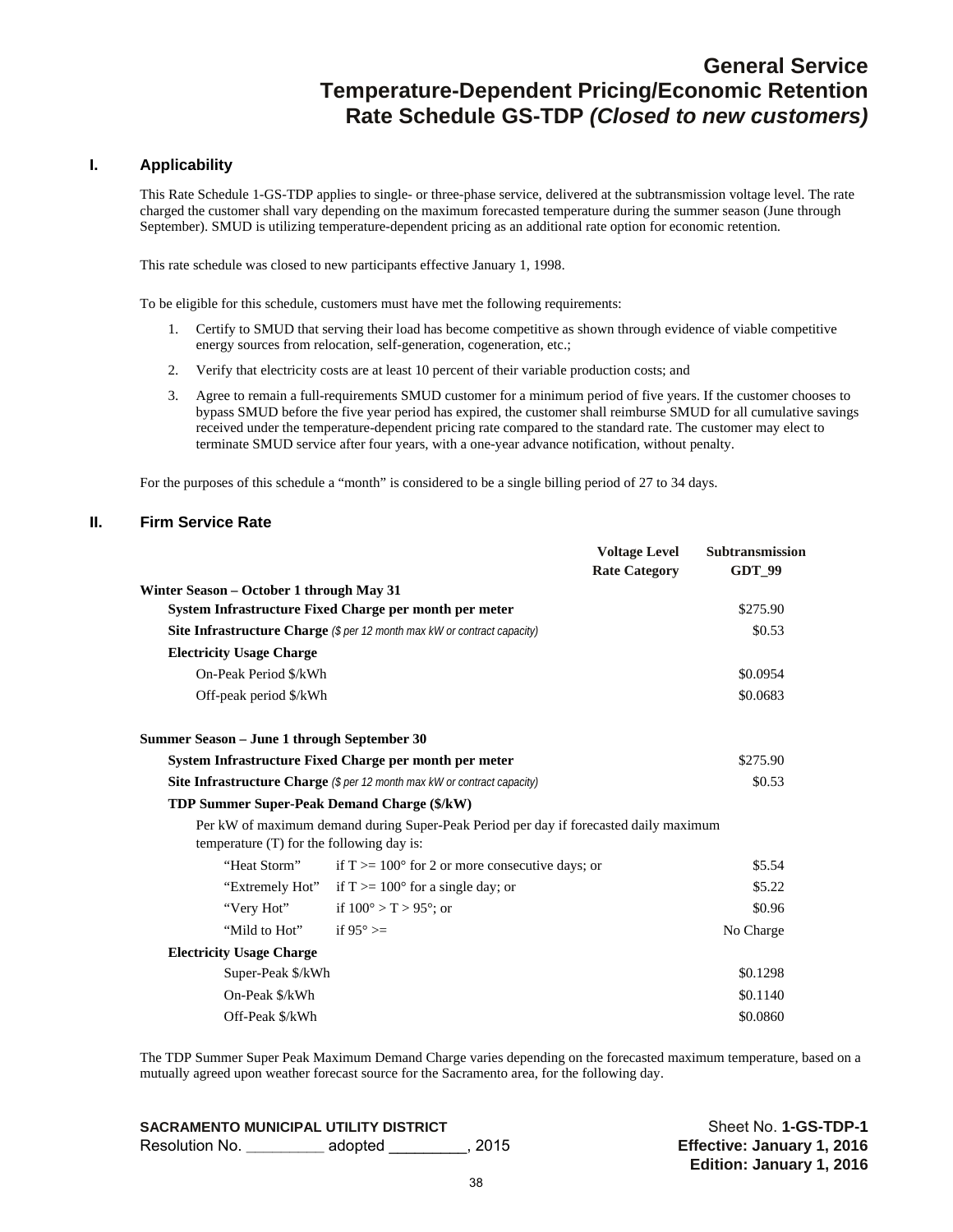### **General Service Temperature-Dependent Pricing/Economic Retention Rate Schedule GS-TDP** *(Closed to new customers)*

#### **Minimum Demand Charge Day**

A "Minimum Demand Charge Day" may be declared on days when the forecast maximum daily temperature is greater than 95°F and less than 50 percent of SMUD's available peaking resources are being utilized. On a "Minimum Demand Charge Day" there is no charge for super-peak TDP maximum demand.

#### **Notification of Minimum Demand Charge Day**

It is the responsibility of the customer to communicate with SMUD to determine whether the SMUD system operator has declared a "Minimum Demand Charge Day." SMUD reserves the right to cancel a "Minimum Demand Charge Day" if necessary. Any such update will be provided to the customer no later than one hour prior to application of the TDP super-peak maximum demand charge.

#### **III. Electricity Usage Surcharges**

Refer to the following rate schedules for details on electricity usage surcharges.

- **A. Solar Surcharge.** Refer to Rate Schedule 1-SB1.
- **B. Hydro Generation Adjustment (HGA).** Refer to Rate Schedule 1-HGA.

#### **IV. Rate Option Menu**

#### **A. Green Pricing Options**

**1. SMUD Community Solar Option (Greenergy Block)** 

Under this premium service option, customers elect to contribute monthly payments toward the installation of a photoelectric system at a selected community locale. Refer to the SMUD website, www.smud.org, for further information on monthly contribution options and currently identified projects.

#### **2. SMUD Renewable Energy Option (Greenergy Advocate and Greenergy All Renewables)**

Customers electing this premium power service will receive an additional charge for monthly energy of no less than 1 cent and no greater than 2 cents per kWh. SMUD may offer up to three premium rate options representing various blends of renewable resources and/or renewable energy credits within the 1/2 cent to 2 cent range. The actual prices will be published each November and will be based on the expected above market cost of renewable resources for the upcoming year. Participation will be limited to the amount of resources that SMUD is able to secure at or below the 2 cent premium limit.

#### **B. Special Metering Charge**

For customers who purchase and install additional equipment and software identified by SMUD meter specialists as necessary for load data collection and transfer to electronic media outside SMUD, SMUD will charge a monthly service fee to cover maintenance, software support and licensing fees. Payment for this nonstandard equipment and service will be made through provisions in Rule and Regulation 2, Section IV. Special Facilities. The fee schedule is available at SMUD's website, www.smud.org.

#### **V. Conditions of Service**

#### **A. Type of Electric Service**

SMUD will provide customers on this rate schedule standard, firm service consisting of a continuous and sufficient supply of electricity.

#### **B. Service Voltage Definition**

*1. Secondary Service Voltage* 

This service class provides power at voltage levels below 12 kilo-Volts (kV), or at a level not otherwise defined as "Primary" or "Subtransmission."

#### **SACRAMENTO MUNICIPAL UTILITY DISTRICT SHEET NO SHEET NO. 1-GS-TDP-2**

Resolution No. **\_\_\_\_\_\_\_\_\_** adopted \_\_\_\_\_\_\_\_\_, 2015 **Effective: January 1, 2016**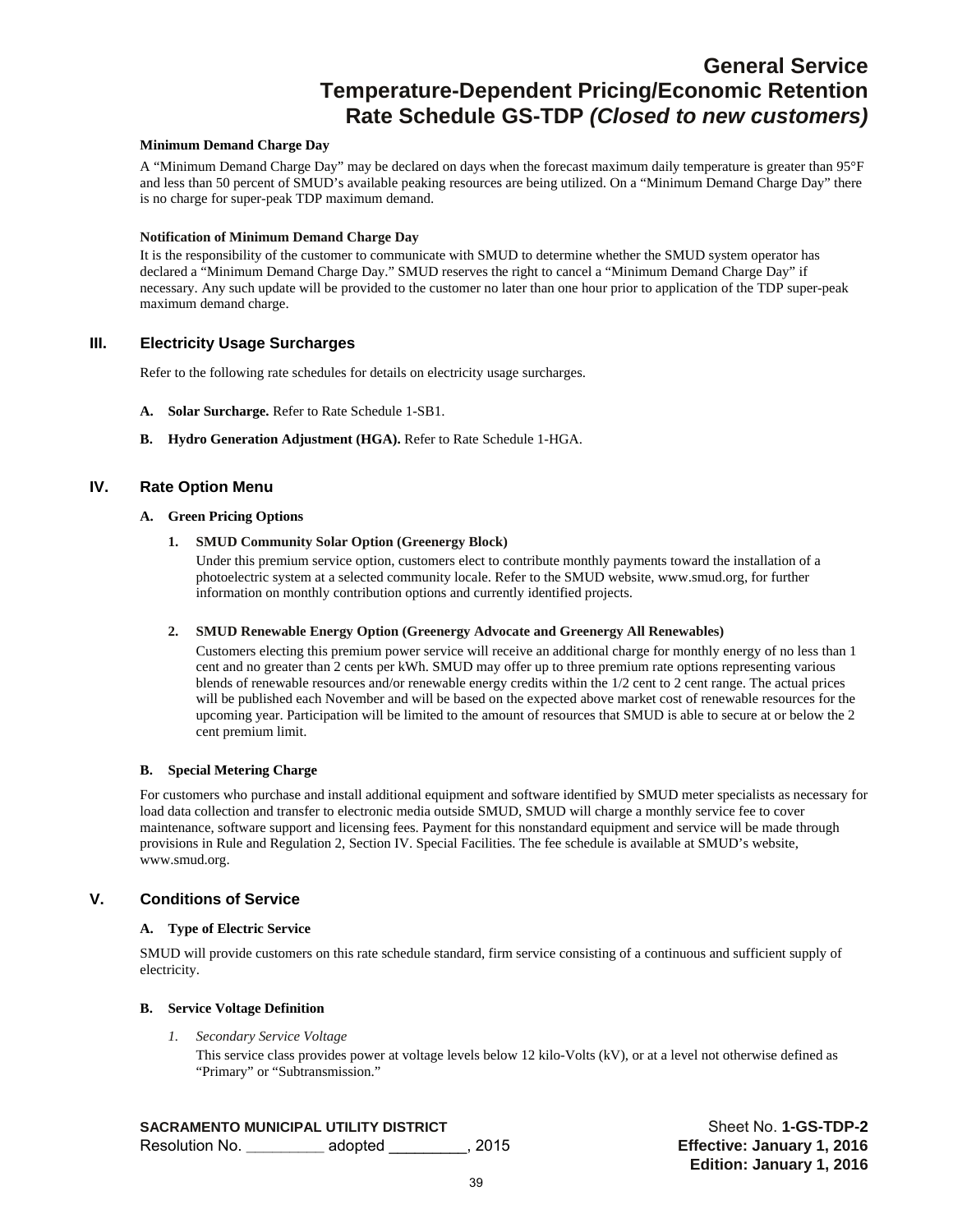### **General Service Temperature-Dependent Pricing/Economic Retention Rate Schedule GS-TDP** *(Closed to new customers)*

#### *2. Primary Service Voltage*

This service class provides power at a voltage level of 12 kV or 21 kV. To be eligible for Primary Service Voltage, the customer's monthly demand must exceed 299 kW, the voltage must be available in the area being served, and SMUD must approve the arrangement for power provision.

*3. Subtransmission Service Voltage* 

This subtransmission service class provides power at a voltage level of 69 kV or as otherwise defined by SMUD. To be eligible for voltage service at this level, the customer's monthly demand must exceed 499 kW, the voltage must be available in the area being served, and SMUD must approve the arrangement for power provision.

#### **C. Power Factor Adjustment or Waiver**

#### **1. Adjustment (charge per month varies)**

Accounts on a demand rate may be subject to a power factor (PF) adjustment charge. When a customer's monthly power factor falls below 95 percent leading or lagging, the following billing adjustment will apply:

*Electricity Usage: the total monthly kWh for the account*

*Power Factor*: *the lesser of the customer's monthly power factor or 95 percent* 

*Power Factor Adjustment Rate* .......................................................................................................... \$0.0106

#### **2. Waiver Contract (charge per month is set for the term of the waiver)**

Customers may apply for a power factor waiver contract that compensates SMUD for the power factor correction for the portion that is covered under the contract. The waiver amount per month is calculated:

#### **Excess KVAR x Waiver Rate**

*Excess KVAR: Maximum 12-month KVAR in excess of 32.868 percent of kW* 

*Waiver Rate per excess KVAR* .......................................................................................................... \$0.2787

#### **D. Large General Service Time-of-Use Billing Periods**

| Winter On-Peak: October 1 - May 31       | Weekdays between 12:00 noon and 10:00 p.m.                                            |
|------------------------------------------|---------------------------------------------------------------------------------------|
| Summer On-Peak: June 1 - September 30    | Weekdays between 12:00 noon and 2:00 p.m. and between<br>$8:00$ p.m. and $10:00$ p.m. |
| Summer Super-Peak: June 1 - September 30 | Weekdays between 2:00 p.m. and 8:00 p.m.                                              |
| Off-Peak                                 | All other hours, including holidays shown below.                                      |

Off-peak pricing shall apply during the following holidays:

| <b>Holiday</b>             | <b>Month</b> | Date                |
|----------------------------|--------------|---------------------|
| New Year's Day             | January      | 1                   |
| Martin Luther King Jr. Day | January      | Third Monday        |
| Lincoln's Birthday         | February     | 12                  |
| Presidents Day             | February     | Third Monday        |
| Memorial Day               | May          | Last Monday         |
| Independence Day           | July         | $\overline{4}$      |
| Labor Day                  | September    | <b>First Monday</b> |
| Columbus Day               | October      | Second Monday       |
| Veterans Day               | November     | 11                  |
| <b>Thanksgiving Day</b>    | November     | Fourth Thursday     |
| Christmas Day              | December     | 25                  |
|                            |              |                     |

**SACRAMENTO MUNICIPAL UTILITY DISTRICT SHEET NO SHEET NO. 1-GS-TDP-3** 

Resolution No. **\_\_\_\_\_\_\_\_\_** adopted \_\_\_\_\_\_\_\_\_, 2015 **Effective: January 1, 2016**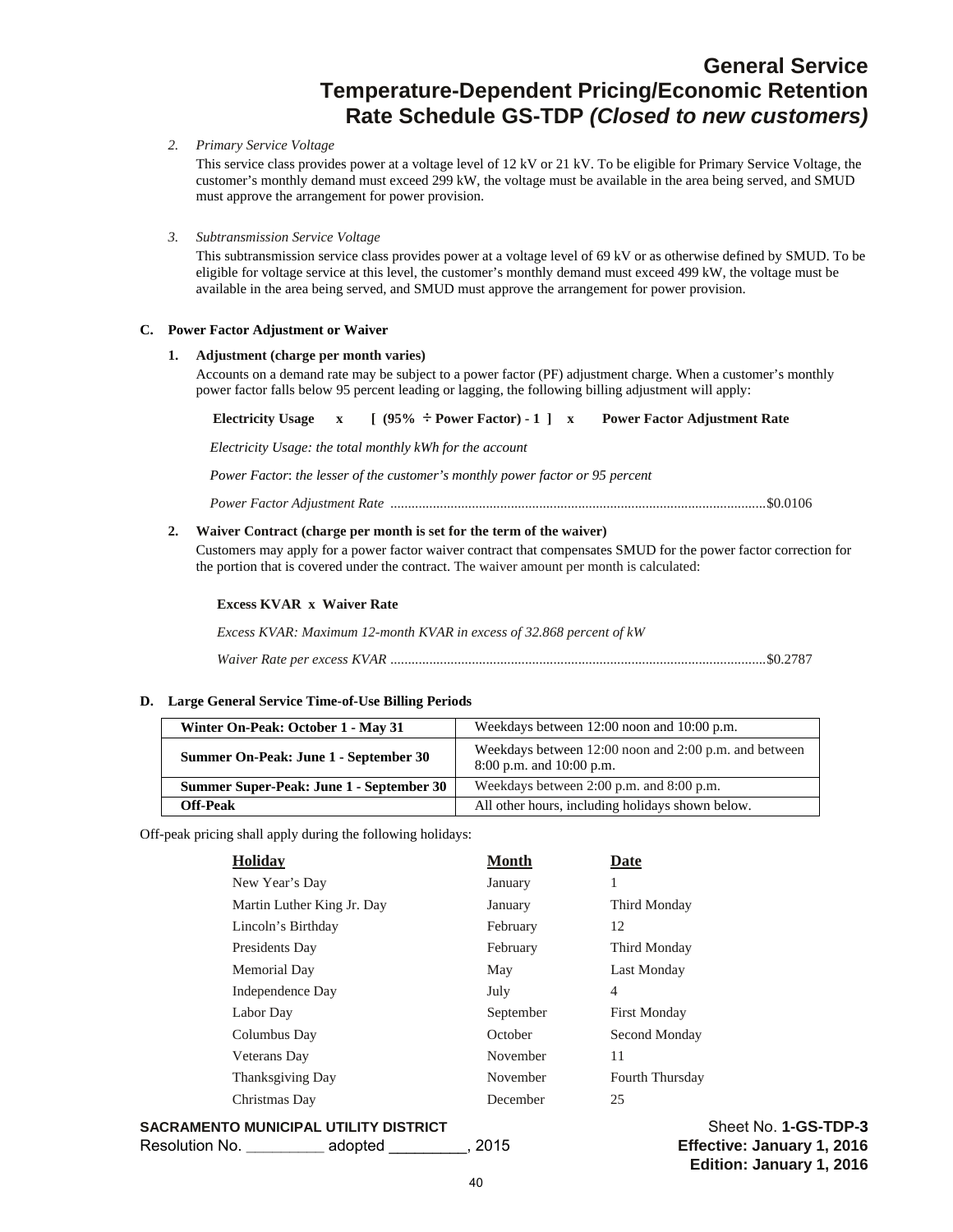#### **VI. Billing**

#### **A. Meter Data**

Meter data for service rendered in accordance with this rate will not be combined for billing purposes unless SMUD determines it is necessary or convenient to do so.

#### **B. Proration of Charges**

Charges are prorated when the billing period is less than 27 days, more than 34 days or spans more than one season. The System Infrastructure Fixed Charge and Site Infrastructure Charge will be prorated as shown in the following table.

| <b>Billing Circumstance</b>         | <b>Basis for Proration</b>                                                                                               |  |
|-------------------------------------|--------------------------------------------------------------------------------------------------------------------------|--|
| Bill period is shorter than 27 days | Relationship between the length of the billing period and 30 days.                                                       |  |
| Bill period is longer than 34 days  |                                                                                                                          |  |
| Seasons overlap within bill period  | Relationship between the length of the billing period and the<br>number of days that fall within the respective seasons. |  |

#### **C. Contract Capacity**

Use of Contract Capacity for billing is at SMUD's sole discretion. Refer to Rule and Regulation 1 and Rule and Regulation 6.

#### **D. Discontinuance of Service**

Any customer resuming service at the same premise within 12 months after discontinuing service will be required to pay the System Infrastructure Fixed Charges and Site Infrastructure Charges that would have been billed if service had not been discontinued, except when a customer agrees to lock out service during the full period. The System Infrastructure Fixed Charge and Site Infrastructure Charge will be waived during each of those months. Retroactive billing shall be at SMUD's sole discretion.

*(End)*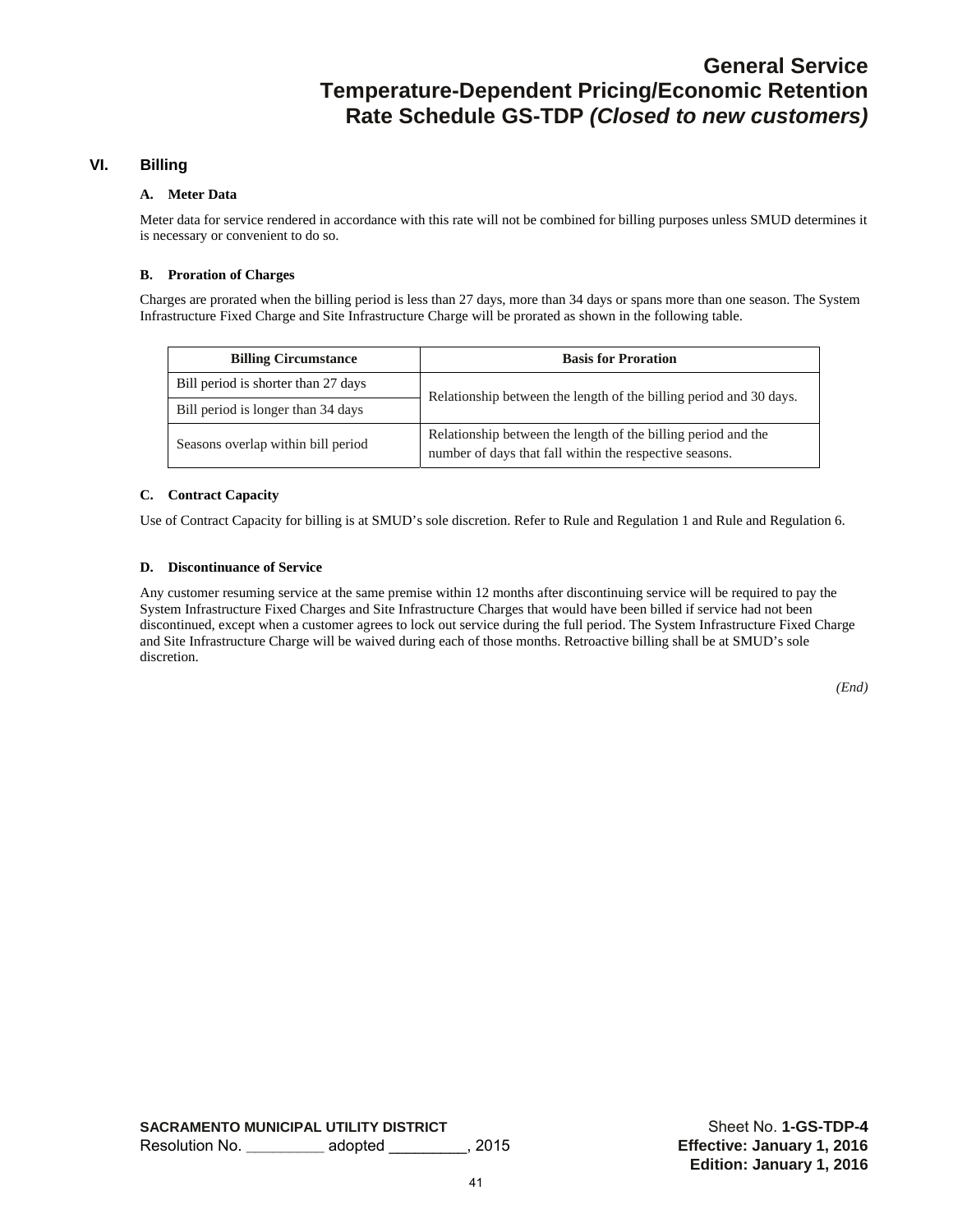#### **I. Applicability**

This Rate Schedule 1-SLS applies to outdoor lighting service facilities for:

- 1. Streets; and
- 2. Highways, and bridges; and
- 3. Public parks; and
- 4. Elementary schools, secondary schools, and colleges.

This schedule covers the following service categories:

- **Customer-owned and maintained Rate Category SL\_COM**
- **Customer-owned and maintained, metered Rate Category SL\_COM\_M**
- **Customer-owned, SMUD-maintained Rate Category SL\_CODM**
- **SMUD (District)-owned and maintained Rate Categories SL\_DOM and SL\_DOM\_M**

For the purposes of the following prices a "month" is considered to be a single billing of 27 to 34 days.

#### **II. Customer-owned and maintained — Rate Category SL\_COM**

Where the customer owns and maintains the street lighting equipment, SMUD will furnish electricity and switching. This rate is available only to new customers and installations that are not eligible for the default SL\_COM\_M metered rate.

|--|--|--|--|

#### **III. Customer-owned and maintained, metered — Rate Category SL\_COM\_M**

Eligible street lighting customers requesting new installations of lamps or addition of new lamps to existing accounts default to the metered SL\_COM\_M rate. Eligible street lighting customers will be served under the default rate when 1) five or more lamps are connected individually or in series to a single lighting circuit or SMUD point of service, or 2) as determined necessary by SMUD at its sole discretion.

Where the customer owns and maintains street lighting equipment, that is controlled to **operate solely during dusk to dawn hours**, SMUD will furnish electricity, the meter, and switching. The charges will be as follows:

#### **IV. Customer-owned, SMUD (District)-maintained — Rate Category SL\_CODM (Closed to new customers and installations)**

This rate is closed to new customers and installations effective January 23, 2014. Where the customer owns the street lighting equipment and SMUD supplies electricity, switching and, lamp servicing and maintenance, such service will be rendered for lamps and fixtures of sizes and types as SMUD has approved. The charge will be as follows:

|--|--|

There is a separate monthly charge for maintaining each fixture and/or lamp. SMUD maintains a list of acceptable lamps and fixture types with standard ratings and the corresponding monthly maintenance charge. This service is restricted to SMUD-approved locations.

**SACRAMENTO MUNICIPAL UTILITY DISTRICT SHOW SHOW SHEET SHEET NO. 1-SLS-1** Resolution No. **\_\_\_\_\_\_\_\_\_\_\_** adopted \_\_\_\_\_\_\_\_\_\_, 2015 Effective: **January 26, 2016**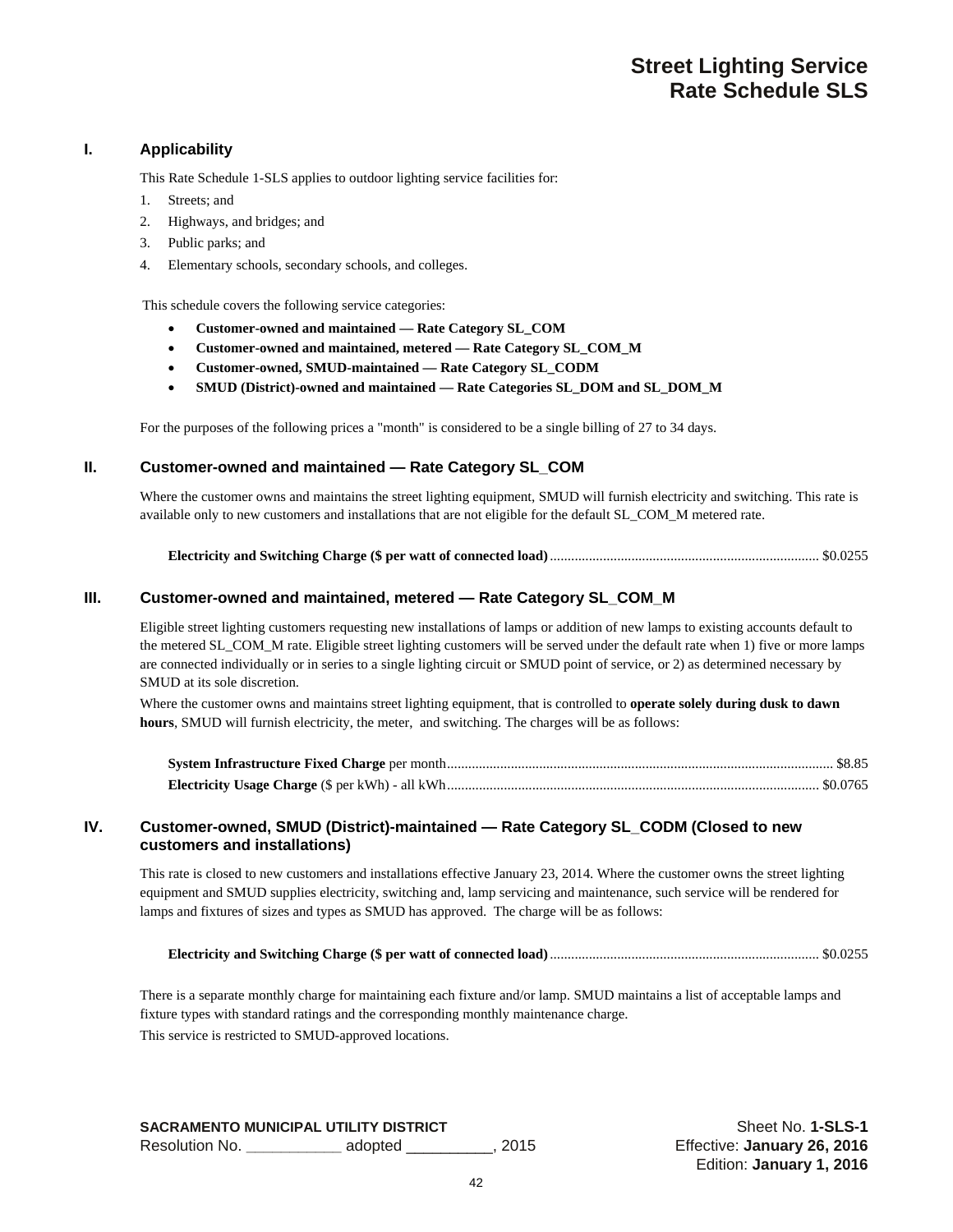#### **V. SMUD (District)-owned and maintained — Rate Categories SL\_DOM and SL\_DOM\_M**

Where the customer requests that SMUD install, operate, and maintain the entire street lighting system, such service will be provided with fixtures and lamps of sizes and types as approved by SMUD. This rate is restricted to streets that are defined as right-of-way held in public trust, and maintained by the applicable governmental jurisdiction. At SMUD's sole discretion, streets not readily accessible to the general public will be served under the customer owned and maintained rates only.

Eligible street lighting customers requesting new installations of lamps or addition of new lamps to existing accounts default to the metered SL\_DOM\_M rate. Eligible street lighting customers will be served under the default rate when 1) five or more lamps are connected individually or in series to a single lighting circuit or SMUD point of service, or 2) as determined necessary by SMUD on its sole discretion. Street lighting customers who are not eligible for the default SL\_DOM\_M metered rate will be served under the SL\_DOM rate.

There will be a separate monthly charge for installation and maintenance of each fixture (including lamps, refractors, ballasts, photo cells and other typical support equipment). These charges are based on the installation of street lighting fixtures of a design specified by SMUD and mounted by means of varying length brackets affixed to existing wood poles that are used to carry distribution system circuits.

When additional or alternative facilities are installed at the customer's request, monthly charges will be assessed according to SMUD's published charge schedule.

The SL\_DOM rate will be available only to new customers and installations that are not eligible for the SL\_DOM\_M metered rate.

#### **A. Pricing**

| Rate Category SL DOM, unmetered |  |
|---------------------------------|--|
|                                 |  |
|                                 |  |
| Rate Category SL DOM M, metered |  |
|                                 |  |
|                                 |  |

#### **B. Relocations and Changes**

At the customer's request, SMUD may, at its sole discretion, relocate existing equipment provided the customer reimburses net expense to SMUD incurred in connection therewith, including appropriate engineering and general expense.

At the customer's request, SMUD may, at its sole discretion, replace existing equipment with new equipment prior to expiration of the existing equipment's service life, provided the customer pays to SMUD an amount equal to the unrecovered cost, less salvage value, of the existing equipment to be retired and executes a fifteen-year contract for service effective with installation of the new equipment.

#### **C. New Service**

New service will require an initial contract term of 15 years effective with installation of the service. If service is terminated before the contract term, the customer will be responsible for an amount equal to the unrecovered cost, less salvage value, of the equipment installed.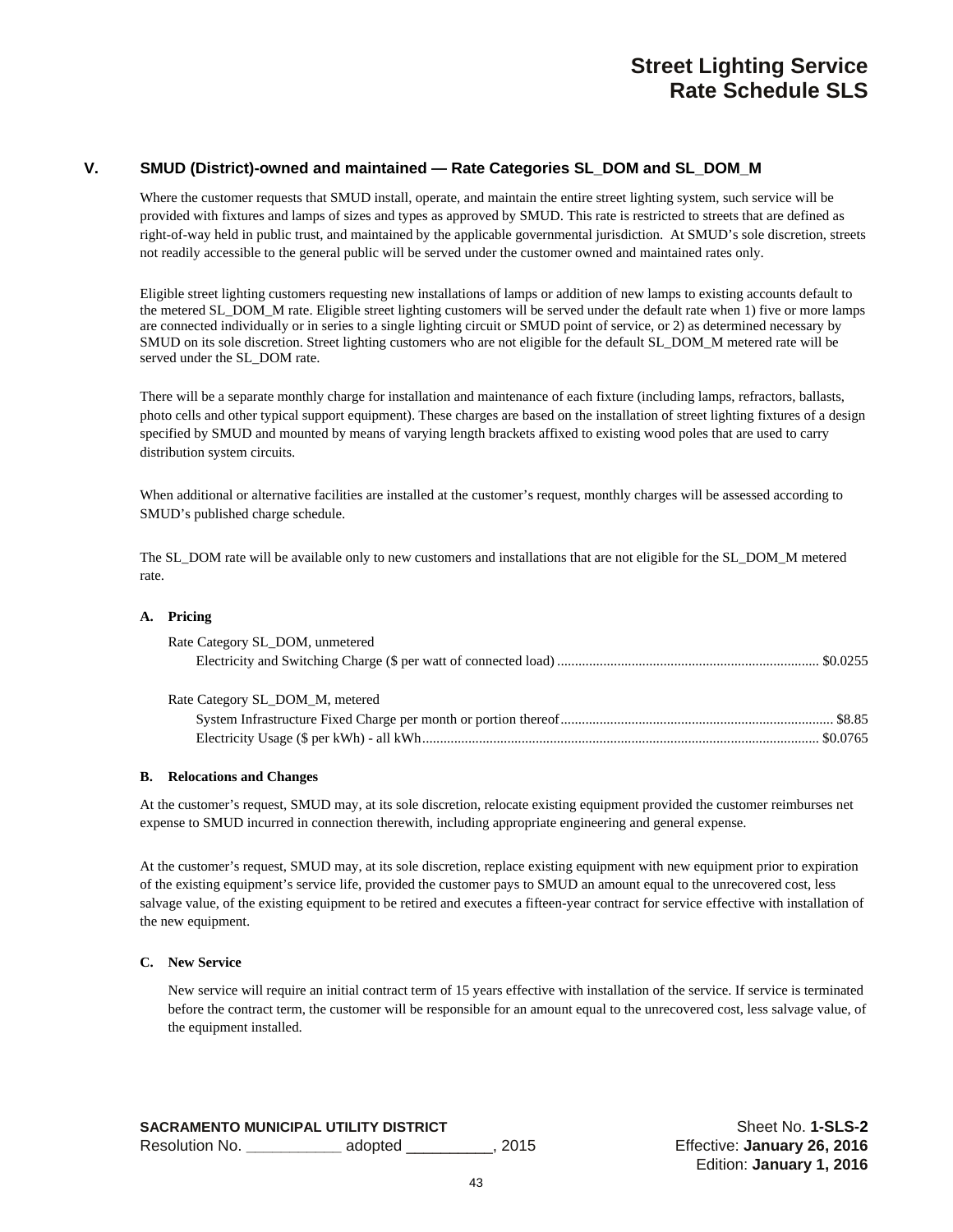### **Street Lighting Service Rate Schedule SLS**

#### **VI. Electricity Usage Surcharges**

Refer to the following rate schedules for details on electricity usage surcharges that apply to all kWh.

- **A. Solar Surcharge.** Refer to Rate Schedule 1–SB1.
- **B. Hydro Generation Adjustment (HGA).** Refer to Rate Schedule 1–HGA.

#### **VII. Conditions of Service**

- **A.** Service will be alternating current at a frequency of approximately 60 hertz, single phase, at voltages specified by SMUD. Lamps shall be controlled to operate from dusk to dawn each night so as to give approximately 4,000 hours of lighting service annually.
- **B.** When a customer requests that SMUD finance as well as install customer-owned street lighting equipment, provisions of Rule and Regulation 2 apply.
- **C.** Information on equipment that qualifies for rates on this schedule and the associated monthly charges is available, on SMUD's website, www.smud.org, or will be furnished upon request. SMUD will review this information at least once per year and update as necessary for additional approved equipment, technology improvements and pricing changes.
- **D.** SMUD will furnish a meter to provide service under the metered rate categories.

#### **VIII. Billing**

**A.** The manufacturer's rating in watts (including all auxiliary equipment) will be used as connected load**.** 

#### **B. Proration of Charges**

Billing periods for nonstandard lengths will be billed as follows:

- **1.** Service connected for 15 or more days during a billing period will be billed for a full month's service.
- **2.** Service connected for 1-14 days during a billing period will not be billed for such partial month's service.
- **3.** Service discontinued for 15 or more days during a billing period will not be billed for such partial month's service.
- **4.** Service discontinued for 1-14 days during a billing period will be billed for a full month's service.

*(End)*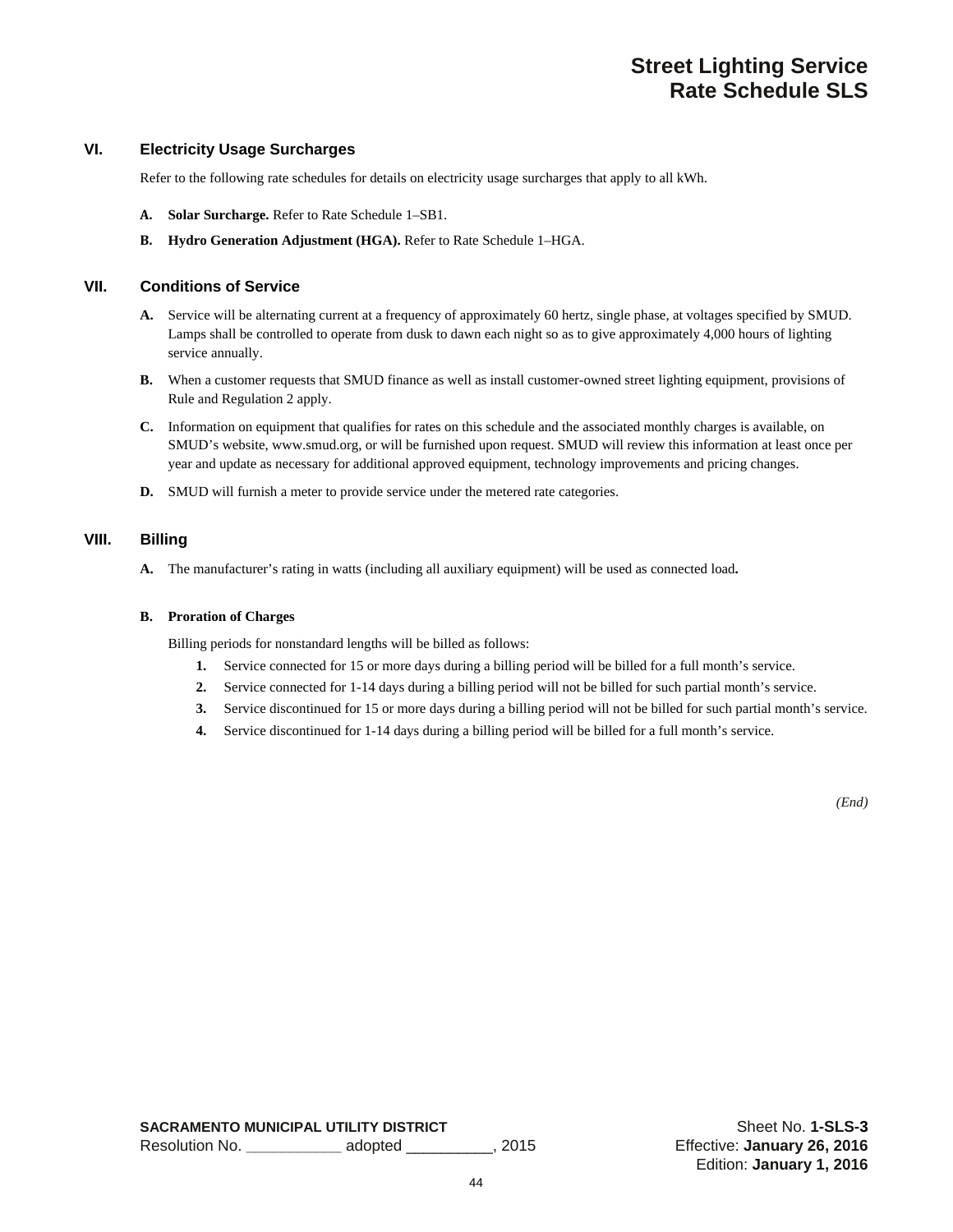### **Traffic Signal Service Rate Schedule TSS** *(Closed to new customers)*

#### **I. Applicability**

This Rate Schedule 1-TSS applies to electric service for pedestrian and vehicular traffic signal units, together with related control devices where the mounting standards, control supports, and signal equipment are owned and maintained by the customer.

For the purposes of this schedule a "month" is considered to be a single billing period of 27 to 34 days.

#### **II. Rate (Rate Category SL\_TSF)**

#### **Monthly Charges**

| For units not larger than 70 watts of connected load and not exceeding three lamps per unit, |  |
|----------------------------------------------------------------------------------------------|--|
| For units larger than 70 watts of connected load and not exceeding three lamps per unit,     |  |
|                                                                                              |  |

#### **III. Electricity Usage Surcharges**

Refer to the following rate schedules for details on electricity surcharges that apply to all kWh usage.

- **A. Solar Surcharge.** Refer to Rate Schedule 1-SB1.
- **B. Hydro Generation Adjustment (HGA).** Refer to Rate Schedule 1-HGA.

#### **IV. Conditions of Service**

- 1. Service shall be alternating current, at a frequency of approximately 60 hertz, single phase, at secondary voltages specified by SMUD.
- 2. No additional service will be provided by SMUD under Rate Schedule TSS. Upon notification by SMUD and installation of metering facilities, individual accounts will be transferred from Rate Schedule TSS to Rate Schedule TC ILS.

#### **V. Billing**

#### **A. Connected Load**

"Connected load" as used in this rate schedule shall be the sum of the capacities of all of the customer's equipment that may be operated from SMUD's lines at the same time.

#### **B. Billing Periods of Nonstandard Length**

Billing periods of nonstandard length will be billed as follows:

- 1. Service connected for 15 or more days during a billing period will be billed for a full month's service.
- 2. Service connected for 1-14 days during a billing period will not be billed for such partial month's service.
- 3. Service discontinued for 15 or more days during a billing period will not be billed for such partial month's service.
- 4. Service discontinued for 1-14 days during a billing period will be billed for a full month's service.

*(End)*

**SACRAMENTO MUNICIPAL UTILITY DISTRICT SHOW AND SHEET SHEET NO. 1-TSS-1** Resolution No. **\_\_\_\_\_\_\_\_\_\_** adopted \_\_\_\_\_\_\_\_\_, 2015 Effective: **January 1, 2016**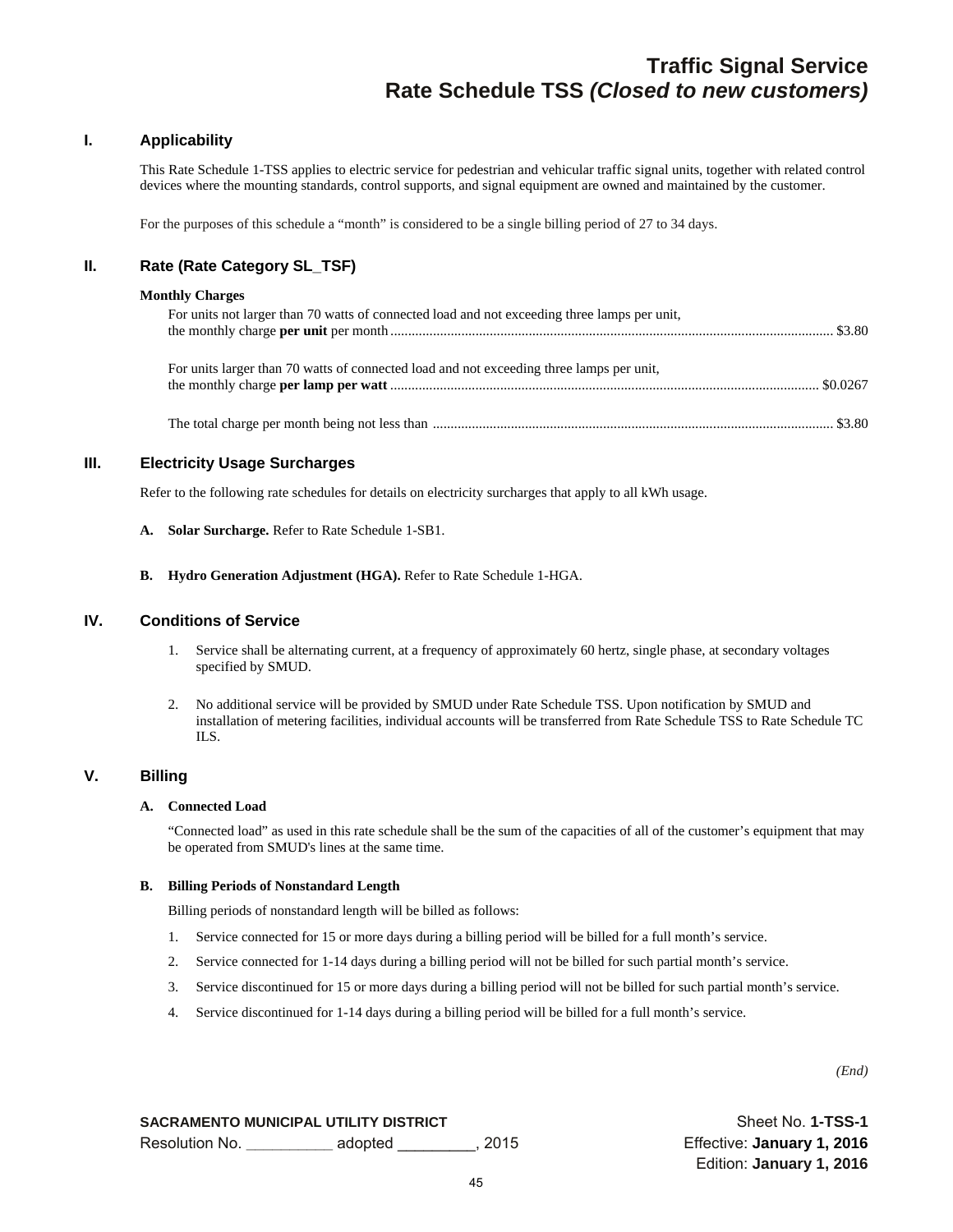### **Traffic Control Intersection Lighting Service Rate Schedule TC ILS**

#### **I. Applicability**

This Rate Schedule 1-TC ILS applies to electric service for pedestrian and vehicular traffic signal units, together with related control devices and associated intersection lighting where the mounting, standards, control supports, signal equipment, and luminaires are owned and maintained by the customer.

For the purposes of the following prices a "month" is considered to be a single billing period of 27 to 34 days.

#### **II. Rate (Rate Category TS\_F, TS)**

| <b>System Infrastructure Fixed Charge</b> |          |
|-------------------------------------------|----------|
|                                           | \$5.25   |
| Plus                                      |          |
| <b>Electricity Usage Charge</b>           |          |
| $\frac{1}{2}$ / kWh                       | \$0.0959 |

#### **III. Electricity Usage Surcharges**

Refer to the following rate schedules for details on electricity surcharges that apply to all kWh usage.

- **A. Solar Surcharge.** Refer to Rate Schedule 1-SB1.
- **B. Hydro Generation Adjustment (HGA**)**.** Refer to Rate Schedule 1-HGA.

#### **IV. Conditions of Service**

- 1. Service shall be alternating current, at a frequency of approximately 60 hertz, single phase, at secondary voltages specified by SMUD, and at service points mutually agreed upon between the customer and SMUD.
- 2. Lamps for intersection lighting shall be controlled to operate from dusk to dawn each night so as to give approximately 4,000 hours of lighting service annually.
- 3. Where the monthly consumption of electricity is consistently small or can be predetermined with reasonable accuracy by reference to the capacity of equipment served and the hours of operation, SMUD may, with customer's consent, calculate electricity consumed in lieu of providing metering equipment (TS\_F).

#### **V. Billing**

For billing periods of less than 27 days or more than 34 days, System Infrastructure Fixed Charges will be prorated on the basis of the relationship between the length of the billing period and 30 days. No proration will be made on first-time billing when the total period of service is less than 30 days.

*(End)*

**SACRAMENTO MUNICIPAL UTILITY DISTRICT SHOW SHOW SHEET SHEET NO. 1-TC ILS-1** Resolution No. **\_\_\_\_\_\_\_\_\_\_** adopted \_\_\_\_\_\_\_\_\_\_, 2015 Effective: **January 1, 2016**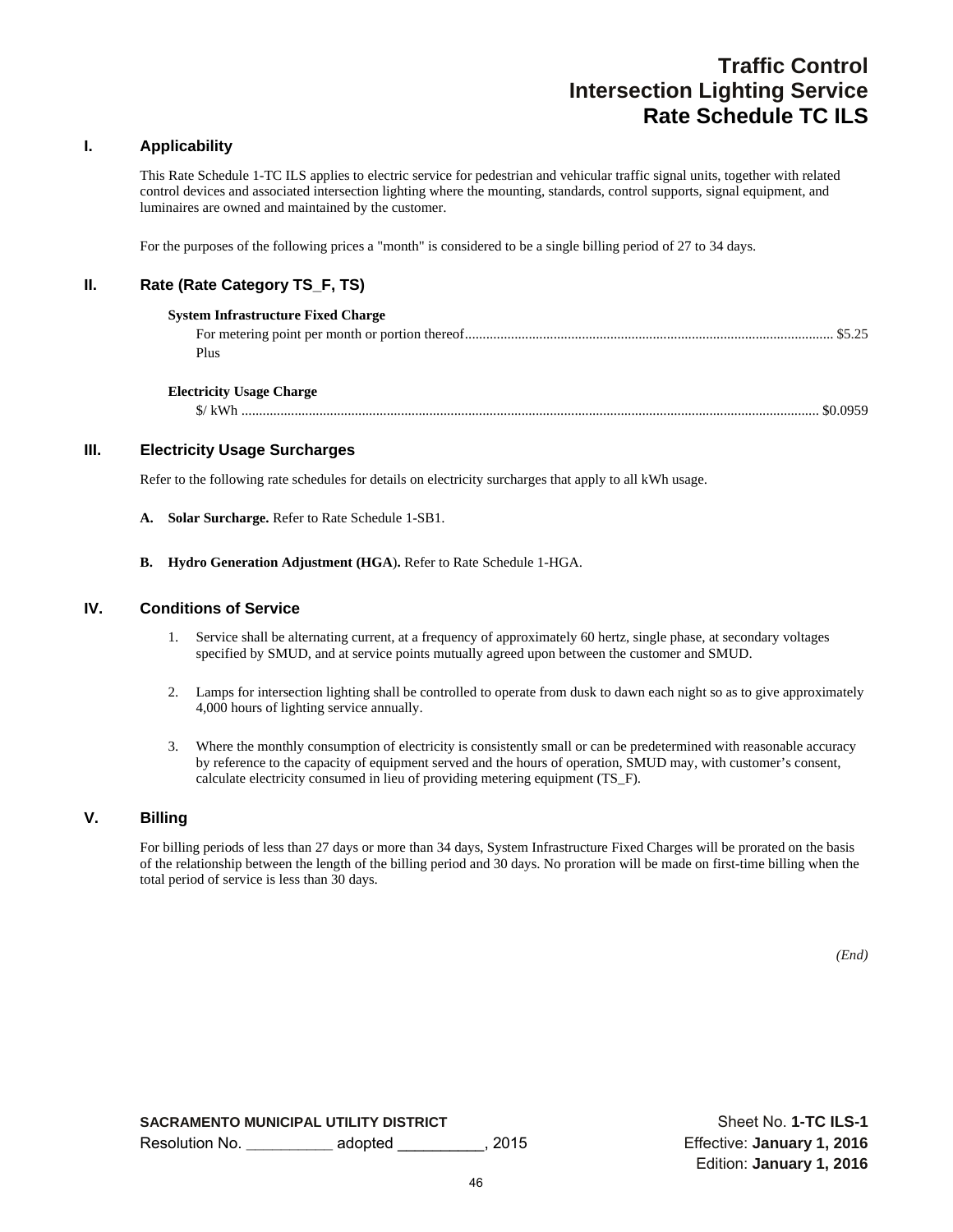### **Outdoor Night Lighting Service Rate Schedule NLGT**

#### **I. Applicability**

This Rate Schedule 1-NLGT applies to SMUD-owned and maintained outdoor overhead lighting service where Street Lighting Service Rate Schedule SLS does not apply. Service furnished under this schedule may be discontinued at any location where SMUD's overhead distribution facilities are relocated or converted to underground distribution facilities.

Lamps shall be supported on SMUD-owned poles that are used to carry distribution system circuits used for other SMUD purposes, and shall be at locations approved by SMUD.

#### **II. Rate**

There will be a separate monthly charge for installation and maintenance of each fixture (including lamps, refractors, ballasts, photocells and other typical support equipment). These charges are based upon the installation of street lighting fixtures of a design specified by SMUD and mounted by means of varying length brackets affixed to existing wood poles that are used to carry distribution system circuits.

#### **III. Electricity Usage Surcharges**

Refer to the following rate schedules for details on electricity surcharges that apply to all kWh usage.

- **A. Solar Surcharge.** Refer to Rate Schedule 1-SB1.
- **B. Hydro Generation Adjustment (HGA).** Refer to Rate Schedule 1-HGA.

#### **IV. Lamp Servicing and Relocations**

- A. Upon receipt of notice from the customer that light fails to operate as scheduled, SMUD will, within a reasonable period of time, make the necessary repairs.
- B. SMUD will, at the customer's request, relocate existing outdoor lighting service equipment, provided the customer reimburses SMUD for the relocation cost.

#### **V. Conditions of Service**

- A. Service shall be alternating current at a frequency of approximately 60 hertz, single phase.
- B. Where new facilities are required in order to provide service for an applicant under this rate, SMUD may require a contract for service for a period not to exceed three years.
- C. Information on equipment that qualifies for this rate schedule and the associated monthly charge is available on the SMUD website, www.smud.org, or will be furnished upon request. SMUD will review this information at least annually and update as appropriate. SMUD retains the right to modify the listing of approved fixtures and lamps to accommodate changing technology or other business needs criteria.

#### **VI. Billing**

#### **A. Connected Load**

The manufacturer's rating in watts (including all auxiliary equipment) will be used as connected load.

**SACRAMENTO MUNICIPAL UTILITY DISTRICT SHOW AND SHEET ASSESSMENT OF A SHOW SHEET OF SHEET OF SHEET AND SHOW AND SHEET ASSESSMENT OF A SHEET OF A SHEET OF SHEET AND SHEET ASSESSMENT OF A SHEET OF A SHEET OF A SHEET OF A SHE** Resolution No. **\_\_\_\_\_\_\_\_\_\_\_** adopted \_\_\_\_\_\_\_\_\_\_\_, 2015 Effective: **January 1, 2016**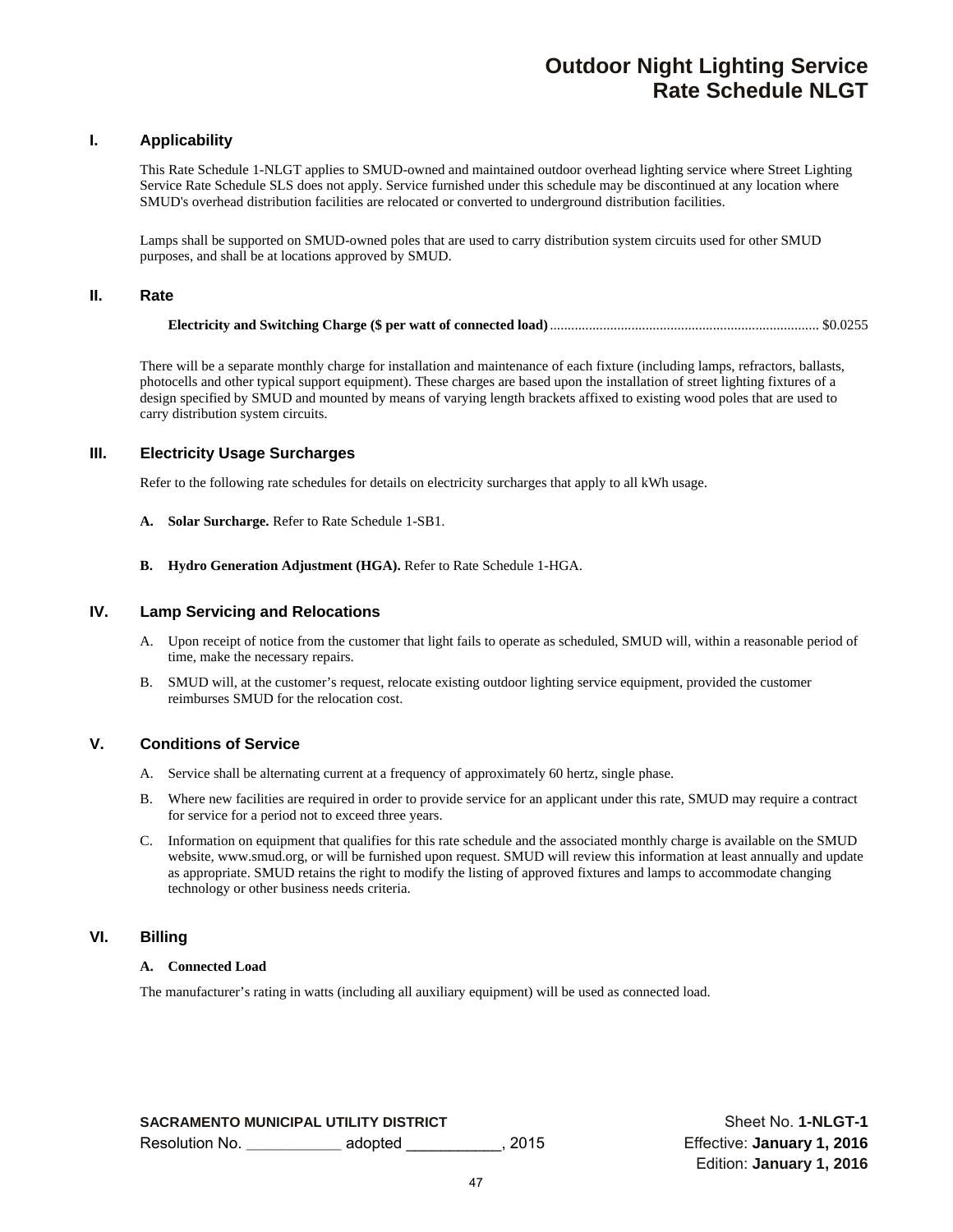### **Outdoor Night Lighting Service Rate Schedule NLGT**

#### **B. Proration of Charges**

The monthly charge will be prorated during nonstandard billing periods. The following table shows the basis for the proration during these circumstances.

| <b>Billing Circumstance</b>         | <b>Basis for Proration</b>                                   |
|-------------------------------------|--------------------------------------------------------------|
| Bill period is shorter than 27 days | Relationship between the length of the billing period and 30 |
| Bill period is longer than 34 days  | days                                                         |

**SACRAMENTO MUNICIPAL UTILITY DISTRICT** SACRAMENTO MUNICIPAL UTILITY DISTRICT Resolution No. **\_\_\_\_\_\_\_\_\_\_\_** adopted \_\_\_\_\_\_\_\_\_\_\_, 2015 Effective: **January 1, 2016**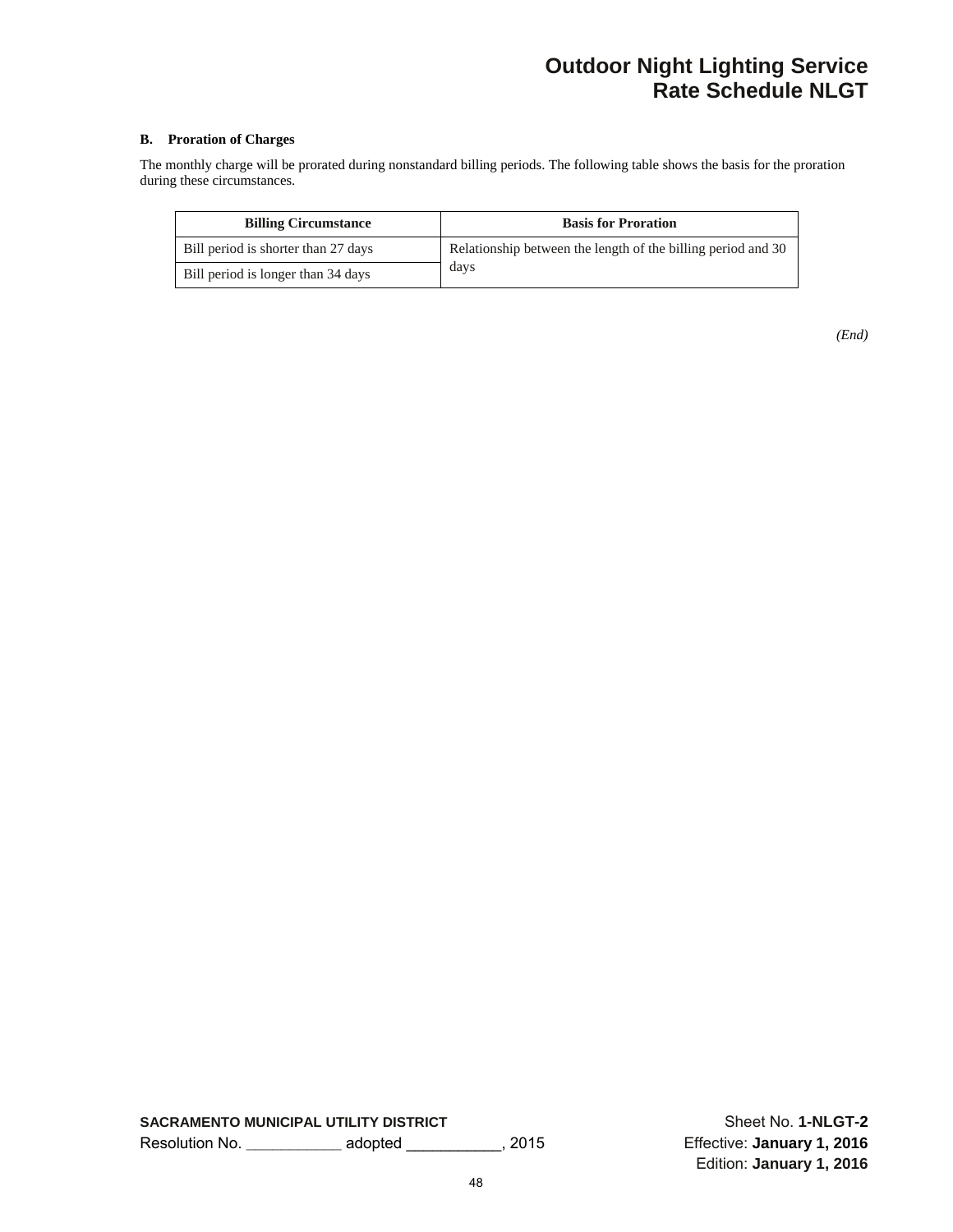# **Residential Service Medical Equipment Discount Program Rate Schedule MED**

#### **I. Applicability**

This Rate Schedule 1-MED applies to customers receiving service under residential rates, who certify, in writing, that the customer or a full-time resident in the customer's home:

- Is dependent on a qualifying medical equipment device used in the home; or
- Has a medical condition with special electric heating needs or air conditioning needs.

#### **II. Medical Equipment Discount**

A discount will be applied to the electricity usage portion of the bill per month. MED Rate Discount ..................................................................................................................................................\$15.00

#### **III. Medical Equipment Discount and Energy Assistance Program Rate**

Qualified residential customers on both the Energy Assistance Program Rate and the Medical Equipment Discount receive the EAPR discount as described in Rate Schedule 1-EAPR and the MED discount.

#### **IV. Conditions**

#### **A. Application and Certification**

An application must be completed along with certification from a qualified health professional stating that a medical need exists. A current definition of "qualified health professional" is posted on the SMUD website, www.smud.org.

#### **B. Medical Equipment Device**

A medical equipment device, for purposes of these rates, is defined as a qualifying medical device requiring utility-supplied electricity for its operation that is regularly required for mobility or to sustain the life of a person residing in a residential dwelling. Qualified devices change frequently as technology changes. A current list of qualified devices and medical conditions is available on the SMUD website, www.smud.org.

#### **C. Request for Additional Discount**

If this discount does not meet a household's medical-electricity needs, customers may contact SMUD to discuss additional assistance.

#### **V. Billing**

The Medical Equipment Discount Program option will be effective commencing with the beginning of the billing period in which the request is received and approved. Return to another rate option will be effective commencing with the beginning of the billing period in which the request is received or the cancellation date, if enrollment in the Medical Equipment Discount Program is terminated.

*(End)*

**SACRAMENTO MUNICIPAL UTILITY DISTRICT SHOW SHOW SHEET SHEET SHEET SHOW SHEET SHOW SHEET SHOW SHEET SHOW SHEET** Resolution No. **\_\_\_\_\_\_\_\_\_\_** adopted \_\_\_\_\_\_\_\_\_, 2015 Effective: **January 1, 2016**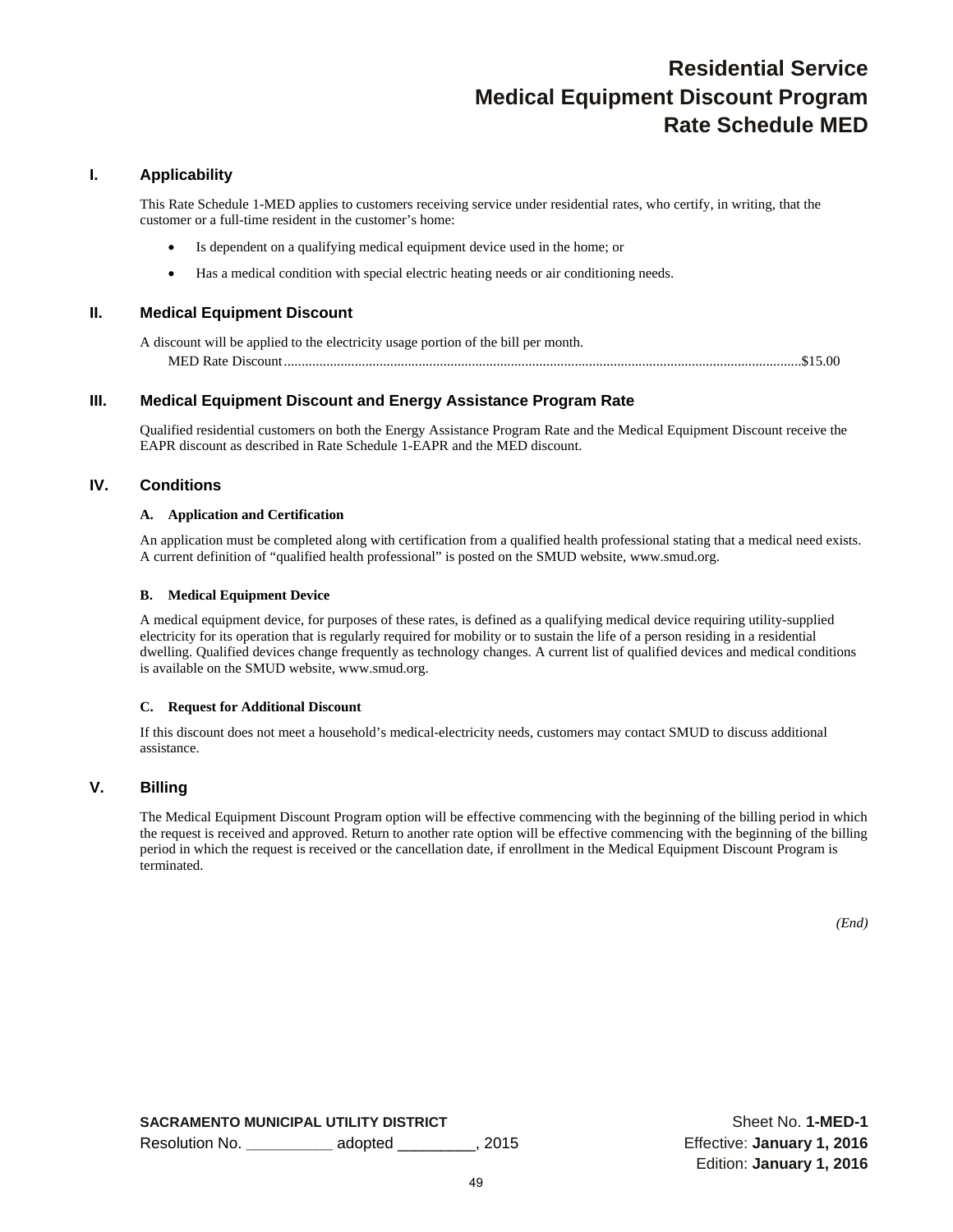# **Net Energy Metering Rate Schedule NEM**

#### **I. Applicability**

This Rate Schedule 1-NEM applies to residential, commercial/industrial, and agricultural customers who have an electrical generation facility on their premise that is fueled by a renewable fuel source. A renewable electrical generation facility is a facility that is eligible for certification as a renewable energy resource as defined by the California Energy Resources Conservation and Development Commission (CEC). <sup>1</sup> These facilities include, but may not be limited to, generators fueled by:

- photovoltaic
- wind
- biomass
- solar thermal
- geothermal
- fuel cells using renewable fuels
- small hydroelectric
- digester gas
- municipal solid waste conversion
- landfill gas
- ocean wave
- ocean thermal
- tidal current

Small hydroelectric generation facilities will not qualify for this tariff if the facility will cause an adverse impact on instream beneficial uses or cause a change in the volume or timing of streamflow. Fuel cells will not qualify for this tariff if the fuel cell derives any portion of its fuel from a nonrenewable fuel.

#### **II. Generator Standby Charges**

Customers who qualify for Net Energy Metering are exempt from generator standby charges on that portion of their load that is served by the NEM eligible facility.

#### **III. Conditions of Service**

#### **A. Eligibility**

 $\overline{a}$ 

The following are requirements for eligibility under this rate schedule:

- 1. The facility must be located on the customer's premise; and
- 2. The facility must operate in parallel with SMUD's distribution facilities; and
- 3. The customer must meet all requirements of Rule and Regulation 21; and
- 4. The facility must be intended primarily to offset part or all of the customer's own electrical requirements; and
- 5. The facilities and the electrical requirements are located at a single and same metering point; and
- 6. The generating capacity can be a maximum of 3,000 kilowatts.

*For photovoltaic generation facilities, generation capacity is measured using the California Energy Commission Alternating Current (CEC-AC) rating. For all other renewable electrical generation facilities, the nameplate Alternating Current (AC) rating will be used to measure generation capacity. This paragraph defining the measurement of capacity only pertains to the applicability of this rate schedule and may differ from any measurement of capacity used in Rule and Regulation 21.* 

#### **SACRAMENTO MUNICIPAL UTILITY DISTRICT SHEET SHEET SHEET SHEET SHEET SHEET SHEET SHEET SHEET SHEET SHEET SHEET SHEET SHEET SHEET SHEET SHEET SHEET SHEET SHEET SHEET SHEET SHEET SHEET SHEET SHEET SHEET SHEET SHEET SHEET SHE**

Resolution No. \_\_\_\_\_\_\_\_\_\_\_adopted \_\_\_\_\_\_\_\_\_\_\_\_\_, 2015 Effective: **January 1, 2016** 

<sup>1</sup> See the CEC's most current Renewable Portfolio Standard Eligibility Guidebook for the purposes of providing the technical definitions of a renewable electrical generation facility.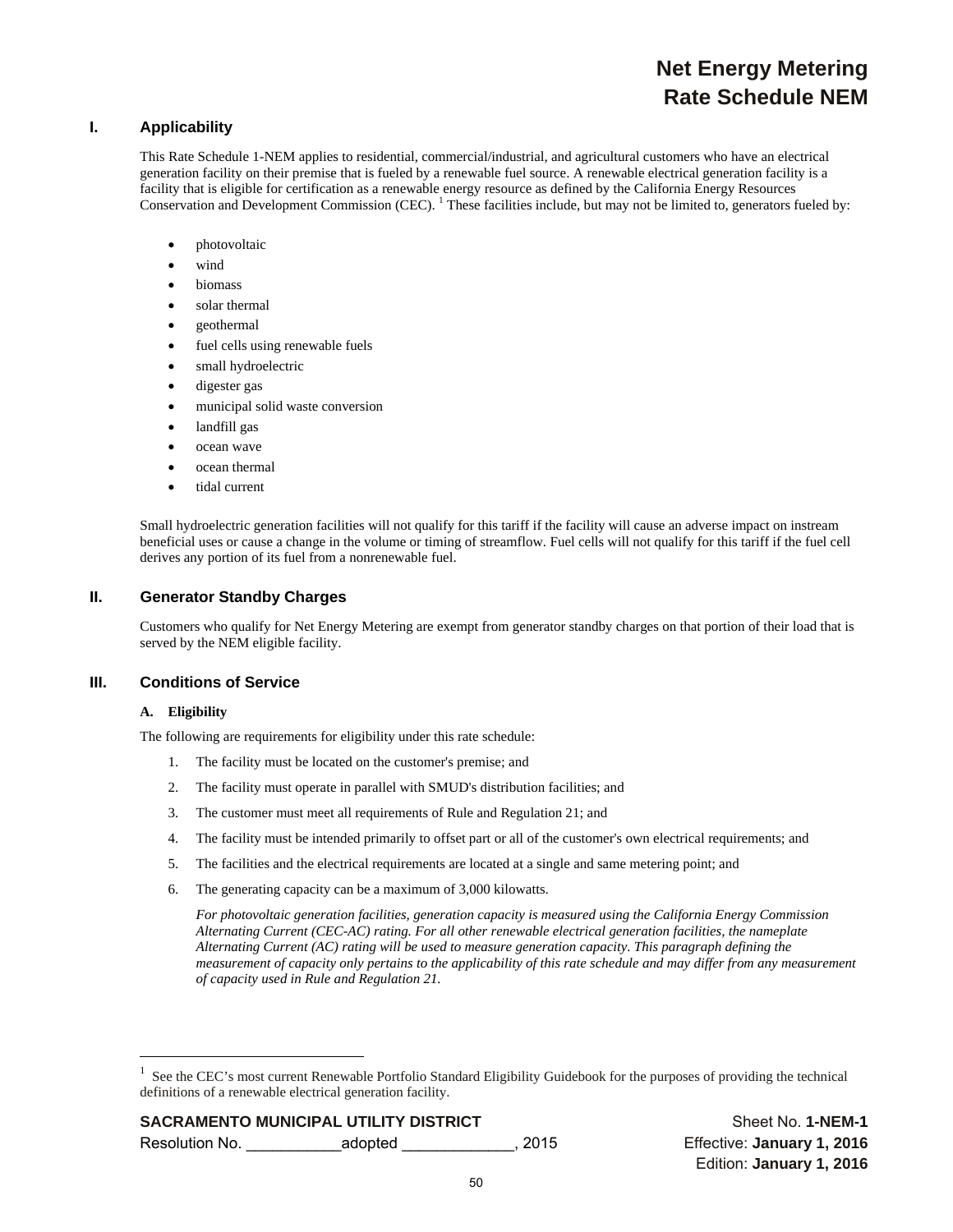# **Net Energy Metering Rate Schedule NEM**

#### **B. Limitations**

Application for this schedule is on a first-come, first-served basis, until the total rated generating capacity of customers taking service under this schedule exceeds 5 percent of SMUD's aggregate customer peak demand based on net system coincident peak. Once the total rated generation capacity reaches 5 percent of SMUD's aggregate customer peak demand based on net system coincident peak, this schedule is closed to new customers.

#### **IV. Metering**

#### A. Residential and Small Commercial  $\leq 20$  kW; Agricultural Customers  $\leq 30$  kW

SMUD will pay for and install, at no cost to the customer, a single meter capable of registering the flow of electricity in both directions, or an equivalent means of metering.

#### **B. Large Commercial > 20 kW; Agricultural Customers > 30 kW**

SMUD will pay for and install a single meter, or an equivalent means of metering, capable of registering the flow of electricity in both directions. New net-meter customers on GS-TOU1, GS-TOU2 or GS-TOU3 will be required to pay the cost differential between standard metering and bi-directional metering.

#### **V. Payments**

For the purposes of this schedule a "month" is considered to be a single billing period of 27 to 34 days.

- **A.** Charges for other than electricity usage must be paid monthly. This includes the System Infrastructure Fixed Charge, Maximum Demand Charge, Site Infrastructure Charge, program fees, surcharges and taxes.
- **B.** Residential, Small Commercial and Agricultural customers, meeting the eligibility criteria as defined in Section III (A) of this sheet, may pay monthly or annually for the net electricity consumed.
- **C.** For all other customers, the net balance of all moneys owed must be paid each monthly billing cycle.
- **D.** If, in any regular billing month, the electricity supplied by SMUD is less than the electricity supplied to SMUD by the customer's eligible generation system, the customer will receive retail-valued electricity credits for the excess electricity supplied to SMUD. The retail-valued electricity credits will carry over to the following billing period until the end of the settlement period. Retail-valued electricity credits will only be credited against electricity usage charges.

#### **VI. Settlement Method**

All customers who qualify for the net metering option will have a 12-month settlement period. For existing systems the settlement period begins on the customer's move-in date. For new installations, the settlement period begins on the first day of operations after the customer has requested to be on the NEM rate and the NEM-eligible system is approved by SMUD for grid connection. At the end of the customer's 12-month settlement period, any unused accumulated monthly retail electricity credits will be zeroed out.

#### **A. Annual Net Surplus Generation**

- 1. At the end of a customer's 12-month settlement period, SMUD shall calculate the amount of net surplus generation over the 12-month period. If the customer has net surplus generation, SMUD will, at the customer's election, either:
	- Provide a monetary payment to the customer for the net surplus; or
	- Roll over the net annual surplus kWh into the next 12-month period.

Monetary value per kWh of net surplus generation shall be based on the most recently published SMUD budget, calculated as the dollar value of the expected avoided generation and production-related costs divided by the forecasted annual energy sales.

2. For each kWh purchased by SMUD under this annual net surplus generation method, the ownership of the associated renewable electricity credit will transfer from the customer to SMUD.

|                | <b>SACRAMENTO MUNICIPAL UTILITY DISTRICT</b> |  |
|----------------|----------------------------------------------|--|
| Resolution No. | adopted                                      |  |

**Sheet No. 1-NEM-2** Resolution No. \_\_\_\_\_\_\_\_\_\_\_adopted \_\_\_\_\_\_\_\_\_\_\_\_\_, 2015 Effective: **January 1, 2016**  Edition: **January 1, 2016**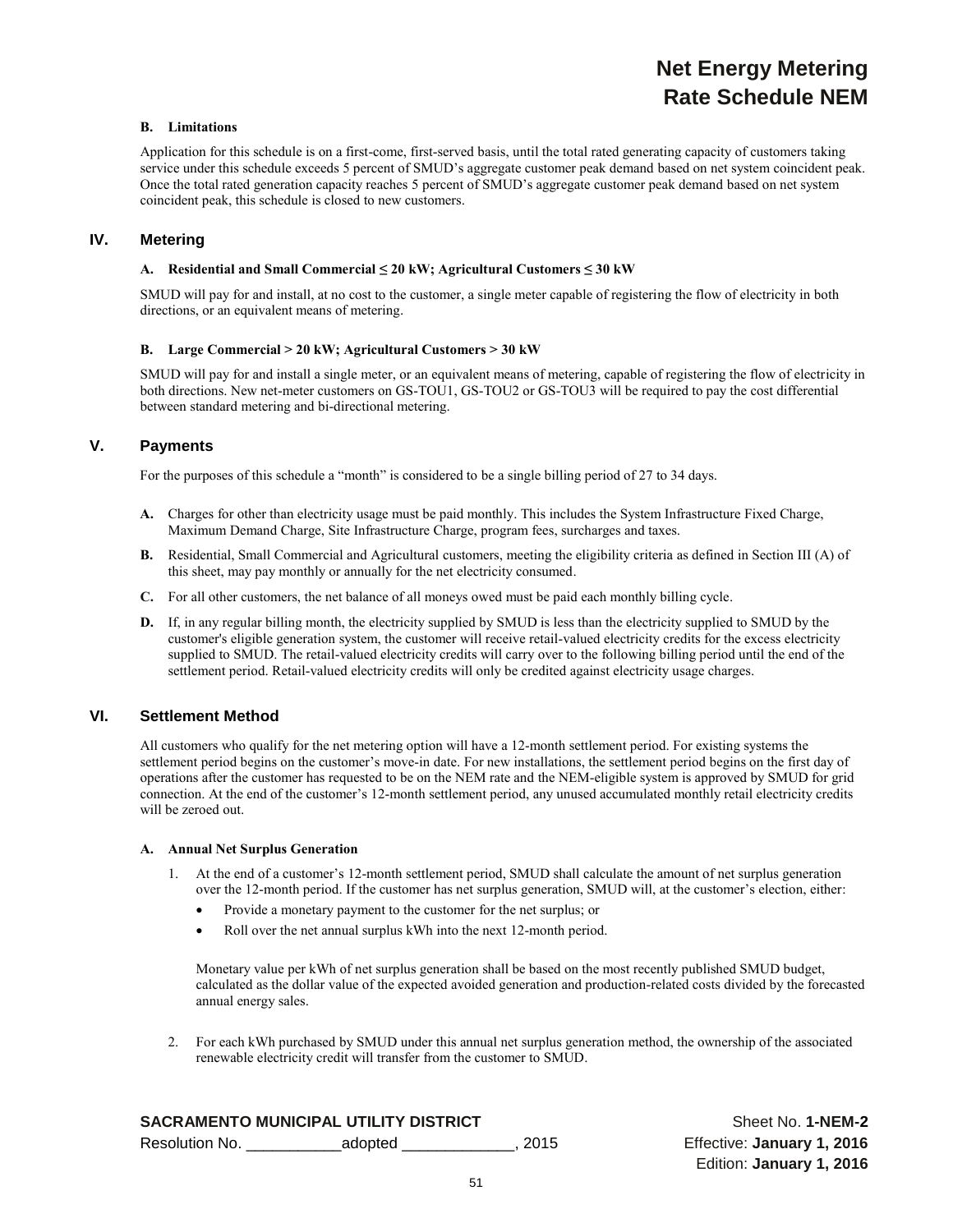# **Net Energy Metering Rate Schedule NEM**

- 3. The net surplus monetary value shall be calculated annually.
- 4. This net surplus monetary value will remain in effect for the duration of the fiscal year used for the calculation of the customer's net surplus generation.
- 5. The value will be published on SMUD's website, www.smud.org, by December 20 prior to the year the value is in effect.

#### **B. Opt-Out of Annual Net Surplus Generation**

Customers may elect to opt out of receiving compensation or kWh roll-over credit for their net surplus generation over their 12 month settlement period. Customers who elect to opt out will not receive any form of compensation nor credit for net surplus generation delivered to SMUD. Such customers will be allowed to retain any associated renewable electricity credits produced by their net surplus generation.

(*End*)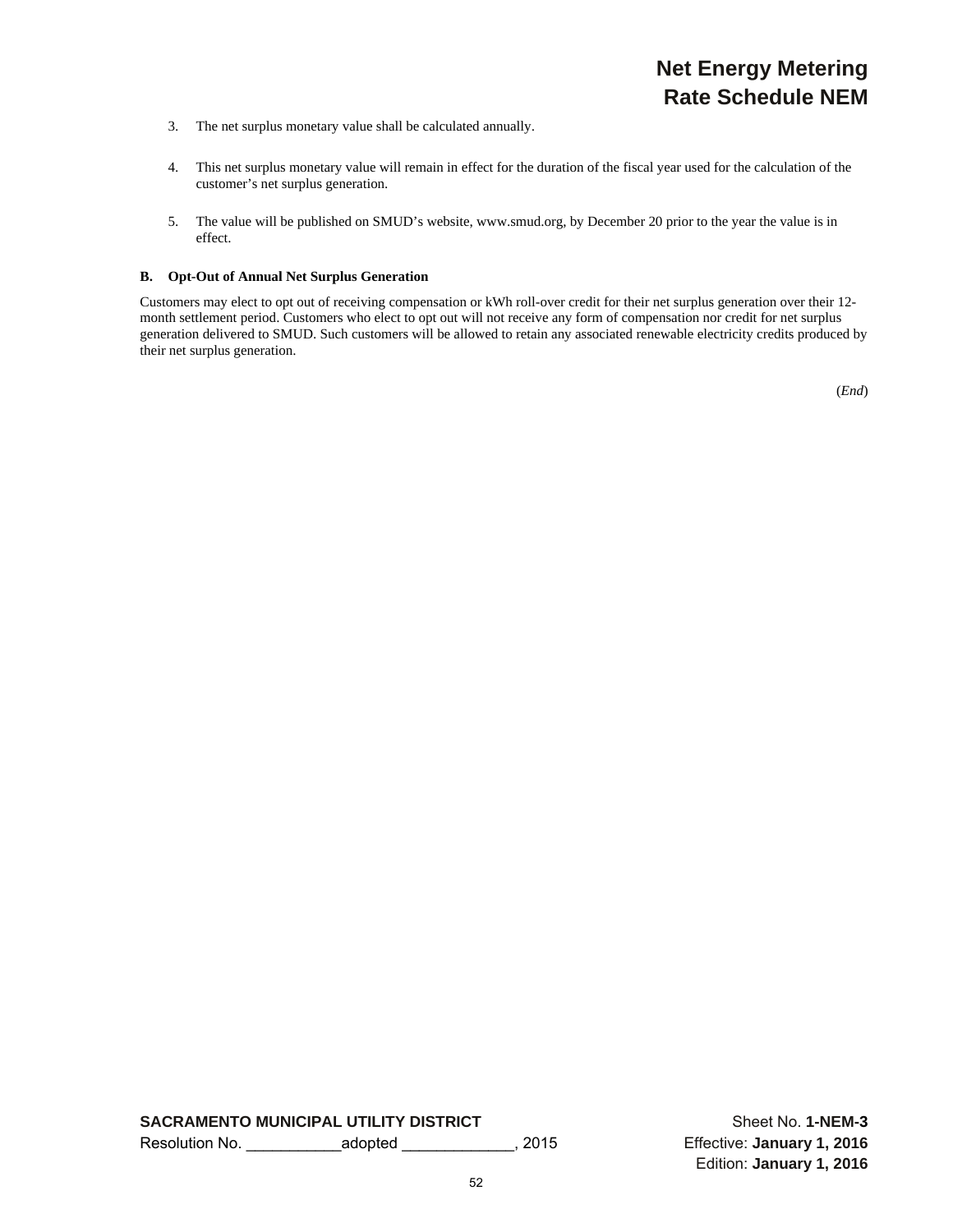# **Distribution Wheeling Service Rate Schedule DWS**

#### **I. Applicability**

This Rate Schedule 1-DWS is optional for customers requesting Distribution Wheeling Service. SMUD may, at its sole discretion, provide Distribution Wheeling Service to Independent Power Producers and Cogenerators, also referred to as Merchant Generators, within SMUD territory, who establish a need for this service. Wheeling service requests will be evaluated on a case by case basis and may be limited by availability of distribution system capacity. This rate has been developed for wholesale power transactions and SMUD will not wheel non-SMUD power to its retail customers under this rate.

This Rate Schedule 1-DWS is available to entities owning generating facilities that meet the following conditions:

- The entity's generating facility is connected to SMUD's distribution system; and
- The entity has a power purchase (offtake) agreement for the output of the generating facility with an entity other than SMUD; and
- Power delivery under the power purchase agreement occurs at a location outside of the SMUD system.

Under this service, the power from the associated generating facility will be wheeled (transferred) across SMUD's distribution system from the point of interconnection to SMUD's distribution system (Interconnection Point) to SMUD's bulk power system. Entities taking service under this rate schedule will also be required to take Transmission Wheeling Service from SMUD under the SMUD Open Access Transmission Tariff (OATT).

Service under this schedule is on a first-come, first-served basis and is available unless the usage of these wheeling facilities would be detrimental to SMUD. This schedule is available for interconnection of the qualified generating facility to the SMUD distribution system, wherever that may occur within the SMUD service territory.

#### **II. Rates**

| <b>Distribution Wheeling Charge</b> | $12/21 \text{ kV}^*$ | $69~{\rm kV^*}$ |  |
|-------------------------------------|----------------------|-----------------|--|
| \$/kilowatt-month                   | \$6.277              | \$1.459         |  |

\* includes all path charges to SMUD's bulk power system

#### **III. Conditions of Service**

#### **A. Application for Service**

Any entity requesting service under this rate schedule must submit an application for Distribution Wheeling Service. Application for such service is available at the SMUD website, www.smud.org.

#### **B. Required Service Contract**

The entity taking wheeling service under the rate schedule shall execute a Distribution Wheeling Agreement (DWA) in accordance with SMUD Policy and Procedure 8-05.

#### **C. Reservation Deposit**

The entity requesting service under this rate schedule will be required to submit a deposit equal to one month of service under this rate. The deposit will be refundable up until the time that the entity commits to service by execution of the DWA. Once the DWA is executed, the reservation deposit becomes a nonrefundable payment for the first month of service under the rate schedule.

#### **D. Term**

Applicant must specify, at the time of application, the start date for the requested service. Applicant must also specify the duration that is requested for service. SMUD will accept applications for service up to 20 years.

| <b>SACRAMENTO MUNICIPAL UTILITY DISTRICT</b> |         |      | Sheet No. 1-DWS-1          |
|----------------------------------------------|---------|------|----------------------------|
| Resolution No.                               | adopted | 2015 | Effective: January 1, 2016 |

Effective: January 1, 2016 Edition: **January 1, 2016**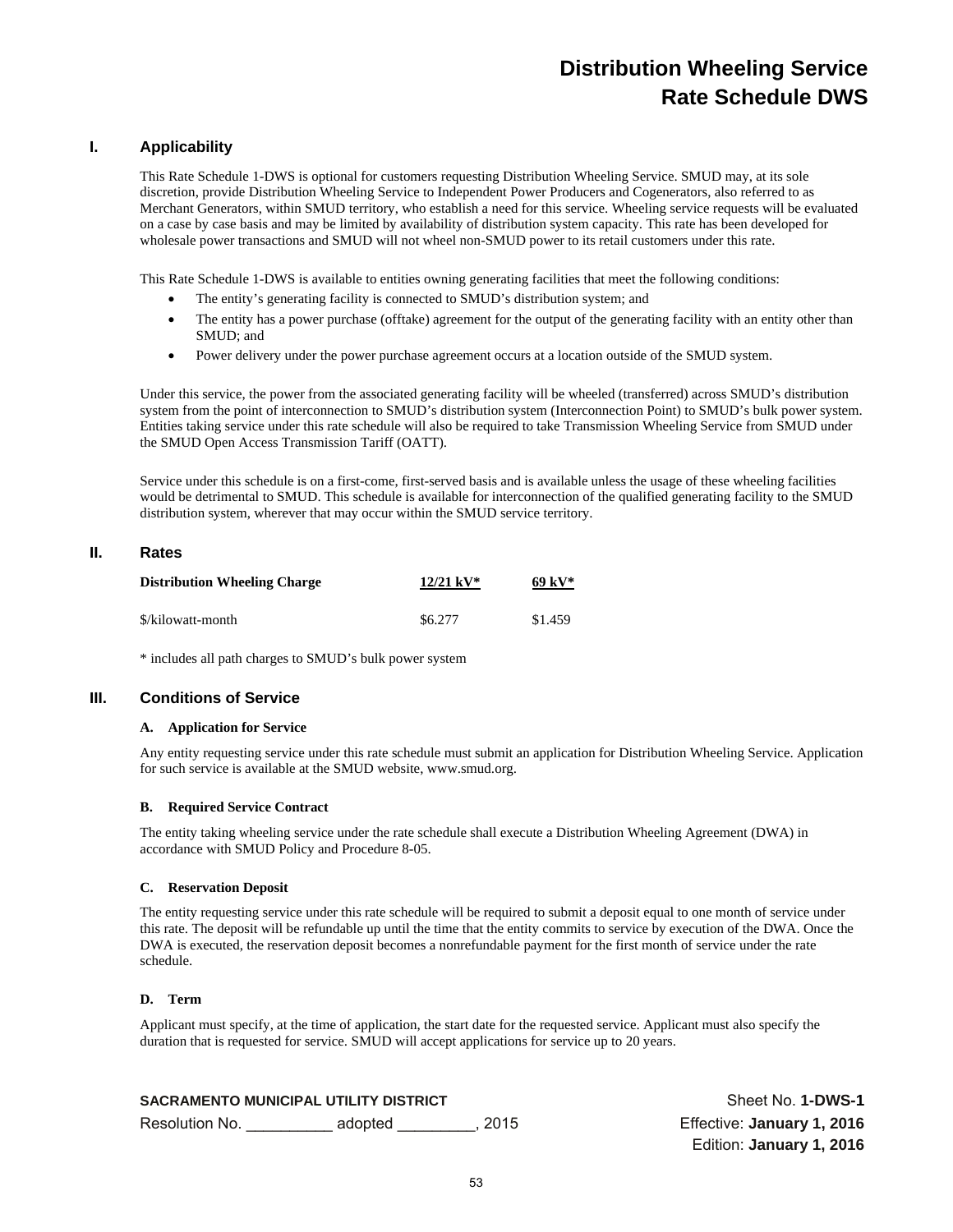# **Distribution Wheeling Service Rate Schedule DWS**

#### **E. Application Under SMUD'S OATT**

Applicants must also make application for Transmission Service under SMUD's Open Access Transmission Tariff.

#### **F. Definitions**

The following definitions apply to this schedule:

- 1. Applicant: The entity requesting service under this rate schedule.
- 2. Distribution Wheeling: The transfer of Merchant Generator power at 12 kV, 21 kV, or 69 kV for delivery to a third party outside SMUD service territory.

#### **G. Electrical Interconnection**

Applicant must also make a request for interconnection that complies with SMUD's Rule and Regulation 21 process for interconnection, and must meet the requirements of Rule and Regulation 21, which include executing an Interconnection Agreement with SMUD. Any resources *not* meeting the Rule and Regulation 21 requirements will not be eligible for service under this schedule.

#### **H. Metering Requirements**

Distributed generation resources receiving service under this schedule shall comply with all applicable rules in installing metering equipment appropriate for full output monitoring agreements, and which can be read daily by electronic means acceptable to SMUD. The customer shall be responsible for procuring and maintaining any communication link required by SMUD for retrieving meter data.

#### **IV. Line Losses**

Merchant Generators taking service under this rate schedule will be assessed a line loss factor. Line losses will be applied as the electricity transitions from one voltage level to another. The line losses by voltage level are as follows:

| Voltage Level | Loss Factor |
|---------------|-------------|
| 12/21kV       | 4.06%       |
| 69kV          | 1.53%       |

SMUD reserves the right to update the line loss factor annually on January 1.

Line losses will be applied to the amount of generated electricity that is measured at the point of interconnection between the Merchant Generator's facility and SMUD's electrical system.

*(End)* 

**SACRAMENTO MUNICIPAL UTILITY DISTRICT SHEET NO SHEET NO. 1-DWS-2** Resolution No. \_\_\_\_\_\_\_\_\_\_ adopted \_\_\_\_\_\_\_\_\_, 2015 Effective: **January 1, 2016**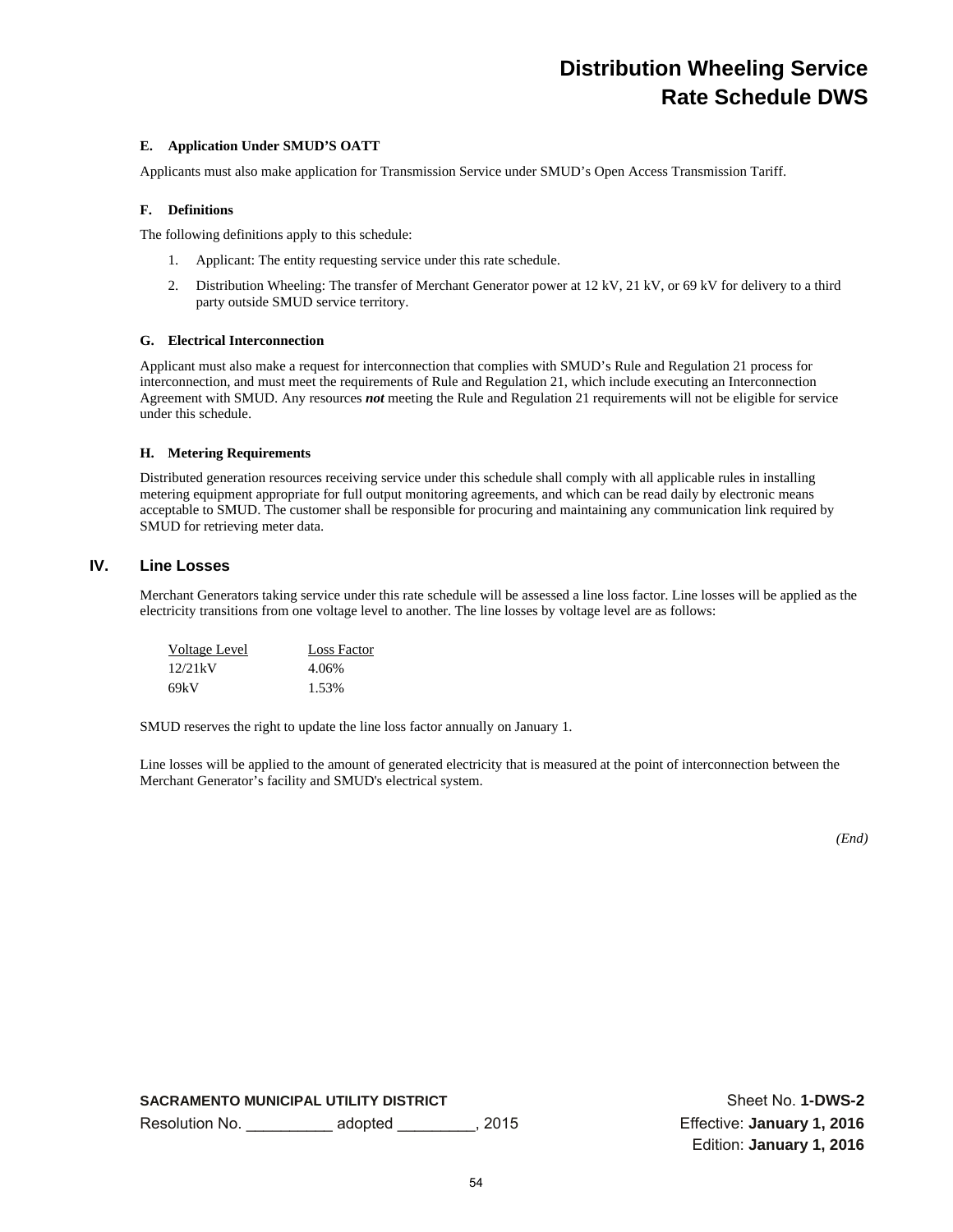### **Combined Heat and Power (CHP) Distributed Generation Rate Schedule CHP**

#### **I. Applicability**

This Rate Schedule 1-CHP is optional for customers who wish to sell all excess generation to SMUD from an eligible Combined Heat and Power (CHP) generation facility with a capacity of 3 MW or less operating in parallel with SMUD's distribution system, or with a capacity of 20 MW or less operating in parallel with SMUD's subtransmission system. The facility must continuously meet the qualifications in Section IV General Conditions. This schedule applies solely to the excess generation delivered to SMUD.

#### **II. Pricing Structure**

Under this schedule, SMUD will pay the customer the applicable price for metered energy delivered by the eligible CHP facility during the time periods specified in this schedule.

#### **A. Excess Generation Prices**

The CHP excess generation prices will be posted at SMUD's website, www.smud.org. Prices will be differentiated by delivery voltage, season and time-of-day. CHP excess generation prices will be reset each January 1 and apply for that calendar year to all CHP excess generation delivered to SMUD, regardless of the date of the CHP commissioning and interconnection to SMUD's system, or the effective date of the Power Purchase Agreement (PPA) and Interconnection Agreement.

The CHP excess generation prices reflect SMUD's underlying avoided costs for procurement and delivery of comparable power during the specified terms and time periods. The avoided cost is made up of the following components:

- Market Energy Price
- Losses by voltage level
- Transmission and Distribution

SMUD will typically pay for CHP excess generation based on the voltage at the point of delivery to the SMUD system. However, to the extent that SMUD must step up the excess generation to a higher voltage level in order to serve its customers, the pricing for the excess CHP generation will be based on the higher voltage level.

#### **B. Time-of-Delivery Periods**

| <b>Season</b> | <b>Months</b> | <b>Super Peak</b>   | On Peak                    | <b>Off Peak</b> |
|---------------|---------------|---------------------|----------------------------|-----------------|
| Summer        | June - Sept   | $2:00$ to 8:00 p.m. | 6:00 a.m. to 2:00 p.m. $&$ |                 |
| Fall & Winter | Oct - Feb     | $Mon - Sat$ except  | $8:00$ p.m. to 10:00 p.m.  | All other hours |
| Spring        | Mar - May     | holidays            | Mon - Sat except holidays  |                 |

Off-peak pricing shall apply during the following holidays:

| Holiday                 | <b>Month</b> | Date    |
|-------------------------|--------------|---------|
| New Year's Day          | January      |         |
| Memorial Day            | May          | Last 1  |
| Independence Day        | July         |         |
| Labor Day               | September    | First 1 |
| <b>Thanksgiving Day</b> | November     | Fourt   |
| Christmas Day           | December     | 25      |
|                         |              |         |

May Last Monday September First Monday November Fourth Thursday<br>December 25

|                | <b>SACRAMENTO MUNICIPAL UTILITY DISTRICT</b> |        |
|----------------|----------------------------------------------|--------|
| Resolution No. | adopted                                      | . 2015 |

**Sheet No. 1-CHP-1** Effective: January 1, 2016 Edition: **January 1, 2016**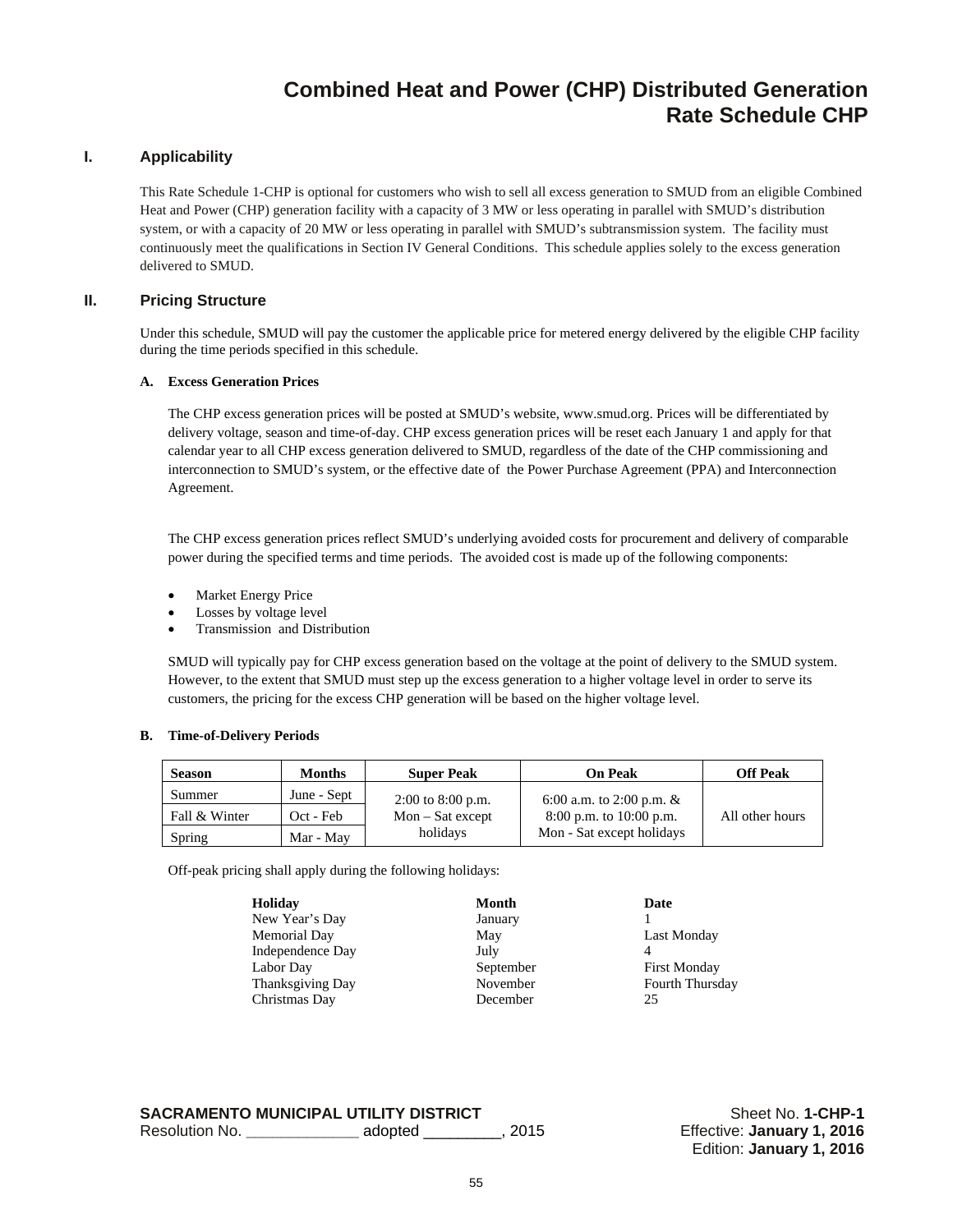### **Combined Heat and Power (CHP) Distributed Generation Rate Schedule CHP**

#### **III. Charges**

#### **A. Reserved Capacity Charge**

The customer shall pay a monthly Reserved Capacity Charge to compensate SMUD for standing ready to supply supplemental service, backup electricity, and other services/electricity during interruptions in the CHP facility's operation. The Reserved Capacity Charge is based on the greater of the following:

- The customer's Maximum Anticipated Demand or actual monthly demand, if higher, multiplied by the Reserved Capacity Rate per kW shown below; or
- The Generator Installed Capacity of the CHP facility multiplied by the Reserved Capacity Rate per kW shown below.

|                                        | <b>Secondary &amp; Primary</b> | Subtransmission |
|----------------------------------------|--------------------------------|-----------------|
| <b>Reserved Capacity Rate (per kW)</b> | \$5.15                         | \$4.60          |

#### **1. Maximum Anticipated Demand**

The initial maximum anticipated demand will be the customer's maximum monthly demand in the prior 18 months at the time the PPA is executed.

#### **2. Generator Installed Capacity**

The Generator Installed Capacity of the facility will be set forth in the PPA.

#### **3. Reset of Reserved Capacity Basis**

If, at any time, the customer's actual monthly demand exceeds the Generator Installed Capacity of the CHP facility, the demand used to calculate the Reserved Capacity Charge will be reset to use the newly established demand as the basis for the charge.

#### **B. Data Communications Charges**

The customer shall be responsible for procuring and maintaining any communication link required by SMUD for retrieving meter data. Ongoing data communication charges paid by SMUD on behalf of the customer will be passed through to the customer and will appear on the customer's monthly SMUD bill.

#### **C. Other Charges**

SMUD will continue to bill for all appropriate charges under the applicable rate schedule for SMUD supplied power to the customer. These charges include without limitation System Infrastructure Fixed Charge, Electricity Usage charges, surcharges, and taxes. Site Infrastructure Charges and Summer Super Peak Demand Charges are applicable if the sum of these two charges is greater than the Reserved Capacity Charge. Each month, the Reserved Capacity Charge will be compared to the sum of the Site Infrastructure Charge plus any Summer Super Peak Demand Charge. On the monthly bill, the customer will be charged the greater of the two calculations, but not both. The monthly bill will also include applicable metering and data communications charges.

#### **IV. Conditions of Service**

#### **A. Eligible CHP Facility**

To be eligible for this schedule, the CHP facility shall maintain without interruption certification by the California Energy Commission (CEC) as outlined in the CEC's "Guidelines for Certification of Combined Heat and Power Systems Pursuant

| <b>SACRAMENTO MUNICIPAL UTILITY DISTRICT</b> |         |        |
|----------------------------------------------|---------|--------|
| Resolution No.                               | adopted | . 2015 |

**Sheet No. 1-CHP-2** Effective: January 1, 2016 Edition: **January 1, 2016**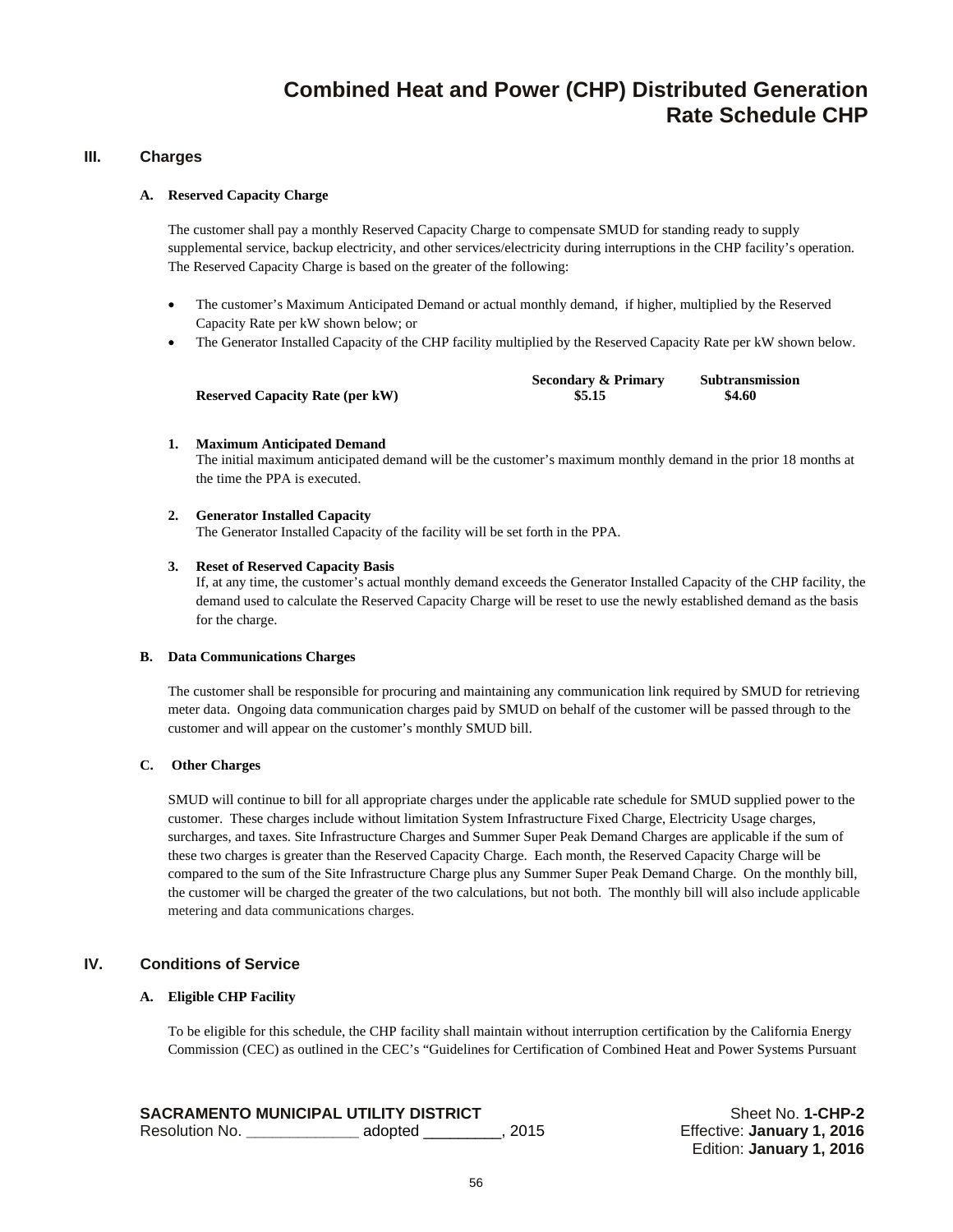### **Combined Heat and Power (CHP) Distributed Generation Rate Schedule CHP**

to the Waste Heat and Carbon Emissions Reduction Act - Public Utilities Code, Section 2840 *Et Seq*." . CHP systems placed into operation before January 1, 2008 are not eligible for this schedule.

#### **B. Territory**

The CHP facility must be located entirely within SMUD's service territory.

#### **C. Required Contract**

An eligible CHP facility operating under this schedule shall execute a Power Purchase Agreement (PPA) with SMUD. The PPA shall be offered for contract durations of up to 10 years at the option of the customer.

#### **D. Participation in Other SMUD Programs**

An eligible CHP facility operating under this schedule may not also obtain benefits for the same facility from any of the following:

- 1. A separate contract with SMUD for deliveries from the same facility; or
- 2. Incentives from SMUD under customer programs implemented in compliance with SB1 requirements or similar program; or
- 3. The net metering option for energy deliveries from the same facility.

#### **E. Electrical Interconnection**

An eligible CHP facility under this schedule shall be interconnected within SMUD's service territory and shall be required to comply with SMUD's Rule and Regulation 21 process for interconnection and execute an Interconnection Agreement with SMUD. Facilities not meeting the Rule and Regulation 21 requirements will *not* be eligible for service. Any costs for system upgrades and facilities required for interconnection are the responsibility of the customer.

#### **F. Metering Requirements**

The eligible CHP facility operating under this schedule shall comply with all applicable rules in installing, at the customer's expense, a bi-directional time-of-use meter appropriate for excess sale agreements, that can be read daily by electronic means acceptable to SMUD. SMUD will pay for and install a gross output meter to measure the generator output and provide for SMUD data requirements. The customer shall provide and pay for the meter socket and cabinet, and all required current transformers and potential transformers.

#### **G. Energy and Green Attributes**

The customer shall, in accordance with the terms and conditions of the PPA, provide and convey to SMUD excess energy produced by the eligible CHP facility net of all station use and any and all site host load. Such conveyance shall include all related Green Attributes.

*(End)*

 **SACRAMENTO MUNICIPAL UTILITY DISTRICT SHEET SHEET ASSESSED AT A SHEET NO. 1-CHP-3** Resolution No. **\_\_\_\_\_\_\_\_\_\_\_\_\_** adopted \_\_\_\_\_\_\_\_\_, 2015 Effective: **January 1, 2016**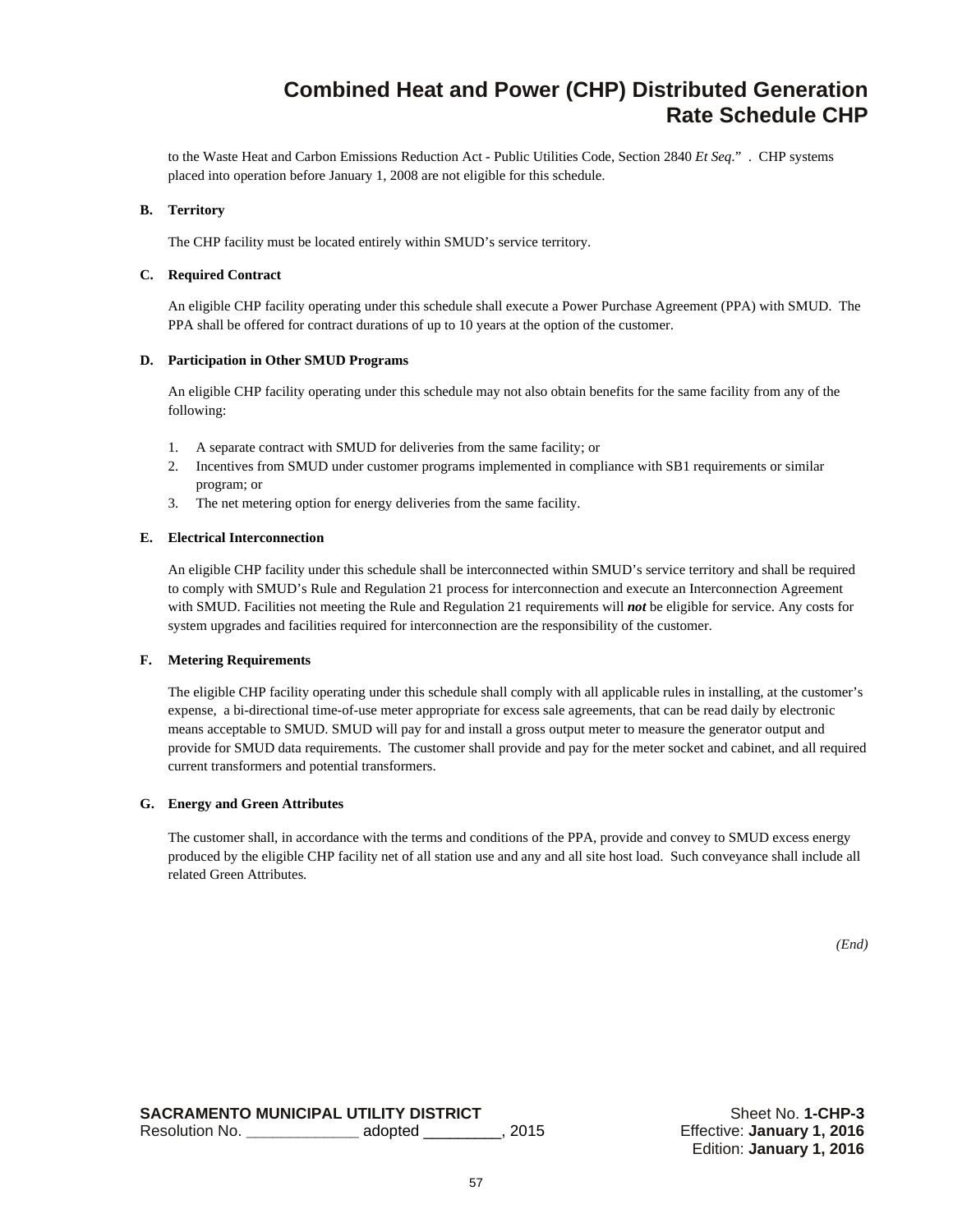### **SolarShares® Program Rate Schedule SS**

#### **I. Applicability**

This Rate Schedule is available to residential and commercial customers who wish to enroll in SMUD's SolarShares® program. The program allows participants to receive a portion of their energy consumption from a local solar photovoltaic project in a way that will protect a portion of their energy charges from future rate increases. Service under this Rate Schedule is on a first come, first served basis, depending on the availability of SolarShares®-designated generation projects. The SolarShares® application process and pricing details are available at SMUD's website, www.smud.org. This Rate Schedule is available throughout the SMUD service territory.

#### **II. SolarShares® Pricing**

#### **A. Price Calculation**

SMUD will procure solar energy from new solar power added in SMUD's service territory in response to customer demand for the SolarShares® program.

The customer's price for SolarShares® will consist of two components:

- 1. **Energy Cost Component.** SMUD will base this component of the SolarShares® price on the average cost of energy from all SolarShares® installations. This price will replace the customer's energy-only charges under the customer's current standard rate. The price for this energy-only portion of the SolarShares® charge will not increase above the price applicable on the date the customer enrolls in the program. The renewable energy credits (RECs) associated with SolarShares® generation will be retired on the participants' behalf.
- 2. **Delivery Service Cost Component.** SMUD will base this component of the SolarShares® price on the delivery costs normally included in the customer's standard rate. These charges are not fixed and may adjust with changes to the standard rates. These charges will include the following elements, which vary by rate category:
	- Generation capacity
	- Ancillary services
	- Delivery services (transmission and distribution)
	- Public goods
	- Fixed distribution facilities recovered in energy
	- Power factor adjustments
	- Program administration

#### **B. Price Adjustment**

Pricing information will be available at www.smud.org no later than January 1, 2017. The energy cost component will be adjusted only when more solar projects are added to the program. The price for this energy cost component will not increase above the price applicable on the date the customer enrolls in the program. The delivery service cost component will be updated as part of SMUD's regular rate actions.

#### **III. Billing**

SolarShares® customers can purchase solar energy in annual blocks of 500 kWh in an amount not to exceed a set percentage established by SMUD of the customer's previous 12 months of usage, or for new customers, of their estimated annual usage. The non-SolarShares® portion of the bill will be charged at the otherwise applicable rate charges, including taxes and surcharges.

The SolarShares® charges will be billed each month as the number of kWh purchased by the customer that month multiplied by the price per kWh. The customer's monthly kWh purchase will be allocated as a percentage of annual PV generation based on the seasonal generation pattern of PV systems within SMUD's service area. SolarShares® purchases will be allocated to the customer's time-of-use periods based on when the SolarShares® power is generated. If the SolarShares® allocation exceeds the customer's usage for a specific time-of-use period, the excess will appear on the bill as a dollar credit based on the value of the energy-only portion of the customer's standard rate during that period. If this dollar credit exceeds the customer's energy charges for the month the credit occurs, the remaining unused portion will be carried over to the succeeding month's energy charges until the credit is fully utilized.

#### **IV. Settlement Method**

If the SolarShares® allocation over a 12-month period exceeds the customer's usage, SMUD will buy the unused portion back at the price the customer paid for the energy only portion of SolarShares® and will adjust down the customer's allowed share for the next 12-month period.

| <b>SACRAMENTO MUNICIPAL UTILITY DISTRICT</b> |         |        |  |
|----------------------------------------------|---------|--------|--|
| Resolution No.                               | adopted | . 2015 |  |

**Sheet No. 1-SS-1** Effective: no later than January 1, 2017 Edition: **January 1, 2016**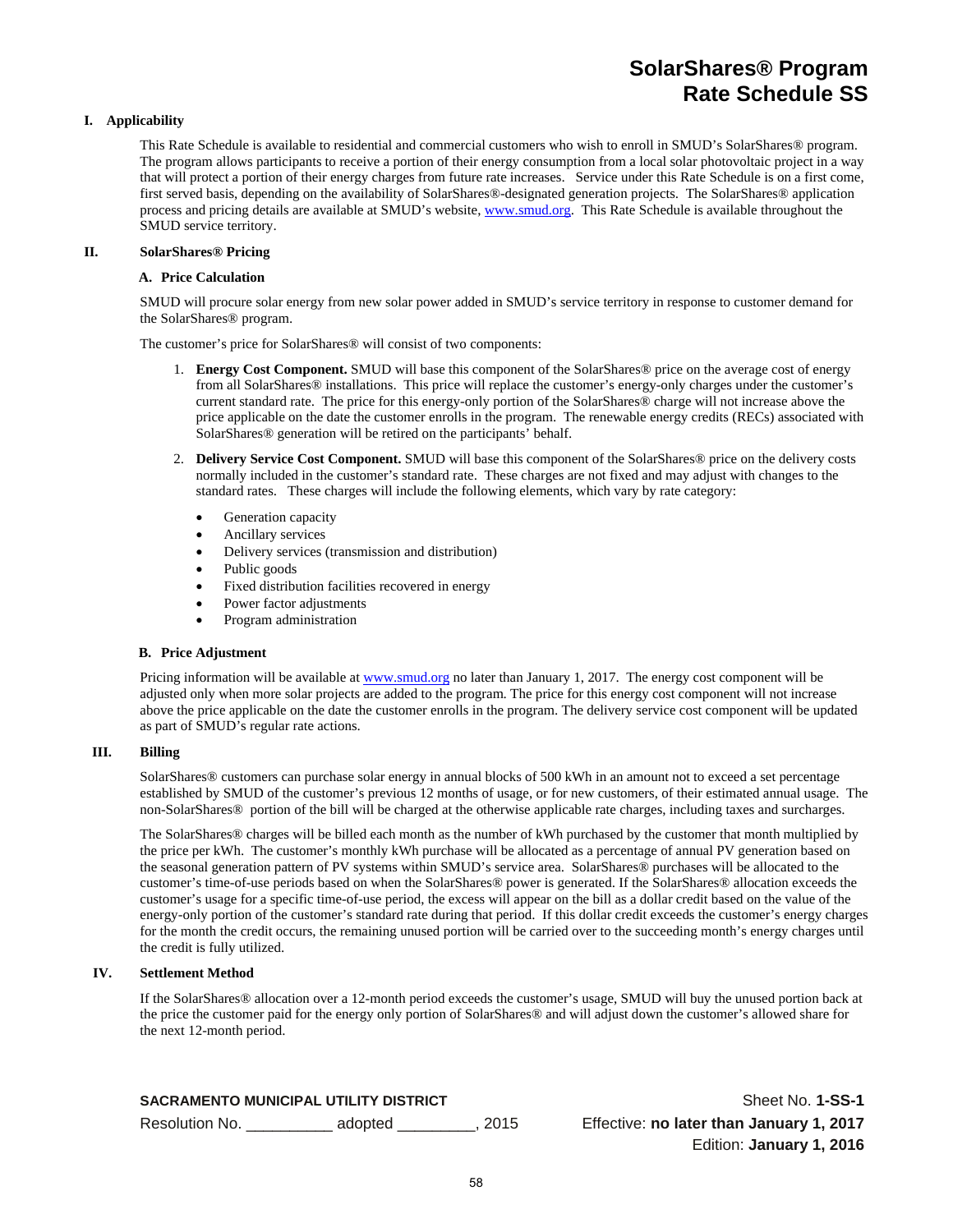#### **V. Electricity Usage Surcharges**

Refer to the following rate schedules for details on these surcharges.

- A. **Solar Surcharge.** Refer to Rate Schedule 1-SB1.
- B. **Hydro Generation Adjustment (HGA).** Refer to Rate Schedule 1-HGA.

#### **VI. Conditions of Service**

#### **A. General Eligibility Requirements**

SolarShares® is available for the following rate classes:

- Residential Time-of-Use (1-R-TOU)
- Nonresidential General Service (1-GS)
- Agricultural (1-AG)
- Large General Service Time-of-Use (1-GS-TOU1)
- Medium General Service Time-of-Use (1-GS-TOU2)
- Small General Service Time-of-Use (1-GS-TOU3)

SolarShares® is not available to customers on the Net Energy Metering (NEM) rate unless otherwise covered by contractual agreement.

Residential customers must participate in the optional time-of-use rate as a condition for enrolling in SolarShares®.

#### **B. Duration**

Residential and small commercial (General Service 1-GS and AG) customers are required to remain on the program for at least 12 months following enrollment. Other commercial (General Service GS-TOU1, GS-TOU2 and GS-TOU3) customers may be required by SMUD to execute a multiyear contract.

*(End)*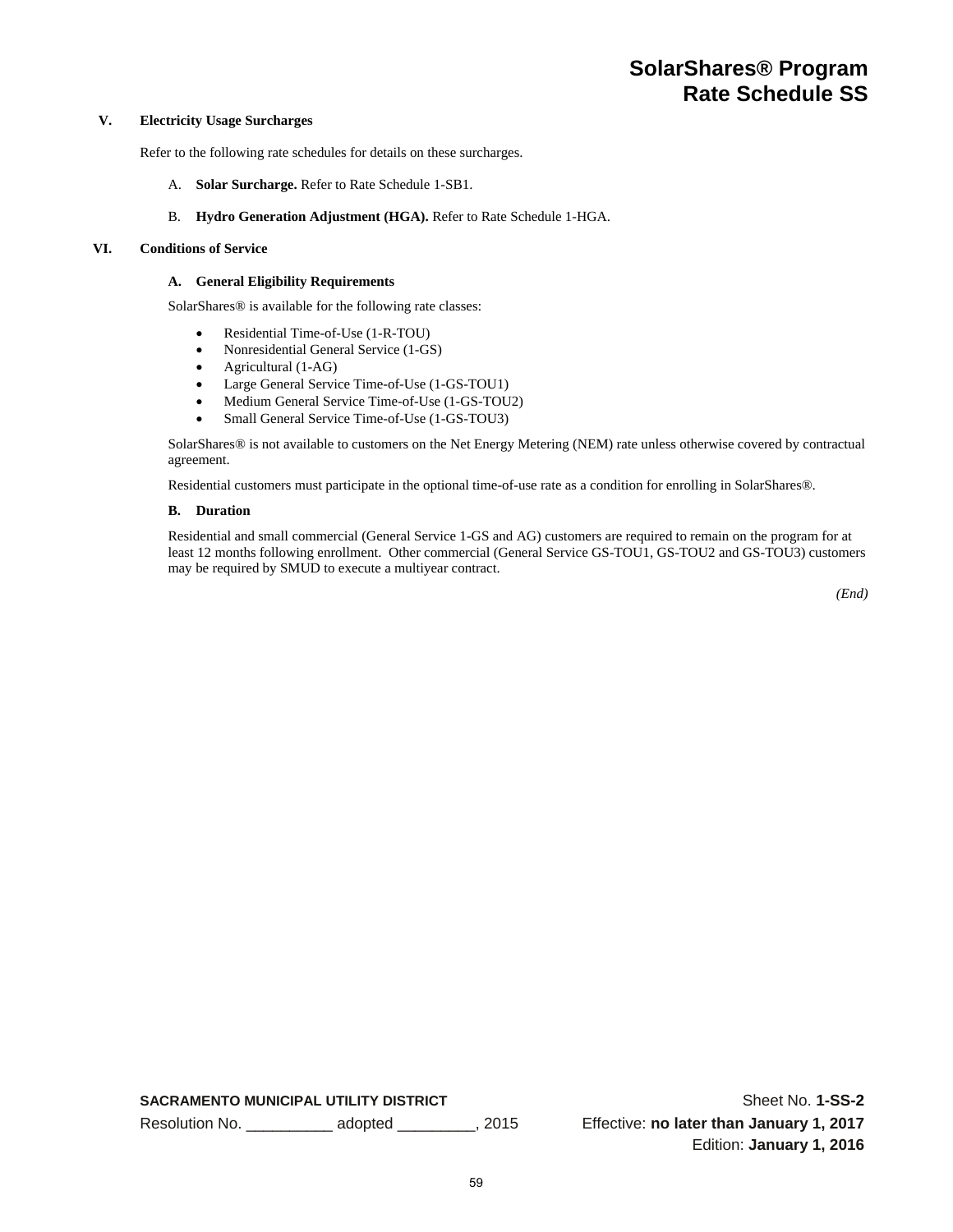### **Economic Development Rate Schedule EDR**

#### **I. Applicability**

This Rate Schedule (EDR) is available to qualifying commercial customers locating, expanding, or retaining business in SMUD's service territory with a maximum demand of at least 300 kW on a single meter that meet all eligible criteria. Determination of eligibility is at SMUD's sole discretion.

#### II. **Eligibility**

- **A.** Eligible customers are those taking service under Rate Schedules GS-TOU1, GS-TOU2 or GS-TOU3.
- **B.** Eligibility is limited to customer's facility with North American Industrial Classification System (NAICS) designations:
	- 1. Agriculture, Forestry, Fishing & Hunting (NAICS 11)
	- 2. Mining, Quarrying, and Oil & Gas Extraction (NAICS 21)
	- 3. Utilities (NAICS 22)
	- 4. Construction (NAICS 23)
	- 5. Manufacturing (NAICS 31-33)
	- 6. Wholesale Trade (NAICS 42)
	- 7. Transportation & Warehousing (NAICS 48-49)
	- 8. Information (NAICS 51)
	- 9. Finance & Insurance (NAICS 52)
	- 10. Real Estate & Rental & Leasing (NAICS 53)
	- 11. Professional, Scientific, & Technical Services (NAICS 54)
	- 12. Management of Companies and Enterprises (NAICS 55)
	- 13. Administrative & Support Services (NAICS 56)
	- 14. Health Care & Social Assistance (NAICS 62)
- **C.** New, expanding, and retention customers must create or retain a minimum of 50 full-time equivalent and permanent jobs in SMUD's service territory within two years of the date the agreement is signed.
- **D.** New, expanding, and retention customers located in an area of high unemployment and poverty, as defined by the California Franchise Tax Board to be a Designated Geographic Area (DGA), shall create or retain a minimum of 25 full-time equivalent and permanent jobs in SMUD service territory within two years of the date the agreement is signed.

#### **II. Pricing Structure**

Eligible customers will receive a reduction of the System Infrastructure Fixed Charge, Site Infrastructure Charge, Summer Super Peak Infrastructure Charge and electricity usage charges on their bill, based on the table below.

| <b>Economic Development Discount</b> |         |        |        |        |
|--------------------------------------|---------|--------|--------|--------|
| Year 1                               | Year 2. | Year 3 | Year 4 | Year 5 |
| 5%                                   | 3%      | 1%     | $0\%$  | $0\%$  |

|                | <b>SACRAMENTO MUNICIPAL UTILITY DISTRICT</b> |        |
|----------------|----------------------------------------------|--------|
| Resolution No. | adopted                                      | , 2015 |

Sheet No. **1-EDR-1** Resolution No. **\_\_\_\_\_\_\_\_\_\_** adopted \_\_\_\_\_\_\_\_\_\_, 2015 Effective: **January 1, 2016**  Edition: **January 1, 2016**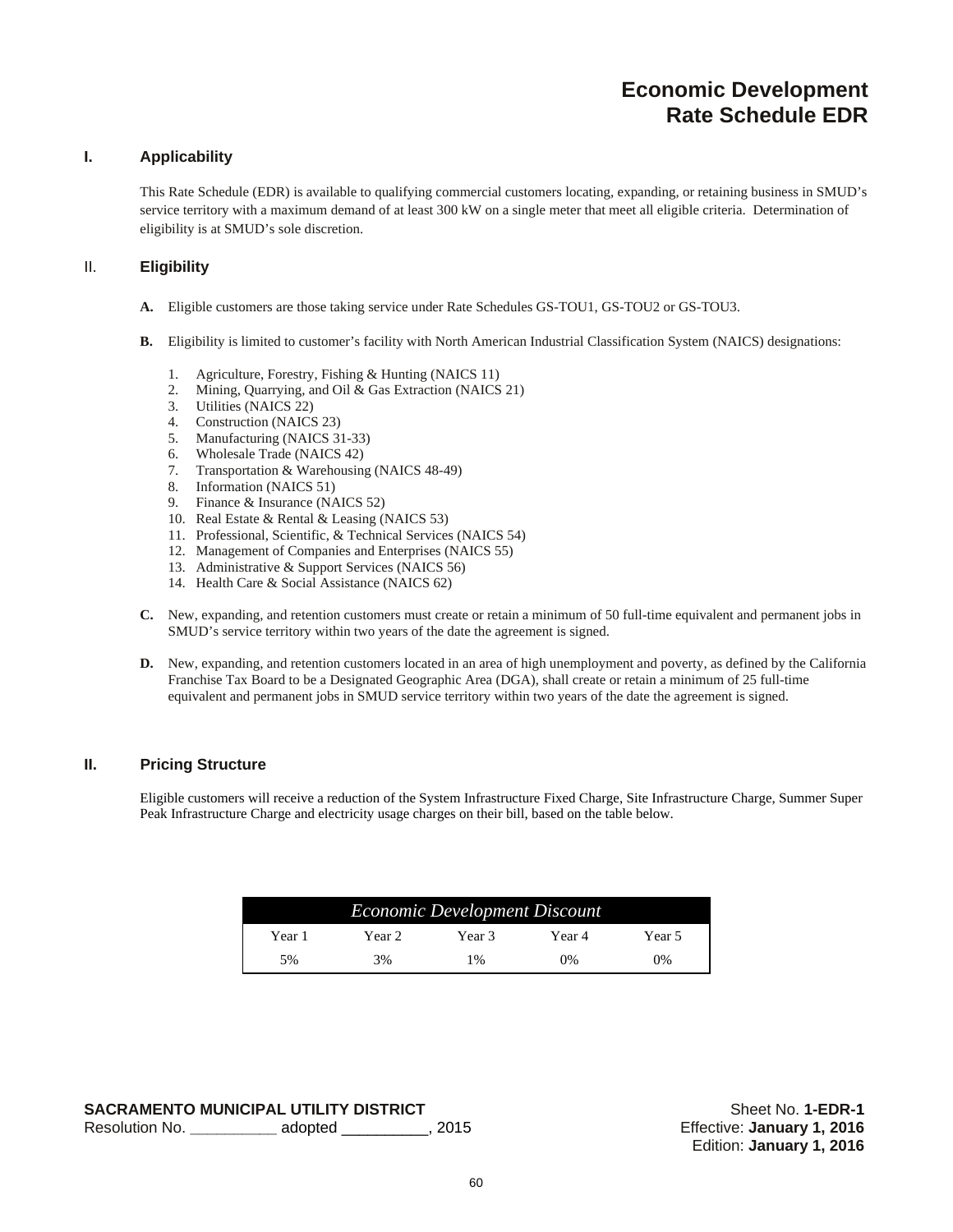### **Economic Development Rate Schedule EDR**

#### **III. Conditions of Service**

- **A.** Customers must execute an Economic Development Rate (EDR) Option Agreement to receive full service from SMUD for five years commencing on the agreement effective date.
- **B.** New customers must apply for the EDR option prior to commencement of service with SMUD. Temporary service is not eligible for the EDR option. Applicants will have 12 months from the agreement date to reach the maximum demand of at least 300 kW load requirement. The effective start date for the EDR for new customers is the date of the first meter read for billing after three consecutive months with a maximum demand of at least 300 kW.
- **C.** Existing customers must apply for the EDR option prior to the installation of new load with only additional load qualifying for the EDR. Existing customers specify in the Economic Development Rate Option Agreement the date when the new load will be added. The effective start date of the EDR is the first billing period following the specified date of load addition.
- **D.** Retention customers will require the execution of an affidavit by a company executive and requires review and verification by the Greater Sacramento Area Economic Council (Greater Sacramento). Retention customers specify in the Economic Development Rate Option Agreement the date when the existing load will be retained with only the portion of load deemed likely to relocate or cease operations qualifying for the EDR. The effective start date is the first billing period with the EDR following the specified date of the retained load.

 *(End)*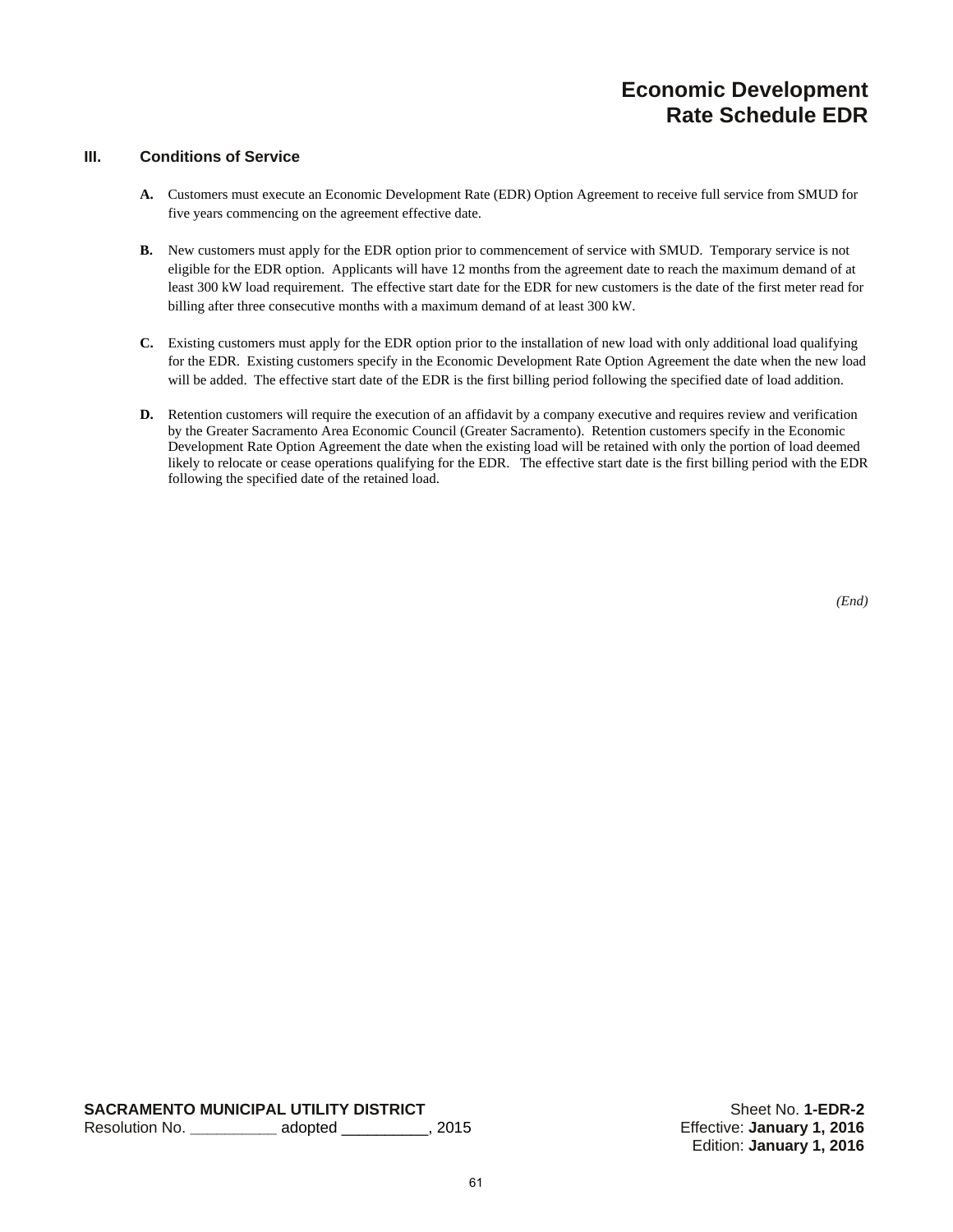#### **Contracts for Service**

Contracts will not be required as a condition precedent to service except:

- 1. As may be required by conditions set forth in the regular schedule of rates adopted by SMUD.
- 2. In the case of electric service of a temporary or speculative nature, a contract may be required for a period not to exceed three years.
- 3. In the case of street lighting service, a contract may be required for a period not to exceed 15 years.
- 4. In the case of seasonal customers whose monthly use of electricity during the year varies greatly and from whom contracts are not otherwise required, a contract may be required for a period of one year.
- 5. Where customer's power requirements are unusually large and an economic hardship may be imposed upon SMUD, a contract may be required for a period that, in SMUD's judgment, is commensurate with the size of the power requirements involved.
- 6. Where the customer desires SMUD to connect to a customer-owned generation facility that is rated larger than 100 kW.
- 7. In the case of customer tailored rate arrangements, a contract is required per previously adopted SMUD Board resolution.

*(End)*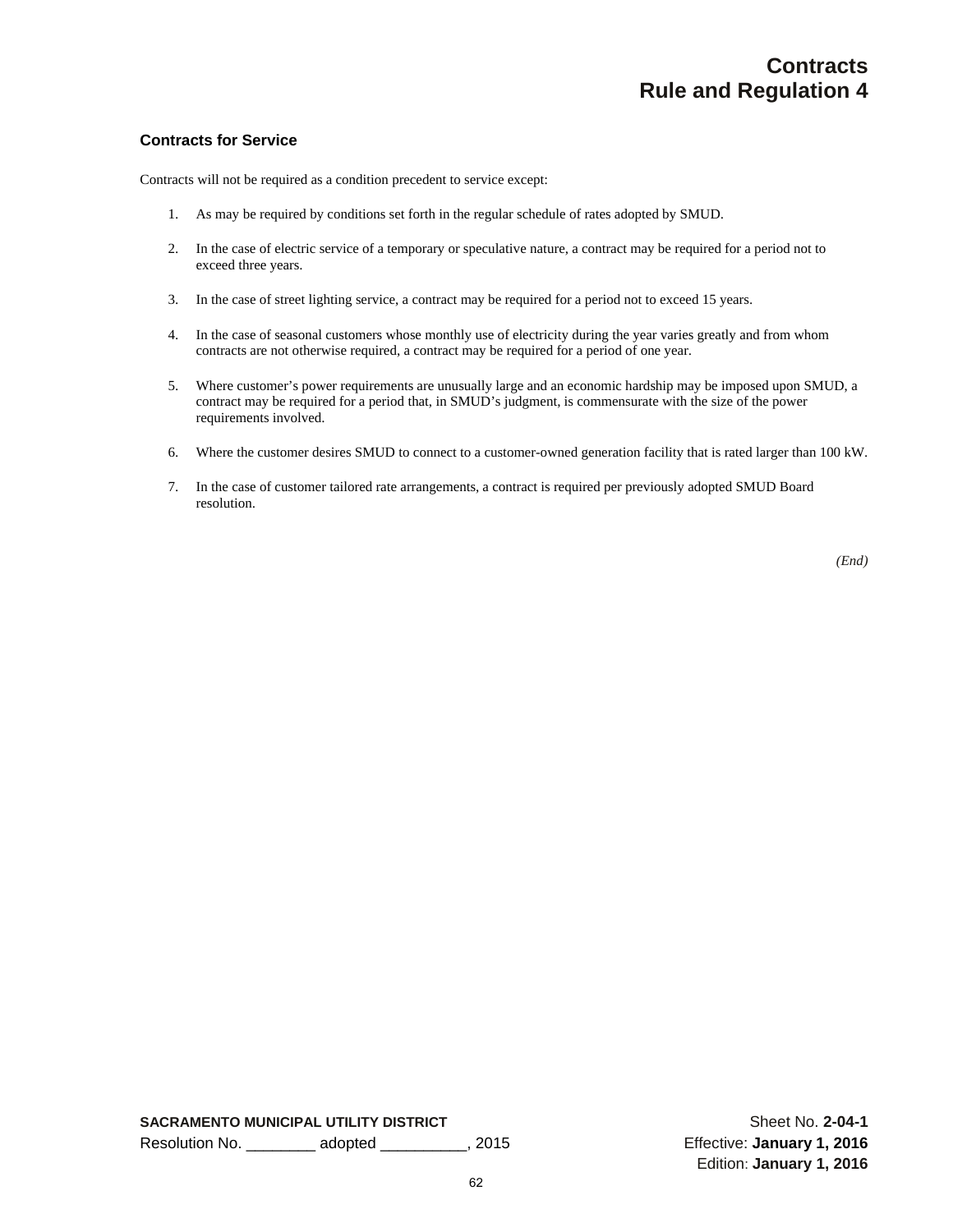#### **Residential Rate Code Definitions (From SMUD Rate Policy and Procedures Manual)**

15.0 Code Structure for Residential Rate Categories

Each District Residential Service rate is identified by a Rate Category code, which has the following characteristics:

- 15.1 All Residential rate codes consist of a three to four character, alpha-numeric string which begins with the letter "R";
- 15.2 The second through fourth characters indicate the rate type, any applicable tier allowance, or TOU option;
- 15.3 A suffix, separated by the underscore symbol "\_", identifies any eligible Assistance program option;
- 15.4 Power and Metering options are charged as added devices and have no assigned ratebased identifier.
- 15.5 Greenergy, Solar Shares and other premium program options are charged separately and have no assigned rate-based identifier.

# **Residential Rate Code Nomenclature**

| <b>Position</b> | Code       | <b>Description</b>                               |  |
|-----------------|------------|--------------------------------------------------|--|
| <b>First</b>    | R          | Residential                                      |  |
| <b>Second</b>   | S          | <b>Standard Service</b>                          |  |
|                 | W          | Domestic Wells                                   |  |
|                 | т          | Time-of-Use                                      |  |
| <b>Third</b>    | EH.        | <b>Open Electric-heated</b>                      |  |
|                 | CН         | <b>Closed Electric-heated</b>                    |  |
|                 | GH         | <b>General Service</b>                           |  |
|                 | EV         | Electric Vehicle                                 |  |
|                 | <b>MM</b>  | Master-Metered                                   |  |
|                 | 01         | <b>Optional Time-of-Use Rate 01</b>              |  |
| <b>Fourth</b>   | 5          | 5-Period TOU                                     |  |
| <b>Suffix</b>   | -E         | <b>EAPR Low-Income</b>                           |  |
|                 | - 11       | <b>Medical Discount Rate</b>                     |  |
|                 | -EL.       | <b>EAPR &amp; MED Rate</b>                       |  |
|                 | <b>SPO</b> | <b>SmartSacramento<sup>®</sup> Pricing Pilot</b> |  |



*Examples:*

- *RSEH\_L = Residential standard service, electric heating, with a medical discount.*
- *RWGH\_E = Residential with a domestic well, general service with a low-income (EAPR) discount.*
- *RTC5 = Residential, 5 Period Time-of-Use with electric heating (before 5/11/96).*

### **SACRAMENTO MUNICIPAL UTILITY DISTRICT** And the substantial propendix A-1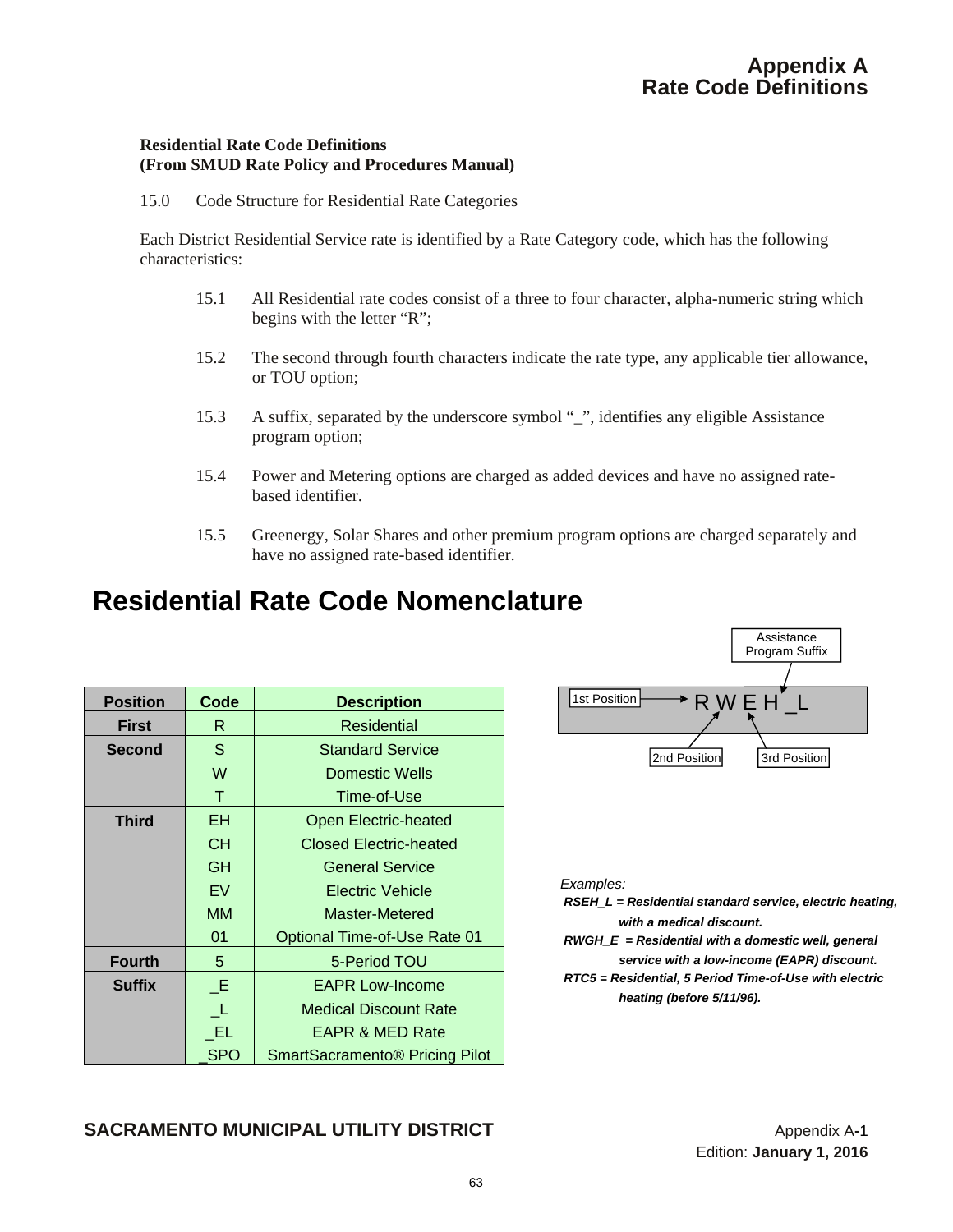### **Appendix A Rate Code Definitions**

Suffix

\*GJUP\_L∢

**2nd Position** 3rd Position

1st Position

#### **Commercial Rate Code Definitions (From SMUD Rate Policy and Procedures Manual)**

### **Commercial Rate Code Nomenclature**

| <b>Position of</b> |              | <b>General Commercial</b>      |      | <b>Agriculture and Irrigation</b>     |  |
|--------------------|--------------|--------------------------------|------|---------------------------------------|--|
| <b>Code Letter</b> | Code         | <b>Description</b>             | Code | <b>Description</b>                    |  |
| First              | G            | <b>General Service</b>         | A    | Agriculture                           |  |
| Second             | S            | <b>Standard Service</b>        | S    | <b>Standard Service</b>               |  |
|                    | U            | Time-Of-Use                    | O    | Optional Time-Of-Use                  |  |
|                    | F            | <b>Flat Rate</b>               |      |                                       |  |
|                    | D            | <b>Temperature Dependent</b>   |      |                                       |  |
|                    | N            | <b>Negotiated Contract</b>     |      |                                       |  |
|                    | E            | Economic Development (ED)      |      |                                       |  |
| Third              | S            | Secondary Service              | N    | $\textsf{Non-Demand} < 30 \text{ kw}$ |  |
|                    | P            | <b>Primary Service</b>         | D    | Demand > 30 kW                        |  |
|                    | T            | <b>Transmission Service</b>    |      |                                       |  |
|                    | N            | Non-Demand < 20 kW             |      |                                       |  |
| Suffix             | $\_S$        | Small $<$ 500 kW               |      |                                       |  |
|                    | $\_M$        | Medium 500-1000 kW             |      |                                       |  |
|                    | $\perp$      | Large $> 1000$ kW              |      |                                       |  |
|                    | 25           | ED with 25 new jobs            |      |                                       |  |
|                    | 250          | ED with 250 new jobs           |      |                                       |  |
|                    | 600          | ED with 600 new jobs           |      |                                       |  |
|                    | 04           | Campbell Soup cogen            |      |                                       |  |
|                    | 99           | <b>Special Contract</b>        |      |                                       |  |
|                    | $-19$        | <b>UCD Generation Facility</b> |      |                                       |  |
|                    | <b>DWAPA</b> | Direct Access, Western Area    |      |                                       |  |
|                    |              | Power Administration           |      |                                       |  |
|                    | $\top$       | Time-Of-Use                    |      |                                       |  |

| <b>osition</b> of | <b>General Commercial</b> |                                | <b>Agriculture and Irrigation</b> |                         |             | <b>Lighting</b>          |  |  |
|-------------------|---------------------------|--------------------------------|-----------------------------------|-------------------------|-------------|--------------------------|--|--|
| de Letter         | Code                      | <b>Description</b>             | Code                              | <b>Description</b>      | Code        | <b>Description</b>       |  |  |
| First             | G                         | <b>General Service</b>         | A                                 | Agriculture             | S           | <b>Street</b><br>Traffic |  |  |
| Second            | S                         | <b>Standard Service</b>        | S                                 | <b>Standard Service</b> |             | Lighting                 |  |  |
|                   | U                         | Time-Of-Use                    | O                                 | Optional Time-Of-Use    | S           | Signals                  |  |  |
|                   | F                         | <b>Flat Rate</b>               |                                   |                         |             |                          |  |  |
|                   | D                         | <b>Temperature Dependent</b>   |                                   |                         |             |                          |  |  |
|                   | N                         | <b>Negotiated Contract</b>     |                                   |                         |             |                          |  |  |
|                   | E                         | Economic Development (ED)      |                                   |                         |             |                          |  |  |
| Third             | S                         | <b>Secondary Service</b>       | N                                 | Non-Demand $<$ 30 kw    |             |                          |  |  |
|                   | P                         | <b>Primary Service</b>         | D                                 | Demand > 30 kW          |             |                          |  |  |
|                   | т                         | <b>Transmission Service</b>    |                                   |                         |             |                          |  |  |
|                   | N                         | Non-Demand $<$ 20 kW           |                                   |                         |             |                          |  |  |
| Suffix            | $\_S$                     | Small $<$ 500 kW               |                                   |                         | COM         | Customer Owned &         |  |  |
|                   | $\_M$                     | Medium 500-1000 kW             |                                   |                         |             | Maintained               |  |  |
|                   | ᅩ                         | Large $> 1000$ kW              |                                   |                         | COM_M       | Customer Owned &         |  |  |
|                   | $\_25$                    | ED with 25 new jobs            |                                   |                         |             | Maintained. Metered      |  |  |
|                   | $-250$                    | ED with 250 new jobs           |                                   |                         | <b>CODM</b> | <b>Customer Owned</b>    |  |  |
|                   | $-600$                    | ED with 600 new jobs           |                                   |                         |             | /District Maintained     |  |  |
|                   | $\sqrt{04}$               | Campbell Soup cogen            |                                   |                         | <b>DOM</b>  | District Owned &         |  |  |
|                   | $-99$                     | <b>Special Contract</b>        |                                   |                         |             | Maintained               |  |  |
|                   | $-19$                     | <b>UCD Generation Facility</b> |                                   |                         | F           | <b>Flat Rate</b>         |  |  |
|                   | <b>NUMBA</b>              | Diraat Aanoon Wastern Aroo     |                                   |                         |             |                          |  |  |

*Examples:*

*GUP\_L = Commercial, Time-Of-Use, Primary Voltage, Larger than 1 MW ASN = Agricultural, Standard Service, Non-Demand < 30 kW*

*SL\_CODM = Street Lighting, Customer-Owned and District Maintained*

*(End)*

### **SACRAMENTO MUNICIPAL UTILITY DISTRICT** Appendix A-2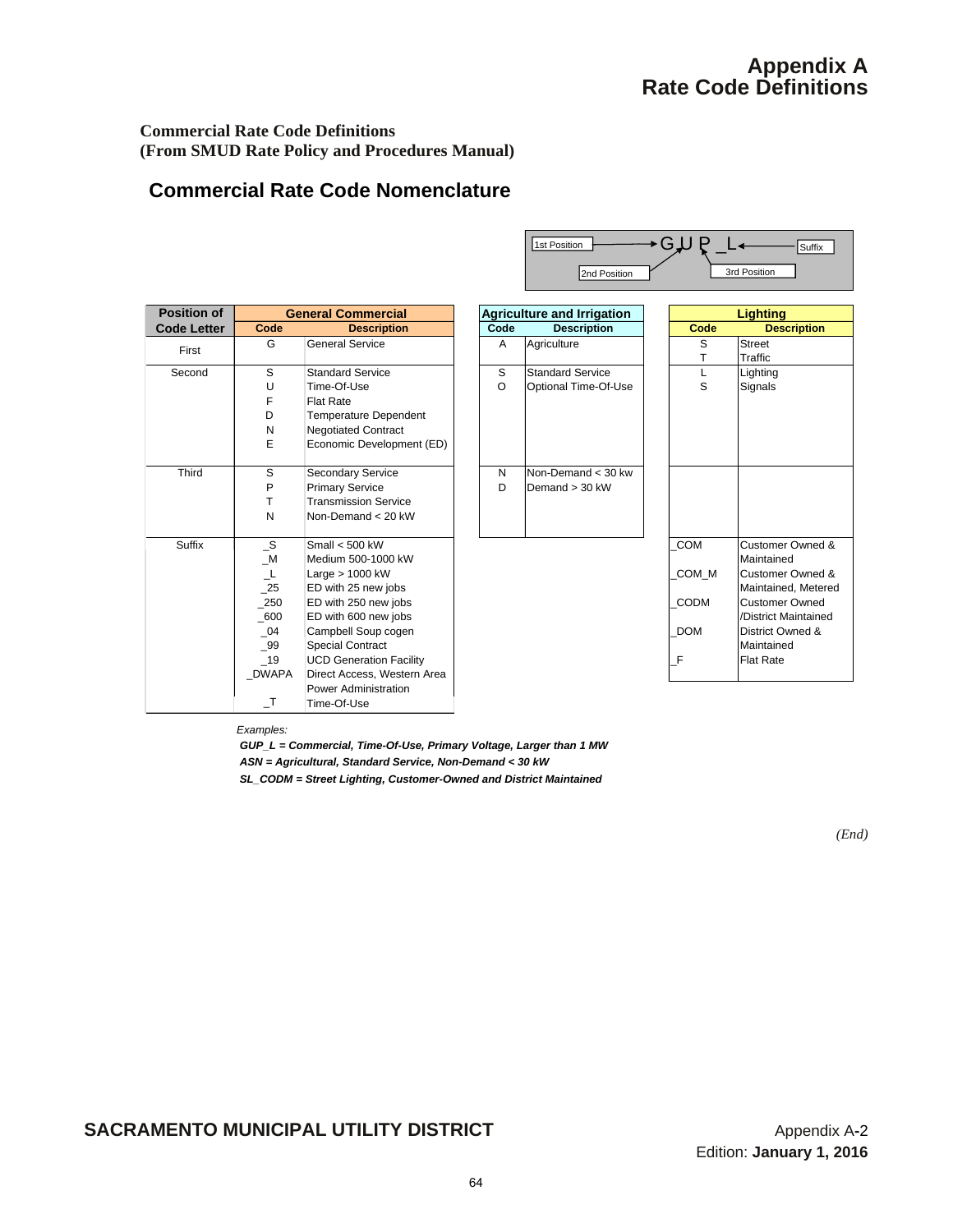# **2017 Rates, Rules and Regulations**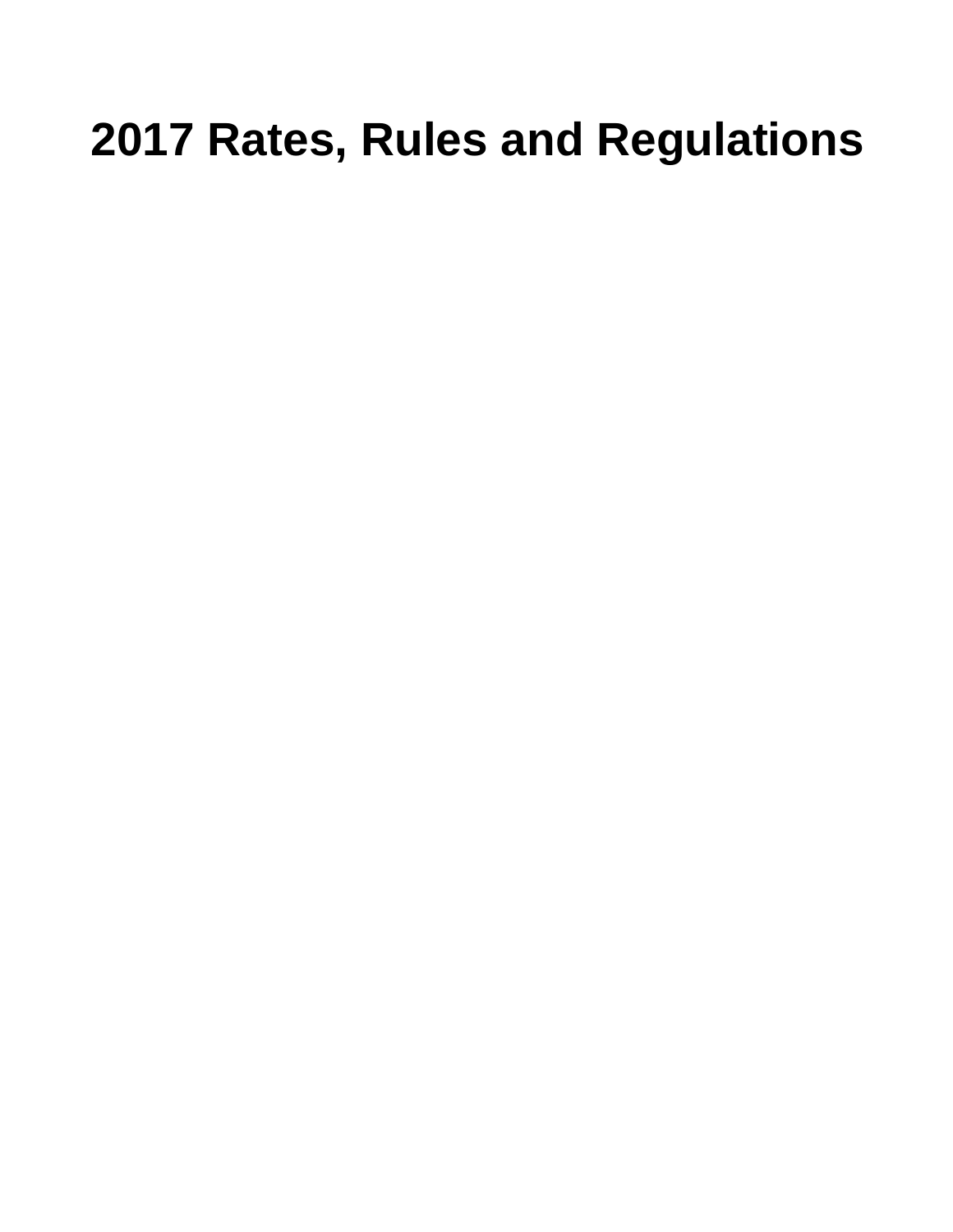# **Table of Contents**

The following listed sheets contain all effective rates, rules and regulations affecting rates and service, and information relating thereto, in effect on and after the date indicated. All rates are applicable to the territory served by SMUD.

|                                                      | Effective<br>Date | <b>Sheet</b><br>Number | Page<br>Number |
|------------------------------------------------------|-------------------|------------------------|----------------|
|                                                      |                   | $\mathbf{ii}$          |                |
| <b>Rate Schedules</b>                                |                   |                        |                |
|                                                      |                   | $1 - R - 1 - 3$        | $\mathbf{1}$   |
|                                                      |                   | $1-R-TOU-1-3$          | $\overline{4}$ |
|                                                      |                   | $1 - R - SPO - 1 - 3$  | 7              |
|                                                      |                   | $1-GS-1-4$             | 10             |
|                                                      |                   | $1-GS-LEG-1-5$         | 14             |
|                                                      |                   | $1-AG-1-5$             | 19             |
|                                                      |                   | 1-GS-TOU1-1-4          | 24             |
|                                                      |                   | 1-GS-TOU2-1-4          | 28             |
|                                                      |                   | 1-GS-TOU3-1-4          | 32             |
| GS-TDP General Service Temperature Dependent Pricing |                   | $1-GS-TDP-1-4$         | 36             |
|                                                      |                   | $1-SLS-1-3$            | 40             |
|                                                      |                   | $1-TSS-1$              | 43             |
|                                                      |                   | 1-TC ILS-1             | 44             |
|                                                      |                   | 1-NLGT-1-2             | 45             |
|                                                      |                   | $1-DWS-1-2$            | 47             |
|                                                      |                   | $1$ -CHP- $1-3$        | 49             |

*(End)*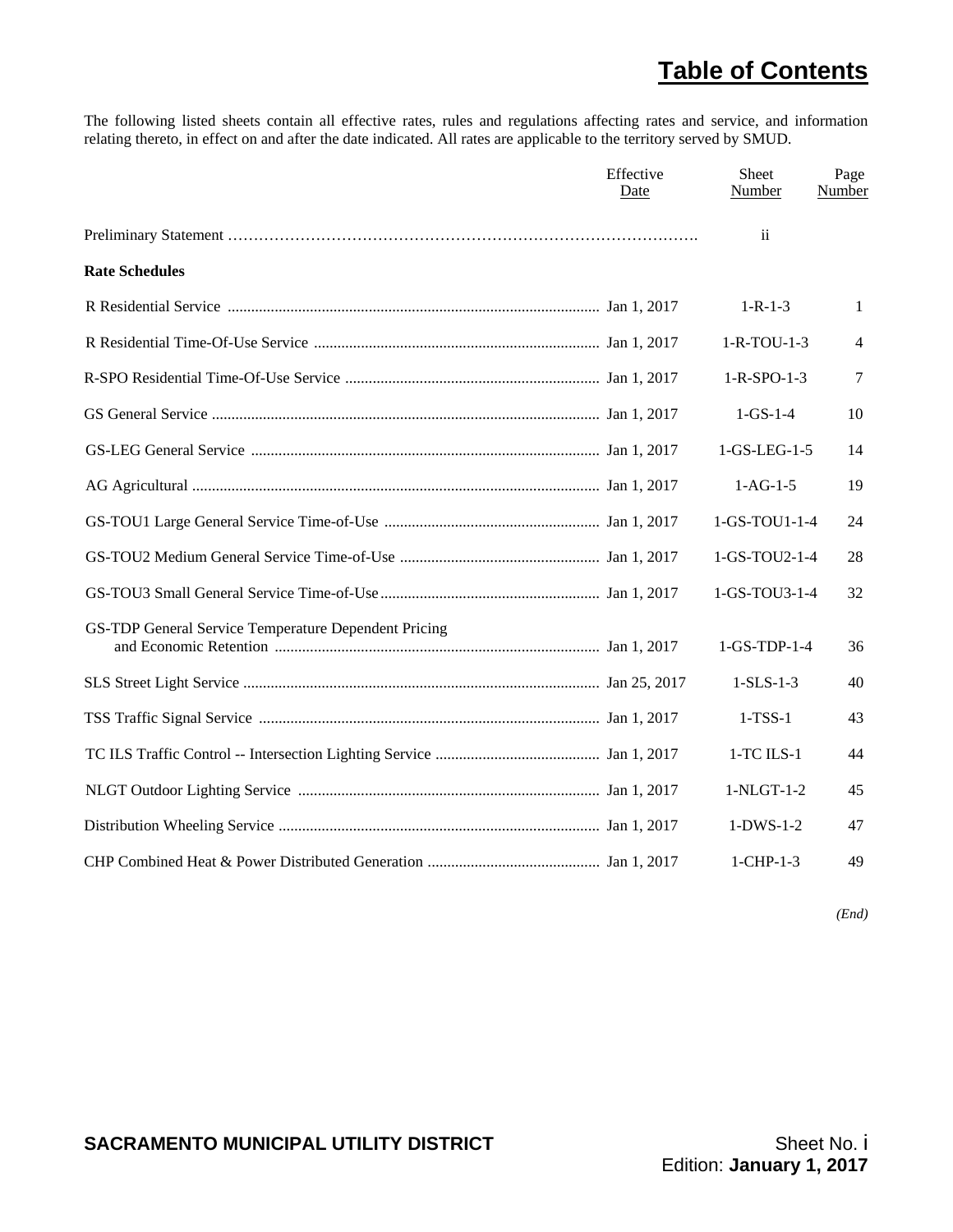#### **Territory Served by SMUD**

SMUD supplies electric service in most of Sacramento County and in a portion of Placer County.

#### **Description of Service**

A description of service available is contained in SMUD's Rule and Regulation 2. The service available at any particular location should be ascertained by inquiry at SMUD's Customer Services Department office at 6301 S Street, Sacramento.

#### **Procedure to Obtain Service**

Any person or corporation whose premises are within the outer boundaries of SMUD may obtain service by applying for service at the Customer Services Department office establishing credit as hereinafter set forth and complying with SMUD's rules and regulations. Where an extension of SMUD's lines is necessary or whenever unusual service requirements are determined, applicant will be informed as to the conditions under which service will be supplied.

#### **Establishment of Credit and Deposits**

After making proper application for electric service, it will be necessary for applicant to establish his credit in accordance with Rule and Regulation 6.

#### **General**

#### l. MEASUREMENT OF ELECTRIC ENERGY

 All electric energy supplied by SMUD to its customers shall be measured by means of suitable standard electric meters, except as otherwise specifically provided in SMUD's Rules and Regulations.

#### 2. DISCOUNTS

All rates hereinafter listed are net rates and are not subject to discount unless specifically stated in the Rates.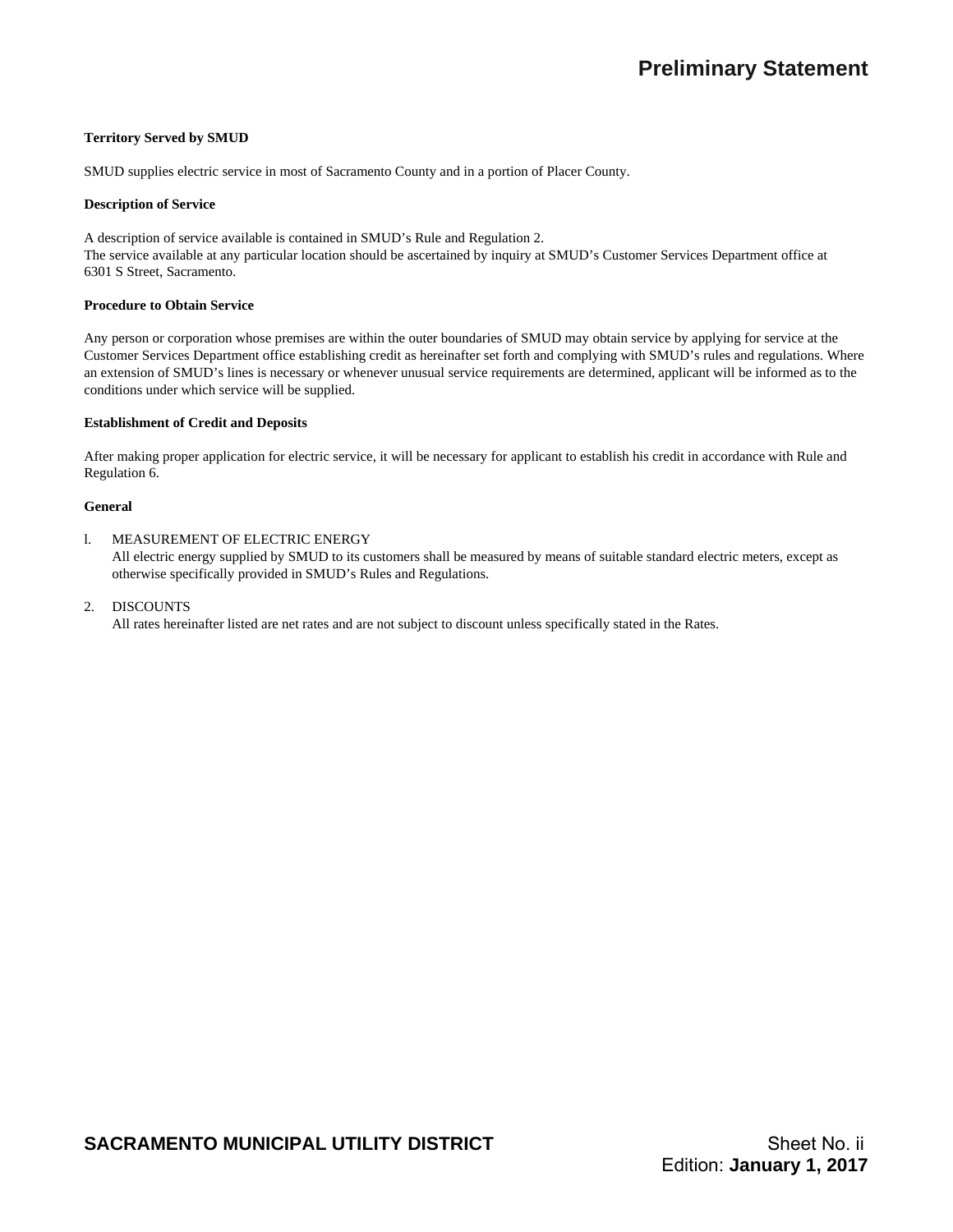# **Residential Service Rate Schedule R**

# **I. Applicability**

This Rate Schedule 1-R applies to single- and three-phase service for the following types of residential premises:

- 1. Individually metered residences including single-family homes, duplexes, apartments, and condominiums; and
- 2. General farm service where the meter also serves the residence or additional meters on a farm where the electricity consumed is solely for domestic purposes; and
- 3. Master-metered service to a qualifying multifamily accommodation or mobile home park that is submetered to all single-family units or individual mobile homes.

For the purposes of this schedule a "month" is considered to be a single billing period of 27 to 34 days.

# **II. Firm Service Rates**

All Residential Customers (RSCH, RWCH, RSEH, RWEH, RSGH, RWGH)

| Winter Season* – October 1 through May 31    |          |
|----------------------------------------------|----------|
| System Infrastructure Fixed Charge per month | \$20.00  |
| <b>Electricity Usage Charge:</b>             |          |
| All kWh usage per month \$/kWh               | \$0.1128 |
| Summer Season – June 1 through September 30  |          |
| System Infrastructure Fixed Charge per month | \$20.00  |
| <b>Electricity Usage Charge:</b>             |          |
| All kWh usage per month \$/kWh               | \$0.1291 |

\* All seasons with the exclusion of summer (June 1 – September 30), include the following residential Smart Pricing Pilot rate categories: RSCH\_SP, RSEH\_SP, RSGH\_SP, RWCH\_SP, RWEH\_SP, and RWGH\_SP.

# **III. Electricity Usage Surcharges**

Refer to the following rate schedules for details on electricity usage surcharges that apply to all kWh.

- **A. Solar Surcharge.** Refer to Rate Schedule 1–SB1.
- **B. Hydro Generation Adjustment (HGA).** Refer to Rate Schedule 1–HGA.

# **IV. Rate Option Menu**

- **A. Energy Assistance Program (Rate Categories with suffix "\_E").** Refer to Rate Schedule 1–EAPR.
- **B. Medical Equipment Discount Program (Rate Categories with suffix "\_L").** Refer to Rate Schedule 1–MED.
- **C. Joint Participation in Medical Equipment Discount and Energy Assistance Programs (Rate Categories with suffix "\_EL").** Refer to Rate Schedule 1–MED.
- **D. Time-of-Use Rate Option.** Refer to Rate Schedule 1- R-TOU.

#### **E. Generator Standby Service Option**

Generator Standby Service applies when all of the following conditions are met:

- 1. The customer has generation, sited on the customer premise, that serves all or part of the customer's load; and
- 2. The generator(s) are not fueled by a renewable resource; and
- 3. The generator(s) have a combined nameplate rating of less than 100 kW; and

# **SACRAMENTO MUNICIPAL UTILITY DISTRICT** Shape The Sheet No. 1-R-1

Resolution No. **\_\_\_\_\_\_\_\_\_\_\_** adopted \_\_\_\_\_\_\_\_\_\_\_, 2015 Effective: **January 1, 2017**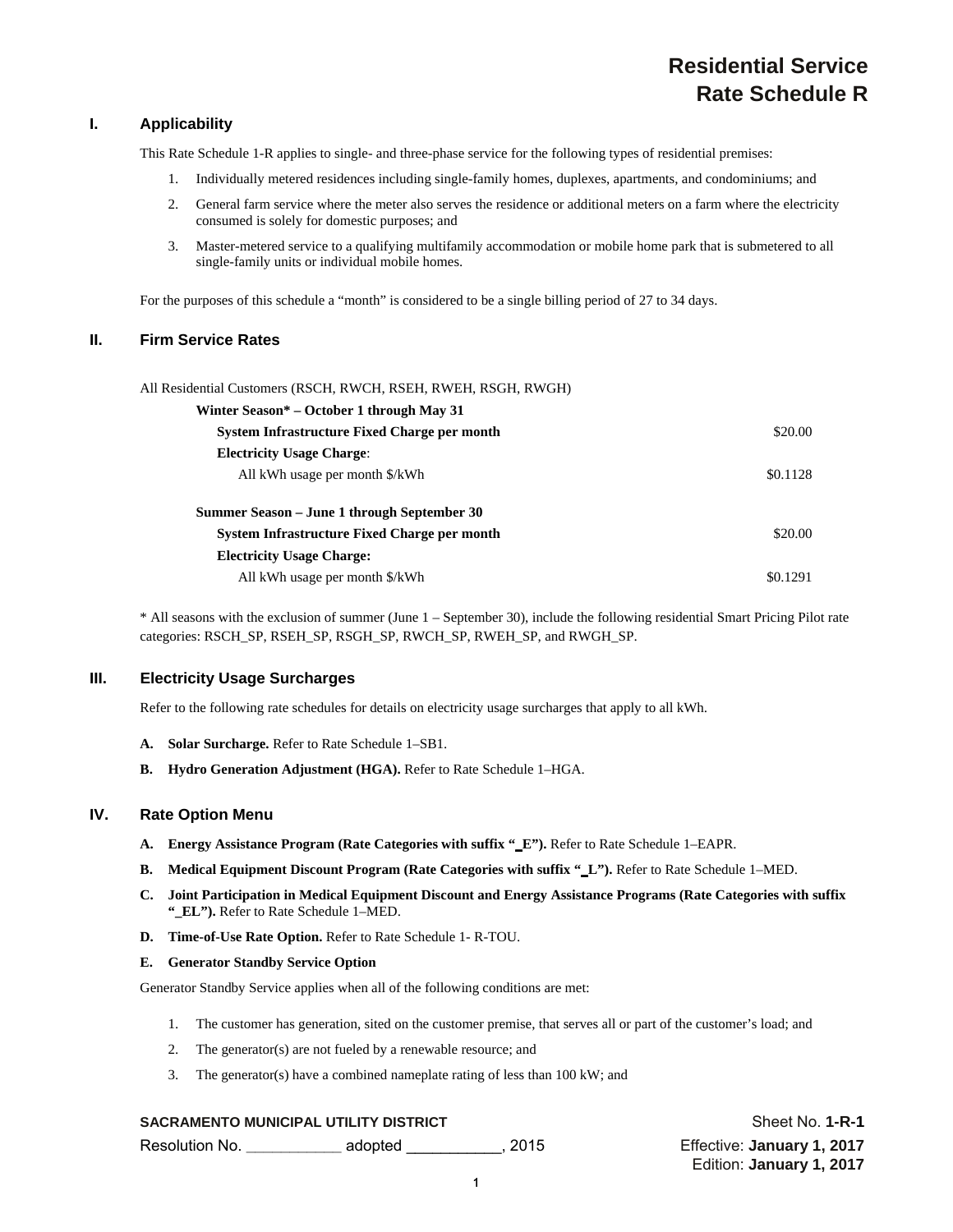# **Residential Service Rate Schedule R**

- 4. The generator(s) are connected to SMUD's electrical system; and
- 5. SMUD is required to have resources available to provide supplemental service, backup electricity and/or to supply electricity during generator(s) maintenance service.

| <b>Generator Standby Charge January 1 through December 31</b> |  |
|---------------------------------------------------------------|--|
|                                                               |  |

In addition to the Generator Standby Charge, SMUD will continue to bill for all applicable charges under this rate. These charges include System Infrastructure Fixed Charges and electricity usage charges for SMUD-provided power.

The Generator Standby Charge will be waived for qualifying net metered generation. Refer to Rate Schedule 1-NEM.

#### **F. Net Energy Metering Option.** Refer to Rate Schedule 1-NEM.

### **G. Green Pricing Options**

# **1. SMUD Community Solar Option**

Under this premium service option, customers elect to contribute monthly payments toward the installation of a photoelectric system at a selected community locale. Refer to the SMUD website, www.smud.org, for further information on monthly contribution options and currently identified projects.

#### **2. SMUD Renewable Energy Option**

Customers electing this premium power service will receive an additional monthly electricity usage charge of no less than 1/2 cent and no greater than 2 cents per kWh. SMUD may offer up to three premium rate options representing various blends of renewable resources and/or renewable energy credits within the 1/2 cent to 2 cent range. The actual prices will be published each November and will be based on the expected above market cost of renewable resources for the upcoming year. Participation will be limited to the amount of resources that SMUD is able to secure at or below the 2 cent premium limit.

#### **3. Fixed Greenergy Fee Options**

| Customers may opt to support SMUD renewable energy purchases through one of the following monthly fees: |  |
|---------------------------------------------------------------------------------------------------------|--|
|                                                                                                         |  |
|                                                                                                         |  |

### **H. Special Metering Charge**

For customers who purchase and install additional equipment and software identified by SMUD meter specialists as necessary for load data collection and transfer to electronic media outside SMUD, SMUD will charge a monthly service fee to cover maintenance, software support and licensing fees. Payment for this nonstandard equipment and service will be made through provisions in Rule and Regulation 2, Section IV. Special Facilities. The fee schedule is available at SMUD's website, www.smud.org.

# **I. Plug-In Electric Vehicle (PEV) Option.** Refer to Rate Schedule 1-R-TOU.

#### **J. Residential Three-Phase Service Option**

This option is open to customers located in areas where three-phase service is available. A Special Facilities fee is charged to cover the additional costs for providing this service. This charge is in addition to the System Infrastructure Fixed Charge.

| Three-Phase Service – January 1 through December 31 |  |
|-----------------------------------------------------|--|
|                                                     |  |

**SACRAMENTO MUNICIPAL UTILITY DISTRICT** Shape The Sheet No. 1-R-2 Resolution No. **\_\_\_\_\_\_\_\_\_\_\_** adopted \_\_\_\_\_\_\_\_\_\_\_, 2015 Effective: **January 1, 2017**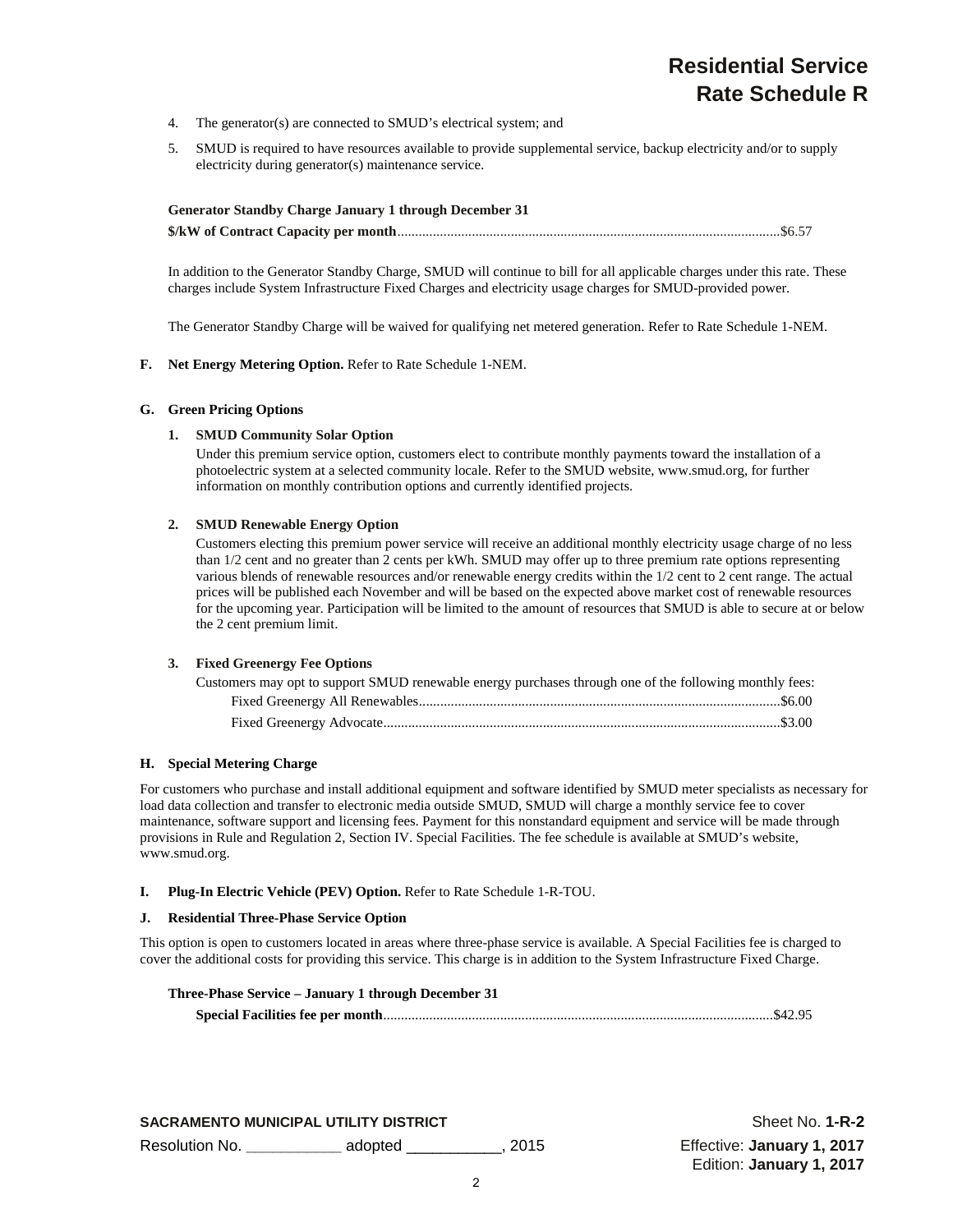# **V. Conditions of Service**

# **A. Master-Metered Multifamily Accommodation and Mobile Home Park Billing (Rate Category RSMM)**

This rate is closed to new customers unless SMUD determines that it is not reasonable or feasible to provide service and meter the individual units directly.

The master-metered customer's electricity consumption will be billed under the Base Usage and Base-Plus Usage quantities using the ratio of the number of occupied single-family accommodations with electric or nonelectric heat to the total number of occupied single-family accommodations. The billing calculation will include applicable discounts to the Base Usage Charge and System Infrastructure Fixed Charge for qualifying energy assistance and medical equipment discount program participants. The customer must advise SMUD within 15 days following any change in the number of occupied single-family accommodations wired for electric service and/or any change in the number of qualifying medical equipment discount and/or energy assistance program participants, and/or new occupants of the existing premises with rate categories RSCH or RWCH.

# **VI. Billing**

The Base Usage and Base-Plus Usage allowances will be prorated for nonstandard billing periods and when the billing period spans more than one season. The following table shows the basis for the proration in these circumstances. The monthly System Infrastructure Fixed Charge will not be prorated, regardless of the number of days in the billing period or the spanning of multiple seasons. The monthly System Infrastructure Fixed Charge is determined by the billing period end date.

| <b>Billing Circumstance</b>         | <b>Basis for Proration</b>                                                                                              |
|-------------------------------------|-------------------------------------------------------------------------------------------------------------------------|
| Bill period is shorter than 27 days | Relationship between the length of the billing period and 30                                                            |
| Bill period is longer than 34 days  | days. (Billing period days divided by 30).                                                                              |
| Seasons overlap within bill period  | Relationship between the length of the billing period and the<br>number of days that fall within the respective season. |

*(End)*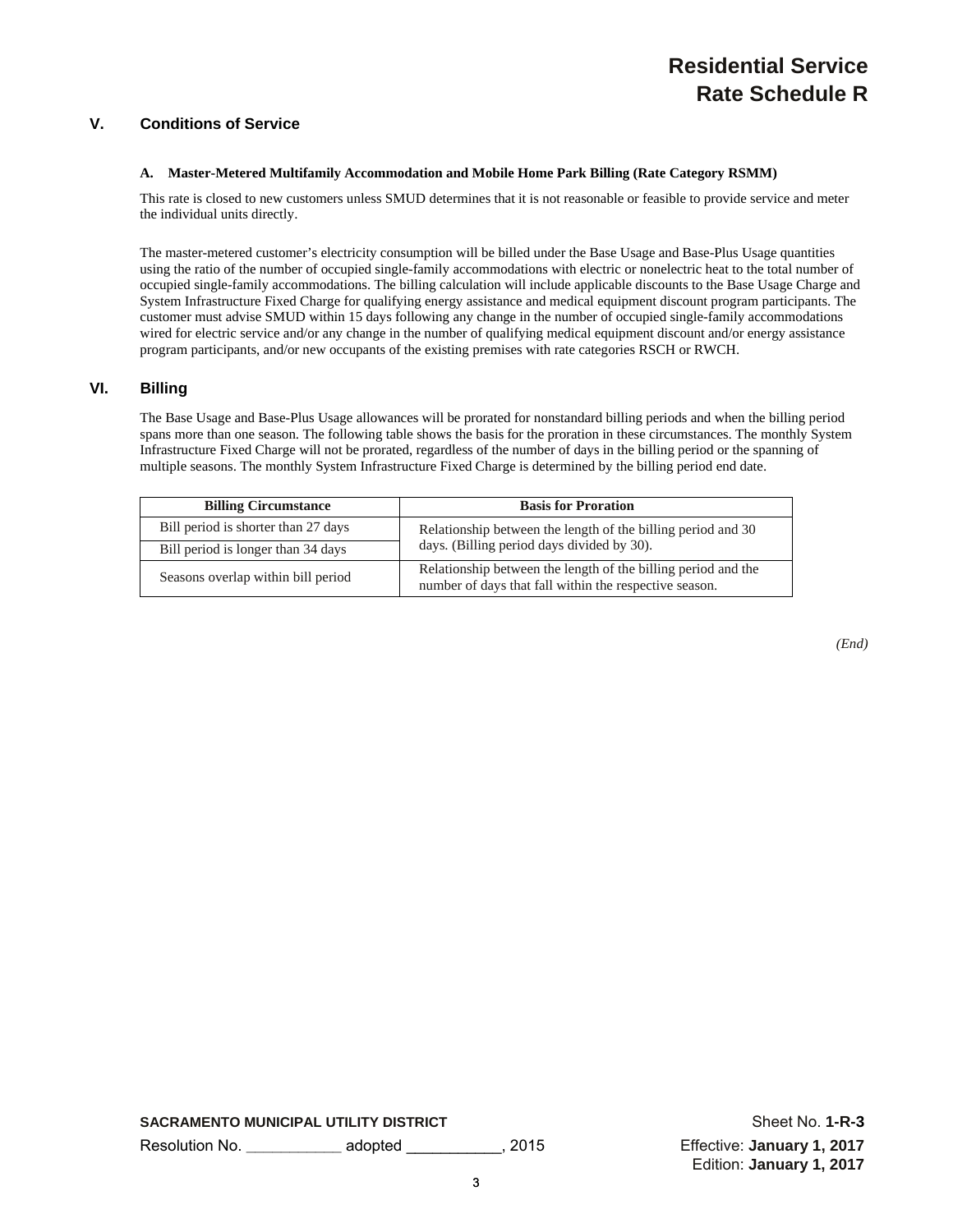# **Residential Time-of-Use Service Rate Schedule R-TOU**

# **I. Applicability**

This Rate Schedule 1-R-TOU applies to single- and three-phase service for the following types of residential premises:

- 1. Individual or dual metered residences including single-family homes, duplexes, apartments, and condominiums; and
- 2. General farm service where the meter also serves the residence or additional meters on a farm where the electricity consumed is solely for domestic purposes.

Master-metered service to a qualifying multifamily accommodation or mobile home parks are not eligible for the new optional RTOU rate.

For the purposes of this schedule a "month" is considered to be a single billing period of 27 to 34 days.

#### **A. Optional Time-of-Use Rate (RT01)**

1. This rate has three kilowatt-hour prices, depending on the time of day and season as shown below. Holidays are detailed in Section V. Conditions of Service.

| <b>Jun 1</b> - Sep 30 | <b>Summer Super</b><br>Peak | Weekdays between 4:00 p.m. and 7:00 p.m.                                               |
|-----------------------|-----------------------------|----------------------------------------------------------------------------------------|
| Year-round            | Peak                        | Weekdays between 9:00 a.m. and 9:00 p.m. except during the<br>Summer Super Peak hours. |
| $(Jan 1 - Dec 31)$    | <b>Off-Peak</b>             | All other hours, including weekends and the holidays <sup>1</sup> .                    |

2. Customers who enroll in this rate shall not return to the standard residential rate or any alternate rate for at least a 12 month period. Customer enrollment will follow SMUD's standard billing procedures based on customer's billing cycle.

# **B. Plug-In Electric Vehicle Credit**

This credit is for residential customers who own or lease licensed passenger battery electric, plug-in, or plug-in hybrid electric vehicles.

1. Credit applies to all electricity usage charges from midnight to 6:00 a.m. daily Electric Vehicle Credit………………………………….……………… -\$0.0150/kWh

# **II. Firm Service Rates**

| <b>Rate Category</b>                                          | <b>RT01</b> |
|---------------------------------------------------------------|-------------|
| <b>Year Round Prices – January 1 through December 31</b>      |             |
| System Infrastructure Fixed Charge per month                  | \$20.00     |
| <b>Electricity Usage Charge</b>                               |             |
| Peak \$/kWh                                                   | \$0.1485    |
| Off-Peak \$/kWh                                               | \$0.0866    |
| Summer Electricity Usage Charge - June 1 through September 30 |             |
| Summer Super Peak \$/kWh                                      | \$0.3161    |

# **III. Electricity Usage Surcharges**

Refer to the following rate schedules for details on these surcharges.

- **A. Solar Surcharge.** Refer to Rate Schedule 1–SB1.
- **B. Hydro Generation Adjustment (HGA).** Refer to Rate Schedule 1–HGA**.**

# **SACRAMENTO MUNICIPAL UTILITY DISTRICT SHOW SHOW SHEET SHEET NO. 1-R-TOU-1**

Resolution No. **\_\_\_\_\_\_\_\_** adopted \_\_\_\_\_\_\_, 2015 Effective: **January 1, 2017**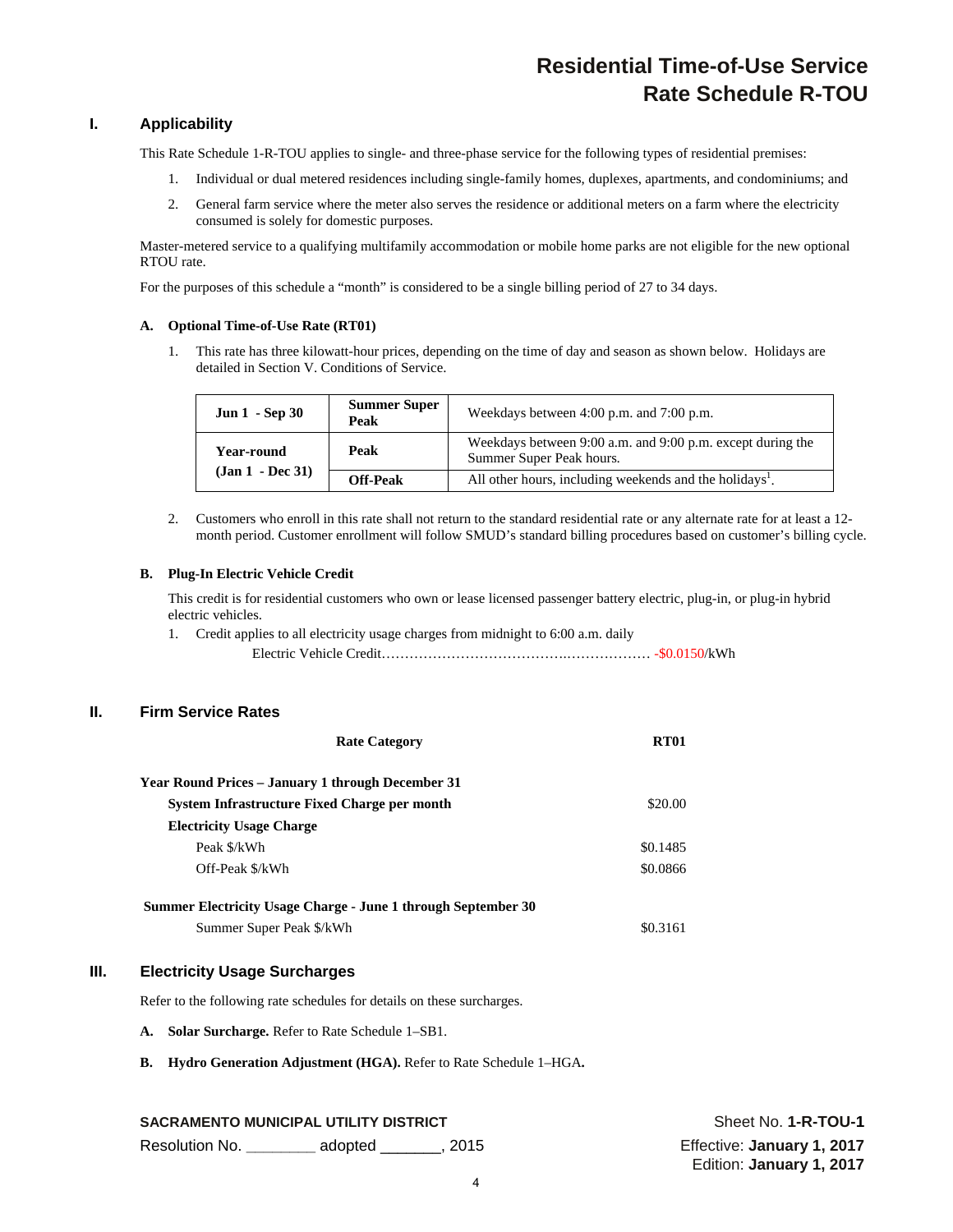# **Residential Time-of-Use Service Rate Schedule R-TOU**

# **IV. Rate Option Menu**

- **A. Energy Assistance Program (Rate Categories with suffix "\_E").** Refer to Rate Schedule 1-EAPR.
- **B.** Medical Equipment Discount Program (Rate Categories with suffix "L"). Refer to Rate Schedule 1-MED.
- **C. Joint Participation in Medical Equipment Discount and Energy Assistance Program (Rate Categories with suffix**

**"\_EL").** Refer to Rate Schedule 1-MED.

# **D. Generator Standby Service Option**

Generator Standby Service applies when all of the following conditions are met:

- 1. The customer owns and operates or leases one or more generators, sited on the customer premise, that serves all or part of the customer's load; and
- 2. The generator(s) are not fueled by a renewable resource; and
- 3. The generator(s) have a combined nameplate rating less than 100 kW; and
- 4. The generator(s) are connected to SMUD's electrical system; and
- 5. SMUD is required to have resources available to provide supplemental service, backup electricity and/ or to supply electricity during generator(s) maintenance service.

| <b>Generator Standby Service – January 1 through December 31</b> |  |
|------------------------------------------------------------------|--|
|                                                                  |  |

In addition to the Generator Standby Service Charge, SMUD will continue to bill for all applicable charges under the selected residential time-of-use rate. These charges include System Infrastructure Fixed Charges and electricity usage charges for SMUDprovided power. All energy provided to the customer by SMUD will be billed at the applicable residential time-of-use rates.

The Generator Standby Service Charge will be waived for qualifying net metered generation. Refer to Rate Schedule 1–NEM.

**D. Net Energy Metering Option.** Refer to Rate Schedule 1-NEM for further details.

#### **E. Green Pricing Options**

# 1. **SMUD Community Solar Option**

Under this premium service option, customers elect to contribute monthly payments toward the installation of a photoelectric system at a selected community locale. Refer to the SMUD website, smud.org, for further information on monthly contribution options and currently identified projects.

# 2. **SMUD Renewable Energy Option**

Customers electing this premium power service will receive an additional monthly electricity usage charge of no less than 1/2 cent and no greater than 2 cents per kWh. SMUD may offer up to three premium rate options representing various blends of renewable resources and/or renewable energy credits within the 1/2 cent to 2 cent range. The actual prices will be published each November and will be based on the expected above market cost of renewable resources for the upcoming year. Participation will be limited to the amount of resources that SMUD is able to secure at or below the 2 cent premium limit.

# 3. **Fixed Greenergy Fee Options**

| Customers may opt to support SMUD renewable energy purchases through one of the following monthly fees: |  |
|---------------------------------------------------------------------------------------------------------|--|
|                                                                                                         |  |
|                                                                                                         |  |

# **F. Special Metering Charge**

For customers who purchase and install additional equipment and software identified by SMUD meter specialists as necessary for load data collection and transfer to electronic media outside SMUD, SMUD will charge a monthly service fee to cover

# **SACRAMENTO MUNICIPAL UTILITY DISTRICT SHEET NO SHEET ASSESSMENT OF A SHEET NO. 1-R-TOU-2**

Resolution No. **\_\_\_\_\_\_\_\_** adopted \_\_\_\_\_\_\_, 2015 Effective: **January 1, 2017**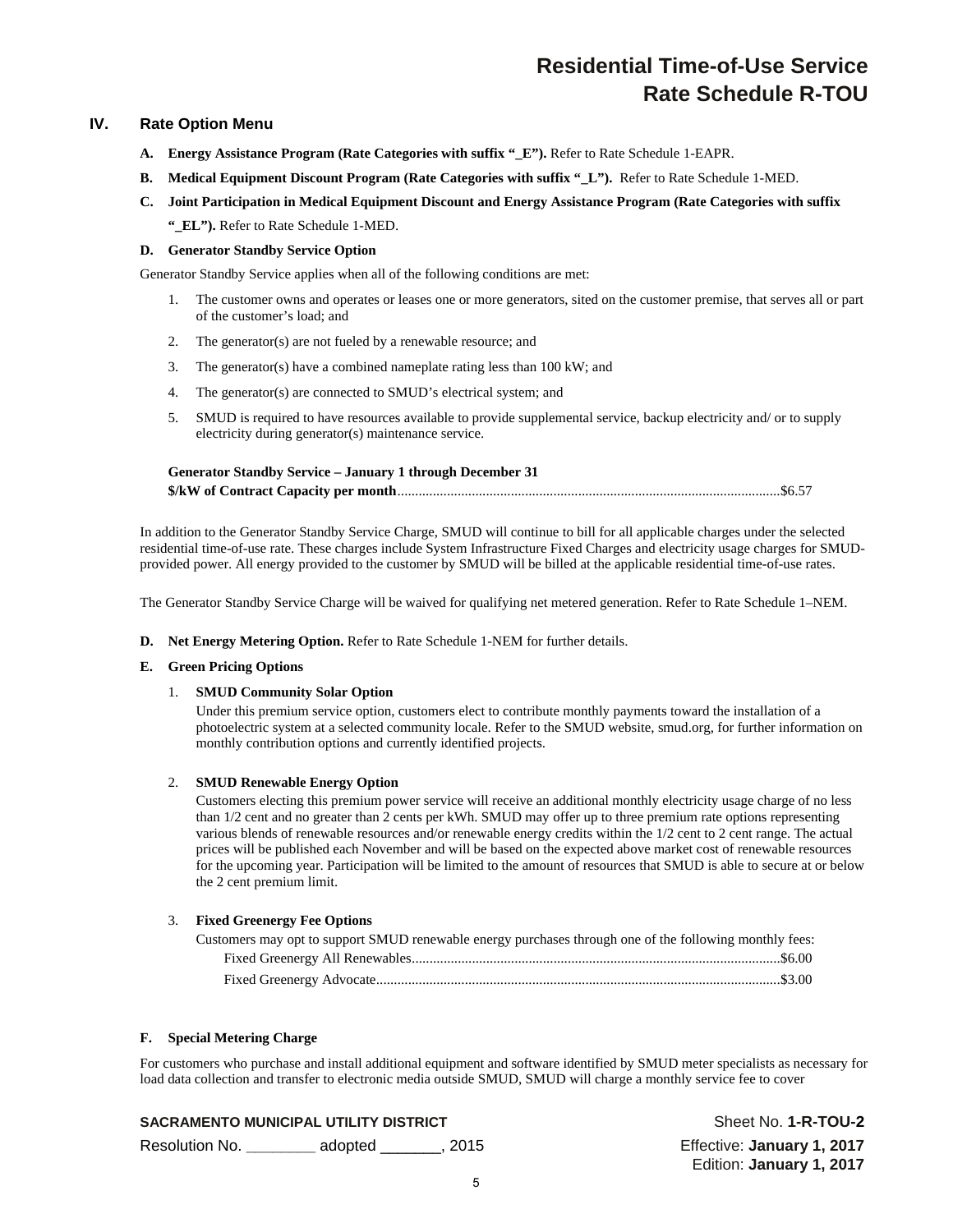# **Residential Time-of-Use Service Rate Schedule R-TOU**

maintenance, software support and licensing fees. Payment for this nonstandard equipment and service will be made through provisions in Rule and Regulation 2, Section IV. Special Facilities. The fee schedule is available at SMUD's website, smud.org.

#### **G. Residential Three-Phase Service Option**

This option applies to customers located in areas where three-phase service is available. A Special Facilities fee is charged to cover the additional costs for providing this service. This charge is in addition to the System Infrastructure Fixed Charge.

# **Three-Phase Service – January 1 through December 31**

Special Facilities fee per month ................................................................................................................ \$42.95

# **V. Conditions of Service**

**Time-of-Use Billing Periods** 

| <b>Jun 1</b> - Sep 30            | <b>Summer Super</b><br>Peak              | Weekdays between 4:00 p.m. and 7:00 p.m.                                               |
|----------------------------------|------------------------------------------|----------------------------------------------------------------------------------------|
|                                  | Peak                                     | Weekdays between 9:00 a.m. and 9:00 p.m. except during the Summer<br>Super Peak hours. |
| Year-round<br>$(Jan 1 - Dec 31)$ | <b>Off-Peak</b>                          | All other hours, including weekends and holidays <sup>1</sup> .                        |
|                                  | <b>Electric Vehicle</b><br><b>Credit</b> | Between midnight to 6:00 a.m. daily for eligible PEV customers.                        |

<sup>1</sup> Off-Peak pricing shall apply during the following holidays:

| <b>Holiday</b>             | Month     | Date                   |
|----------------------------|-----------|------------------------|
| New Year's Day             | January   | 1                      |
| Martin Luther King Jr. Day | January   | Third Monday           |
| Lincoln's Birthday         | February  | 12                     |
| Presidents Day             | February  | Third Monday           |
| Memorial Day               | May       | Last Monday            |
| Independence Day           | July      | 4                      |
| Labor Day                  | September | <b>First Monday</b>    |
| Columbus Day               | October   | Second Monday          |
| Veterans Day               | November  | 11                     |
| <b>Thanksgiving Day</b>    | November  | <b>Fourth Thursday</b> |
| Christmas Day              | December  | 25                     |
|                            |           |                        |

## **VI. Billing**

# **A. Proration of Charges**

The monthly System Infrastructure Fixed Charge will not be prorated, regardless of the number of days in the billing period or the spanning of multiple seasons. The monthly System Infrastructure Fixed Charge is determined by the billing period end date.

*(End)*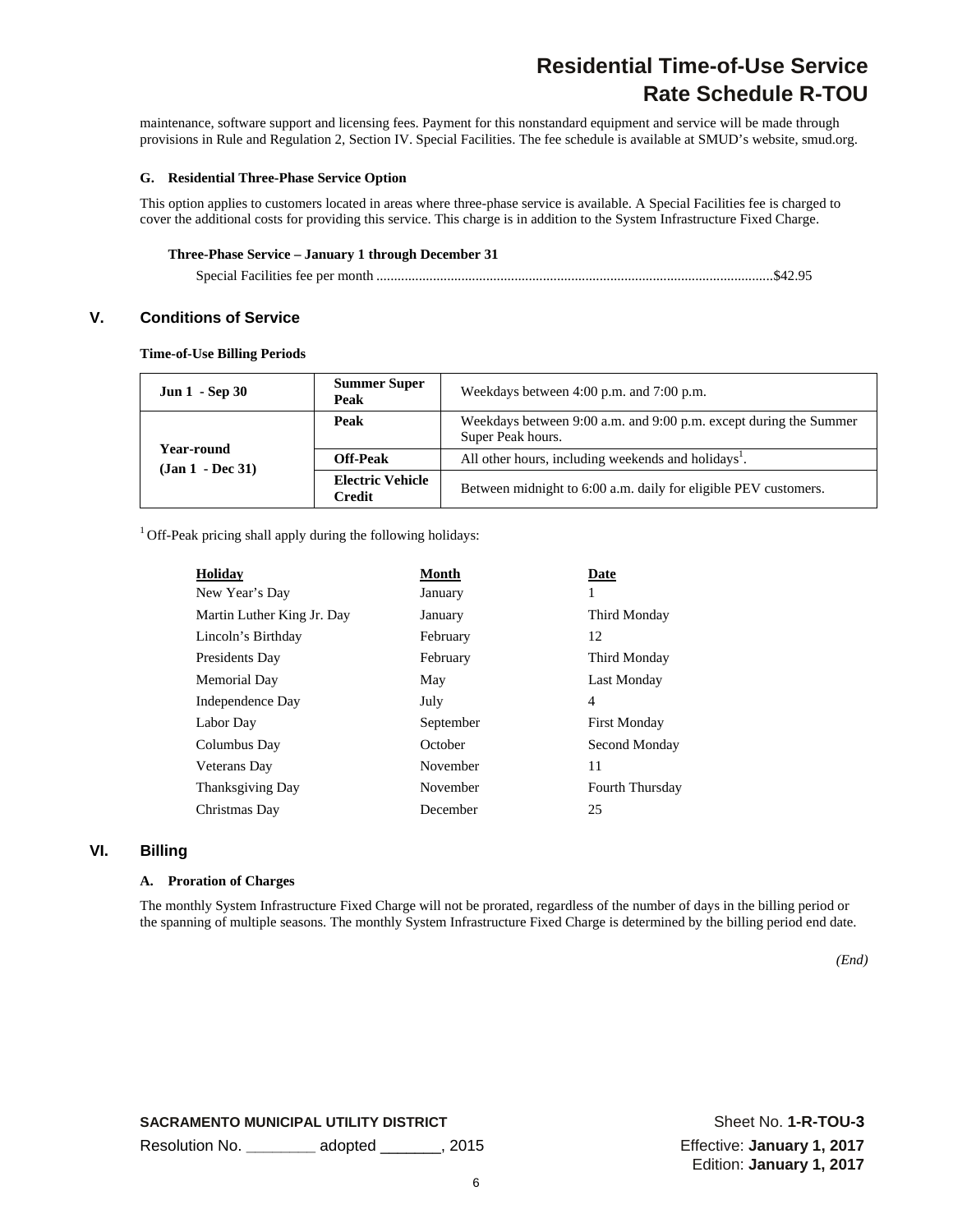# **Residential Smart Pricing Pilot Rate Schedule R-SPO**

# **I. Applicability**

This schedule 1-R-SPO applies to single and three-phase service for residential premises, and is only available to current and deferred participants of the Smart Pricing pilot study. They apply solely during the summer season. Participants are billed on their otherwise applicable rates during the remaining months of the year. SMUD may, at its sole discretion, extend the Smart Pricing rates to other eligible participants.

# **II. Rate Charges**

(Rate categories RSCH\_SP, RSEH\_SP, RSGH\_SP, RWCH\_SP, RWEH\_SP, RWGH\_SP)

# **A. Weekday Value Plan (Summer Season Only)**

# **B. Off-Peak Discount Plan (Summer Season Only)**

# **C. Optimum Off-Peak Plan (Summer Season Only)**

# **III. Base Usage Quantities**

Smart Pricing Off-Peak Base Usage (June 1 – September 30 Summer Only)

| Jpt10ns<br>Pricing<br>Smart<br>AL | $ -$<br>– Sage<br>AП<br>A.<br>A |
|-----------------------------------|---------------------------------|
|-----------------------------------|---------------------------------|

# **IV. Electricity Usage Surcharges**

Refer to the following rate schedules for details on these surcharges.

- **A. Solar Surcharge.** Refer to Rate Schedule 1–SB1.
- **B. Hydro Generation Adjustment (HGA).** Refer to Rate Schedule 1–HGA**.**

# **V. Rate Option Menu**

- **A. Energy Assistance Program.** The Energy Assistance Program discount is available to eligible customers who meet the specific eligibility requirements prescribed in Rate Schedule 1-EAPR.
- **B. Medical Equipment Discount Program.** The Medical Equipment discount is not available on the residential Smart Pricing pilot rates.
- **C. Generator Standby Service Option**  Generator Standby Service applies when all of the following conditions are met:

# **SACRAMENTO MUNICIPAL UTILITY DISTRICT** Sheet No. 1-R-SPO-1

| Resolution No. | adopted | , 2015 |
|----------------|---------|--------|
|                |         |        |

Effective: **January 1, 2017** Edition: **January 1, 2017**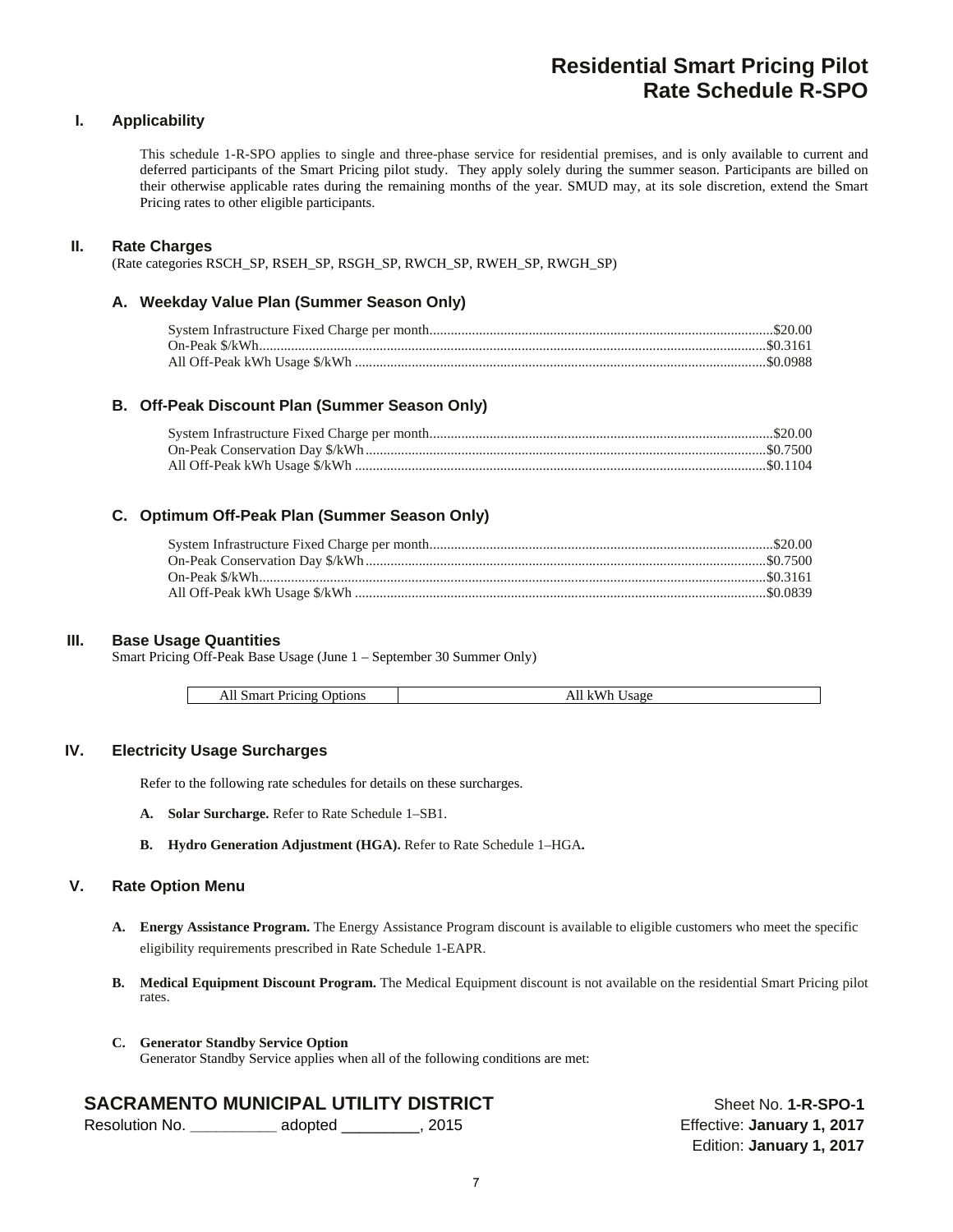# **Residential Smart Pricing Pilot Rate Schedule R-SPO**

- **1.** The customer owns and operates or leases one or more generators, sited on the customer premise, that serves all or part of the customer's load; and
- **2.** The generator(s) are not fueled by a renewable resource; and
- **3.** The generator(s) have a combined nameplate rating less than 100 kW; and
- **4.** The generator(s) are connected to SMUD's electrical system; and
- **5.** SMUD is required to have resources available to provide supplemental service, backup electricity and/ or to supply electricity during generator(s) maintenance service.

| <b>Generator Standby Service - January 1 through December 31</b> |  |
|------------------------------------------------------------------|--|
|                                                                  |  |

In addition to the Generator Standby Service Charge, SMUD will continue to bill for all applicable charges under the selected Residential Smart Pricing TOU pilot rate. These charges include System Infrastructure Fixed Charges and electricity usage charges for SMUD-provided power. All energy provided to the customer by SMUD will be billed at the applicable Residential SmartPricing Time-of-Use Rates.

The Generator Standby Service Charge will be waived for qualifying net metered generation. Refer to Rate Schedule 1–NEM.

**E. Net Energy Metering Option.** The rate Schedule 1-NEM is not available on the residential SmartPricing pilot rates.

#### **F. Green Pricing Options**

### **1. SMUD Community Solar Option**

Under this premium service option, customers elect to contribute monthly payments toward the installation of a photoelectric system at a selected community locale. Refer to the SMUD website, www.smud.org, for further information on monthly contribution options and currently identified projects.

### **2. SMUD Renewable Energy Option**

Customers electing this premium power service will receive an additional monthly electricity usage charge of no less than 1/2 cent and no greater than 2 cents per kWh. SMUD may offer up to three premium rate options representing various blends of renewable resources and/or renewable energy credits within the 1/2 cent to 2 cent range. The actual prices will be published each November and will be based on the expected above market cost of renewable resources for the upcoming year. Participation will be limited to the amount of resources that SMUD is able to secure at or below the 2 cent premium limit.

#### **3. Fixed Greenergy Fee Options**

| Customers may opt to support SMUD renewable energy purchases through one of the following monthly fees: |  |
|---------------------------------------------------------------------------------------------------------|--|
|                                                                                                         |  |
|                                                                                                         |  |

### **G. Special Metering Charge**

For customers who purchase and install additional equipment and software identified by SMUD meter specialists as necessary for load data collection and transfer to electronic media outside SMUD, SMUD will charge a monthly service fee to cover maintenance, software support and licensing fees. Payment for this nonstandard equipment and service will be made through provisions in Rule and Regulation 2, Section IV. Special Facilities. The fee schedule is available at SMUD's website, www.smud.org.

#### **H. Residential Three-Phase Service Option**

This option applies to customers located in areas where three-phase service is available. A Special Facilities fee is charged to cover the additional costs for providing this service. This charge is in addition to the System Infrastructure Fixed Charge.

# **SACRAMENTO MUNICIPAL UTILITY DISTRICT** Sheet No. 1-R-SPO-2

| Resolution No. | adopted | , 2015 |
|----------------|---------|--------|
|                |         |        |

Effective: **January 1, 2017** Edition: **January 1, 2017**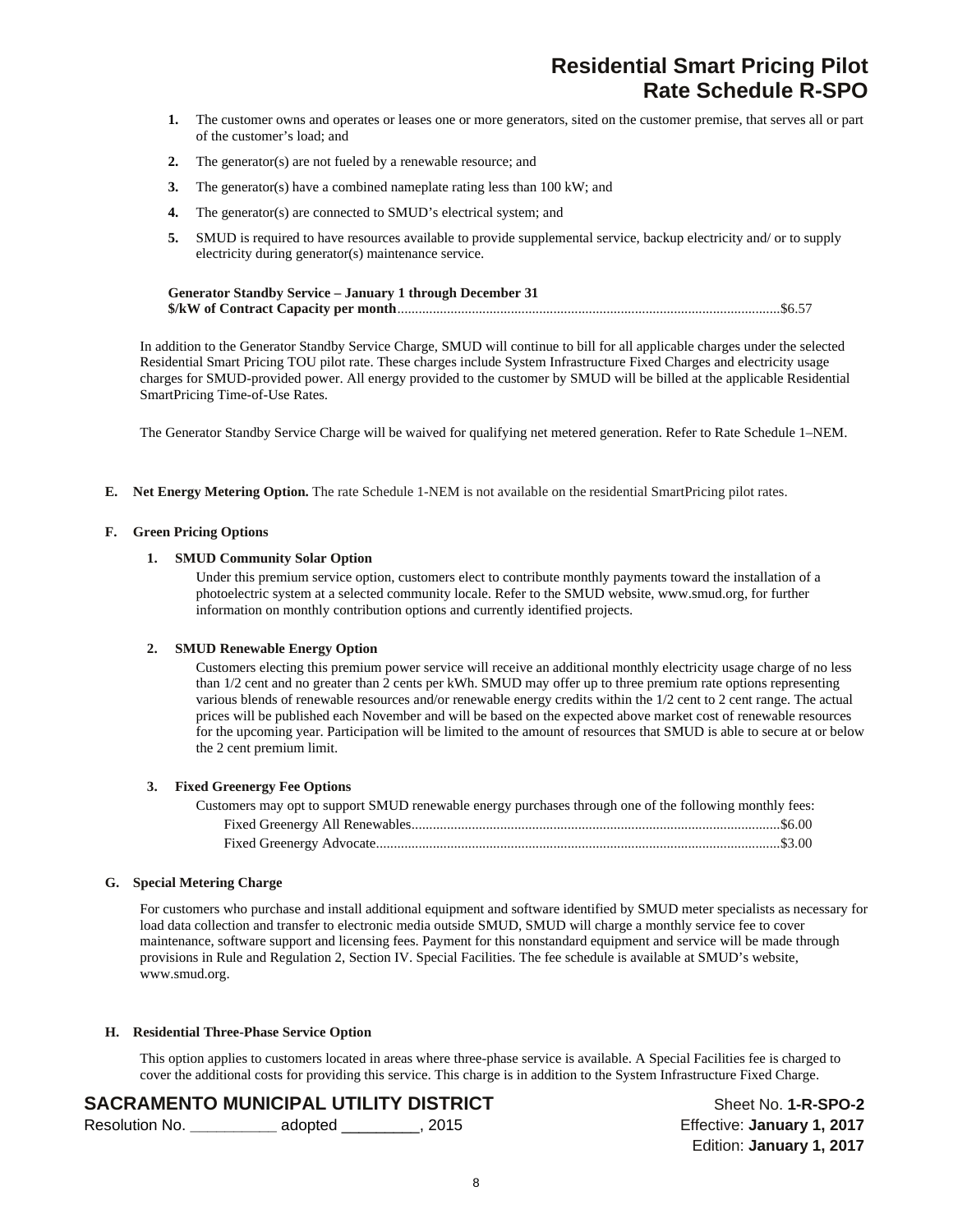Special Facilities fee per month ................................................................................................................ \$42.95

# **VI. Conditions of Service**

## **A. Billing Periods (June 1 – September 30 Summer Only)**

| <b>On-Peak Hours</b>       | Summer weekdays between 4:00 p.m. and 7:00 p.m., exclusive of July $4th$ and    |
|----------------------------|---------------------------------------------------------------------------------|
|                            | Labor Day holidays.                                                             |
| <b>Conservation Days</b>   | Up to twelve summer weekdays between 4 p.m. and 7 p.m., excluding the July 4    |
|                            | and Labor Day holidays. Conservation Days are announced by SMUD a day in        |
|                            | advance. However, if customers have technology designed to automatically adjust |
|                            | for Conservation Days, announcements may occur the same day as the event.       |
| <b>Off-Peak Base Usage</b> | Usage in all other non-peak hours up to Off-Peak Base Usage for standard        |
| <b>Hours</b>               | customers and customers with domestic wells.                                    |
| <b>Off-Peak Base-Plus</b>  | Usage in non-peak hours beyond Off-Peak Base Usage for standard customers and   |
| <b>Usage Hours</b>         | customers with domestic wells                                                   |

### **B. Billing Holidays**

Off-peak pricing in the Time Based Pricing Plans shall apply during the following holidays:

| Holiday                           | <b>Month</b> | Date                |
|-----------------------------------|--------------|---------------------|
| New Year's Day                    | January      | 1 <sup>st</sup>     |
| Martin Luther King Jr.'s Birthday | January      | Third Monday        |
| Lincoln's Birthday                | February     | 12th                |
| Presidents Day                    | February     | Third Monday        |
| Memorial Day                      | May          | Last Monday         |
| Independence Day                  | July         | 4th                 |
| Labor Day                         | September    | <b>First Monday</b> |
| Columbus Day                      | October      | Second Monday       |
| Veteran's Day                     | November     | 11th                |
| Thanksgiving Day                  | November     | Fourth Thursday     |
| Christmas Day                     | December     | 25 <sub>th</sub>    |

# **VII. Billing Proration of Charges**

#### **A. Proration of Charges**

The Base Usage and Base-Plus Usage allowances will be prorated for nonstandard billing periods and when the billing period spans more than one season. The following table shows the basis for the proration in these circumstances. The monthly System Infrastructure Fixed Charge will not be prorated, regardless of the number of days in the billing period or the spanning of multiple seasons. The monthly System Infrastructure Fixed Charge is determined by the billing period end date.

| <b>Billing Circumstance</b>         | <b>Basis for Proration</b>                                                                                              |
|-------------------------------------|-------------------------------------------------------------------------------------------------------------------------|
| Bill period is shorter than 27 days | Relationship between the length of the billing period and 30                                                            |
| Bill period is longer than 34 days  | days. (Billing period days divided by 30).                                                                              |
| Seasons overlap within bill period  | Relationship between the length of the billing period and the<br>number of days that fall within the respective season. |

# **SACRAMENTO MUNICIPAL UTILITY DISTRICT** Sheet No. 1-R-SPO-3

| Resolution No. | adopted | . 2015 |
|----------------|---------|--------|
|                |         |        |

Effective: January 1, 2017 Edition: **January 1, 2017**

*(End)*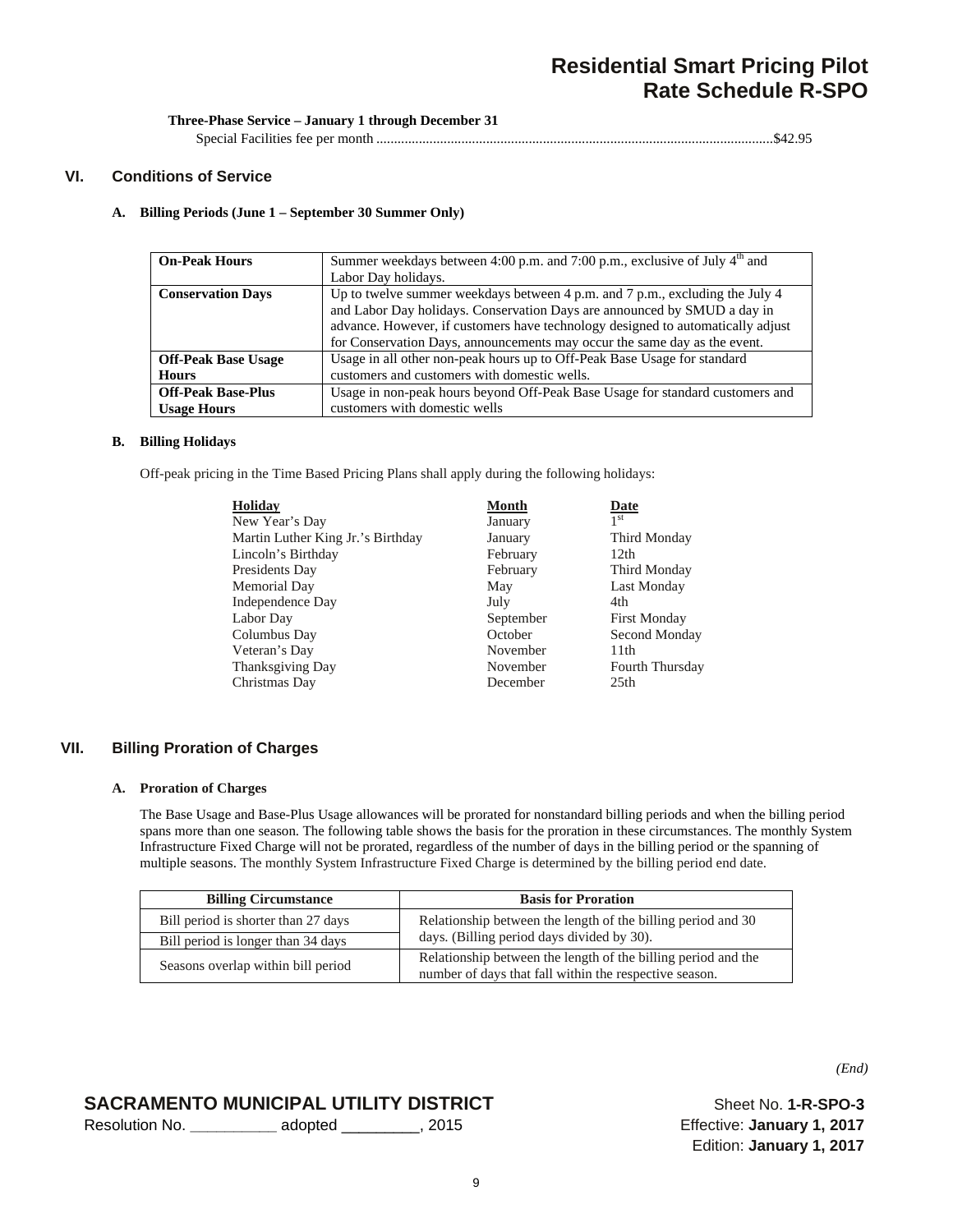# **General Service Rate Schedule GS**

# **I. Applicability**

This Rate Schedule 1-GS applies to single- or three-phase nonresidential general service delivered at standard voltages designated by SMUD as available at the customer's premise. This schedule is mandatory for all commercial and industrial (C&I) accounts with monthly maximum demand that does not exceed 299 kW for three or more consecutive months. General Service customers include commercial and nonagricultural irrigation pumping accounts. This schedule also applies to General Service accounts with contract capacity of 299 kW or less. The demand for any month shall be the maximum 15-minute kW delivery during the month. For the purposes of this schedule a "month" is considered to be a single billing period of 27 to 34 days.

# **A. Small Nondemand Service (GSN\_T)**

This rate applies to General Service accounts with a monthly maximum demand of 20 kW or less. Whenever the monthly maximum demand exceeds 20 kW for *any* three consecutive months and the monthly energy usage is at least 7,300 kWh for *any*  three consecutive months within a 12-month period, the account will be billed on the applicable demand rate. To return to the nondemand rate, the monthly maximum demand must be 20 kW or less for 12-consecutive months **or** the usage must be less than 7,300 kWh for 12 consecutive months.

#### **B. Small Nondemand, Nonmetered Service (GFN)**

This rate applies to General Service accounts where an account's monthly consumption of electricity is consistently small or can be predetermined with reasonable accuracy by reference to the capacity of equipment served and the hours of operation, SMUD, at its discretion, and with the customer's consent, will calculate electricity consumed in lieu of providing metering equipment. The calculated electricity consumption will be billed at the average of the GSN\_T rate's annual electricity usage charges.

# **C. Small Demand Service (GSS\_T)**

This rate applies to General Service accounts with a monthly maximum demand of at least 21 kW but does not exceed 299 kW for *any* three consecutive months **and** monthly energy usage of at least 7,300 kWh for *any* three consecutive months within a 12 month period. The customer will be billed on this demand rate unless the monthly usage is less than 7,300 for 12 consecutive months; or the maximum demand falls below 21 kW for 12 consecutive months; or the monthly maximum demand exceeds 299 kW for three consecutive months.

# **II. Firm Service Rates**

|                                                                               | <b>Nondemand</b> | Flat       | Demand   |
|-------------------------------------------------------------------------------|------------------|------------|----------|
| <b>Rate Category</b>                                                          | GSN T            | <b>GFN</b> | GSS T    |
| Winter Season - October 1 through May 31                                      |                  |            |          |
| System Infrastructure Fixed Charge - per month per meter                      | \$20.00          | \$8.90     | \$24.30  |
| <b>Site Infrastructure Charge</b> (per 12 months max kW or contract capacity) | n/a              | n/a        | \$7.50   |
| <b>Electricity Usage Charge</b>                                               |                  |            |          |
| All day \$/kWh                                                                | \$0.1290         | \$0.1303   | \$0.1011 |
| Summer Season - June 1 through September 30                                   |                  |            |          |
| System Infrastructure Fixed Charge - per month per meter                      | \$20.00          | \$8.90     | \$24.30  |
| <b>Site Infrastructure Charge</b> (per 12 months max kW or contract capacity) | n/a              | n/a        | \$7.50   |
| <b>Electricity Usage Charge</b>                                               |                  |            |          |
| On-peak \$/kWh                                                                | \$0.2979         | \$0.1303   | \$0.2580 |
| Off-peak \$/kWh                                                               | \$0.1088         | \$0.1303   | \$0.0896 |

# **III. Electricity Usage Surcharges**

Refer to the following rate schedules for details on these surcharges:

- **A. Solar Surcharge.** Refer to Rate Schedule 1-SB1.
- **B. Hydro Generation Adjustment (HGA).** Refer to Rate Schedule 1-HGA.

## **SACRAMENTO MUNICIPAL UTILITY DISTRICT SHEET NO SHEET NO. 1-GS-1**

Resolution No. **\_\_\_\_\_\_\_\_\_\_\_** adopted\_\_\_\_\_\_\_\_\_\_, 2015 Effective: **January 1, 2017**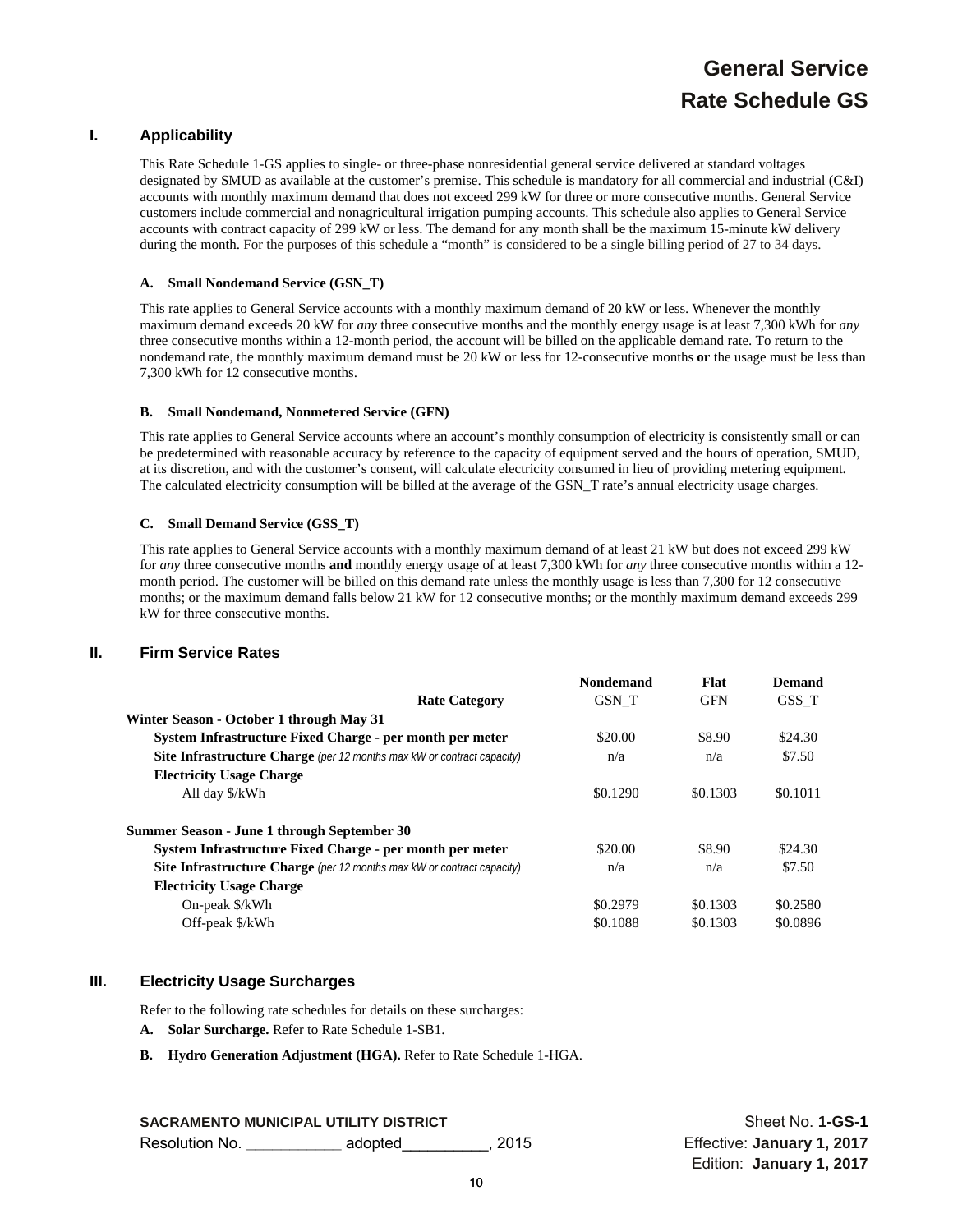# **IV. Rate Option Menu**

# **A. Energy Assistance Program for Nonprofit Agencies.** Refer to Rate Schedule 1-EAPR.

**B. Campus Rates.** Refer to Rate Schedule 1-CB.

### **C. Implementation of Energy Efficiency Program or Installation of New Solar/Photovoltaic Systems**

Customers who implement a SMUD-sponsored Energy Efficiency program or who install a SMUD-approved solar/photovoltaic system to offset their on-site energy usage may request, in writing, within 30 days of the project completion and commissioning, an adjustment to their billing demand based on the anticipated reduction in kW from the Energy Efficiency Project Worksheet. The adjusted billing demand is valid for 12 months or until it is exceeded by actual maximum demand.

# **D. Generator Standby Service Option**

Generator Standby Service applies when the following conditions are met:

- 1. The customer has generation, sited on the customer premise, that serves all or part of the customer's load; and
- 2. The generator(s) are not fueled by a renewable resource; and
- 3. The generator(s) are connected to SMUD's electrical system; and
- 4. SMUD is required to have resources available to provide supplemental service, backup electricity and/or to supply electricity during generator(s) maintenance service.

| <b>Generator Standby Service Charge by Voltage Level</b> | <b>Secondary</b> |        | <b>Primary</b> Subtransmission |
|----------------------------------------------------------|------------------|--------|--------------------------------|
| (\$/kW of Contract Capacity per month)                   | \$6.57           | \$5.20 | \$2.62                         |

In addition to the Generator Standby Service Charge, SMUD will continue to bill for all applicable charges under this rate schedule, including, but not limited to, System Infrastructure Fixed Charges, Site Infrastructure Charges, and electricity usage charges for SMUD-provided power.

The Generator Standby Service Charge will be waived for qualifying net metered generation. Refer to Rate Schedule 1-NEM.

# **E. Net Energy Metering Option.** Refer to Rate Schedule 1-NEM.

# **F. Green Pricing Options**

# **1. SMUD Community Solar Option**

Under this premium service option, customers elect to contribute monthly payments toward the installation of a photoelectric system at a selected community locale. Refer to the SMUD website, www.smud.org, for further information on monthly contribution options and projects.

# **2. SMUD Renewable Energy Option**

Customers electing this premium power service will receive an additional charge for monthly energy of no less than 1/2 cent and no greater than 2 cents per kWh. SMUD may offer up to three premium rate options representing various blends of renewable resources and/or renewable energy credits within the 1/2 cent to 2 cent range. The actual prices will be published each November and will be based on the expected above market cost of renewable resources for the upcoming year. Participation will be limited to the amount of resources that SMUD is able to secure at or below the 2 cent premium limit.

#### **G. Special Metering Charge**

For customers who purchase and install additional equipment and software identified by SMUD meter specialists as necessary for load data collection and transfer to electronic media outside SMUD, SMUD will charge a monthly service fee to cover maintenance, software support and licensing fees. Payment for this nonstandard equipment and service will be made through

|                | <b>SACRAMENTO MUNICIPAL UTILITY DISTRICT</b> |      | Sheet No. 1-GS-2           |
|----------------|----------------------------------------------|------|----------------------------|
| Resolution No. | adopted                                      | 2015 | Effective: January 1, 2017 |
|                |                                              |      | Edition: January 1, 2017   |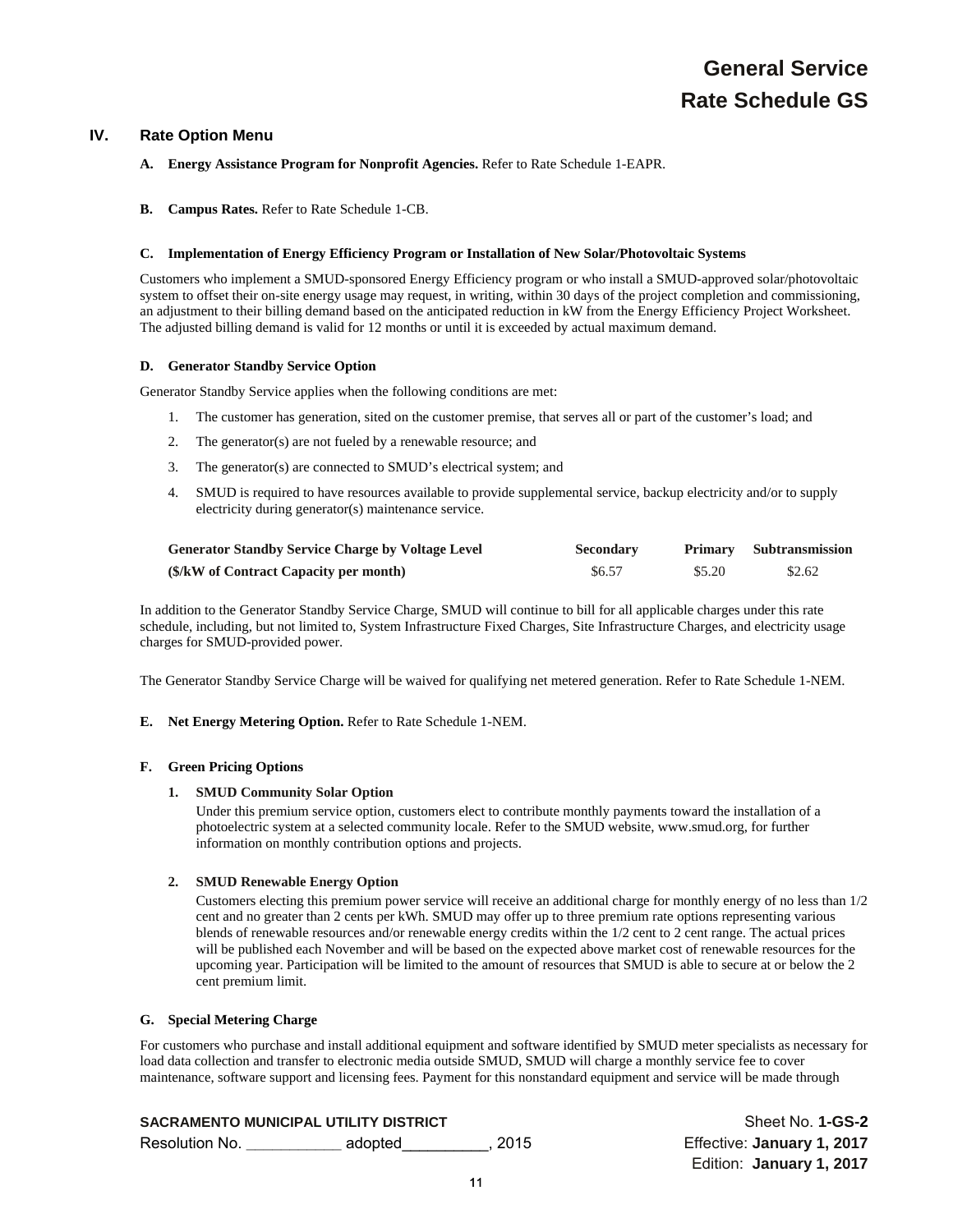provisions in Rule and Regulation 2, Section IV. Special Facilities. The fee schedule is available at SMUD's website, www.smud.org.

# **V. Conditions of Service**

# **A. Type of Electric Service**

SMUD will provide customers on this rate schedule standard, firm service consisting of a continuous and sufficient supply of electricity.

# **B. Service Voltage Definition**

The following defines the three voltage classes available. The rate will be determined by the voltage level at which service is provided according to the following:

*1. Secondary Service Voltage* 

This service class provides power at voltage levels below 12 kilo-Volts (kV), or at a level not otherwise defined as "Primary" or "Subtransmission."

*2. Primary Service Voltage* 

This service class provides power at a voltage level of 12 kV or 21 kV. To be eligible for Primary Service Voltage, the customer's monthly demand must exceed 299 kW, the voltage must be available in the area being served, and SMUD must approve the arrangement for power provision.

*3. Subtransmission Service Voltage* 

This subtransmission service class provides power at a voltage level of 69 kV or as otherwise defined by SMUD. To be eligible for voltage service at this level, the customer's monthly demand must exceed 499 kW, the voltage must be available in the area being served, and SMUD must approve the arrangement for power provision.

# **C. Power Factor Adjustment or Waiver**

# **1. Adjustment (charge per month varies)**

Accounts on a demand rate may be subject to a power factor (PF) adjustment charge. When a customer's monthly power factor falls below 95 percent leading or lagging, the following billing adjustment will apply:

| <b>Electricity Usage</b> |  | $[$ (95% $\div$ Power Factor) - 1 ] x | <b>Power Factor Adjustment Rate</b> |
|--------------------------|--|---------------------------------------|-------------------------------------|
|--------------------------|--|---------------------------------------|-------------------------------------|

*Electricity Usage*: *the total monthly kWh for the account* 

*Power Factor: the lesser of the customer's monthly power factor or 95 percent* 

*Power Factor Adjustment Rate per excess KVAR* .......................................................................................... \$0.0108

# **2. Waiver Contract (charge per month is set for the term of the waiver)**

Customers may apply for a power factor waiver contract that compensates SMUD for the power factor correction for the portion that is covered under the contract.

The waiver amount per month is calculated:

# **Excess KVAR x Waiver Rate**

*Excess KVAR: Maximum 12-month KVAR in excess of 32.868 percent of kW* 

*Waiver Rate per excess KVAR* ................................................................................................................ \$0.2857

**D. Winter (October 1 – May 31) All hours are off-peak.** 

|                | E. Summer Time-of-Use Billing Periods (June 1 – September 30) |      |                            |
|----------------|---------------------------------------------------------------|------|----------------------------|
|                | SACRAMENTO MUNICIPAL UTILITY DISTRICT                         |      | Sheet No. 1-GS-3           |
| Resolution No. | adopted                                                       | 2015 | Effective: January 1, 2017 |
|                |                                                               |      | Edition: January 1, 2017   |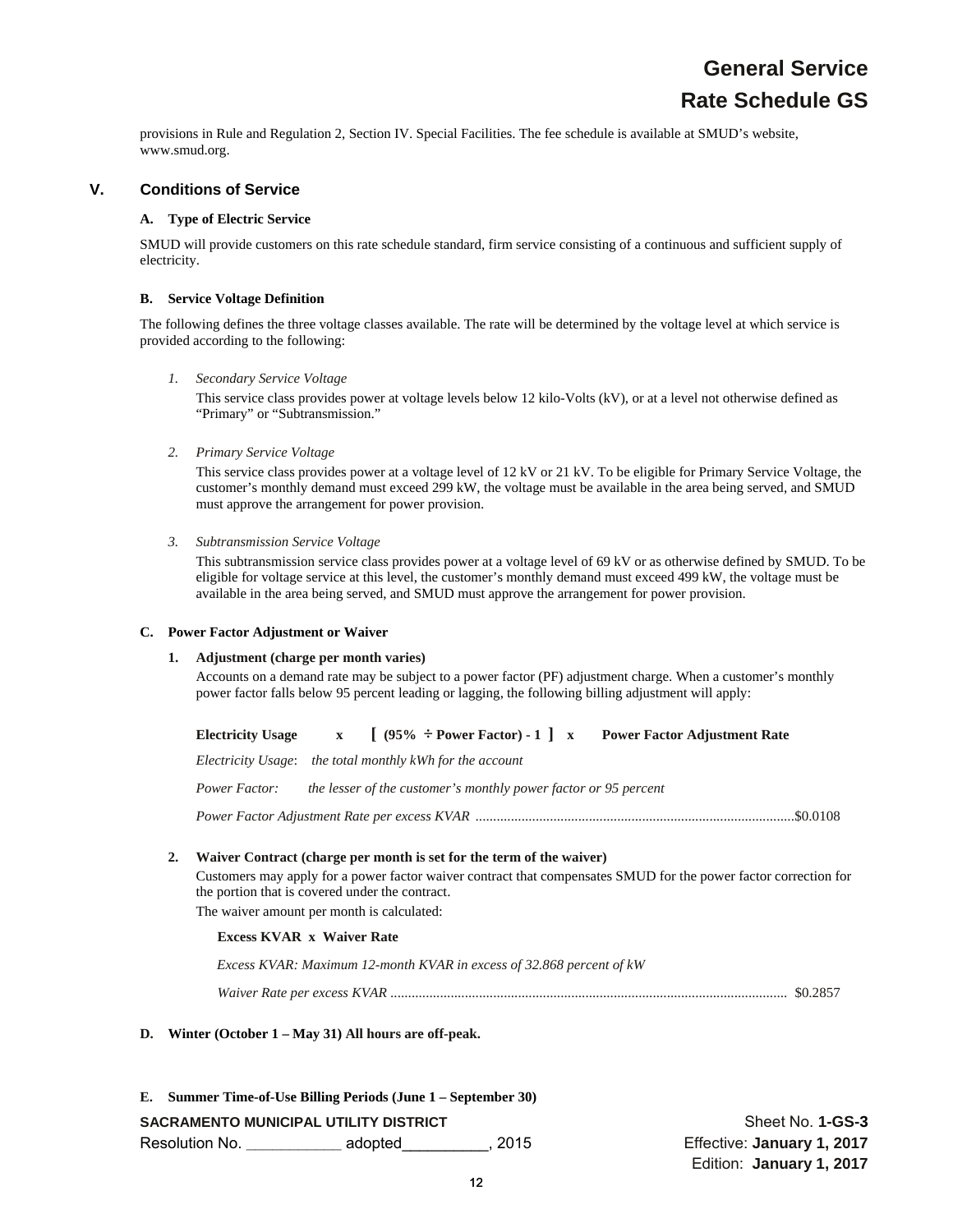# **General Service Rate Schedule GS**

| <b>On-Peak</b>  | Summer weekdays between 3:00 p.m. and 6:00 p.m. |
|-----------------|-------------------------------------------------|
| <b>Off-Peak</b> | All other hours, including holidays shown below |

Off-peak pricing shall apply during the following holidays:

| <b>Holiday</b>             | <b>Month</b> | Date                |
|----------------------------|--------------|---------------------|
| New Year's Day             | January      | 1                   |
| Martin Luther King Jr. Day | January      | Third Monday        |
| Lincoln's Birthday         | February     | 12                  |
| Presidents Day             | February     | Third Monday        |
| Memorial Day               | May          | Last Monday         |
| Independence Day           | July         | 4                   |
| Labor Day                  | September    | <b>First Monday</b> |
| Columbus Day               | October      | Second Monday       |
| Veterans Day               | November     | 11                  |
| <b>Thanksgiving Day</b>    | November     | Fourth Thursday     |
| Christmas Day              | December     | 25                  |

# **VI. Billing**

# **A. Meter Data**

Meter data for service rendered in accordance with this rate will not be combined for billing purposes unless SMUD determines it is necessary or convenient to do so.

#### **B. Proration of Charges**

Charges are prorated when the billing period is less than 27 days, more than 34 days or spans more than one season. The System Infrastructure Fixed Charge and Site Infrastructure Charge will be prorated as shown in the following table.

| <b>Billing Circumstance</b>         | <b>Basis for Proration</b>                                                                                              |  |
|-------------------------------------|-------------------------------------------------------------------------------------------------------------------------|--|
| Bill period is shorter than 27 days | Relationship between the length of the billing period and 30 days.                                                      |  |
| Bill period is longer than 34 days  |                                                                                                                         |  |
| Seasons overlap within bill period  | Relationship between the length of the billing period and the<br>number of days that fall within the respective season. |  |

# **C. Contract Capacity**

Use of Contract Capacity for billing is at SMUD's sole discretion. Refer to Rule and Regulation 1 and Rule and Regulation 6.

#### **D. Discontinuance of Service**

Any customer resuming service at the same premise within 12 months after discontinuing service will be required to pay the System Infrastructure Fixed Charges and Site Infrastructure Charges that would have been billed if service had not been discontinued, except when a customer agrees to lock out service during the full period. The System Infrastructure Fixed Charge and Site Infrastructure Charge will be waived during each of those months. Retroactive billing shall be at SMUD's sole discretion.

*(End)* 

**SACRAMENTO MUNICIPAL UTILITY DISTRICT SHEET NO SHEET NO 1-GS-4** Resolution No. **\_\_\_\_\_\_\_\_\_\_\_** adopted\_\_\_\_\_\_\_\_\_\_, 2015 Effective: **January 1, 2017**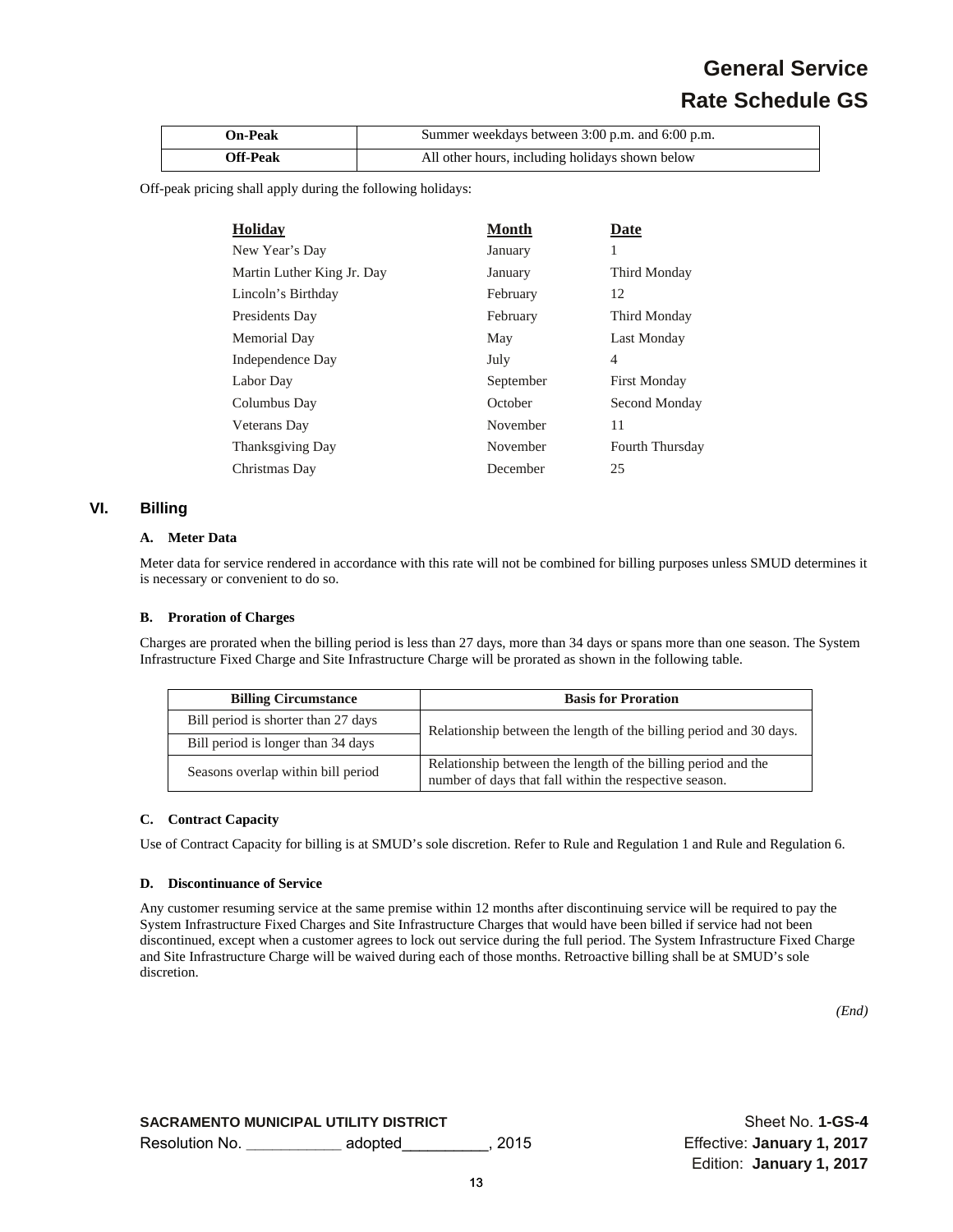# **Rate Schedule GS-LEG (Closed to new premises)**

# **I. Applicability**

This Rate Schedule 1-GS-LEG applies to single- or three-phase nonresidential general service delivered at standard voltages designated by SMUD as available at the customer's premise; with monthly maximum demand that does not exceed 299 kW for three or more consecutive months and whose meter is not capable of metering time of use. Upon installation of a meter that is capable of metering time-of-use periods, the customer will immediately be placed on the Rate Schedule GS. The demand for any month shall be the maximum 15-minute kW delivery during the month. For the purposes of this schedule a "month" is considered to be a single billing period of 27 to 34 days.

This rate schedule was closed to new premises effective January 1, 2012.

### **A. Small Nondemand Service (GSN)**

This rate applies to General Service accounts with a monthly maximum demand of 20 kW or less. Whenever monthly usage is at least 7,300 kWh for *any* three consecutive months a demand meter will be installed. If monthly maximum demand exceeds 20 kW for *any* three consecutive months **and** energy usage is at least 7,300 kWh for *any* three consecutive months within a 12 month period, the account will be billed on the applicable demand rate. To return to the nondemand rate, the monthly maximum demand must be 20 kW or less for 12-consecutive months **or** the usage must be less than 7,300 kWh for 12 consecutive months.

# **B. Small Demand Service (GSS)**

This rate applies to General Service accounts with a monthly maximum demand of at least 21 kW but does not exceed 299 kW for *any* three consecutive months **and** monthly energy usage of at least 7,300 kWh for *any* three consecutive months within a 12 month period. The customer will be billed on this demand rate unless the monthly usage is less than 7,300 for 12 consecutive months; or the maximum demand falls below 21 kW for 12 consecutive months or the monthly maximum kW exceeds 299 kW for three consecutive months.

# **II. Firm Service Rates**

| <b>Rate Category</b>                                                          | <b>Nondemand</b><br><b>GSN</b> | <b>Demand</b><br><b>GSS</b> |
|-------------------------------------------------------------------------------|--------------------------------|-----------------------------|
| Winter Season - November 1 through April 30                                   |                                |                             |
| System Infrastructure Fixed Charge - per month per meter                      | \$9.05                         | \$22.65                     |
| <b>Site Infrastructure Charge</b> (per 12 months max kW or contract capacity) |                                |                             |
| First 20 kW                                                                   | n/a                            | \$0.00                      |
| Additional kW per month                                                       | n/a                            | \$7.50                      |
| <b>Electricity Usage Charge</b>                                               |                                |                             |
| First 7,300 kWh per month                                                     | \$0.1358                       | \$0.1267                    |
| Additional kWh per month                                                      | \$0.1358                       | \$0.1010                    |
| Summer Season - May 1 through October 31                                      |                                |                             |
| System Infrastructure Fixed Charge - per month per meter                      | \$9.05                         | \$22.65                     |
| <b>Site Infrastructure Charge</b> (per 12 months max kW or contract capacity) |                                |                             |
| First 20 kW                                                                   | n/a                            | \$0.00                      |
| Additional kW per month                                                       | n/a                            | \$7.50                      |
| <b>Electricity Usage Charge</b>                                               |                                |                             |
| First 7,300 kWh per month                                                     | \$0.1403                       | \$0.1398                    |
| Additional kWh per month                                                      | \$0.1403                       | \$0.1077                    |
|                                                                               |                                |                             |

# **III. Electricity Usage Surcharges**

Refer to the following rate schedules for details on these surcharges:

**SACRAMENTO MUNICIPAL UTILITY DISTRICT SHEET NO SHEET ALSO SHEET NO SHEET ALSO SHEET ALSO SHEET ALSO SHEET ALSO SHEET ALSO SHEET ALSO SHEET ALSO SHEET ALSO SHEET ALSO SHEET ALSO SHEET ALSO SHEET ALSO SHEET ALSO SHEET ALSO** 

Resolution No. \_\_\_\_\_\_\_\_\_\_\_\_adopted \_\_\_\_\_\_\_\_\_\_, 2015 Effective: **January 1, 2017**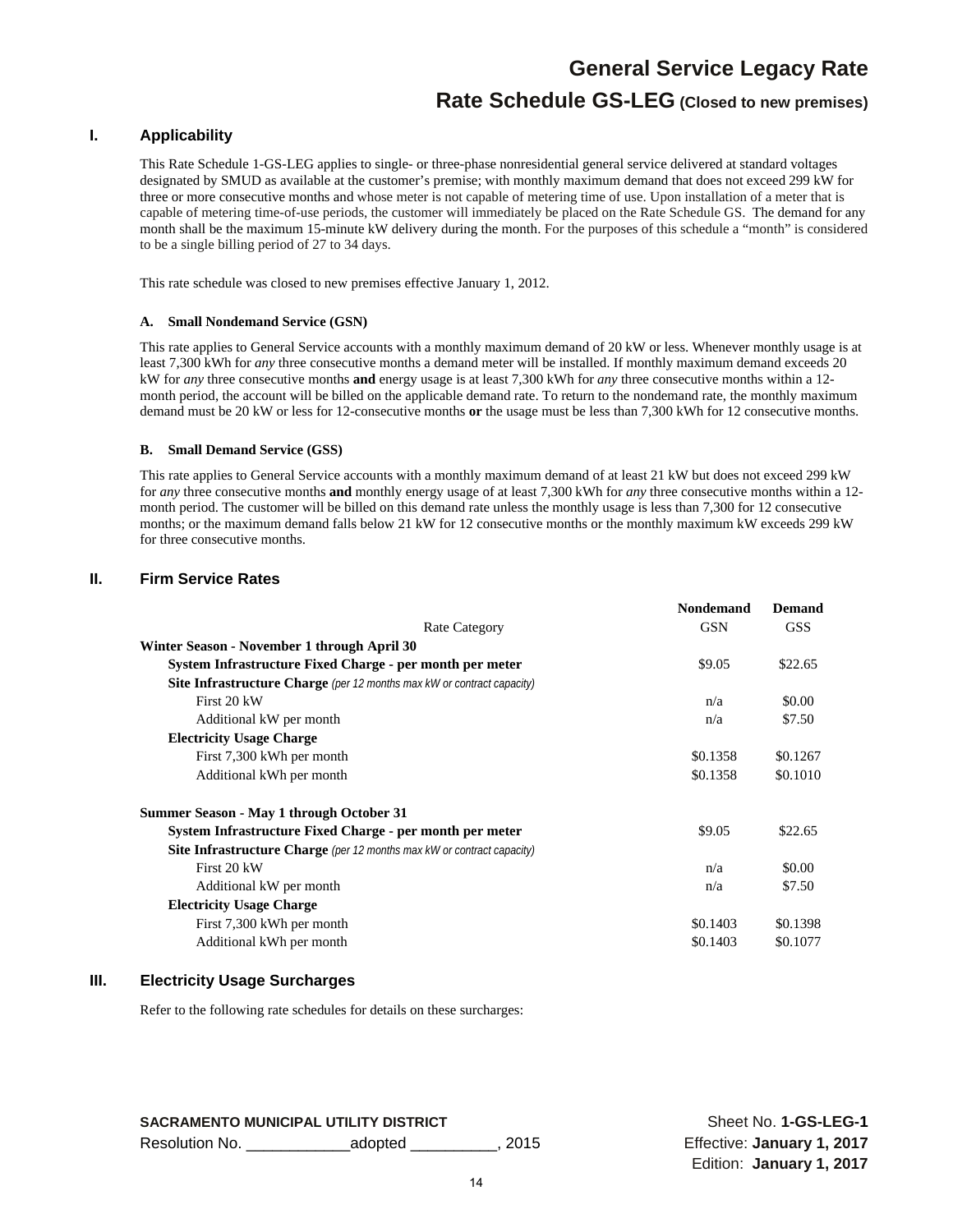# **Rate Schedule GS-LEG (Closed to new premises)**

- **A. Solar Surcharge.** Refer to Rate Schedule 1-SB1.
- **B. Hydro Generation Adjustment (HGA).** Refer to Rate Schedule 1-HGA.

# **IV. Rate Option Menu**

- **A. Energy Assistance Program for Nonprofit Agencies.** Refer to Rate Schedule 1-EAPR.
- **B. Campus Rates.** Refer to Rate Schedule 1-CB.

#### **C. Implementation of Energy Efficiency Program or Installation of New Solar/Photovoltaic Systems**

Customers who implement a SMUD-sponsored Energy Efficiency program or who install a SMUD-approved solar/photovoltaic system to offset their on-site energy usage may request, in writing, within 30 days of the project completion and commissioning, an adjustment to their billing demand based on the anticipated reduction in kW from the Energy Efficiency Project Worksheet. The adjusted billing demand is valid for 12 months or until it is exceeded by actual maximum demand.

# **D. Generator Standby Service Option**

Generator Standby Service applies when the following conditions are met:

- 1. The customer has generation, sited on the customer premise, that serves all or part of the customer's load; and
- 2. The generator(s) are not fueled by a renewable resource; and
- 3. The generator(s) are connected to SMUD's electrical system; and
- 4. SMUD is required to have resources available to provide supplemental service, backup electricity and/or to supply electricity during generator(s) maintenance service.

| <b>Generator Standby Service Charge by Voltage Level</b> | <b>Secondary</b> |        | Primary Subtransmission |
|----------------------------------------------------------|------------------|--------|-------------------------|
| (\$/kW of Contract Capacity per month)                   | \$6.57           | \$5.20 | \$2.62                  |

In addition to the Generator Standby Service Charge, SMUD will continue to bill for all applicable charges under this rate schedule, including, but not limited to, System Infrastructure Fixed Charges, Site Infrastructure Charges, and electricity usage charges for SMUD-provided power.

The Generator Standby Service Charge will be waived for qualifying net metered generation. Refer to Rate Schedule 1-NEM.

# **E. Net Energy Metering Option.** Refer to Rate Schedule 1-NEM.

### **F. Green Pricing Options**

# **1. SMUD Community Solar Option**

Under this premium service option, customers elect to contribute monthly payments toward the installation of a photoelectric system at a selected community locale. Refer to the SMUD website, www.smud.org, for further information on monthly contribution options and projects.

# **2. SMUD Renewable Energy Option**

Customers electing this premium power service will receive an additional charge for monthly energy of no less than 1/2 cent and no greater than 2 cents per kWh. SMUD may offer up to three premium rate options representing various blends of renewable resources and/or renewable energy credits within the 1/2 cent to 2 cent range. The actual prices will be published each November and will be based on the expected above market cost of renewable resources for the

**SACRAMENTO MUNICIPAL UTILITY DISTRICT SHEET SHEET SHEET SHEET SHEET SHEET SHEET ALSO SHEET ALSO SHEET ALSO SHEET ALSO SHEET ALSO SHEET ALSO SHEET ALSO SHEET ALSO SHEET ALSO SHEET ALSO SHEET ALSO SHEET ALSO SHEET ALSO SHEE** 

Resolution No. \_\_\_\_\_\_\_\_\_\_\_\_adopted \_\_\_\_\_\_\_\_\_\_, 2015 Effective: **January 1, 2017**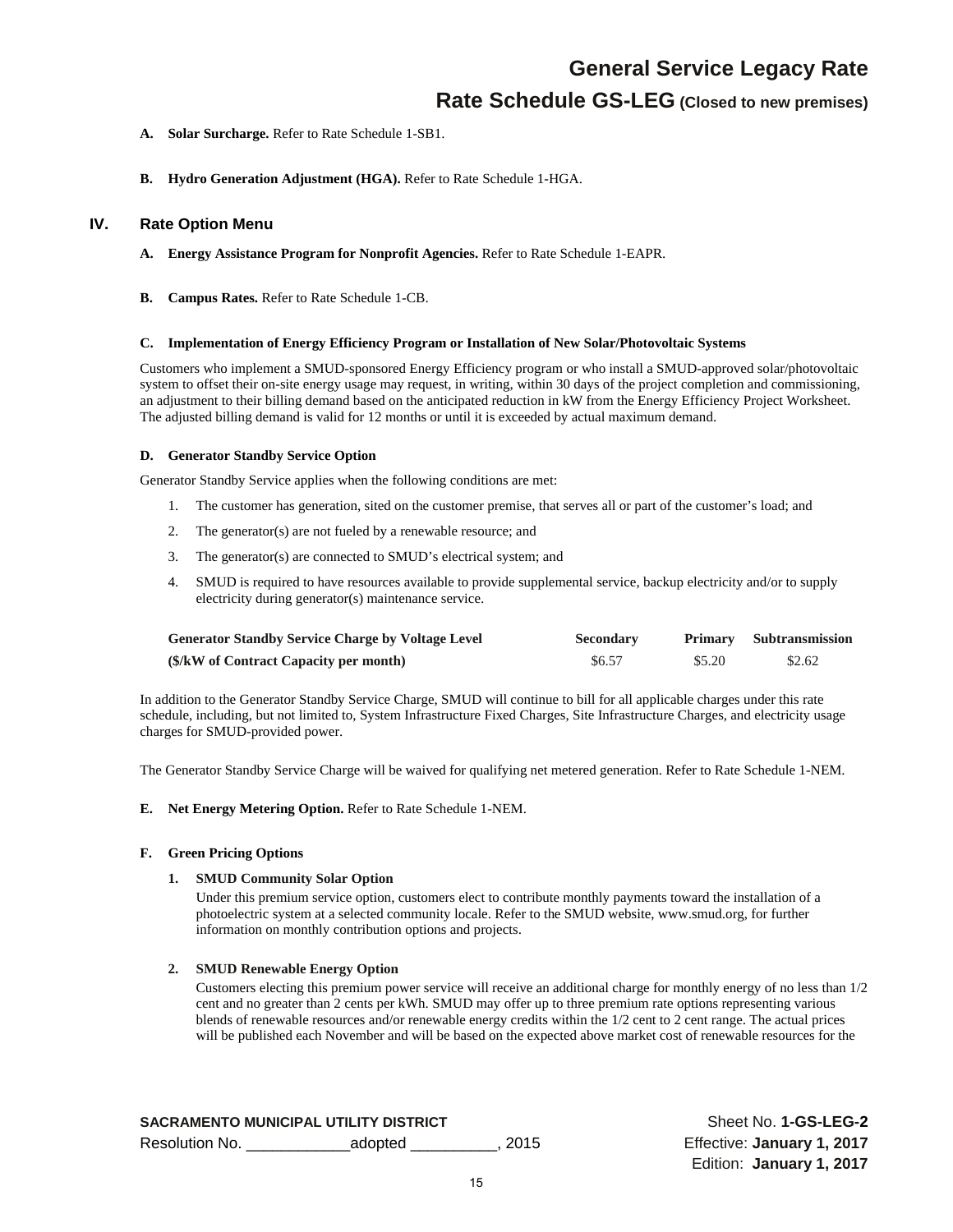# **Rate Schedule GS-LEG (Closed to new premises)**

upcoming year. Participation will be limited to the amount of resources that SMUD is able to secure at or below the 2 cent premium limit.

# **G. Special Metering Charge**

For customers who purchase and install additional equipment and software identified by SMUD meter specialists as necessary for load data collection and transfer to electronic media outside SMUD, SMUD will charge a monthly service fee to cover maintenance, software support and licensing fees. Payment for this nonstandard equipment and service will be made through provisions in Rule and Regulation 2, Section IV. Special Facilities. The fee schedule is available at SMUD's website, www.smud.org.

# **V. Conditions of Service**

# **A. Type of Electric Service**

SMUD will provide customers on this rate schedule standard, firm service consisting of a continuous and sufficient supply of electricity.

# **B. Service Voltage Definition**

The following defines the three voltage classes available. The rate will be determined by the voltage level at which service is provided according to the following:

*1. Secondary Service Voltage* 

This service class provides power at voltage levels below 12 kilo-Volts (kV), or at a level not otherwise defined as "Primary" or "Subtransmission."

*2. Primary Service Voltage* 

This service class provides power at a voltage level of 12 kV or 21 kV. To be eligible for Primary Service Voltage, the customer's monthly demand must exceed 299 kW, the voltage must be available in the area being served, and SMUD must approve the arrangement for power provision.

*3. Subtransmission Service Voltage* 

This subtransmission service class provides power at a voltage level of 69 kV or as otherwise defined by SMUD. To be eligible for voltage service at this level, the customer's monthly demand must exceed 499 kW, the voltage must be available in the area being served, and SMUD must approve the arrangement for power provision.

#### **C. Power Factor Adjustment or Waiver**

### 1. **Adjustment (charge per month varies)**

Accounts on a demand rate may be subject to a power factor (PF) adjustment charge. When a customer's monthly power factor falls below 95 percent leading or lagging, the following billing adjustment will apply:

**Electricity Usage x [ (95% ÷ Power Factor) - 1 ] x Power Factor Adjustment Rate** 

*Electricity Usage*: *the total monthly kWh for the account* 

*Power Factor: the lesser of the customer's monthly power factor or 95 percent* 

*Power Factor Adjustment Rate per excess KVAR* .......................................................................................... \$0.0108

#### 2. **Waiver Contract (charge per month is set for the term of the waiver)**

Customers may apply for a power factor waiver contract that compensates SMUD for the power factor correction for the portion that is covered under the contract.

**SACRAMENTO MUNICIPAL UTILITY DISTRICT SHOW SHOW SHEEG-3** Sheet No. 1-GS-LEG-3 Resolution No. \_\_\_\_\_\_\_\_\_\_\_\_adopted \_\_\_\_\_\_\_\_\_\_, 2015 Effective: **January 1, 2017**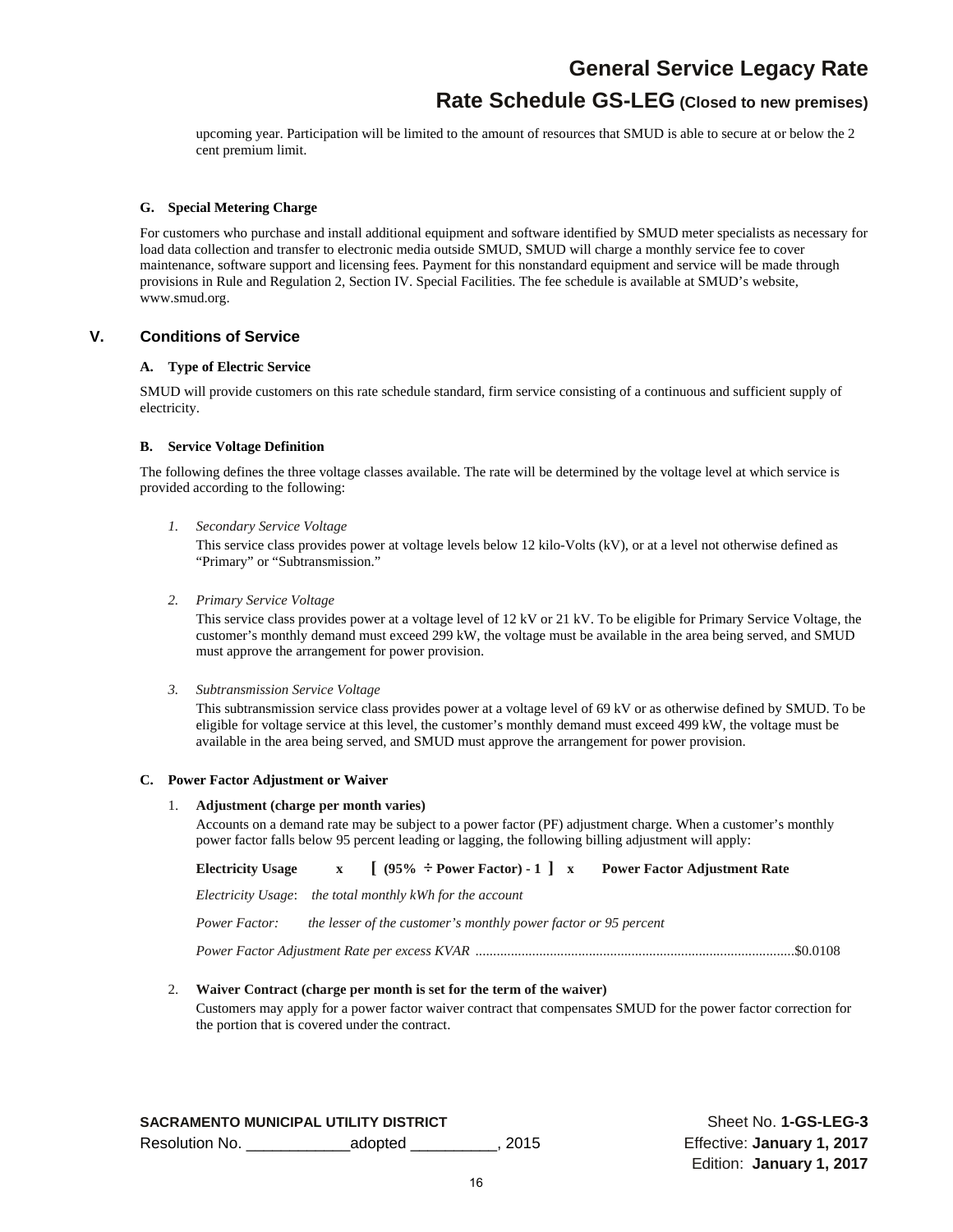**Rate Schedule GS-LEG (Closed to new premises)**

The waiver amount per month is calculated:

**Excess KVAR x Waiver Rate** 

*Excess KVAR: Maximum 12-month KVAR in excess of 32.868% percent of kW* 

*Waiver Rate per excess KVAR* .................................................................................................................. \$0.2857

# **D. Summer Time-of-Use Billing Periods (June 1 – September 30)**

| On-Peak         | Summer weekdays between 3:00 p.m. and 6:00 p.m. |
|-----------------|-------------------------------------------------|
| <b>Off-Peak</b> | All other hours, including holidays shown below |

Off-peak pricing shall apply during the following holidays:

| <b>Holiday</b>             | <b>Month</b> | Date                |
|----------------------------|--------------|---------------------|
| New Year's Day             | January      |                     |
| Martin Luther King Jr. Day | January      | Third Monday        |
| Lincoln's Birthday         | February     | 12                  |
| Presidents Day             | February     | Third Monday        |
| Memorial Day               | May          | Last Monday         |
| Independence Day           | July         | 4                   |
| Labor Day                  | September    | <b>First Monday</b> |
| Columbus Day               | October      | Second Monday       |
| <b>Veterans</b> Day        | November     | 11                  |
| <b>Thanksgiving Day</b>    | November     | Fourth Thursday     |
| Christmas Day              | December     | 25                  |

# **VI. Billing**

# **A. Meter Data**

Meter data for service rendered in accordance with this rate will not be combined for billing purposes unless SMUD determines it is necessary or convenient to do so.

# **B. Proration of Charges**

Charges are prorated when the billing period is less than 27 days, more than 34 days or spans more than one season. The System Infrastructure Fixed Charge and Site Infrastructure Charge will be prorated as shown in the following table.

| <b>Billing Circumstance</b>         | <b>Basis for Proration</b>                                                                                              |
|-------------------------------------|-------------------------------------------------------------------------------------------------------------------------|
| Bill period is shorter than 27 days | Relationship between the length of the billing period and 30 days.                                                      |
| Bill period is longer than 34 days  |                                                                                                                         |
| Seasons overlap within bill period  | Relationship between the length of the billing period and the<br>number of days that fall within the respective season. |

# **C. Contract Capacity**

Use of Contract Capacity for billing is at SMUD's sole discretion. Refer to Rule and Regulation 1 and Rule and Regulation 6.

**SACRAMENTO MUNICIPAL UTILITY DISTRICT SHEET ASSESSED ASSESSED ASSESSED AT A SHEET ASSESSED ASSESSED ASSESS** Resolution No. \_\_\_\_\_\_\_\_\_\_\_\_adopted \_\_\_\_\_\_\_\_\_\_, 2015 Effective: **January 1, 2017**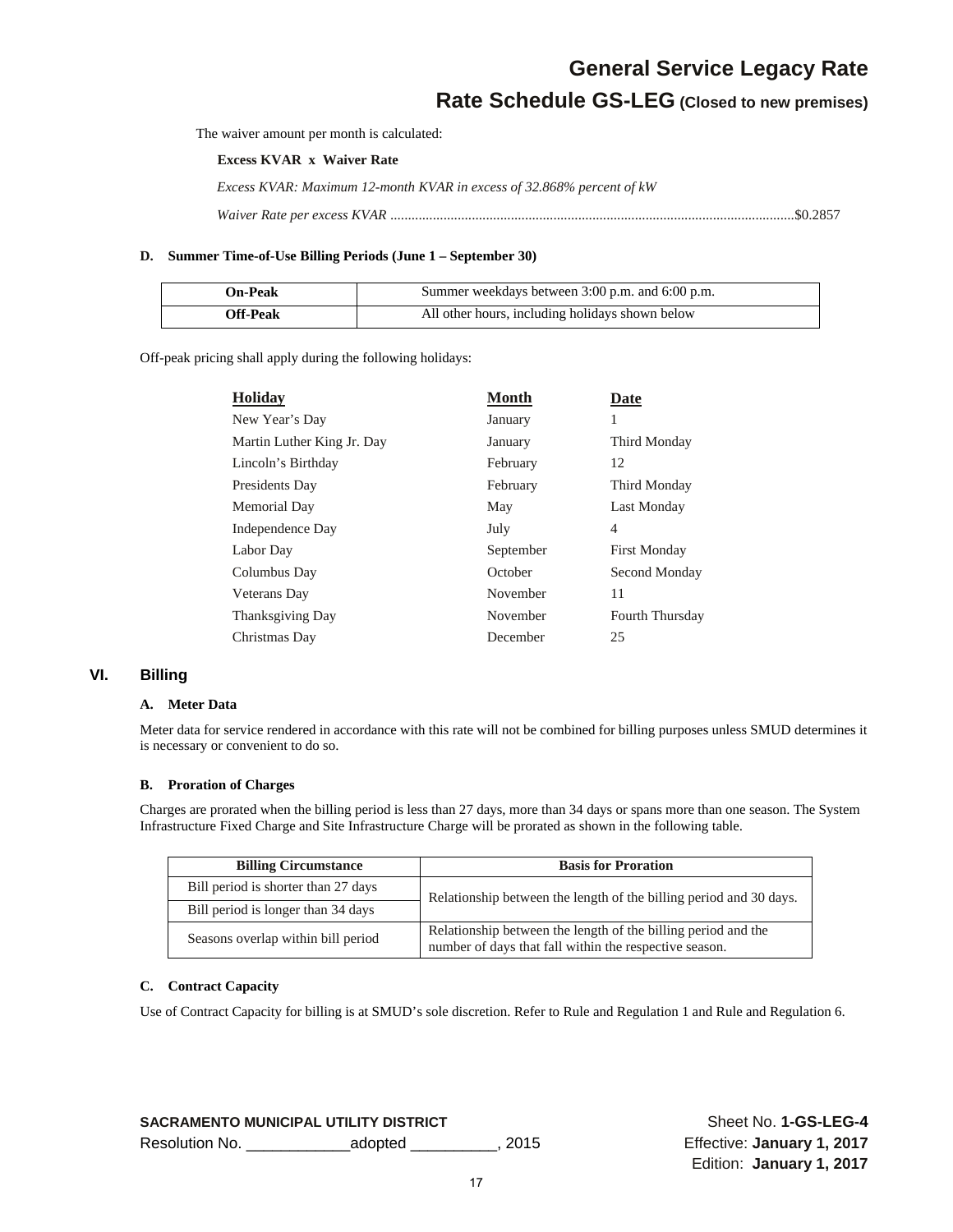# **Rate Schedule GS-LEG (Closed to new premises)**

### **D. Discontinuance of Service**

Any customer resuming service at the same premise within 12 months after discontinuing service will be required to pay the System Infrastructure Fixed Charges and Site Infrastructure Charges that would have been billed if service had not been discontinued, except when a customer agrees to lock out service during the full period. The System Infrastructure Fixed Charge and Site Infrastructure Charge will be waived during each of those months. Retroactive billing shall be at SMUD's sole discretion.

*(End)*

**SACRAMENTO MUNICIPAL UTILITY DISTRICT** Sheet No. **1-GS-LEG-5** Resolution No. \_\_\_\_\_\_\_\_\_\_\_\_adopted \_\_\_\_\_\_\_\_\_\_, 2015 Effective: **January 1, 2017**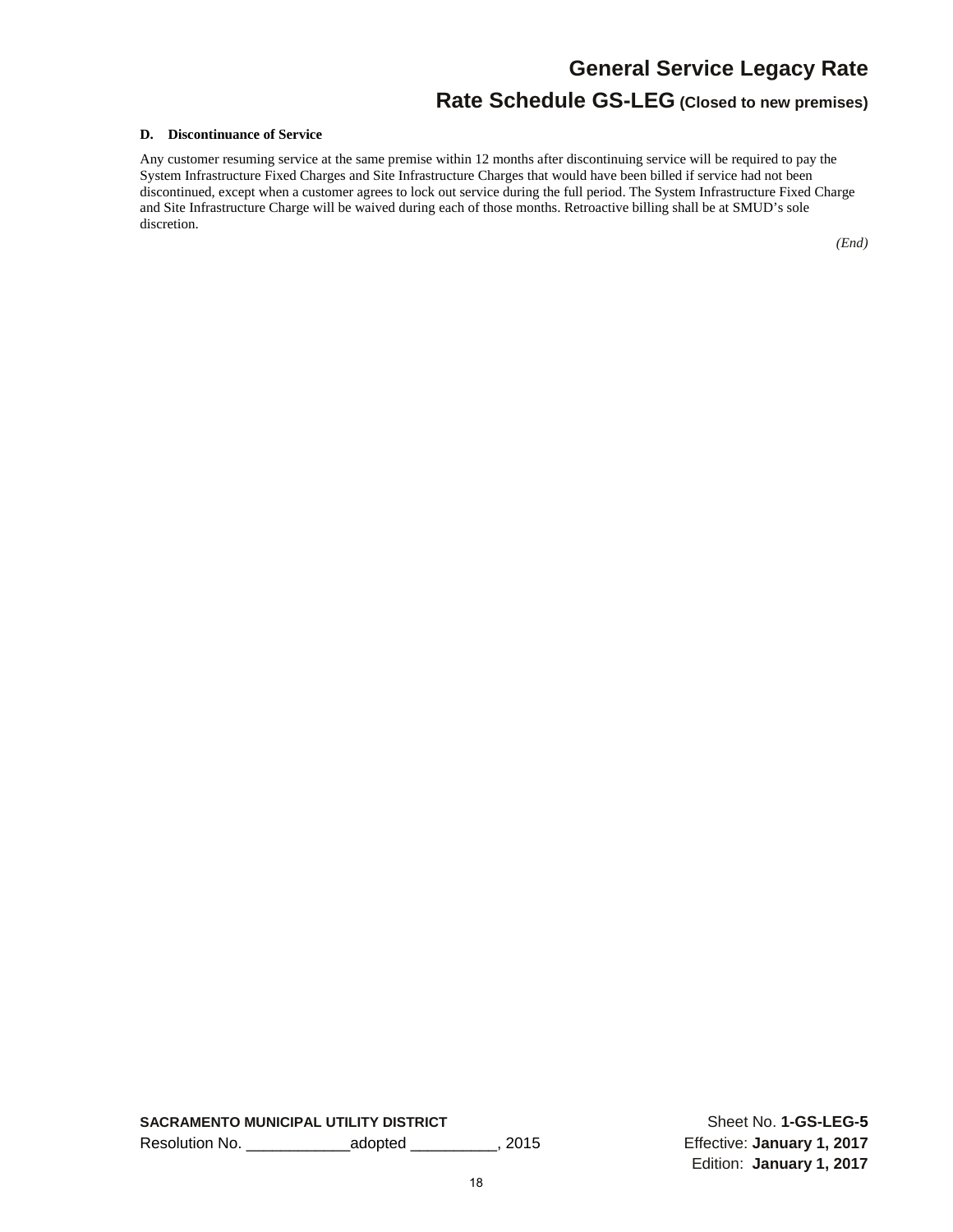# **Agricultural Service Rate Schedule AG**

# **I. Applicability**

This Rate Schedule 1-AG applies to single- or three-phase nonresidential agricultural service, delivered at standard voltages designated by SMUD as available at the customer premise. The electricity must be for pumping loads where a preponderance of the load is devoted to agricultural purposes such as farm lighting, feed choppers, milking machines, heating for incubators, brooders, and other farm uses; drainage pumping loads where a preponderance of the area drained is agricultural; and irrigation pumping loads for nonagricultural purposes where the entire loads, except for minor incidental uses, are devoted to such pumping.

This schedule is mandatory for agricultural accounts with monthly maximum demand that does not exceed 499 kW for three or more consecutive months. The demand for any month will be the maximum 15-minute kW delivery during the month.

For the purposes of this schedule a "month" is considered to be a single billing period of 27 to 34 days.

# **II. Firm Service Rate**

#### **A. Small Agricultural Service, Nondemand Rates – ASN**

This rate applies to agricultural accounts having a monthly maximum demand of 30 kW or less. If the account does not have a meter that registers demand, and monthly usage is at least 12,000 kWh for three consecutive months, a demand meter will be installed. Whenever monthly maximum demand exceeds 30 kW for three consecutive months, the customer will be billed on the applicable demand rate. To return to the nondemand rate, the account's monthly maximum demand must fall below 31 kW and usage must be below 12,000 kWh for 12 consecutive months.

|                                                          |          | $(Nov 1 - Apr 30)$ $(Mav 1 - Oct 31)$ |
|----------------------------------------------------------|----------|---------------------------------------|
| <b>Season</b>                                            | Winter   | <b>Summer</b>                         |
| System Infrastructure Fixed Charge - per month per meter | \$10.90  | \$10.90                               |
| Electricity Usage Charge \$/kWh for all kWh              | \$0.1209 | \$0.1324                              |

#### **B. Large Agricultural Service, Demand Rates – ASD**

This rate applies to agricultural accounts having a monthly maximum demand greater than 30 kW but less than 499 kW for three consecutive months. The demand for any month will be the maximum 15-minute kW delivery during the month. The customer will be billed on the demand-metered rate until the demand falls below 31 kW and energy is less than 12,000 kWh for 12 consecutive months before being returned to the ASN Rate.

| <b>Season</b>                                                                   | Winter    | Summer    |  |
|---------------------------------------------------------------------------------|-----------|-----------|--|
| System Infrastructure Fixed Charge - per month per meter                        | \$25.30   | \$25.30   |  |
| <b>Site Infrastructure Charge</b> (\$ per 12-month max kW or contract capacity) |           |           |  |
| First 30 kW                                                                     | No Charge | No Charge |  |
| Additional kW per month                                                         | \$2.49    | \$2.49    |  |
| <b>Electricity Usage Charge \$/kWh</b>                                          |           |           |  |
| Base Usage $-8,750$ kWh per month                                               | \$0.1338  | \$0.1283  |  |
| Base Usage Plus – kWh over 8,750 per month                                      | \$0.1050  | \$0.0929  |  |

#### **C. Small Agricultural Optional Time-of-Use – AON**

This optional rate is for small agricultural nondemand accounts. Transfers to the small agricultural Time-of-Use Rate must remain in effect for at least four months. Customers electing to move off this optional rate cannot return to service under this schedule for 12 months.

| <b>Season</b>                         |                                                            |      | Winter  | <b>Summer</b>              |  |
|---------------------------------------|------------------------------------------------------------|------|---------|----------------------------|--|
|                                       | System Infrastructure Fixed Charge - per month – per meter |      | \$14.60 | \$14.60                    |  |
|                                       | <b>Electricity Usage Charge \$/kWh</b>                     |      |         |                            |  |
| SACRAMENTO MUNICIPAL UTILITY DISTRICT |                                                            |      |         | Sheet No. 1-AG-1           |  |
| Resolution No.                        | adopted                                                    | 2015 |         | Effective: January 1, 2017 |  |
|                                       |                                                            |      |         | Edition: January 1, 2017   |  |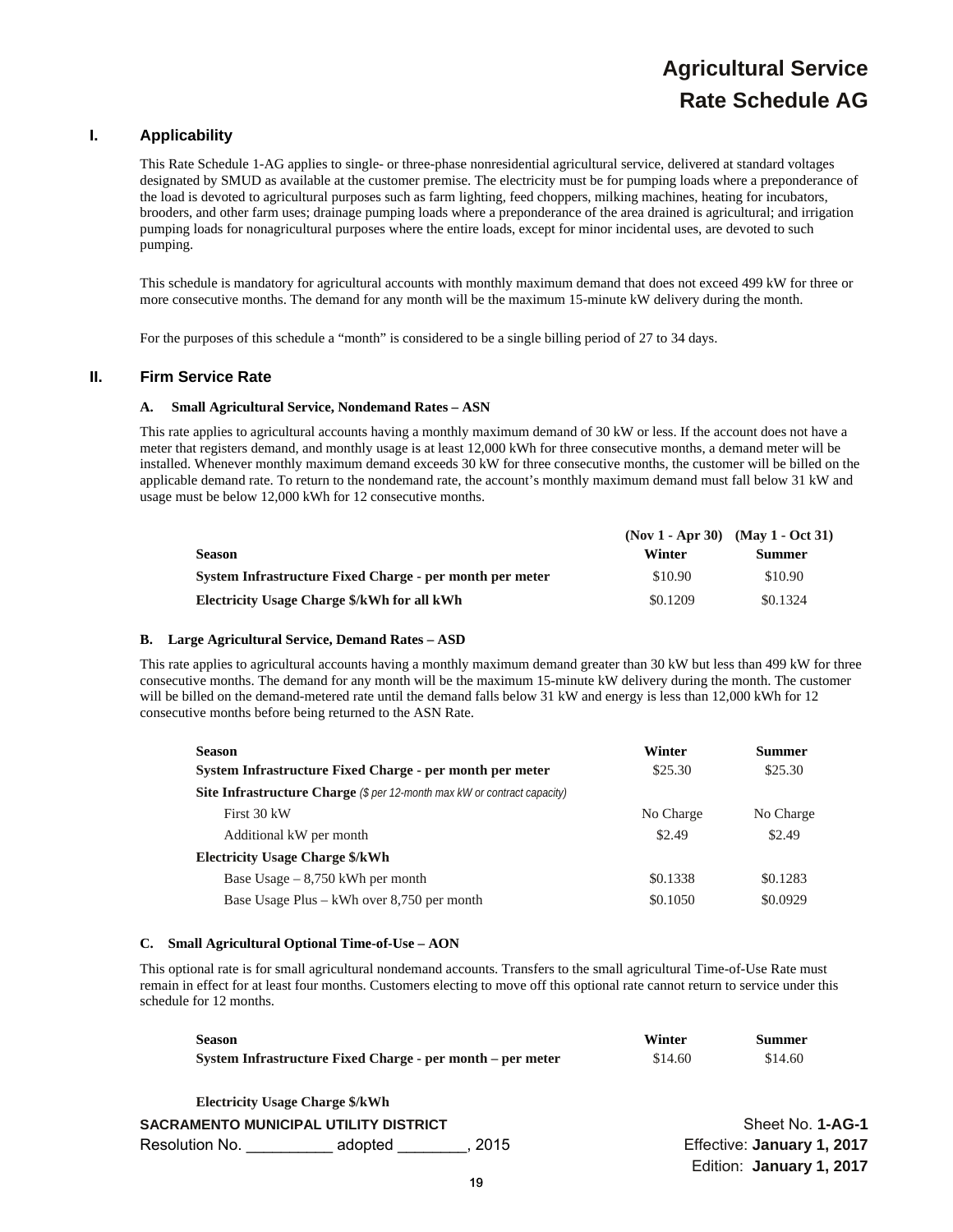# **Agricultural Service Rate Schedule AG**

| On-Peak period  | \$0.1389 | \$0.2015 |
|-----------------|----------|----------|
| Off-Peak period | \$0.1185 | \$0.1083 |

### **D. Large Agricultural Optional Time-of-Use – AOD**

This optional rate is for large agricultural accounts with demand greater than 30 kW and less than 499 kW. Transfers to the agricultural Time-of-Use Rate must remain in effect for at least four months. Customers electing to move off this optional rate cannot return to service under this schedule for 12 months.

| <b>Season</b>                                            | Winter   | <b>Summer</b> |
|----------------------------------------------------------|----------|---------------|
| System Infrastructure Fixed Charge per month – per meter | \$87.95  | \$87.95       |
| <b>Maximum Demand Charge \$/ kW</b>                      | \$2.49   | \$3.48        |
| <b>Electricity Usage Charge \$/kWh</b>                   |          |               |
| On-Peak period                                           | \$0.1384 | \$0.2143      |
| Off-Peak period                                          | \$0.1175 | \$0.1142      |

# **III. Electricity Usage Surcharges**

Refer to the following rate schedules for details on these surcharges:

- **A. Solar Surcharge.** Refer to Rate Schedule 1-SB1.
- **B. Hydro Generation Adjustment (HGA).** Refer to Rate Schedule 1-HGA.

# **IV. Rate Option Menu**

#### **A. Generator Standby Service Option**

Generator Standby Service applies when all of the following conditions are met:

- 1. The customer has electric generator(s), sited on the customer premise, that serve all or part of the customer's load;
- 2. The generator(s) are connected to SMUD's electrical system; and
- 3. SMUD is required to have resources available to provide supplemental service, backup electricity and/or to supply electricity during generator(s) maintenance service.

| <b>Generator Standby Service Charge by Voltage Level</b> | <b>Secondary</b> |        | <b>Primary</b> Subtransmission |
|----------------------------------------------------------|------------------|--------|--------------------------------|
| (\$/kW of Contract Capacity per month)                   | \$6.57           | \$5.20 | \$2.62                         |

In addition to the Generator Standby Service Charge, SMUD will continue to bill for all applicable charges under this rate schedule. These charges include System Infrastructure Fixed Charges and Site Infrastructure Charges, as well as Electricity Usage and Maximum Demand Charges for SMUD-provided power.

The Generator Standby Service Charge will be waived for qualifying net metered generation. Refer to Rate Schedule 1-NEM.

**B. Net Energy Metering Option.** Refer to Rate Schedule 1-NEM.

# **C. Green Pricing Options**

**SACRAMENTO MUNICIPAL UTILITY DISTRICT SHEET NO SHEET NO. 1-AG-2** Resolution No. \_\_\_\_\_\_\_\_\_\_ adopted \_\_\_\_\_\_\_\_, 2015 Effective: **January 1, 2017**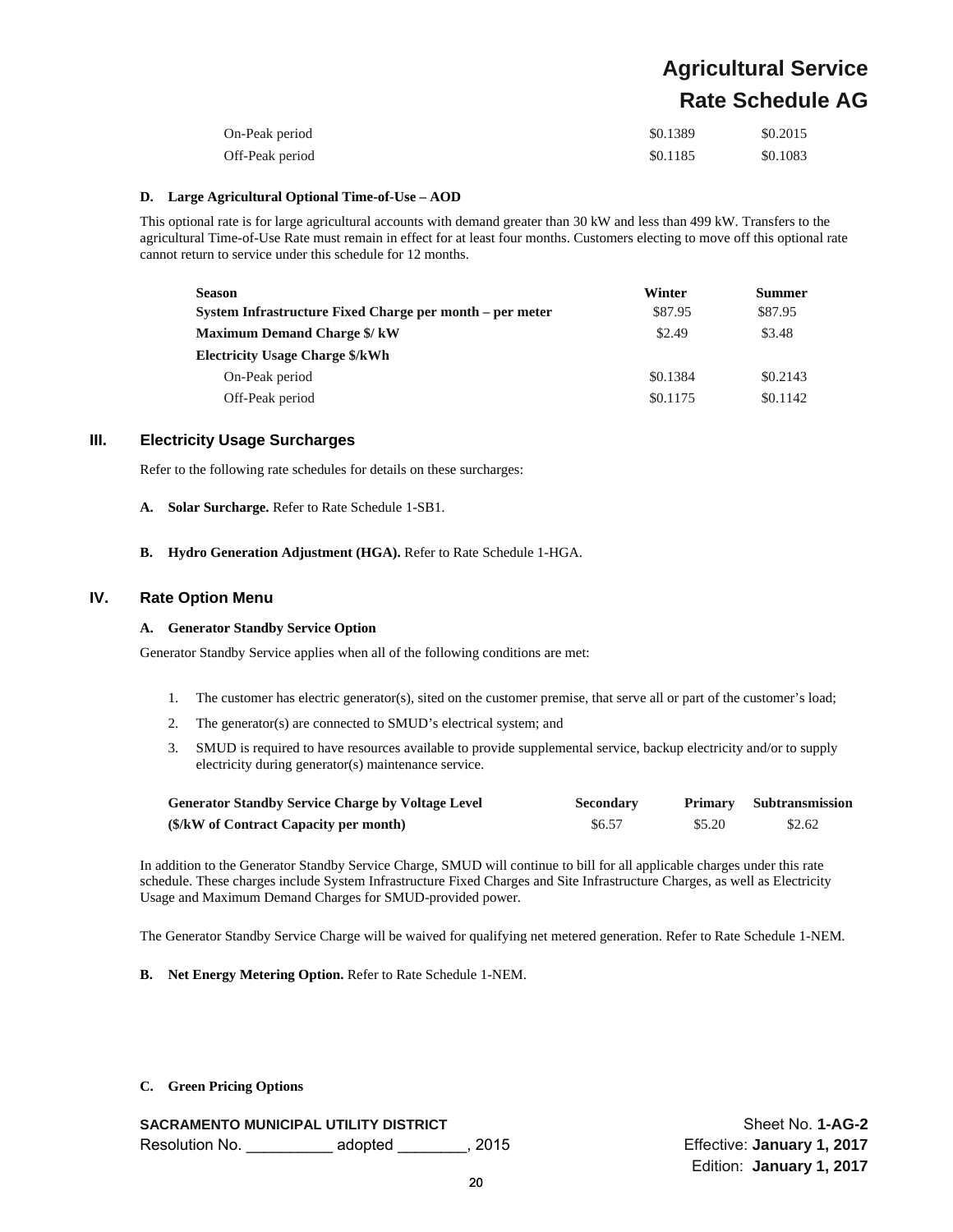# **1. SMUD Community Solar Option**

Under this premium service option, customers elect to contribute monthly payments toward the installation of a photoelectric system at a selected community locale. Refer to the SMUD website, www.smud.org, for further information on monthly contribution options and currently identified projects.

# **2. SMUD Renewable Energy Option**

Customers electing this premium power service will receive an additional charge for monthly energy of no less than 1/2 cent and no greater than 2 cents per kWh. SMUD may offer up to three premium rate options representing various blends of renewable resources and/or renewable energy credits within the 1/2 cent to 2 cent range. The actual prices will be published each November and will be based on the expected above market cost of renewable resources for the upcoming year. Participation will be limited to the amount of resources that SMUD is able to secure at or below the 2 cent premium limit.

# **D. Special Metering Charge**

For customers who purchase and install additional equipment and software identified by SMUD meter specialists as necessary for load data collection and transfer to electronic media outside SMUD, SMUD will charge a monthly service fee to cover maintenance, software support and licensing fees. Payment for this nonstandard equipment and service will be made through provisions in Rule and Regulation 2, Section IV. Special Facilities. The fee schedule is available at SMUD's website, www.smud.org.

# **V. Conditions of Service**

# **A. Type of Electric Service**

SMUD will provide customers on this rate schedule standard, firm service consisting of a continuous and sufficient supply of electricity.

# **B. Service Voltage Definition**

The following defines the three voltage classes available. The rate shall be determined by the voltage level at which service is taken according to the following:

*1. Secondary Service Voltage* 

This service class provides power at voltage levels below 12 kilo-Volts (kV), or at a level not otherwise defined as "Primary" or "Subtransmission."

*2. Primary Service Voltage* 

This service class provides power at a voltage level of 12 kV or 21 kV. To be eligible for Primary Service Voltage, the customer's monthly demand must exceed 299 kW, the voltage must be available in the area being served, and SMUD must approve the arrangement for power provision.

*3. Subtransmission Service Voltage* 

This subtransmission service class provides power at a voltage level of 69 kV or as otherwise defined by SMUD. To be eligible for voltage service at this level, the customer's monthly demand must exceed 499 kW, the voltage must be available in the area being served, and SMUD must approve the arrangement for power provision.

# **C. Power Factor Adjustment**

# **1. Adjustment (charge varies by month)**

Accounts on a demand rate are subject to a power factor (PF) adjustment charge. When a customer's monthly power factor falls below 95 percent leading or lagging, the following billing adjustment will apply:

**Electricity Usage x [ (95% Power Factor) - 1 ] x Power Factor Adjustment** 

*Electricity Usage*: *the total monthly kWh for the account*

**SACRAMENTO MUNICIPAL UTILITY DISTRICT SHOT CONSUMING SHEET NO. 1-AG-3** Resolution No. \_\_\_\_\_\_\_\_\_\_ adopted \_\_\_\_\_\_\_\_, 2015 Effective: **January 1, 2017**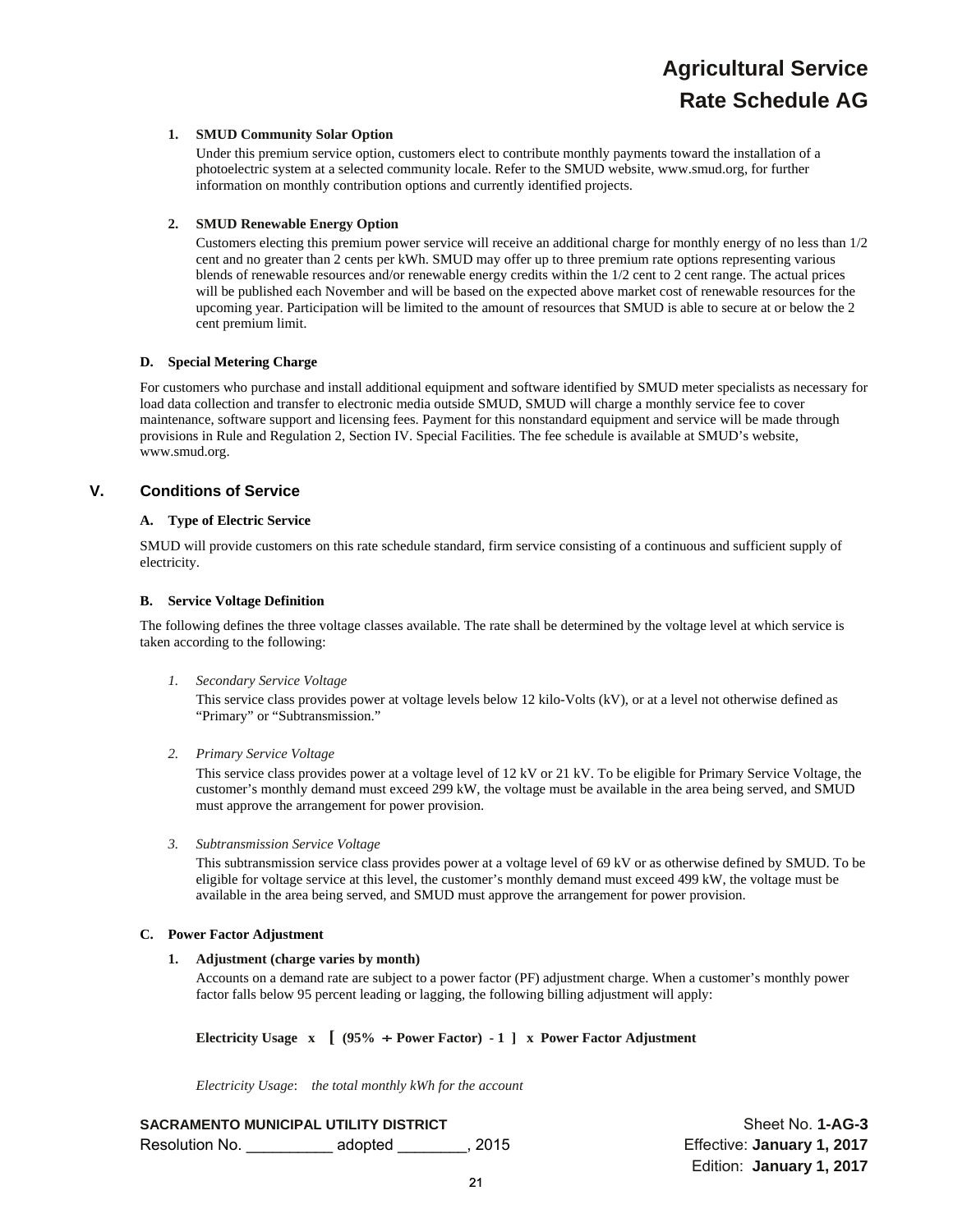# **Agricultural Service Rate Schedule AG**

| Power Factor: | the lesser of the customer's monthly power factor or 95 percent |
|---------------|-----------------------------------------------------------------|
|               |                                                                 |

*Power Factor Adjustment Rate* ............................................................................................................... \$0.0108

# **2. Waiver Contract (charge per month is set for the term of the waiver)**

Customers may apply for a power factor waiver contract that compensates SMUD for the power factor correction for the portion that is covered under the contract. The waiver amount per month is calculated:

# **Excess KVAR x Waiver Rate**

| Excess KVAR: Maximum 12-month KVAR in excess of 32.868 percent of kW |
|----------------------------------------------------------------------|
|                                                                      |

# **D. Time-of-Use Billing Periods**

Winter season is from November 1 through April 30. Summer season is from May 1 through October 31.

| <b>Winter Season On-Peak</b> | Weekdays between $7:00$ a.m. and $10:00$ a.m. and $5:00$ p.m. and $8:00$ p.m. |
|------------------------------|-------------------------------------------------------------------------------|
| <b>Summer Season On-Peak</b> | Weekdays between 2:00 p.m. and 8:00 p.m.                                      |
| Off-Peak                     | All other hours, including holidays shown below.                              |

Off-peak pricing shall apply during the following holidays:

| Holiday                    | <b>Month</b> | Date                |
|----------------------------|--------------|---------------------|
| New Year's Day             | January      | 1                   |
| Martin Luther King Jr. Day | January      | Third Monday        |
| Lincoln's Birthday         | February     | 12                  |
| Presidents Day             | February     | Third Monday        |
| Memorial Day               | May          | Last Monday         |
| Independence Day           | July         | 4                   |
| Labor Day                  | September    | <b>First Monday</b> |
| Columbus Day               | October      | Second Monday       |
| Veterans Day               | November     | 11                  |
| <b>Thanksgiving Day</b>    | November     | Fourth Thursday     |
| Christmas Day              | December     | 25                  |

# **VI. Billing**

# **A. Meter Data**

Meter data for service rendered in accordance with this rate will not be combined for billing purposes unless SMUD determines it is necessary or convenient to do so.

### **B. Proration of Charges**

Charges are prorated when the billing period is less than 27 day, more than 34 days or spans more than one season. The Electricity Usage allowances, System Infrastructure Fixed Charge, and Site Infrastructure Charge will be prorated as shown in the following table.

| <b>Billing Circumstance</b>           |         |        | <b>Basis for Proration</b> |
|---------------------------------------|---------|--------|----------------------------|
| SACRAMENTO MUNICIPAL UTILITY DISTRICT |         |        |                            |
| Resolution No.                        | adopted | . 2015 |                            |

Sheet No. **1-AG-4** Effective: January 1, 2017 Edition: **January 1, 2017**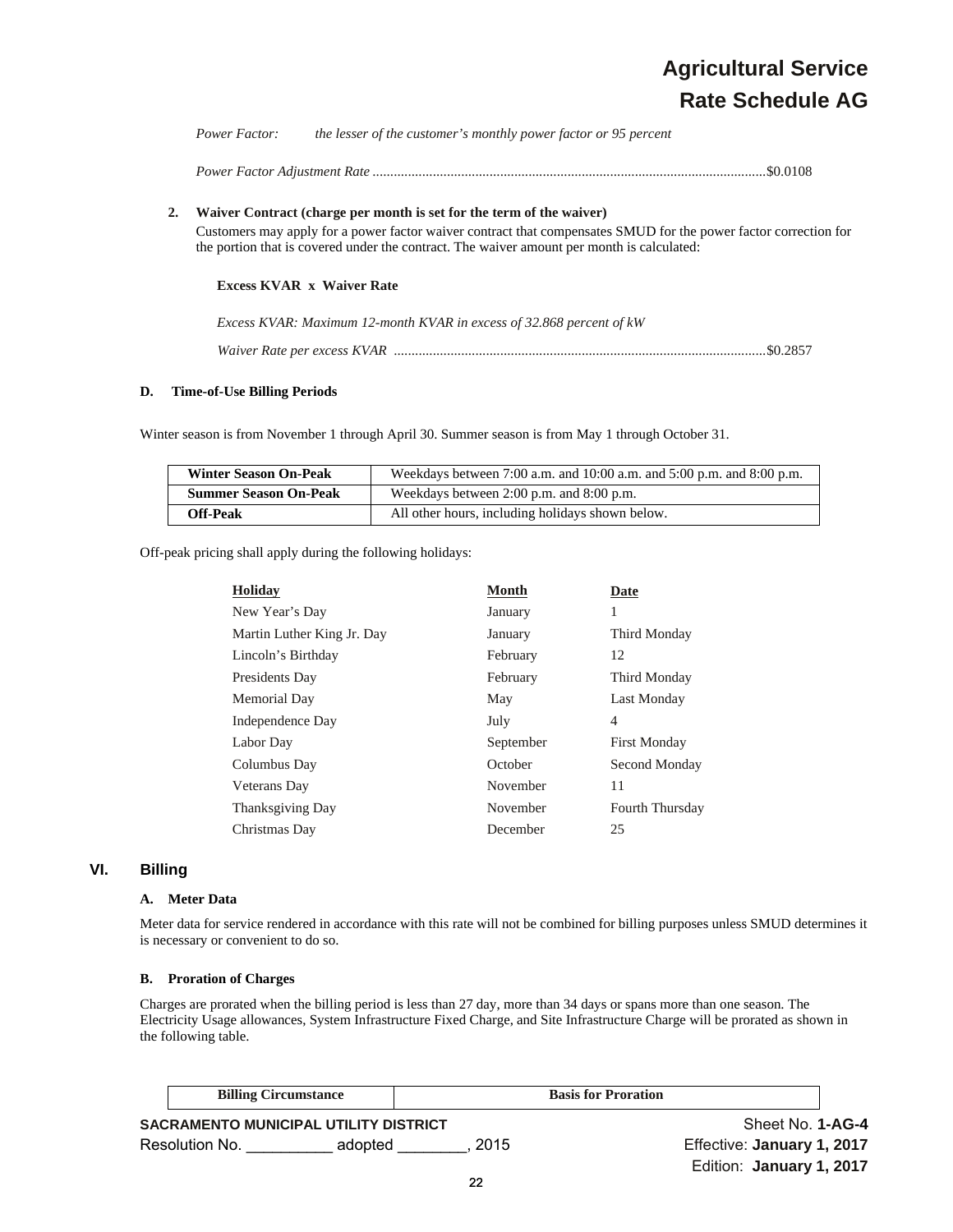# **Agricultural Service Rate Schedule AG**

| Bill period is shorter than 27 days | Relationship between the length of the billing period and 30 days.                                                       |  |
|-------------------------------------|--------------------------------------------------------------------------------------------------------------------------|--|
| Bill period is longer than 34 days  |                                                                                                                          |  |
| Seasons overlap within bill period  | Relationship between the length of the billing period and the number<br>of days that fall within the respective seasons. |  |

# **C. Contract Capacity**

Use of Contract Capacity for billing is at SMUD's sole discretion. Refer to Rule and Regulation 1 and Rule and Regulation 6.

# **D. Discontinuance of Service**

Any customer resuming service at the same premise within 12 months after discontinuing service will be required to pay the System Infrastructure Fixed Charges and Site Infrastructure Charges that would have been billed if service had not been discontinued, except when a customer agrees to lock out service during the full period of June through September. The System Infrastructure Fixed Charge and Site Infrastructure Charge will be waived during each of those months.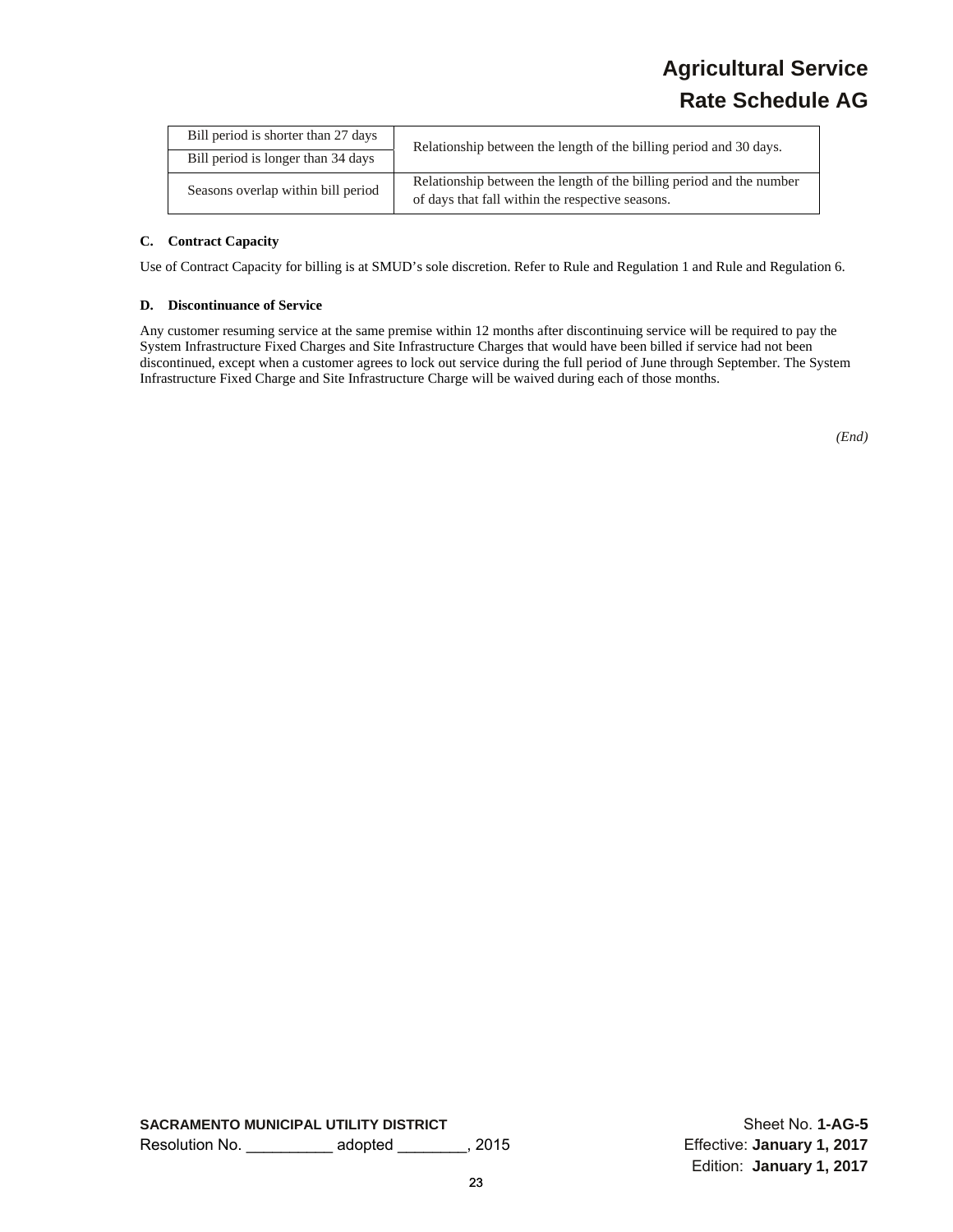# **I. Applicability**

This Rate Schedule 1-GS-TOU1 applies to single- or three-phase service, delivered at standard voltages designated by SMUD as available at the customer's premise. This schedule is mandatory for all agricultural, commercial and industrial (C&I) accounts with monthly maximum demand of 1,000 kW or greater for three consecutive months during the preceding 12 months. Accounts will remain on this rate schedule unless monthly maximum demand falls below 1,000 kW for 12 consecutive months. The demand for any month will be the maximum 15-minute kW delivery during the month. This schedule is also mandatory for accounts with contract capacity of 1,000 kW or greater. For the purposes of this schedule a "month" is considered to be a single billing period of 27 to 34 days.

# **II. Firm Service Rates**

|                                                                                 | Large C&I        | Large C&I      | Large C&I              |
|---------------------------------------------------------------------------------|------------------|----------------|------------------------|
| <b>Voltage Level</b>                                                            | <b>Secondary</b> | <b>Primary</b> | <b>Subtransmission</b> |
| <b>Rate Category</b>                                                            | GUS L            | <b>GUP L</b>   | GUT L                  |
| Winter Season - October 1 through May 31                                        |                  |                |                        |
| System Infrastructure Fixed Charge - per month per meter                        | \$106.85         | \$106.85       | \$282.95               |
| <b>Site Infrastructure Charge</b> (\$ per 12 month max kW or contract capacity) | \$3.98           | \$3.82         | \$3.04                 |
| <b>Electricity Usage Charge</b>                                                 |                  |                |                        |
| On-Peak \$/kWh                                                                  | \$0.1067         | \$0.1015       | \$0.0978               |
| Off-Peak \$/kWh                                                                 | \$0.0846         | \$0.0791       | \$0.0774               |
| Summer Season - June 1 through September 30                                     |                  |                |                        |
| System Infrastructure Fixed Charge – per month per meter                        | \$106.85         | \$106.85       | \$282.95               |
| <b>Site Infrastructure Charge</b> (\$ per 12 month max kW or contract capacity) | \$3.98           | \$3.82         | \$3.04                 |
| <b>Electricity Usage Charge</b>                                                 |                  |                |                        |
| Super-Peak \$/kWh                                                               | \$0.1662         | \$0.1370       | \$0.1331               |
| On-Peak \$/kWh                                                                  | \$0.1327         | \$0.1248       | \$0.1169               |
| Off-Peak \$/kWh                                                                 | \$0.1062         | \$0.0969       | \$0.0955               |

# **III. Electricity Usage Surcharges**

Refer to the following rate schedules for details on electricity usage surcharges that apply to all kWh.

- **A. Solar Surcharge.** Refer to Rate Schedule 1-SB1.
- **B. Hydro Generation Adjustment (HGA).** Refer to Rate Schedule 1-HGA.

# **IV. Rate Option Menu**

- **A. Energy Assistance Program Rate (EAPR) for Nonprofit Agencies.** Refer to Rate Schedule 1-EAPR.
- **B. Campus Billing.** Refer to Rate Schedule 1-CB.

# **C. Implementation of Energy Efficiency Program or Installation of New Solar/Photovoltaic Systems**

Customers who implement a SMUD-sponsored Energy Efficiency program or who install a SMUD-approved solar/photovoltaic system to offset their on-site energy usage may request, in writing, within 30 days of the project completion and commissioning, an adjustment to their billing demand based on the anticipated reduction in kW from the Energy Efficiency Project Worksheet. The adjusted billing demand is valid for 12 months or until it is exceeded by actual maximum demand.

**SACRAMENTO MUNICIPAL UTILITY DISTRICT** STATE SHEET SHEET NO. 1-GS-TOU1-1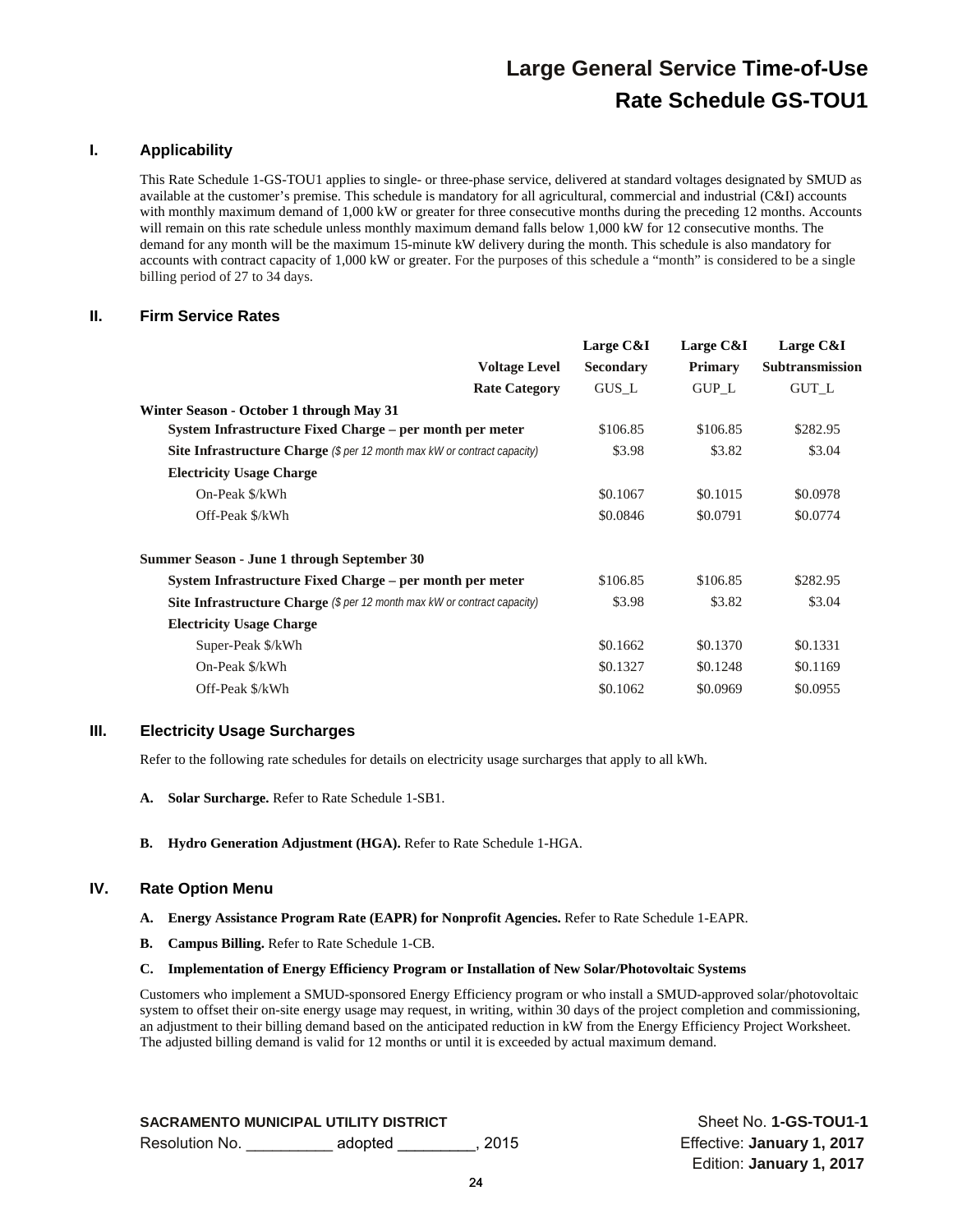#### **D. Generator Standby Service Option**

Generator Standby Service applies when all of the following conditions are met:

- 1. The customer owns and operates, or leases one or more generators, sited on the customer premise, that serves all or part of the customer's load; and
- 2. The generator(s) are not fueled by a renewable resource; and
- 3. The generator(s) are connected to SMUD's electrical system; and
- 4. SMUD is required to have resources available to provide supplemental service, backup electricity and, or to supply electricity during generator(s) maintenance service.

| <b>Generator Standby Service Charge by Voltage Level</b> | <b>Secondary</b> |        | Primary Subtransmission |
|----------------------------------------------------------|------------------|--------|-------------------------|
| (\$/kW of Contract Capacity per month)                   | \$6.57           | \$5.20 | \$2.62                  |

In addition to the Generator Standby Service Charge, SMUD will continue to bill for all applicable charges under this rate schedule, including, but not limited to, System Infrastructure Fixed Charges, Site Infrastructure Charges, and electricity usage charges for SMUD-provided power.

The Generator Standby Service Charge will be waived for qualifying net metered generation. Refer to Rate Schedule 1-NEM.

# **E. Net Energy Metering Option.** Refer to Rate Schedule 1-NEM.

# **F. Green Pricing Options**

# **1. SMUD Community Solar Option**

Under this premium service option, customers elect to contribute monthly payments toward the installation of a photoelectric system at a selected community locale. Refer to the SMUD website, www.smud.org, for further information on monthly contribution options and projects.

#### **2. SMUD Renewable Energy Option**

Customers electing this premium power service will receive an additional charge for monthly energy of no less than 1/2 cent and no greater than 2 cents per kWh. SMUD may offer up to three premium rate options representing various blends of renewable resources and/or renewable energy credits within the 1/2 cent to 2 cent range. The actual prices will be published each November and will be based on the expected above market cost of renewable resources for the upcoming year. Participation will be limited to the amount of resources that SMUD is able to secure at or below the 2 cent premium limit.

# **G. Special Metering Charge**

For customers who purchase and install additional equipment and software identified by SMUD meter specialists as necessary for load data collection and transfer to electronic media outside SMUD, SMUD will charge a monthly service fee to cover maintenance, software support and licensing fees. Payment for this nonstandard equipment and service will be made through provisions in Rule and Regulation 2, Section IV. Special Facilities. The fee schedule is available at SMUD's website, www.smud.org.

# **V. Conditions of Service**

# **A. Type of Electric Service**

SMUD will provide customers on this rate schedule standard, firm service consisting of a continuous and sufficient supply of electricity.

#### **B. Service Voltage Definition**

The following defines the three voltage classes available. The rate shall be determined by the voltage level at which service is provided according to the following:

# **SACRAMENTO MUNICIPAL UTILITY DISTRICT SHEET NO SHEET NO SHEET NO. 1-GS-TOU1-2**

Resolution No. \_\_\_\_\_\_\_\_\_\_ adopted \_\_\_\_\_\_\_\_\_, 2015 Effective: **January 1, 2017**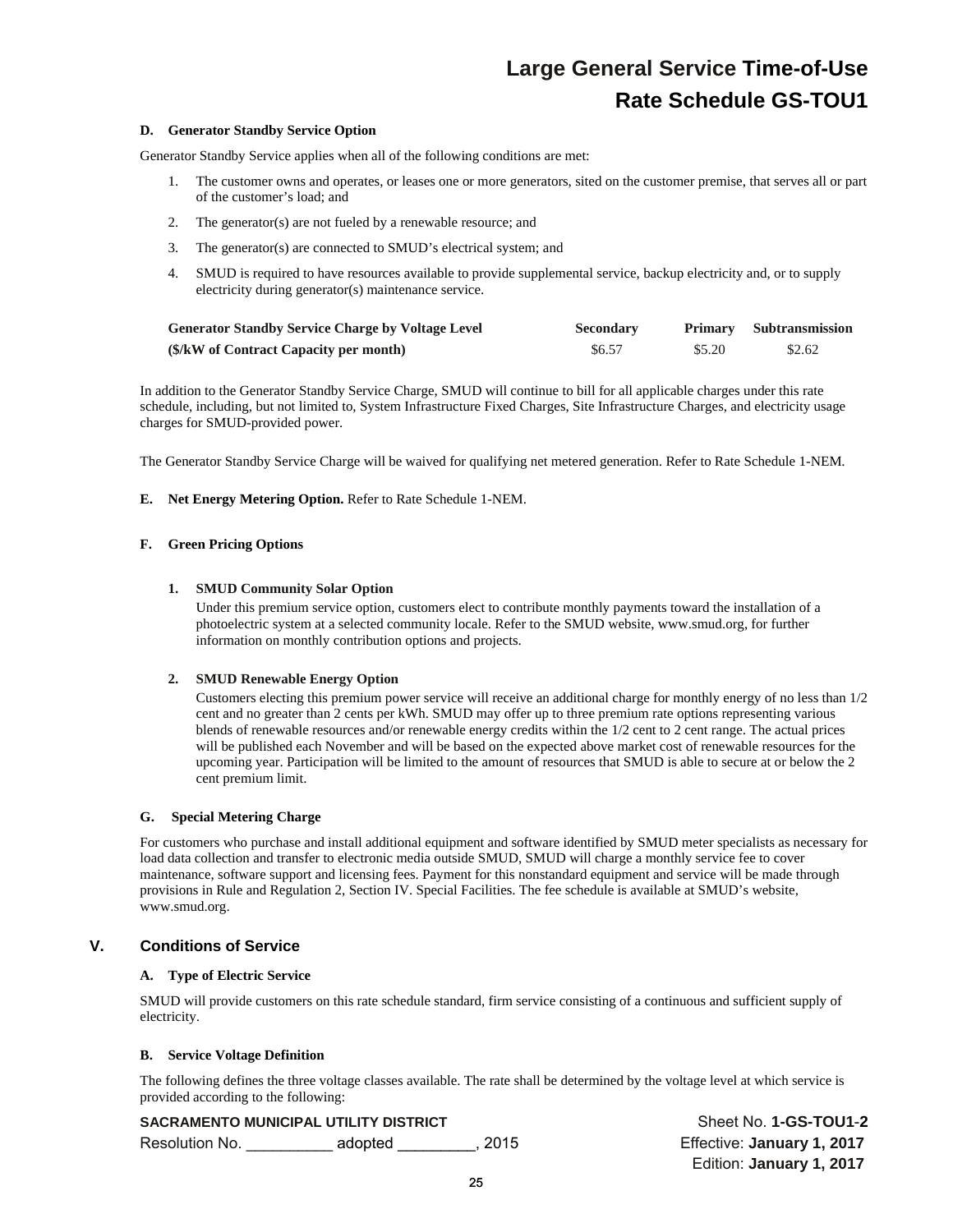# *1. Secondary Service Voltage*

This service class provides power at voltage levels below 12 kilo-Volts (kV), or at a level not otherwise defined as "Primary" or "Subtransmission."

# *2. Primary Service Voltage*

This service class provides power at a voltage level of 12 kV or 21 kV. To be eligible for Primary Service Voltage, the customer's monthly demand must exceed 299 kW, the voltage must be available in the area being served, and SMUD must approve the arrangement for power provision.

# *3. Subtransmission Service Voltage*

This subtransmission service class provides power at a voltage level of 69 kV or as otherwise defined by SMUD. To be eligible for voltage service at this level, the customer's monthly demand must exceed 499 kW, the voltage must be available in the area being served, and SMUD must approve the arrangement for power provision.

# **C. Power Factor Adjustment or Waiver**

# **1. Adjustment (charge per month varies)**

Accounts on a demand rate are subject to a power factor (PF) adjustment charge. When a customer's monthly power factor falls below 95 percent leading or lagging, the following billing adjustment will apply:

|                                                          |  |  | Electricity Usage $x \in (95\% \div Power Factor) - 1$   x Power Factor Adjustment Rate |
|----------------------------------------------------------|--|--|-----------------------------------------------------------------------------------------|
| Electricity Usage: the total monthly kWh for the account |  |  |                                                                                         |
| <i>Power Factor:</i>                                     |  |  | the lesser of the customer's monthly power factor or 95 percent                         |
|                                                          |  |  |                                                                                         |

# **2. Waiver Contract (charge per month is set for the term of the waiver)**

Customers may apply for a power factor waiver contract that compensates SMUD for the power factor correction for the portion that is covered under the contract. The waiver amount per month is calculated:

# **Excess KVAR x Waiver Rate**

*Excess KVAR: Maximum 12-month KVAR in excess of 32.868 percent of kW* 

*Waiver Rate per excess KVAR* .......................................................................................................... \$0.2857

# **D. Large General Service Time-of-Use Billing Periods**

| Winter On-Peak: October 1 -May 31        | Weekdays between 12:00 noon and 10:00 p.m.                                            |
|------------------------------------------|---------------------------------------------------------------------------------------|
| Summer On-Peak: June 1 -September 30     | Weekdays between 12:00 noon and 2:00 p.m. and between<br>$8:00$ p.m. and $10:00$ p.m. |
| Summer Super-Peak: June 1 - September 30 | Weekdays between 2:00 p.m. and 8:00 p.m.                                              |
| Off-Peak                                 | All other hours, including holidays shown below.                                      |

**SACRAMENTO MUNICIPAL UTILITY DISTRICT SHEET NO SHEET NO. 1-GS-TOU1-3** Resolution No. \_\_\_\_\_\_\_\_\_\_ adopted \_\_\_\_\_\_\_\_\_, 2015 Effective: **January 1, 2017**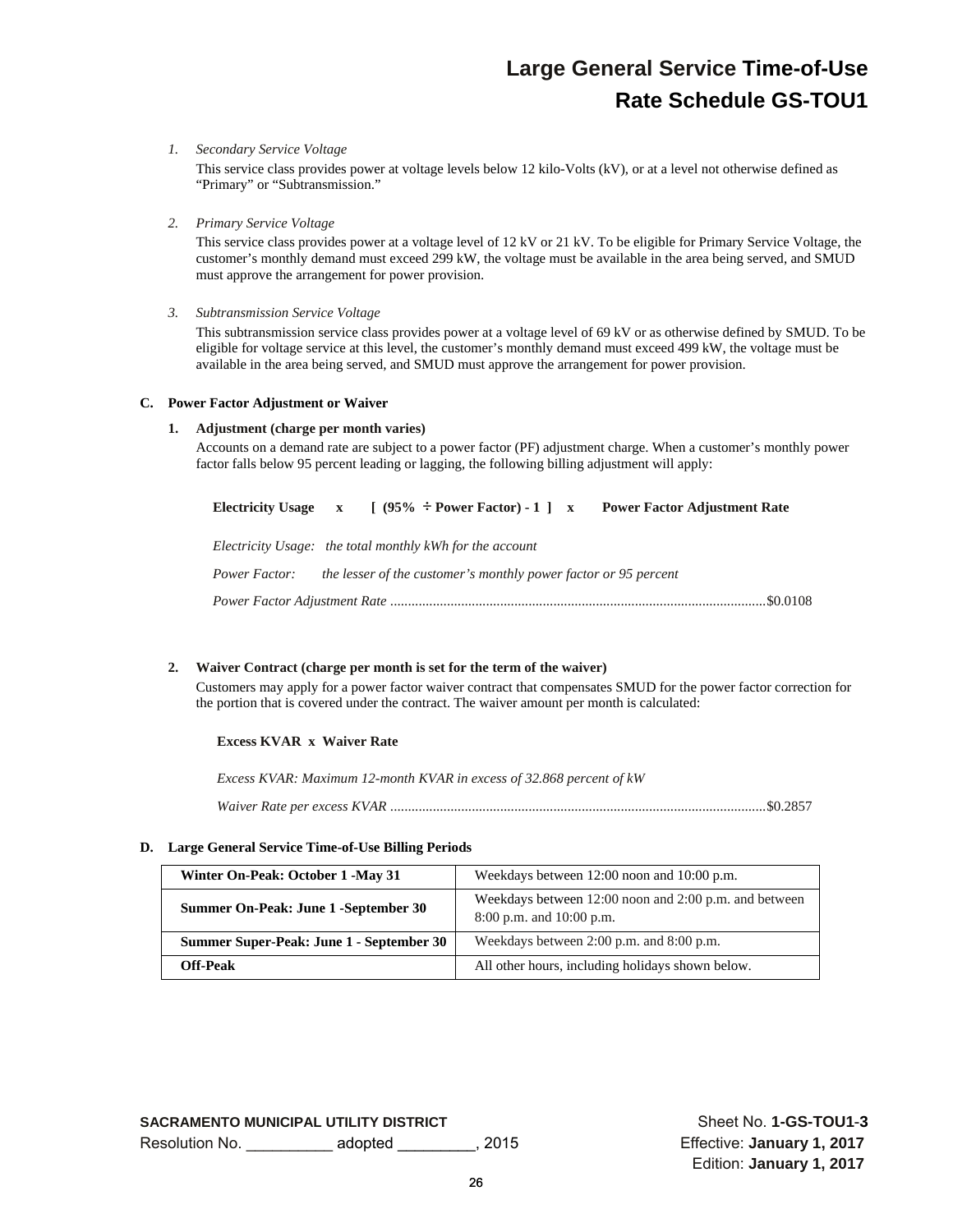Off-peak pricing shall apply during the following holidays:

| <b>Holiday</b>             | Month     | Date                   |
|----------------------------|-----------|------------------------|
| New Year's Day             | January   | 1                      |
| Martin Luther King Jr. Day | January   | Third Monday           |
| Lincoln's Birthday         | February  | 12                     |
| Presidents Day             | February  | Third Monday           |
| Memorial Day               | May       | Last Monday            |
| Independence Day           | July      | 4                      |
| Labor Day                  | September | <b>First Monday</b>    |
| Columbus Day               | October   | Second Monday          |
| Veterans Day               | November  | 11                     |
| <b>Thanksgiving Day</b>    | November  | <b>Fourth Thursday</b> |
| Christmas Day              | December  | 25                     |

# **VI. Billing**

# **A. Meter Data**

Meter data for service rendered in accordance with this rate will not be combined for billing purposes unless SMUD determines it is necessary or convenient to do so.

# **B. Proration of Charges**

Charges are prorated when the billing period is less than 27 days, more than 34 days or spans more than one season. The System Infrastructure Fixed Charge and Site Infrastructure Charge will be prorated as shown in the following table.

| <b>Billing Circumstance</b>           | <b>Basis for Proration</b>                                                                                               |
|---------------------------------------|--------------------------------------------------------------------------------------------------------------------------|
| Billing period is less than 27 days   | Relationship between the length of the billing period and 30 days.                                                       |
| Billing period is more than 34 days   |                                                                                                                          |
| Seasons overlap within billing period | Relationship between the length of the billing period and the<br>number of days that fall within the respective seasons. |

# **C. Contract Capacity**

Use of Contract Capacity for billing is at SMUD's sole discretion. Refer to Rule and Regulation 1 and Rule and Regulation 6.

# **D. Discontinuance of Service**

Any customer resuming service at the same premise within 12 months after discontinuing service will be required to pay the System Infrastructure Fixed Charges and Site Infrastructure Charges that would have been billed if service had not been discontinued, except when a customer agrees to lock out service during the full period. The System Infrastructure Fixed Charge and Site Infrastructure Charge will be waived during each of those months. Retroactive billing shall be at SMUD's sole discretion.

*(End)*

**SACRAMENTO MUNICIPAL UTILITY DISTRICT SHEET NO SHEET NO SHEET NO. 1-GS-TOU1-4** Resolution No. \_\_\_\_\_\_\_\_\_\_ adopted \_\_\_\_\_\_\_\_\_, 2015 Effective: **January 1, 2017**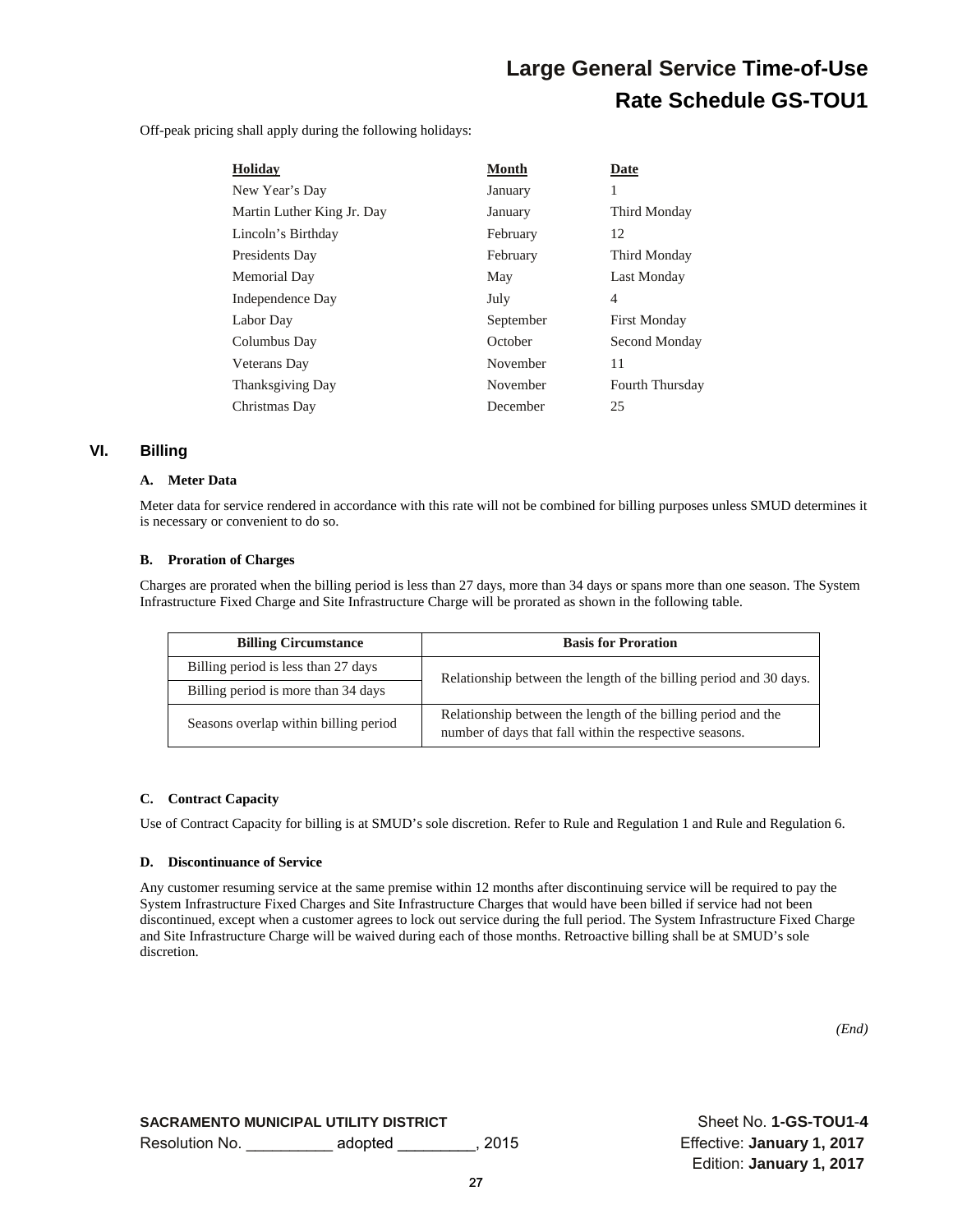# **I. Applicability**

This Rate Schedule 1-GS-TOU2 applies to single- or three-phase service, delivered at standard voltages designated by SMUD as available at the customer's premise. This schedule is mandatory for all agricultural, commercial and industrial (C&I) accounts with monthly maximum demand of at least 500 kW for three consecutive months, but not greater than 999 kW for three consecutive months during the preceding 12 months. Accounts will remain on this schedule unless monthly maximum demand falls below 500 kW for 12 consecutive months or exceeds 999 kW for three consecutive months. This schedule is also mandatory for accounts with contract capacity of at least 500 kW, but not greater than 999 kW. The demand for any month will be the maximum 15-minute kW delivery during the month. For the purposes of this schedule a "month" is considered to be a single billing period of 27 to 34 days.

# **II. Firm Service Rates**

|                                                                                 | Medium C&I       | Medium C&I     | Medium C&I      |
|---------------------------------------------------------------------------------|------------------|----------------|-----------------|
| <b>Voltage Level</b>                                                            | <b>Secondary</b> | <b>Primary</b> | Subtransmission |
| <b>Rate Category</b>                                                            | GUS_M            | GUP M          | GUT_M           |
|                                                                                 |                  |                |                 |
| System Infrastructure Fixed Charge – per month per meter                        | \$106.85         | \$106.85       | \$282.95        |
| Site Infrastructure Charge (\$ per 12 month max kW or contract capacity)        | \$2.82           | \$2.49         | \$2.05          |
|                                                                                 |                  |                |                 |
|                                                                                 | \$0.1017         | \$0.0962       | \$0.0927        |
|                                                                                 | \$0.0806         | \$0.0763       | \$0.0746        |
| Summer Season – June 1 through September 30                                     |                  |                |                 |
| System Infrastructure Fixed Charge – per month per meter                        | \$106.85         | \$106.85       | \$282.95        |
| <b>Site Infrastructure Charge</b> (\$ per 12 month max kW or contract capacity) | \$2.82           | \$2.49         | \$2.05          |
| <b>Summer Super Peak Demand Charge</b> (\$ per monthly super-peak max kW)       | \$6.91           | \$6.35         | \$0.00          |
|                                                                                 |                  |                |                 |
|                                                                                 | \$0.1929         | \$0.1836       | \$0.1782        |
|                                                                                 | \$0.1328         | \$0.1281       | \$0.1200        |
|                                                                                 | \$0.1022         | \$0.0973       | \$0.0958        |
|                                                                                 |                  |                |                 |

# **III. Electricity Usage Surcharges**

Refer to the following rate schedules for details on electricity usage surcharges that apply to all kWh.

- **A. Solar Surcharge.** Refer to Rate Schedule 1-SB1.
- **B. Hydro Generation Adjustment (HGA).** Refer to Rate Schedule 1-HGA.

# **IV. Rate Option Menu**

- **A. Energy Assistance Program Rate (EAPR) for Nonprofit Agencies.** Refer to Rate Schedule 1-EAPR.
- **B. Campus Billing.** Refer to Rate Schedule 1-CB.
- **C. Implementation of Energy Efficiency Program or Installation of New Solar Photovoltaic Systems**

Customers who implement a SMUD-sponsored Energy Efficiency program or who install a SMUD-approved solar/photovoltaic system to offset their on-site energy usage may request, in writing, within 30 days of the project completion and commissioning, an adjustment to their billing demand based on the anticipated reduction in kW from the Energy Efficiency Project Worksheet. The adjusted billing demand is valid for 12 months or until it is exceeded by actual maximum demand.

| <b>SACRAMENTO MUNICIPAL UTILITY DISTRICT</b> |         |        |
|----------------------------------------------|---------|--------|
| Resolution No.                               | adopted | . 2015 |

Sheet No. **1-GS-TOU2-1** Effective: January 1, 2017 Edition: **January 1, 2017**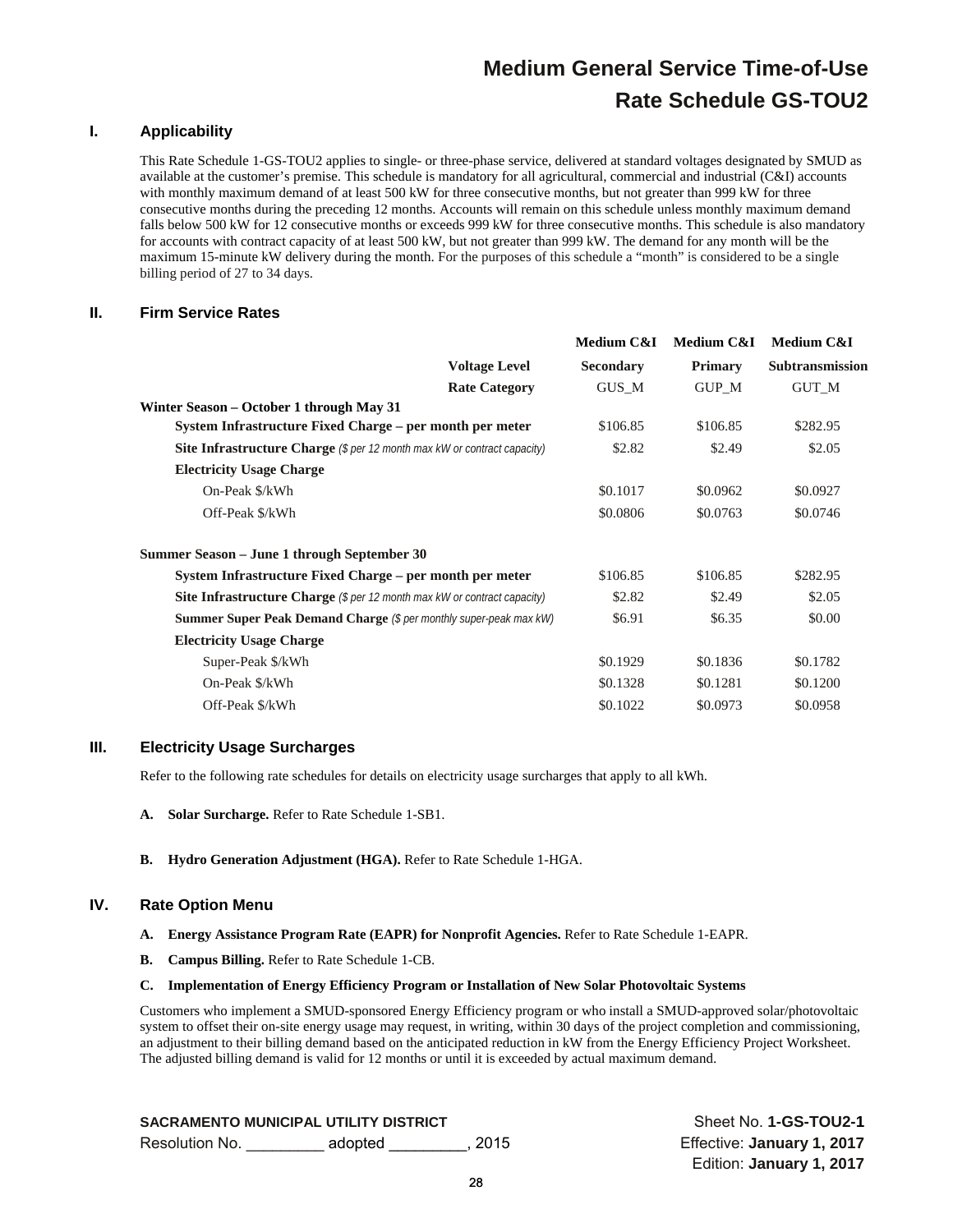#### **D. Generator Standby Service Option**

Generator Standby Service applies when all of the following conditions are met:

- 1. The customer owns and operates, or leases, one or more generators, sited on the customer premise, that serves all or part of the customer's load; and
- 2. The generator(s) are not fueled by a renewable resource; and
- 3. The generator(s) are connected to SMUD's electrical system; and
- 4. SMUD is required to have resources available to provide supplemental service, backup electricity and, or to supply electricity during generator(s) maintenance service.

| <b>Generator Standby Charge by Voltage Level</b> | <b>Secondary</b> |        | <b>Primary</b> Subtransmission |
|--------------------------------------------------|------------------|--------|--------------------------------|
| (\$/kW of Contract Capacity per month)           | \$6.57           | \$5.20 | \$2.62                         |

In addition to the Generator Standby Service Charge, SMUD will continue to bill for all applicable charges under this rate schedule, including, but not limited to, System Infrastructure Fixed Charges, Site Infrastructure Charges, Summer Super Peak Infrastructure Charges, and electricity usage charges for SMUD-provided power.

The Generator Standby Service Charge will be waived for qualifying net metered generation. Refer to Rate Schedule 1-NEM.

#### **E. Net Energy Metering Option.** Refer to Rate Schedule 1-NEM.

#### **F. Green Pricing Options**

#### **1. SMUD Community Solar Option**

Under this premium service option, customers elect to contribute monthly payments toward the installation of a photoelectric system at a selected community locale. Refer to the SMUD website, www.smud.org, for further information on monthly contribution options and projects.

#### **2. SMUD Renewable Energy Option**

Customers electing this premium power service will receive an additional charge for monthly energy of no less than 1/2 cent and no greater than 2 cents per kWh. SMUD may offer up to three premium rate options representing various blends of renewable resources and/or renewable energy credits within the 1/2 cent to 2 cent range. The actual prices will be published each November and will be based on the expected above market cost of renewable resources for the upcoming year. Participation will be limited to the amount of resources that SMUD is able to secure at or below the 2 cent premium limit.

#### **G. Special Metering Charge**

The customer shall pay for additional equipment and software identified by SMUD meter specialists as necessary for load data collection and upload to the customer electronic system. Payment for this nonstandard equipment and service will be made through provisions in Rule and Regulation 2, Section IV. Special Facilities. The fee schedule is available at SMUD's website, www.smud.org.

# **V. Conditions of Service**

#### **A. Type of Electric Service**

SMUD will provide customers on this rate schedule standard, firm service consisting of a continuous and sufficient supply of electricity.

#### **B. Service Voltage Definition**

The following defines the three voltage classes available. The rate will be determined by the voltage level at which service is provided according to the following:

# **SACRAMENTO MUNICIPAL UTILITY DISTRICT SHEET NO SHEET NO. 1-GS-TOU2-2**

Resolution No. \_\_\_\_\_\_\_\_\_ adopted \_\_\_\_\_\_\_\_\_, 2015 Effective: **January 1, 2017**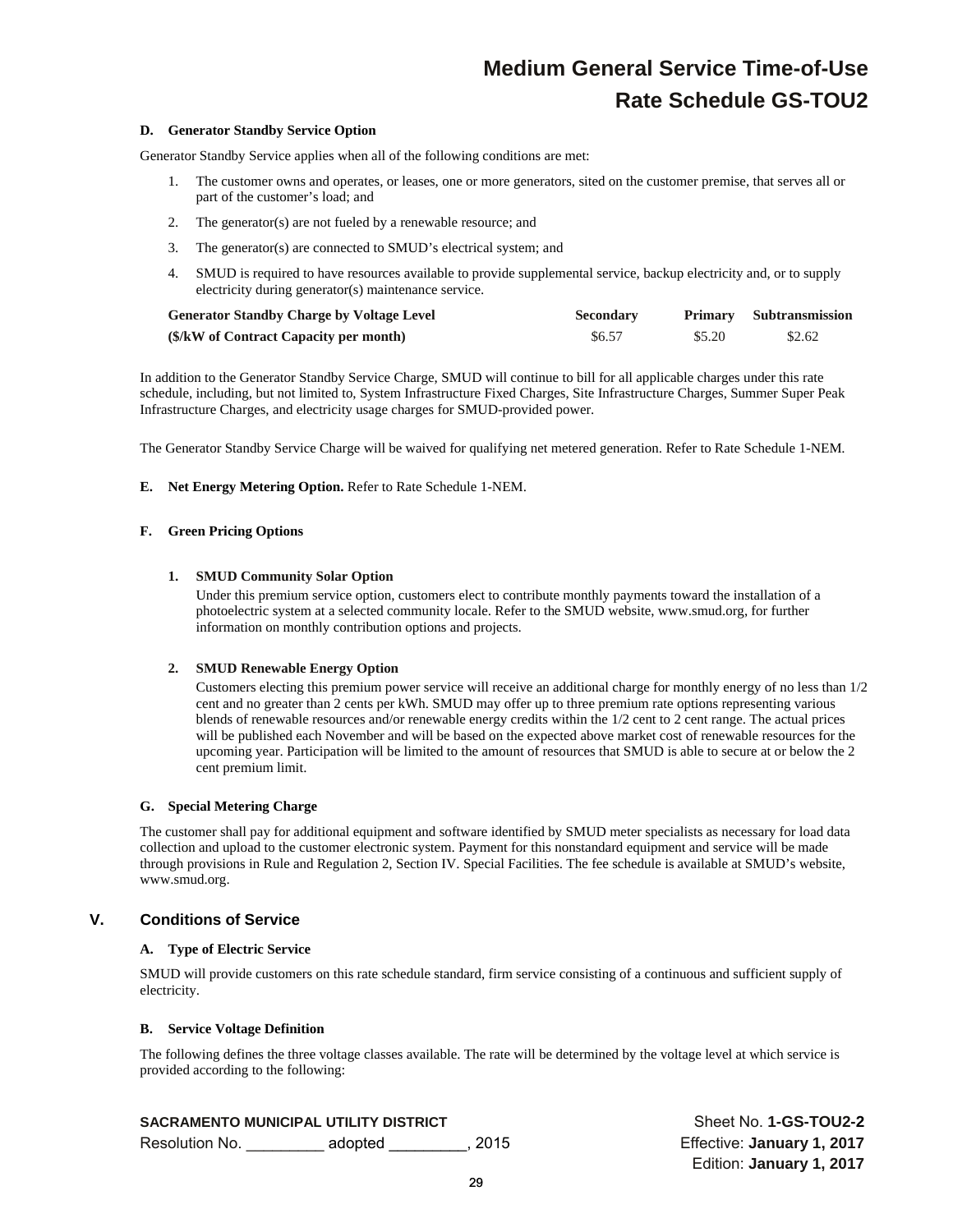# *1. Secondary Service Voltage*

This service class provides power at voltage levels below 12 kilo-Volts (kV), or at a level not otherwise defined as "Primary" or "Subtransmission."

*2. Primary Service Voltage* 

This service class provides power at a voltage level of 12 kV or 21 kV. To be eligible for Primary Service Voltage, the customer's monthly demand must exceed 299 kW, the voltage must be available in the area being served, and SMUD must approve the arrangement for power provision.

*3. Subtransmission Service Voltage* 

This subtransmission service class provides power at a voltage level of 69 kV or as otherwise defined by SMUD. To be eligible for voltage service at this level, the customer's monthly demand must exceed 499 kW, the voltage must be available in the area being served, and SMUD must approve the arrangement for power provision.

# **C. Power Factor Adjustment or Waiver**

# **1. Adjustment (charge per month varies)**

Accounts on a demand rate are subject to a power factor (PF) adjustment charge. When a customer's monthly power factor falls below 95 percent leading or lagging, the following billing adjustment will apply:

| Electricity Usage $x \in (95\% \div Power Factor) - 1$   x |  |  | <b>Power Factor Adjustment Rate</b>                             |  |
|------------------------------------------------------------|--|--|-----------------------------------------------------------------|--|
| Electricity Usage: the total monthly kWh for the account   |  |  |                                                                 |  |
| <i>Power Factor:</i>                                       |  |  | the lesser of the customer's monthly power factor or 95 percent |  |
|                                                            |  |  |                                                                 |  |

# **2. Waiver Contract (charge per month is set for term of waiver)**

Customers may apply for a power factor waiver contract that compensates SMUD for the power factor correction for the portion that is covered under the contract. The waiver amount per month is calculated:

# **Excess KVAR x Waiver Rate**

| Excess KVAR: Maximum 12-month KVAR in excess of 32.868 percent of kW |  |
|----------------------------------------------------------------------|--|
|                                                                      |  |

# **D. Medium General Service Time-of-Use Billing Periods**

| Winter On-Peak: October 1 - May 31       | Weekdays between 12:00 noon and 10:00 p.m.                                            |
|------------------------------------------|---------------------------------------------------------------------------------------|
| Summer On-Peak: June 1 - September 30    | Weekdays between 12:00 noon and 2:00 p.m. and between<br>$8:00$ p.m. and $10:00$ p.m. |
| Summer Super-Peak: June 1 - September 30 | Weekdays between 2:00 p.m. and 8:00 p.m.                                              |
| Off-Peak                                 | All other hours, including holidays shown below.                                      |

**SACRAMENTO MUNICIPAL UTILITY DISTRICT SHEET NO SHEET NO. 1-GS-TOU2-3** Resolution No. \_\_\_\_\_\_\_\_\_ adopted \_\_\_\_\_\_\_\_\_, 2015 Effective: **January 1, 2017**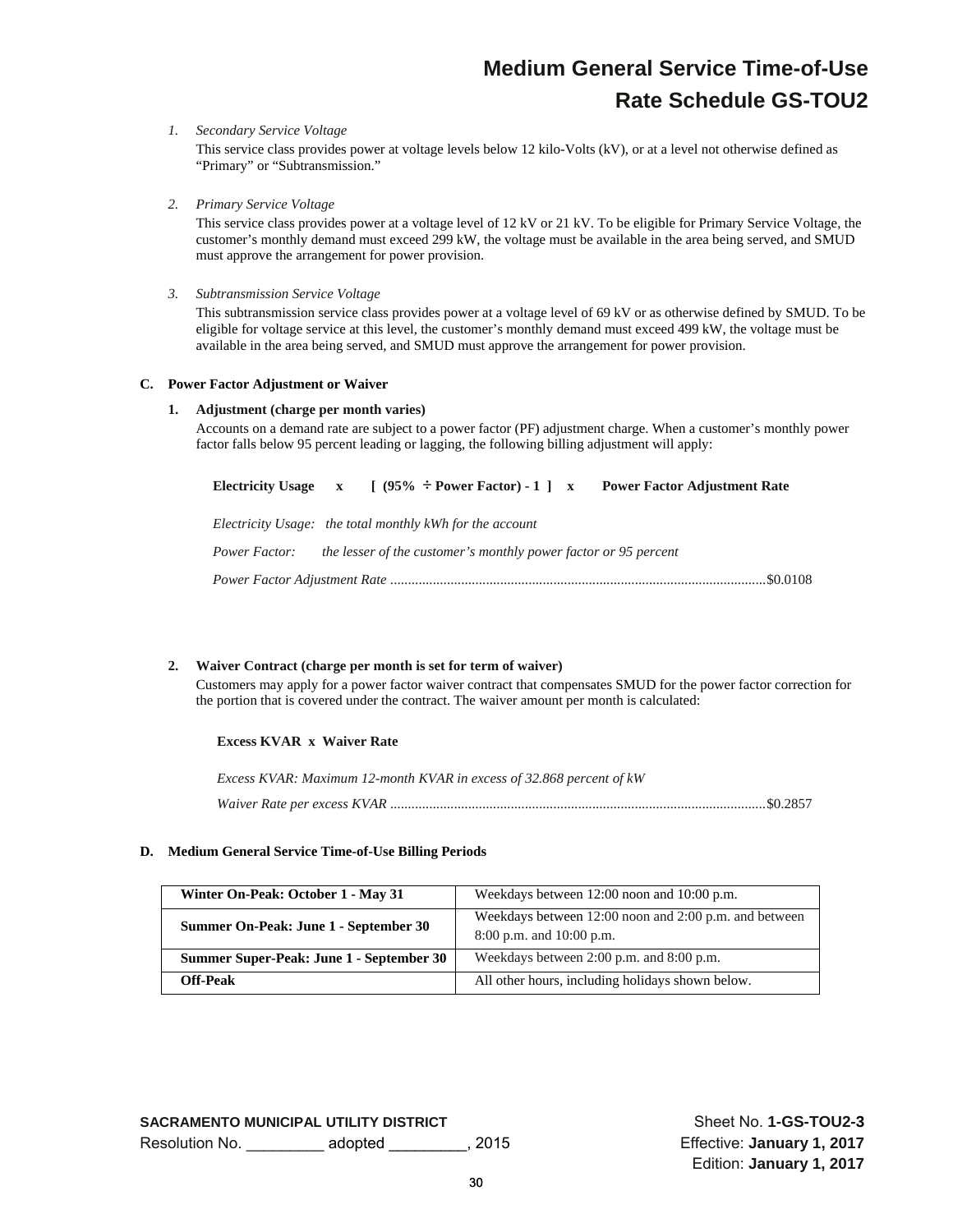Off-peak pricing shall apply during the following holidays:

| <b>Holiday</b>             | Month     | Date                |
|----------------------------|-----------|---------------------|
| New Year's Day             | January   | 1                   |
| Martin Luther King Jr. Day | January   | Third Monday        |
| Lincoln's Birthday         | February  | 12                  |
| Presidents Day             | February  | Third Monday        |
| Memorial Day               | May       | Last Monday         |
| Independence Day           | July      | 4                   |
| Labor Day                  | September | <b>First Monday</b> |
| Columbus Day               | October   | Second Monday       |
| <b>Veterans</b> Day        | November  | 11                  |
| <b>Thanksgiving Day</b>    | November  | Fourth Thursday     |
| Christmas Day              | December  | 25                  |

# **VI. Billing**

# **A. Meter Data**

Meter data for service rendered in accordance with this rate will not be combined for billing purposes unless SMUD determines it is necessary or convenient to do so.

# **B. Proration of Charges**

Charges are prorated when the billing period is less than 27 days, more than 34 days or spans more than one season. The System Infrastructure Fixed Charge and Site Infrastructure Charge will be prorated as shown in the following table.

| <b>Billing Circumstance</b>         | <b>Basis for Proration</b>                                                                                               |  |
|-------------------------------------|--------------------------------------------------------------------------------------------------------------------------|--|
| Bill period is shorter than 27 days | Relationship between the length of the billing period and 30 days.                                                       |  |
| Bill period is longer than 34 days  |                                                                                                                          |  |
| Seasons overlap within bill period  | Relationship between the length of the billing period and the<br>number of days that fall within the respective seasons. |  |

#### **C. Contract Capacity**

Use of Contract Capacity for billing is at SMUD's sole discretion. Refer to Rule and Regulation 1 and Rule and Regulation 6.

#### **D. Discontinuance of Service**

Any customer resuming service at the same premise within 12 months after discontinuing service may be required to pay the System Infrastructure Fixed Charges and Site Infrastructure Charges that would have been billed if service had not been discontinued, except when a customer agrees to lock out service during the full period. The System Infrastructure Fixed Charge and Site Infrastructure Charge will be waived during each of those months. Retroactive billing shall be at SMUD's sole discretion.

*(End)*

**SACRAMENTO MUNICIPAL UTILITY DISTRICT NEXT ASSET ASSET ON A SHEET NO. 1-GS-TOU2-4** Resolution No. \_\_\_\_\_\_\_\_\_ adopted \_\_\_\_\_\_\_\_\_, 2015 Effective: **January 1, 2017**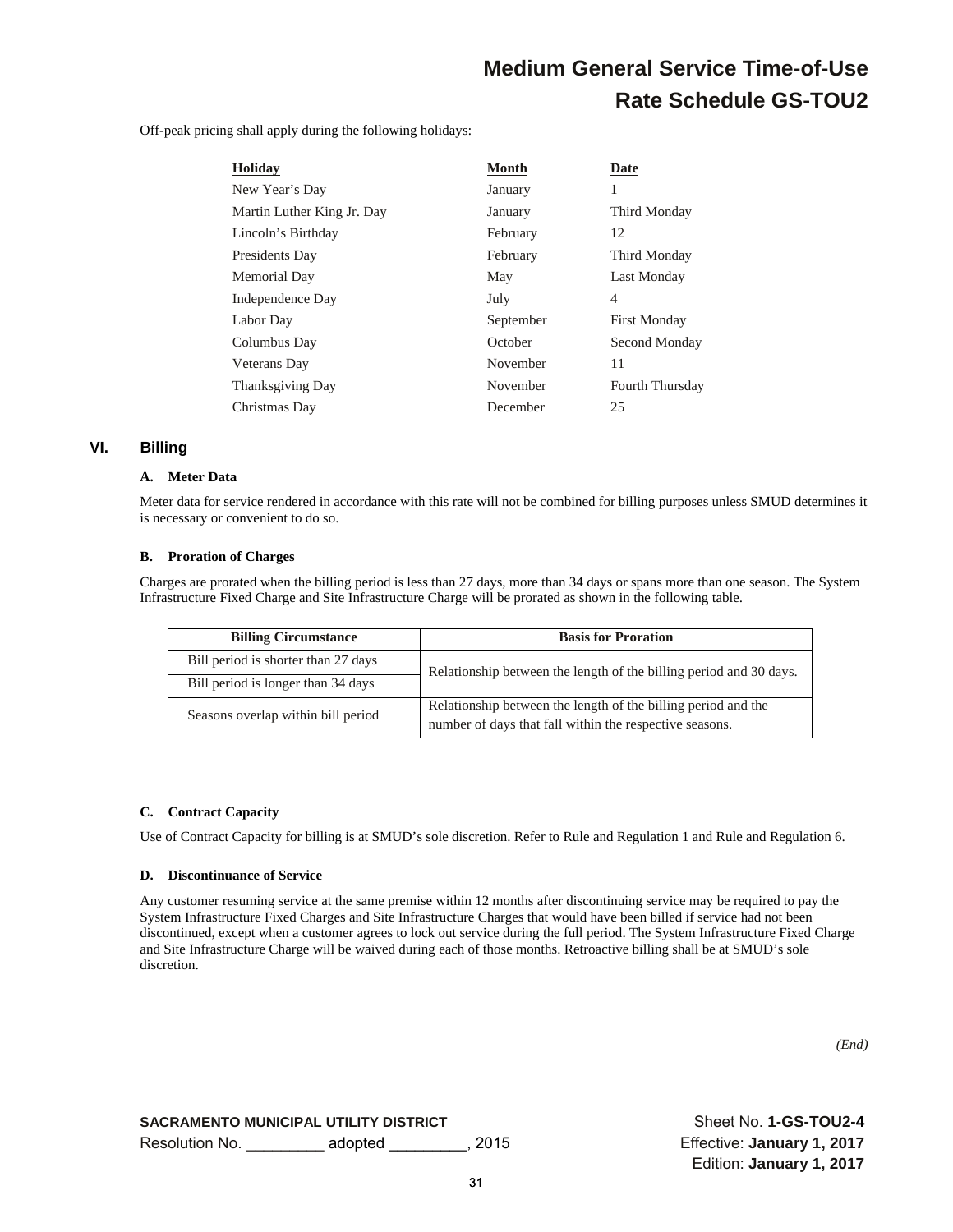# **I. Applicability**

This Rate Schedule 1-GS-TOU3 applies to single- or three-phase service, delivered at standard voltages designated by SMUD as available at the customer's premise. This schedule is mandatory for all commercial and industrial (C&I) accounts with monthly maximum demand of at least 300 kW for three consecutive months, but not greater than 499 kW for three consecutive months during the preceding 12 months, and for all accounts previously served at the primary level on Rate Schedule 1-GS. Accounts will remain on the GS-TOU3 rate schedule unless monthly maximum demand falls below 300 kW for 12 consecutive months or exceeds 499 kW for three consecutive months. This schedule is also mandatory for accounts with contract capacity of at least 300 kW, but not greater than 499 kW. The demand for any month shall be the maximum 15-minute kW delivery during the month. For the purposes of this schedule a "month" is considered to be a single billing period of 27 to 34 days.

# **II. Firm Service Rates**

|                                                                                 | Small C&I        | Small C&I      |
|---------------------------------------------------------------------------------|------------------|----------------|
| <b>Voltage Level</b>                                                            | <b>Secondary</b> | <b>Primary</b> |
| <b>Rate Category</b>                                                            | GUS S            | GUP_S          |
| Winter Season - October 1 through May 31                                        |                  |                |
| System Infrastructure Fixed Charge - per month per meter                        | \$106.85         | \$106.85       |
| <b>Site Infrastructure Charge</b> (\$ per 12 month max kW or contract capacity) | \$3.76           | \$3.37         |
| <b>Electricity Usage Charge</b>                                                 |                  |                |
| On-Peak \$/kWh                                                                  | \$0.1032         | \$0.0975       |
| Off-Peak \$/kWh                                                                 | \$0.0820         | \$0.0775       |
| Summer Season - June 1 through September 30                                     |                  |                |
| System Infrastructure Fixed Charge - per month per meter                        | \$106.85         | \$106.85       |
| Site Infrastructure Charge (\$ per 12 month max kW or contract capacity)        | \$3.76           | \$3.37         |
| <b>Summer Super Peak Demand Charge</b> (\$ per monthly super-peak max kW)       | \$7.57           | \$6.91         |
| <b>Electricity Usage Charge</b>                                                 |                  |                |
| Super-Peak \$/kWh                                                               | \$0.1986         | \$0.1890       |
| On-Peak \$/kWh                                                                  | \$0.1357         | \$0.1307       |
| Off-Peak \$/kWh                                                                 | \$0.1079         | \$0.1026       |

# **III. Electricity Usage Surcharges**

Refer the following rate schedules for details on electricity surcharges that apply to all kWh usage.

- **A. Solar Surcharge.** Refer to Rate Schedule 1-SB1.
- **B. Hydro Generation Adjustment (HGA).** Refer to Rate Schedule 1-HGA.

# **IV. Rate Option Menu**

- **A. Energy Assistance Program Rate (EAPR) for Nonprofit Agencies.** Refer to Rate Schedule 1-EAPR.
- **B. Campus Billing.** Refer to Rate Schedule 1-CB.

### **C. Implementation of Energy Efficiency Program or Installation of New Solar Photovoltaic Systems**

Customers who implement a SMUD-sponsored Energy Efficiency program or who install a SMUD-approved solar/photovoltaic system to offset their on-site energy usage may request, in writing, within 30 days of the project completion and commissioning, an adjustment to their billing demand based on the anticipated reduction in kW from the Energy Efficiency Project Worksheet. The adjusted billing demand is valid for 12 months or until it is exceeded by actual maximum demand.

**SACRAMENTO MUNICIPAL UTILITY DISTRICT SHEET NO SHEET NO. 1-GS-TOU3-1** Resolution No. **\_\_\_\_\_\_\_\_\_** adopted \_\_\_\_\_\_\_\_, 2015 Effective: **January 1, 2017**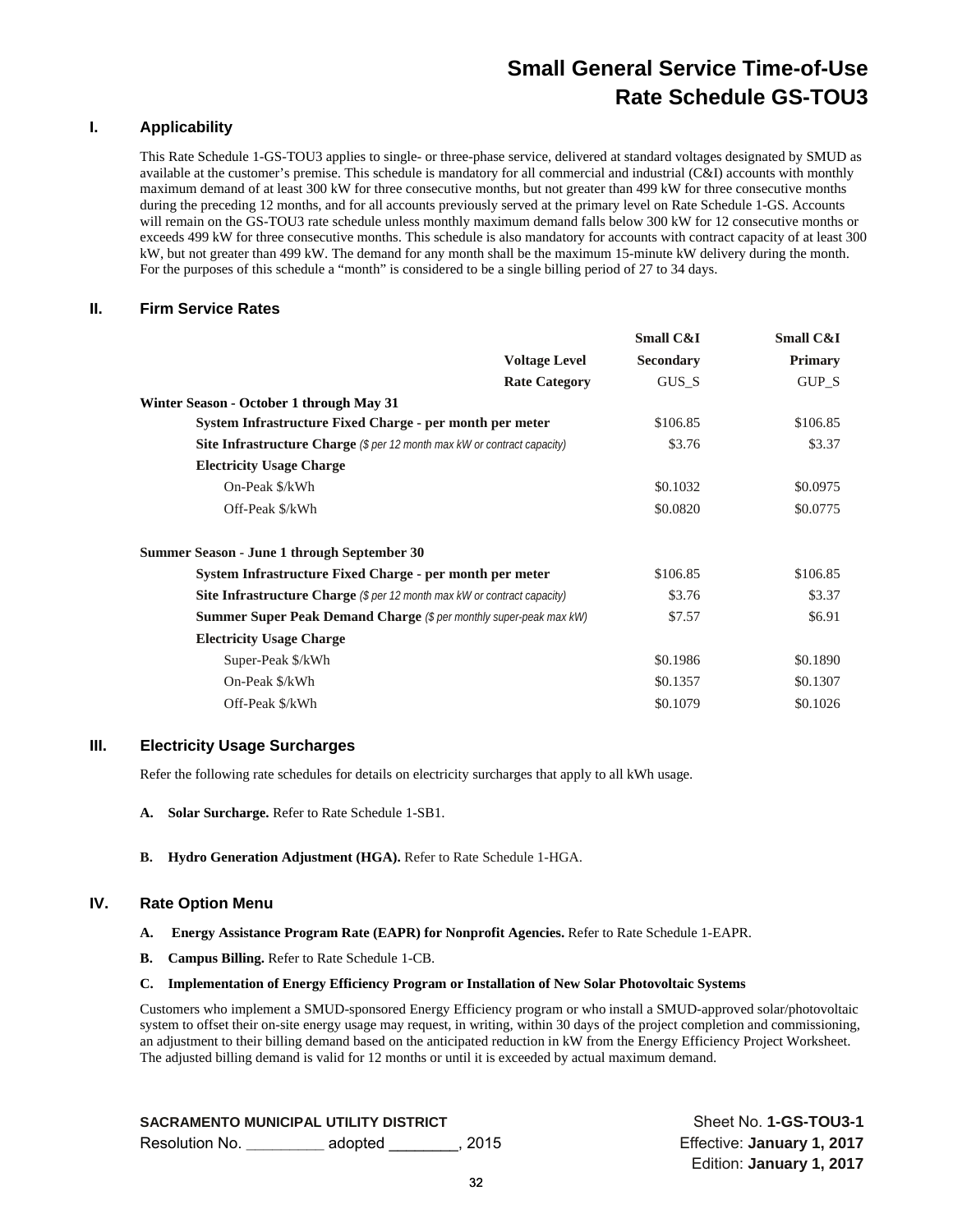### **D. Generator Standby Service Option**

Generator Standby Service applies when all of the following conditions are met:

- 1. The customer owns and operates, or leases one or more generators, sited on the customer premise, that serves all or part of the customer's load; and
- 2. The generator(s) are not fueled by a renewable resource; and
- 3. The generator(s) are connected to SMUD's electrical system; and
- 4. SMUD is required to have resources available to provide supplemental service, backup electricity and, or to supply electricity during generator(s) maintenance service.

| <b>Generator Standby Charge by Voltage Level</b> | <b>Secondary</b> |        | Primary Subtransmission |
|--------------------------------------------------|------------------|--------|-------------------------|
| (\$/kW of Contract Capacity per month)           | \$6.57           | \$5.20 | \$2.62                  |

In addition to the Generator Standby Service Charge, SMUD will continue to bill for all applicable charges under this rate schedule. These charges include System Infrastructure Fixed Charges, Site Infrastructure Charges, Summer Super Peak Infrastructure Charges, as well as electricity usage charges for SMUD-provided power.

The Generator Standby Service Charge will be waived for qualifying net metered generation. Refer to Rate Schedule 1-NEM.

#### **E. Net Energy Metering Option.** Refer to Rate Schedule 1-NEM.

#### **F. Green Pricing Options**

#### **1. SMUD Community Solar Option**

Under this premium service option, customers elect to contribute monthly payments toward the installation of a photoelectric system at a selected community locale. Refer to the SMUD website, www.smud.org, for further information on monthly contribution options and projects.

#### **2. SMUD Renewable Energy Option**

Customers electing this premium power service will receive an additional charge for monthly energy of no less than 1/2 cent and no greater than 2 cents per kWh. SMUD may offer up to three premium rate options representing various blends of renewable resources and/or renewable energy credits within the 1/2 cent to 2 cent range. The actual prices will be published each November and will be based on the expected above market cost of renewable resources for the upcoming year. Participation will be limited to the amount of resources that SMUD is able to secure at or below the 2 cent premium limit.

#### **G. Special Metering Charge**

The customer shall pay for additional equipment and software identified by SMUD meter specialists as necessary for load data collection and upload to the customer electronic system. Payment for this nonstandard equipment and service will be made through provisions in Rule and Regulation 2, Section IV. Special Facilities. The fee schedule is available at SMUD's website, www.smud.org

# **V. Conditions of Service**

#### **A. Type of Electric Service**

SMUD will provide customers on this rate schedule standard, firm service consisting of a continuous and sufficient supply of electricity.

#### **B. Service Voltage Definition**

The following defines the three voltage classes available. The rate will be determined by the voltage level at which service is provided according to the following:

*1. Secondary Service Voltage* 

**SACRAMENTO MUNICIPAL UTILITY DISTRICT NEXT ASSET ASSAULT ASSET ON A SHEET NO. 1-GS-TOU3-2** Resolution No. **\_\_\_\_\_\_\_\_\_** adopted \_\_\_\_\_\_\_\_, 2015 Effective: **January 1, 2017**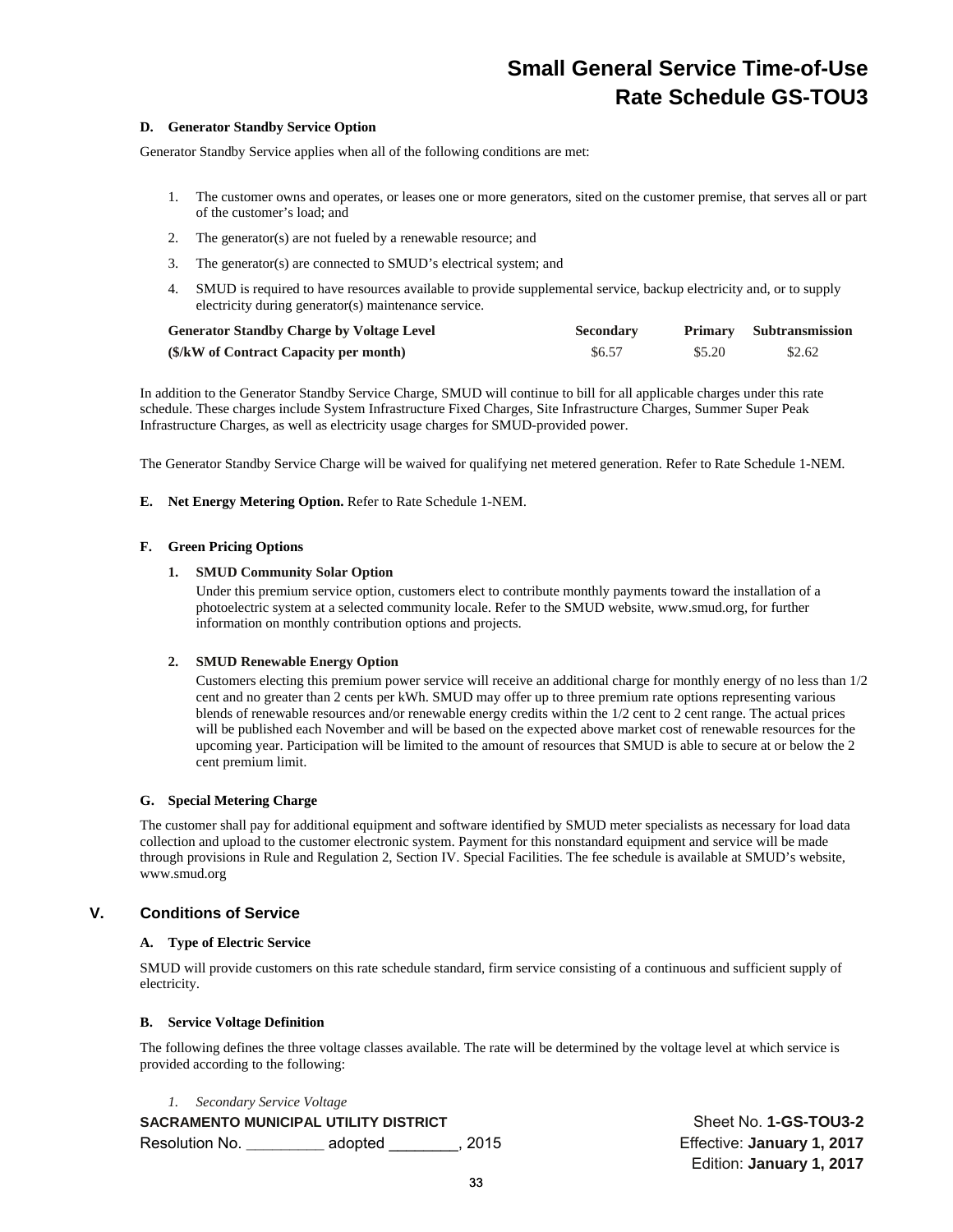This service class provides power at voltage levels below 12 kilo-Volts (kV), or at a level not otherwise defined as "Primary" or "Subtransmission."

*2. Primary Service Voltage* 

This service class provides power at a voltage level of 12 kV or 21 kV. To be eligible for Primary Service Voltage, the customer's monthly demand must exceed 299 kW, the voltage must be available in the area being served, and SMUD must approve the arrangement for power provision.

*3. Subtransmission Service Voltage* 

This subtransmission service class provides power at a voltage level of 69 kV or as otherwise defined by SMUD. To be eligible for voltage service at this level, the customer's monthly demand must exceed 499 kW, the voltage must be available in the area being served, and SMUD must approve the arrangement for power provision.

# **C. Power Factor Adjustment or Waiver**

# **1. Adjustment (charge per month varies)**

Accounts on a demand rate are subject to a power factor (PF) adjustment charge. When a customer's monthly power factor falls below 95 percent leading or lagging, the following billing adjustment will apply:

| Electricity Usage x | $[ (95\% \div Power Factor) - 1 ]$ x                            | <b>Power Factor Adjustment Rate</b> |  |
|---------------------|-----------------------------------------------------------------|-------------------------------------|--|
| Electricity Usage:  | the <i>total monthly kWh for the account</i>                    |                                     |  |
| Power Factor:       | the lesser of the customer's monthly power factor or 95 percent |                                     |  |
|                     |                                                                 | .\$0.0108                           |  |

# **2. Waiver Contract (charge per month is set for term of waiver)**

Customers may apply for a power factor waiver contract that compensates SMUD for the power factor correction for the portion that is covered under the contract. The waiver amount per month is calculated:

# **Excess KVAR x Waiver Rate**

*Excess KVAR: Maximum 12-month KVAR in excess of 32.868 percent of kW Waiver Rate per excess KVAR* .............................................................................................................. \$0.2857

# **D. Small General Service Time-of-Use Billing Periods**

| Winter On-Peak: October 1 -May 31        | Weekdays between 12:00 noon and 10:00 p.m.                                            |  |
|------------------------------------------|---------------------------------------------------------------------------------------|--|
| Summer On-Peak: June 1 -September 30     | Weekdays between 12:00 noon and 2:00 p.m. and between<br>$8:00$ p.m. and $10:00$ p.m. |  |
| Summer Super-Peak: June 1 - September 30 | Weekdays between 2:00 p.m. and 8:00 p.m.                                              |  |
| <b>Off-Peak</b>                          | All other hours, including holidays shown below.                                      |  |

**SACRAMENTO MUNICIPAL UTILITY DISTRICT** Sheet No. **1-GS-TOU3-3** Resolution No. **\_\_\_\_\_\_\_\_\_** adopted \_\_\_\_\_\_\_\_, 2015 Effective: **January 1, 2017**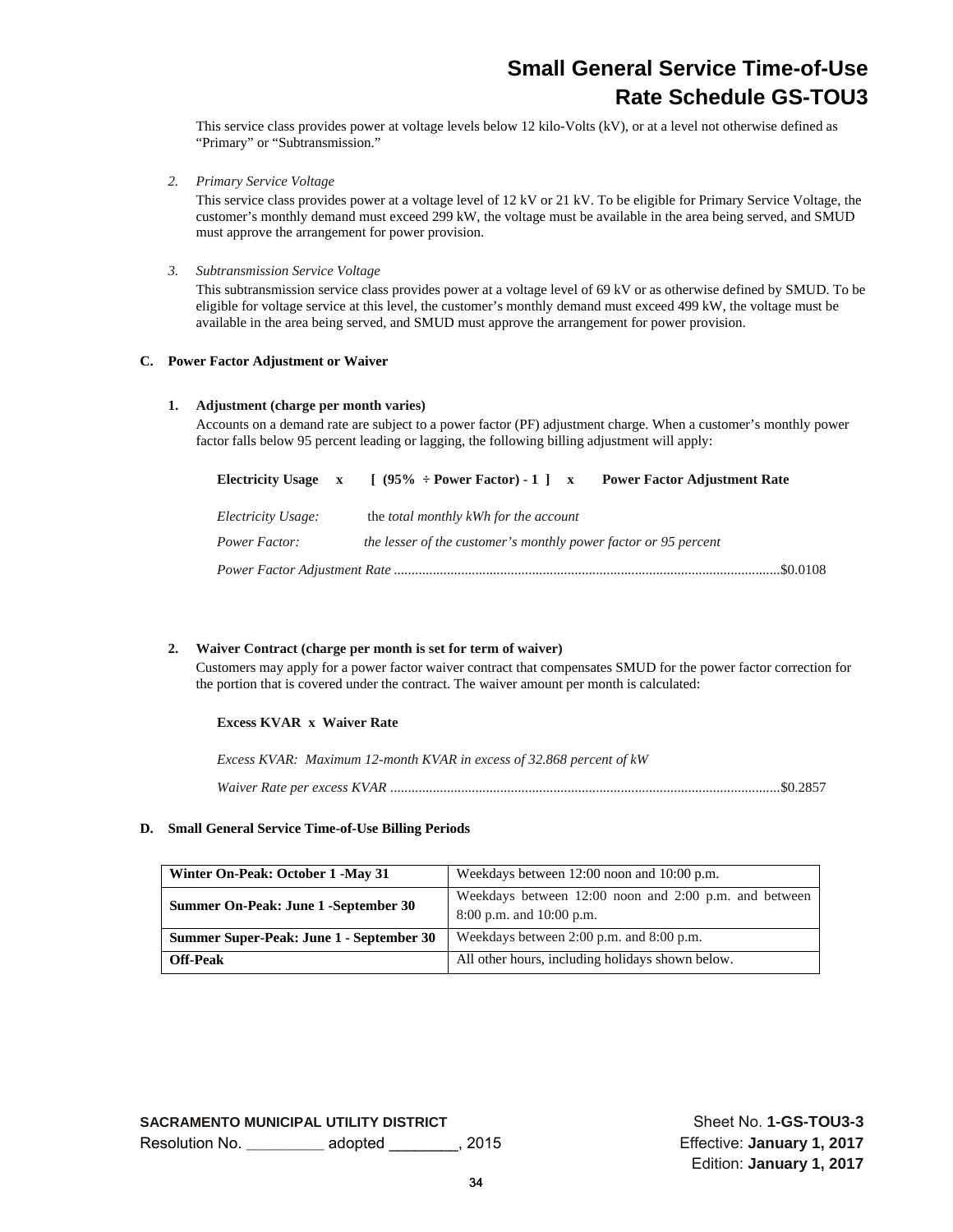Off-peak pricing shall apply during the following holidays:

| <b>Holiday</b>             | <b>Month</b> | <b>Date</b>         |
|----------------------------|--------------|---------------------|
| New Year's Day             | January      | 1                   |
| Martin Luther King Jr. Day | January      | Third Monday        |
| Lincoln's Birthday         | February     | 12                  |
| Presidents Day             | February     | Third Monday        |
| Memorial Day               | May          | Last Monday         |
| Independence Day           | July         | 4                   |
| Labor Day                  | September    | <b>First Monday</b> |
| Columbus Day               | October      | Second Monday       |
| <b>Veterans</b> Day        | November     | 11                  |
| <b>Thanksgiving Day</b>    | November     | Fourth Thursday     |
| Christmas Day              | December     | 25                  |

# **VI. Billing**

# **A. Meter Data**

Meter data for service rendered in accordance with this rate will not be combined for billing purposes unless SMUD determines it is necessary or convenient to do so.

# **B. Proration of Charges**

Charges are prorated when the billing period is less than 27 days, more than 34 days or spans more than one season. The System Infrastructure Fixed Charge and Site Infrastructure Charge will be prorated as shown in the following table.

| <b>Billing Circumstance</b>         | <b>Basis for Proration</b>                                                                                                |
|-------------------------------------|---------------------------------------------------------------------------------------------------------------------------|
| Bill period is shorter than 27 days | Relationship between the length of the billing period and 30 days.                                                        |
| Bill period is longer than 34 days  |                                                                                                                           |
| Seasons overlap within bill period  | Relationship between the length of the billing period and the<br>number of days that falls within the respective seasons. |

# **C. Contract Capacity**

Use of Contract Capacity for billing is at SMUD's sole discretion. Refer to Rule and Regulation 1 and Rule and Regulation 6.

# **D. Discontinuance of Service**

Any customer resuming service at the same premise within 12 months after discontinuing service may be required to pay the System Infrastructure Fixed Charges and Site Infrastructure Charges that would have been billed if service had not been discontinued, except when a customer agrees to lock out service during the full period. The System Infrastructure Fixed Charge and Site Infrastructure Charge will be waived during each of those months. Retroactive billing shall be at SMUD's sole discretion.

*(End)*

**SACRAMENTO MUNICIPAL UTILITY DISTRICT SHEET NO SHEET NO 1-GS-TOU3-4** Resolution No. **\_\_\_\_\_\_\_\_\_** adopted \_\_\_\_\_\_\_\_, 2015 Effective: **January 1, 2017**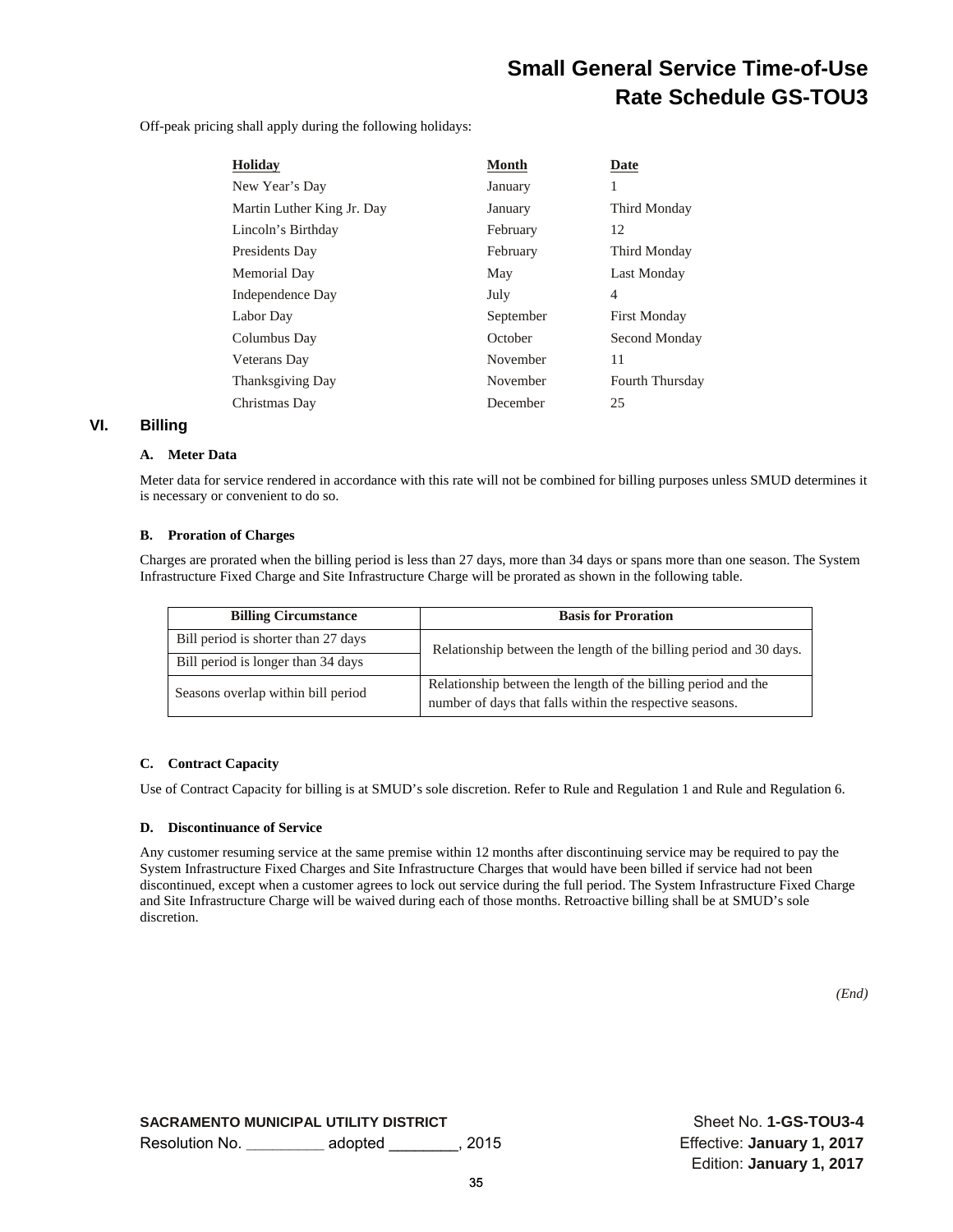# **General Service Temperature-Dependent Pricing/Economic Retention Rate Schedule GS-TDP** *(Closed to new customers)*

# **I. Applicability**

This Rate Schedule 1-GS-TDP applies to single- or three-phase service, delivered at the subtransmission voltage level. The rate charged the customer shall vary depending on the maximum forecasted temperature during the summer season (June through September). SMUD is utilizing temperature-dependent pricing as an additional rate option for economic retention.

This rate schedule was closed to new participants effective January 1, 1998.

To be eligible for this schedule, customers must have met the following requirements:

- 1. Certify to SMUD that serving their load has become competitive as shown through evidence of viable competitive energy sources from relocation, self-generation, cogeneration, etc.;
- 2. Verify that electricity costs are at least 10 percent of their variable production costs; and
- 3. Agree to remain a full-requirements SMUD customer for a minimum period of five years. If the customer chooses to bypass SMUD before the five year period has expired, the customer shall reimburse SMUD for all cumulative savings received under the temperature-dependent pricing rate compared to the standard rate. The customer may elect to terminate SMUD service after four years, with a one-year advance notification, without penalty.

For the purposes of this schedule a "month" is considered to be a single billing period of 27 to 34 days.

# **II. Firm Service Rate**

|                                             |                                                                                       | <b>Voltage Level</b> | <b>Subtransmission</b> |
|---------------------------------------------|---------------------------------------------------------------------------------------|----------------------|------------------------|
|                                             |                                                                                       | <b>Rate Category</b> | GDT_99                 |
| Winter Season – October 1 through May 31    |                                                                                       |                      |                        |
|                                             | System Infrastructure Fixed Charge per month per meter                                |                      | \$282.95               |
|                                             | <b>Site Infrastructure Charge</b> (\$ per 12 month max kW or contract capacity)       |                      | \$0.54                 |
| <b>Electricity Usage Charge</b>             |                                                                                       |                      |                        |
| On-Peak Period \$/kWh                       |                                                                                       |                      | \$0.0978               |
| Off-peak period \$/kWh                      |                                                                                       |                      | \$0.0700               |
| Summer Season - June 1 through September 30 |                                                                                       |                      |                        |
|                                             | System Infrastructure Fixed Charge per month per meter                                |                      | \$282.95               |
|                                             | <b>Site Infrastructure Charge</b> (\$ per 12 month max kW or contract capacity)       |                      | \$0.54                 |
| TDP Summer Super-Peak Demand Charge (\$/kW) |                                                                                       |                      |                        |
|                                             | Per kW of maximum demand during Super-Peak Period per day if forecasted daily maximum |                      |                        |
| temperature (T) for the following day is:   |                                                                                       |                      |                        |
| "Heat Storm"                                | if $T \ge 100^{\circ}$ for 2 or more consecutive days; or                             |                      | \$5.68                 |
| "Extremely Hot"                             | if $T \ge 100^{\circ}$ for a single day; or                                           |                      | \$5.35                 |
| "Very Hot"                                  | if $100^{\circ} > T > 95^{\circ}$ ; or                                                |                      | \$0.99                 |
| "Mild to Hot"                               | if $95^{\circ}$ >=                                                                    |                      | No Charge              |
| <b>Electricity Usage Charge</b>             |                                                                                       |                      |                        |
| Super-Peak \$/kWh                           |                                                                                       |                      | \$0.1331               |
| On-Peak \$/kWh                              |                                                                                       |                      | \$0.1169               |
| Off-Peak \$/kWh                             |                                                                                       |                      | \$0.0881               |

The TDP Summer Super Peak Maximum Demand Charge varies depending on the forecasted maximum temperature, based on a mutually agreed upon weather forecast source for the Sacramento area, for the following day.

**SACRAMENTO MUNICIPAL UTILITY DISTRICT SHEET NO SHEET NO Sheet No. 1-GS-TDP-1** Resolution No. **\_\_\_\_\_\_\_\_\_** adopted \_\_\_\_\_\_\_\_\_, 2015 **Effective: January 1, 2017**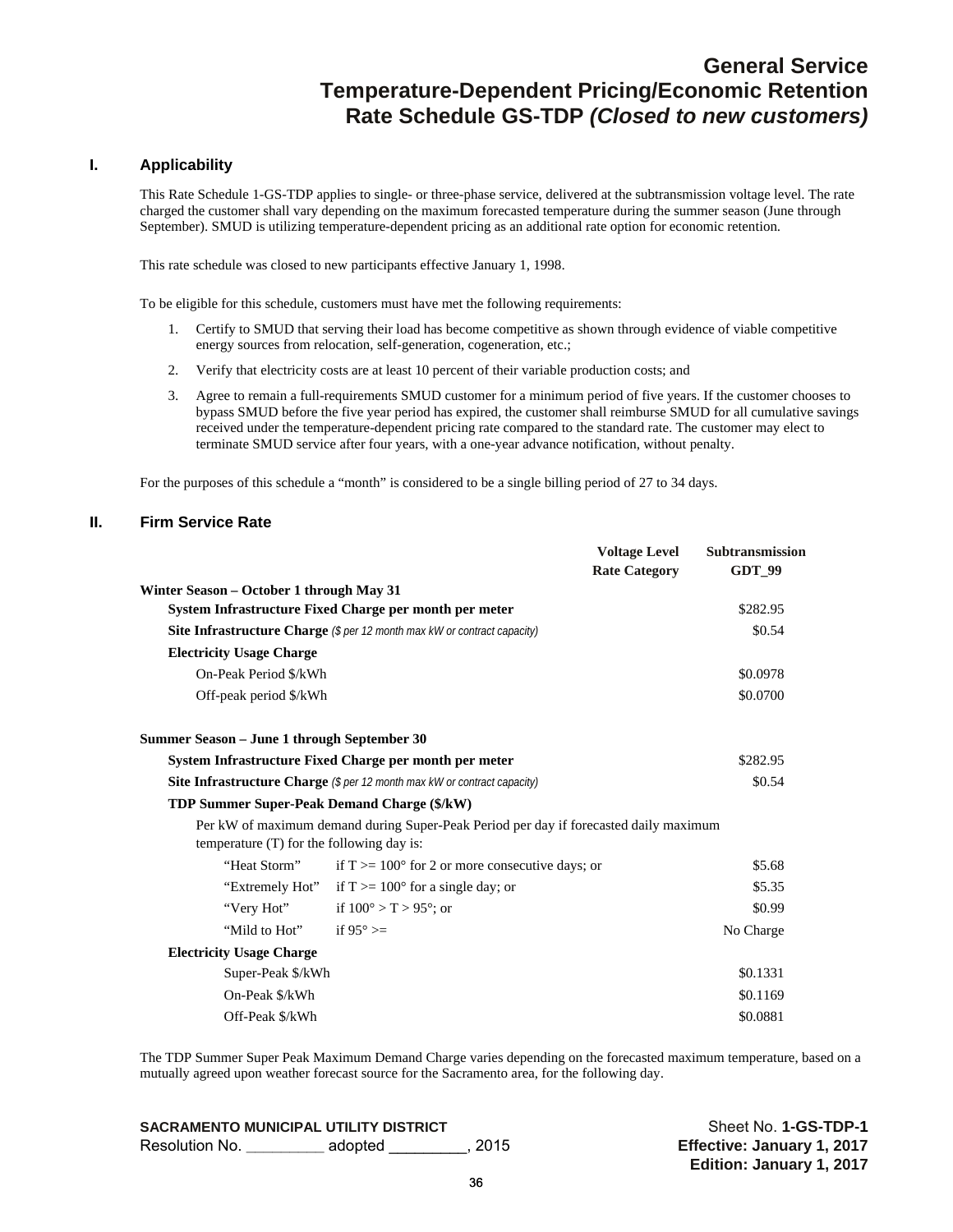## **General Service Temperature-Dependent Pricing/Economic Retention Rate Schedule GS-TDP** *(Closed to new customers)*

#### **Minimum Demand Charge Day**

A "Minimum Demand Charge Day" may be declared on days when the forecast maximum daily temperature is greater than 95°F and less than 50 percent of SMUD's available peaking resources are being utilized. On a "Minimum Demand Charge Day" there is no charge for super-peak TDP maximum demand.

#### **Notification of Minimum Demand Charge Day**

It is the responsibility of the customer to communicate with SMUD to determine whether the SMUD system operator has declared a "Minimum Demand Charge Day." SMUD reserves the right to cancel a "Minimum Demand Charge Day" if necessary. Any such update will be provided to the customer no later than one hour prior to application of the TDP super-peak maximum demand charge.

#### **III. Electricity Usage Surcharges**

Refer to the following rate schedules for details on electricity usage surcharges.

- **A. Solar Surcharge.** Refer to Rate Schedule 1-SB1.
- **B. Hydro Generation Adjustment (HGA).** Refer to Rate Schedule 1-HGA.

#### **IV. Rate Option Menu**

#### **A. Green Pricing Options**

**1. SMUD Community Solar Option (Greenergy Block)** 

Under this premium service option, customers elect to contribute monthly payments toward the installation of a photoelectric system at a selected community locale. Refer to the SMUD website, www.smud.org, for further information on monthly contribution options and currently identified projects.

#### **2. SMUD Renewable Energy Option (Greenergy Advocate and Greenergy All Renewables)**

Customers electing this premium power service will receive an additional charge for monthly energy of no less than 1 cent and no greater than 2 cents per kWh. SMUD may offer up to three premium rate options representing various blends of renewable resources and/or renewable energy credits within the 1/2 cent to 2 cent range. The actual prices will be published each November and will be based on the expected above market cost of renewable resources for the upcoming year. Participation will be limited to the amount of resources that SMUD is able to secure at or below the 2 cent premium limit.

#### **B. Special Metering Charge**

For customers who purchase and install additional equipment and software identified by SMUD meter specialists as necessary for load data collection and transfer to electronic media outside SMUD, SMUD will charge a monthly service fee to cover maintenance, software support and licensing fees. Payment for this nonstandard equipment and service will be made through provisions in Rule and Regulation 2, Section IV. Special Facilities. The fee schedule is available at SMUD's website, www.smud.org.

#### **V. Conditions of Service**

#### **A. Type of Electric Service**

SMUD will provide customers on this rate schedule standard, firm service consisting of a continuous and sufficient supply of electricity.

#### **B. Service Voltage Definition**

*1. Secondary Service Voltage* 

This service class provides power at voltage levels below 12 kilo-Volts (kV), or at a level not otherwise defined as "Primary" or "Subtransmission."

#### **SACRAMENTO MUNICIPAL UTILITY DISTRICT SHEET NO SHEET NO. 1-GS-TDP-2**

Resolution No. **\_\_\_\_\_\_\_\_\_** adopted \_\_\_\_\_\_\_\_\_, 2015 **Effective: January 1, 2017**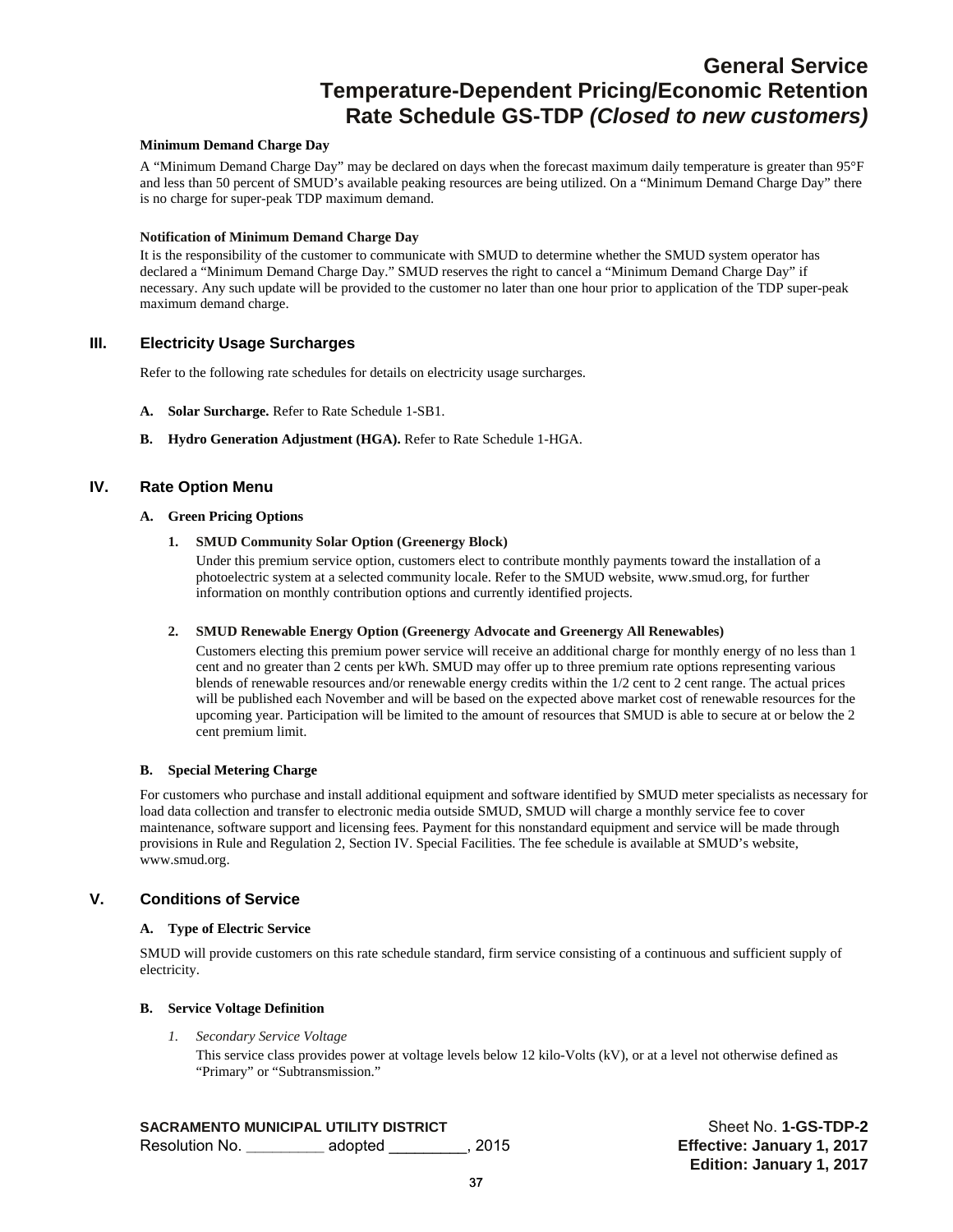## **General Service Temperature-Dependent Pricing/Economic Retention Rate Schedule GS-TDP** *(Closed to new customers)*

#### *2. Primary Service Voltage*

This service class provides power at a voltage level of 12 kV or 21 kV. To be eligible for Primary Service Voltage, the customer's monthly demand must exceed 299 kW, the voltage must be available in the area being served, and SMUD must approve the arrangement for power provision.

*3. Subtransmission Service Voltage* 

This subtransmission service class provides power at a voltage level of 69 kV or as otherwise defined by SMUD. To be eligible for voltage service at this level, the customer's monthly demand must exceed 499 kW, the voltage must be available in the area being served, and SMUD must approve the arrangement for power provision.

#### **C. Power Factor Adjustment or Waiver**

#### **1. Adjustment (charge per month varies)**

Accounts on a demand rate may be subject to a power factor (PF) adjustment charge. When a customer's monthly power factor falls below 95 percent leading or lagging, the following billing adjustment will apply:

*Electricity Usage: the total monthly kWh for the account*

*Power Factor*: *the lesser of the customer's monthly power factor or 95 percent* 

*Power Factor Adjustment Rate* .......................................................................................................... \$0.0108

#### **2. Waiver Contract (charge per month is set for the term of the waiver)**

Customers may apply for a power factor waiver contract that compensates SMUD for the power factor correction for the portion that is covered under the contract. The waiver amount per month is calculated:

#### **Excess KVAR x Waiver Rate**

*Excess KVAR: Maximum 12-month KVAR in excess of 32.868 percent of kW* 

*Waiver Rate per excess KVAR* .......................................................................................................... \$0.2857

#### **D. Large General Service Time-of-Use Billing Periods**

| Winter On-Peak: October 1 - May 31       | Weekdays between 12:00 noon and 10:00 p.m.                                            |
|------------------------------------------|---------------------------------------------------------------------------------------|
| Summer On-Peak: June 1 - September 30    | Weekdays between 12:00 noon and 2:00 p.m. and between<br>$8:00$ p.m. and $10:00$ p.m. |
| Summer Super-Peak: June 1 - September 30 | Weekdays between 2:00 p.m. and 8:00 p.m.                                              |
| Off-Peak                                 | All other hours, including holidays shown below.                                      |

Off-peak pricing shall apply during the following holidays:

| <b>Holidav</b>             | <b>Month</b> | Date                |
|----------------------------|--------------|---------------------|
| New Year's Day             | January      |                     |
| Martin Luther King Jr. Day | January      | Third Monday        |
| Lincoln's Birthday         | February     | 12                  |
| Presidents Day             | February     | Third Monday        |
| Memorial Day               | May          | Last Monday         |
| Independence Day           | July         | $\overline{4}$      |
| Labor Day                  | September    | <b>First Monday</b> |
| Columbus Day               | October      | Second Monday       |
| Veterans Day               | November     | 11                  |
| <b>Thanksgiving Day</b>    | November     | Fourth Thursday     |
| Christmas Day              | December     | 25                  |
|                            |              |                     |

**SACRAMENTO MUNICIPAL UTILITY DISTRICT SHOW ASSETS A SHOW SHEET NO. 1-GS-TDP-3** 

Resolution No. **\_\_\_\_\_\_\_\_\_** adopted \_\_\_\_\_\_\_\_\_, 2015 **Effective: January 1, 2017**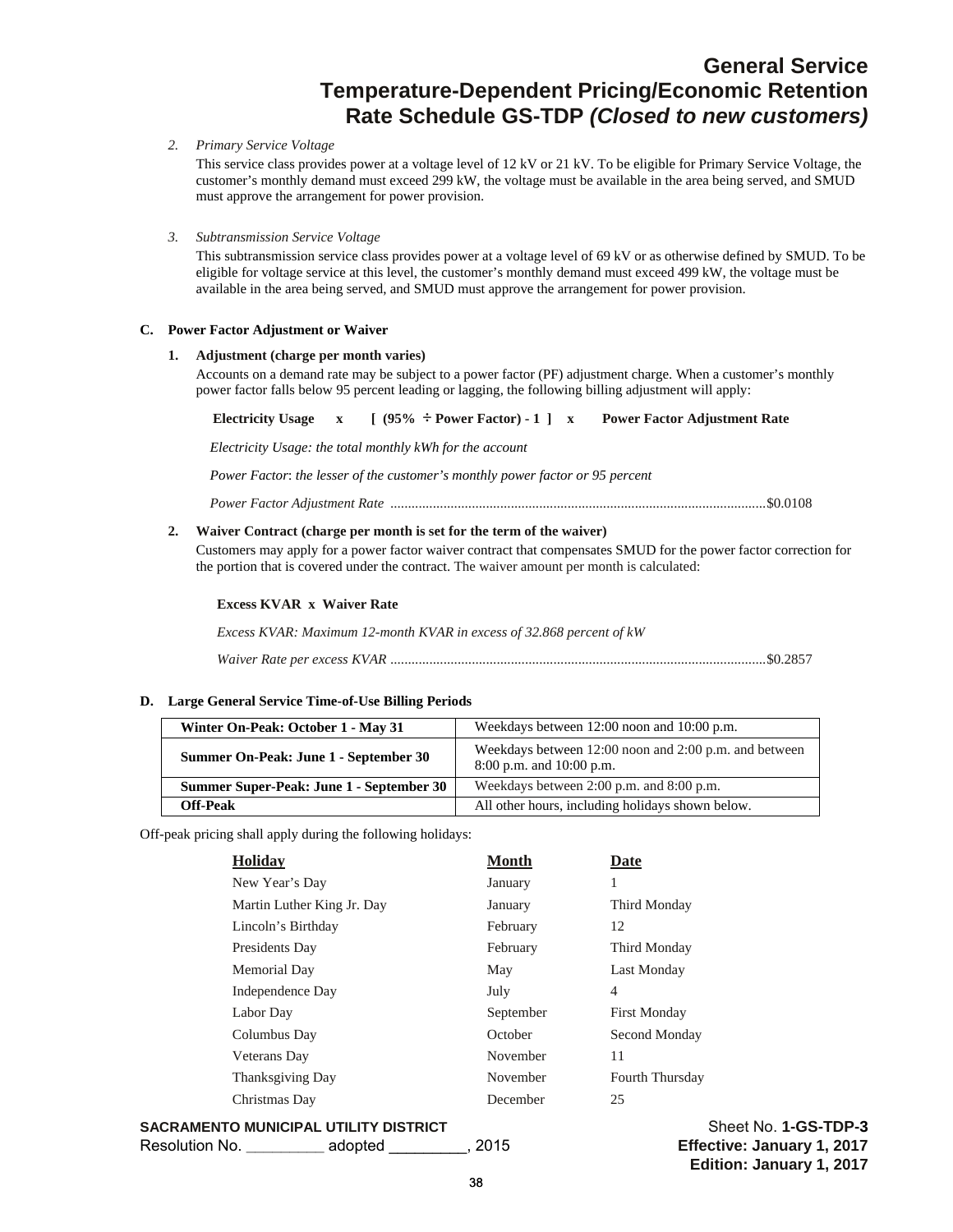#### **VI. Billing**

#### **A. Meter Data**

Meter data for service rendered in accordance with this rate will not be combined for billing purposes unless SMUD determines it is necessary or convenient to do so.

#### **B. Proration of Charges**

Charges are prorated when the billing period is less than 27 days, more than 34 days or spans more than one season. The System Infrastructure Fixed Charge and Site Infrastructure Charge will be prorated as shown in the following table.

| <b>Billing Circumstance</b>         | <b>Basis for Proration</b>                                                                                               |
|-------------------------------------|--------------------------------------------------------------------------------------------------------------------------|
| Bill period is shorter than 27 days | Relationship between the length of the billing period and 30 days.                                                       |
| Bill period is longer than 34 days  |                                                                                                                          |
| Seasons overlap within bill period  | Relationship between the length of the billing period and the<br>number of days that fall within the respective seasons. |

#### **C. Contract Capacity**

Use of Contract Capacity for billing is at SMUD's sole discretion. Refer to Rule and Regulation 1 and Rule and Regulation 6.

#### **D. Discontinuance of Service**

Any customer resuming service at the same premise within 12 months after discontinuing service will be required to pay the System Infrastructure Fixed Charges and Site Infrastructure Charges that would have been billed if service had not been discontinued, except when a customer agrees to lock out service during the full period. The System Infrastructure Fixed Charge and Site Infrastructure Charge will be waived during each of those months. Retroactive billing shall be at SMUD's sole discretion.

*(End)*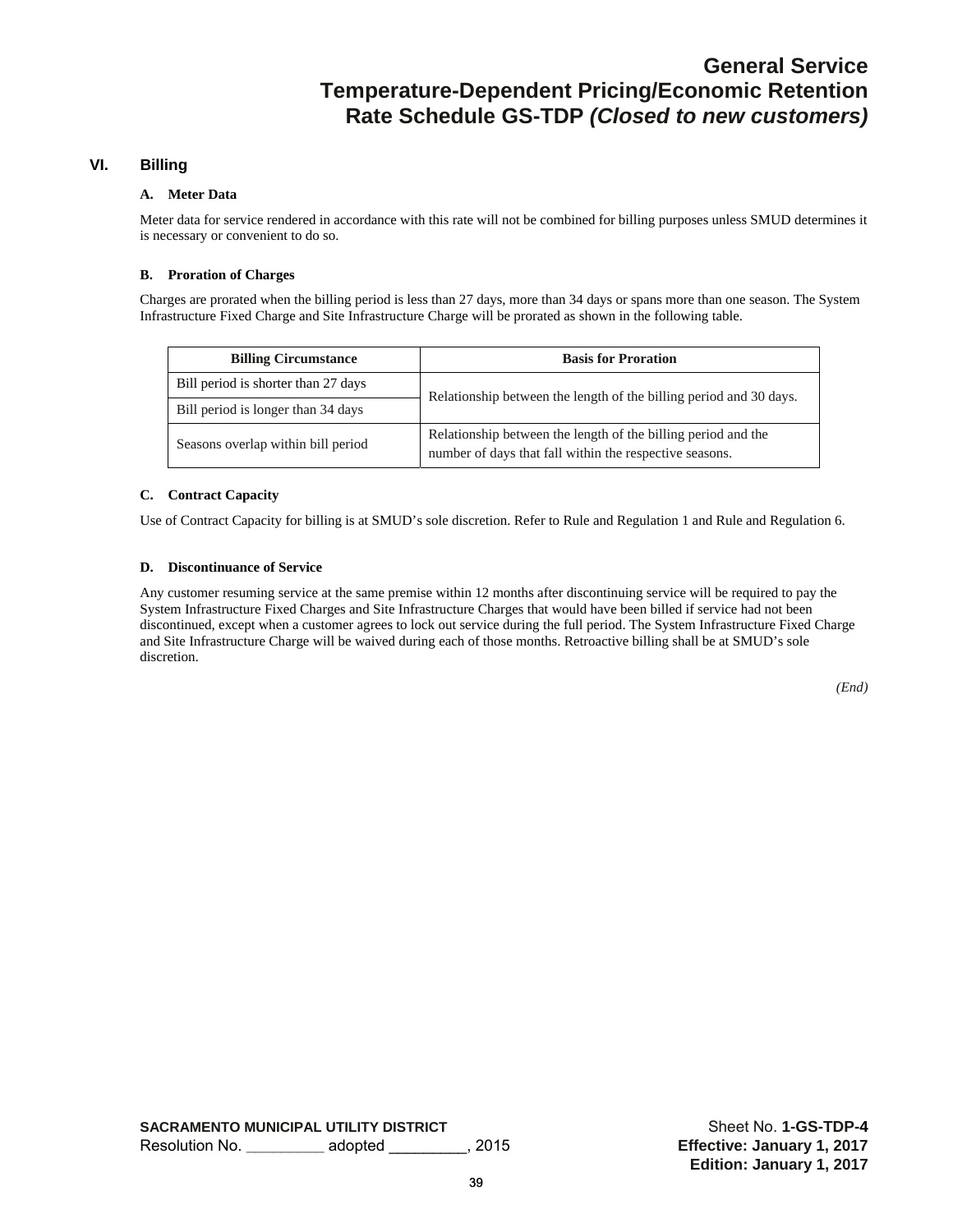#### **I. Applicability**

This Rate Schedule 1-SLS applies to outdoor lighting service facilities for:

- 1. Streets; and
- 2. Highways, and bridges; and
- 3. Public parks; and
- 4. Elementary schools, secondary schools, and colleges.

This schedule covers the following service categories:

- **Customer-owned and maintained Rate Category SL\_COM**
- **Customer-owned and maintained, metered Rate Category SL\_COM\_M**
- **Customer-owned, SMUD-maintained Rate Category SL\_CODM**
- **SMUD (District)-owned and maintained Rate Categories SL\_DOM and SL\_DOM\_M**

For the purposes of the following prices a "month" is considered to be a single billing of 27 to 34 days.

#### **II. Customer-owned and maintained — Rate Category SL\_COM**

Where the customer owns and maintains the street lighting equipment, SMUD will furnish electricity and switching. This rate is available only to new customers and installations that are not eligible for the default SL\_COM\_M metered rate.

#### **III. Customer-owned and maintained, metered — Rate Category SL\_COM\_M**

Eligible street lighting customers requesting new installations of lamps or addition of new lamps to existing accounts default to the metered SL\_COM\_M rate. Eligible street lighting customers will be served under the default rate when 1) five or more lamps are connected individually or in series to a single lighting circuit or SMUD point of service, or 2) as determined necessary by SMUD at its sole discretion.

Where the customer owns and maintains street lighting equipment, that is controlled to **operate solely during dusk to dawn hours**, SMUD will furnish electricity, the meter, and switching. The charges will be as follows:

#### **IV. Customer-owned, SMUD (District)-maintained — Rate Category SL\_CODM (Closed to new customers and installations)**

This rate is closed to new customers and installations effective January 23, 2014. Where the customer owns the street lighting equipment and SMUD supplies electricity, switching and, lamp servicing and maintenance, such service will be rendered for lamps and fixtures of sizes and types as SMUD has approved. The charge will be as follows:

|--|--|

There is a separate monthly charge for maintaining each fixture and/or lamp. SMUD maintains a list of acceptable lamps and fixture types with standard ratings and the corresponding monthly maintenance charge. This service is restricted to SMUD-approved locations.

**SACRAMENTO MUNICIPAL UTILITY DISTRICT SHOW SHOW SHEET SHEET NO. 1-SLS-1** Resolution No. **\_\_\_\_\_\_\_\_\_\_\_** adopted \_\_\_\_\_\_\_\_\_\_, 2015 Effective: **January 25, 2017**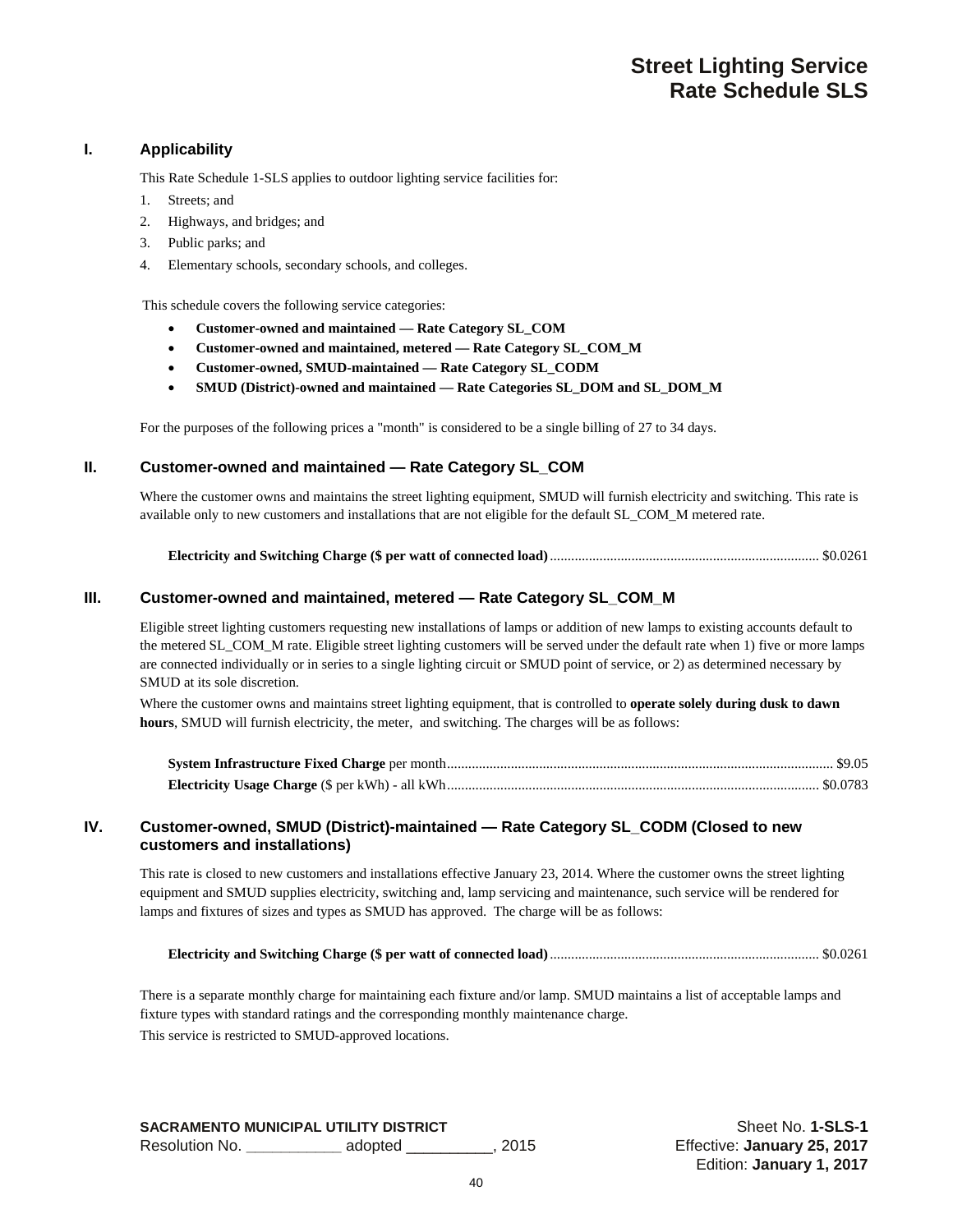#### **V. SMUD (District)-owned and maintained — Rate Categories SL\_DOM and SL\_DOM\_M**

Where the customer requests that SMUD install, operate, and maintain the entire street lighting system, such service will be provided with fixtures and lamps of sizes and types as approved by SMUD. This rate is restricted to streets that are defined as right-of-way held in public trust, and maintained by the applicable governmental jurisdiction. At SMUD's sole discretion, streets not readily accessible to the general public will be served under the customer owned and maintained rates only.

Eligible street lighting customers requesting new installations of lamps or addition of new lamps to existing accounts default to the metered SL\_DOM\_M rate. Eligible street lighting customers will be served under the default rate when 1) five or more lamps are connected individually or in series to a single lighting circuit or SMUD point of service, or 2) as determined necessary by SMUD on its sole discretion. Street lighting customers who are not eligible for the default SL\_DOM\_M metered rate will be served under the SL\_DOM rate.

There will be a separate monthly charge for installation and maintenance of each fixture (including lamps, refractors, ballasts, photo cells and other typical support equipment). These charges are based on the installation of street lighting fixtures of a design specified by SMUD and mounted by means of varying length brackets affixed to existing wood poles that are used to carry distribution system circuits.

When additional or alternative facilities are installed at the customer's request, monthly charges will be assessed according to SMUD's published charge schedule.

The SL\_DOM rate will be available only to new customers and installations that are not eligible for the SL\_DOM\_M metered rate.

#### **A. Pricing**

| Rate Category SL DOM, unmetered |  |
|---------------------------------|--|
|                                 |  |
|                                 |  |
| Rate Category SL DOM M, metered |  |
|                                 |  |
|                                 |  |

#### **B. Relocations and Changes**

At the customer's request, SMUD may, at its sole discretion, relocate existing equipment provided the customer reimburses net expense to SMUD incurred in connection therewith, including appropriate engineering and general expense.

At the customer's request, SMUD may, at its sole discretion, replace existing equipment with new equipment prior to expiration of the existing equipment's service life, provided the customer pays to SMUD an amount equal to the unrecovered cost, less salvage value, of the existing equipment to be retired and executes a fifteen-year contract for service effective with installation of the new equipment.

#### **C. New Service**

New service will require an initial contract term of 15 years effective with installation of the service. If service is terminated before the contract term, the customer will be responsible for an amount equal to the unrecovered cost, less salvage value, of the equipment installed.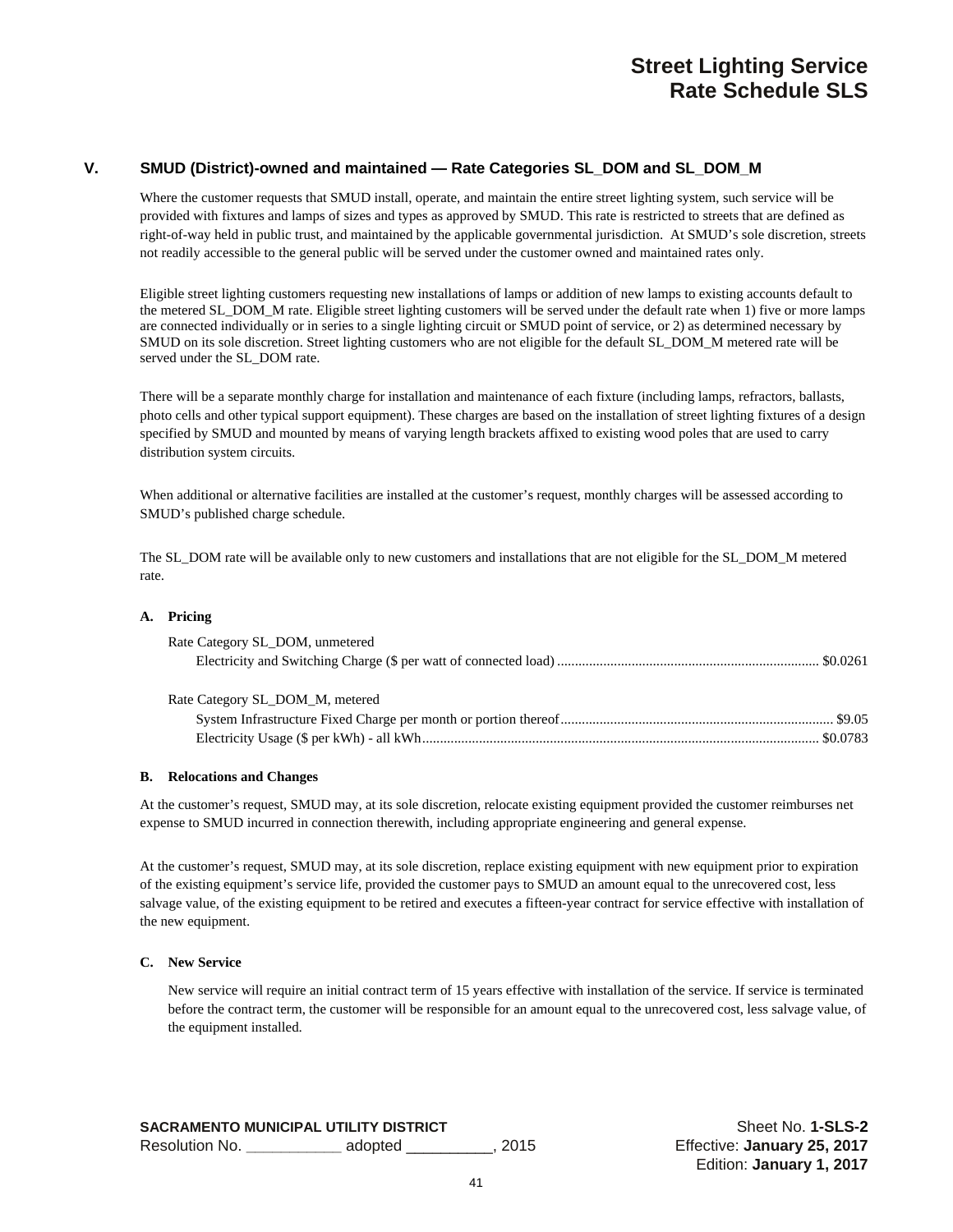# **Street Lighting Service Rate Schedule SLS**

#### **VI. Electricity Usage Surcharges**

Refer to the following rate schedules for details on electricity usage surcharges that apply to all kWh.

- **A. Solar Surcharge.** Refer to Rate Schedule 1–SB1.
- **B. Hydro Generation Adjustment (HGA).** Refer to Rate Schedule 1–HGA.

#### **VII. Conditions of Service**

- **A.** Service will be alternating current at a frequency of approximately 60 hertz, single phase, at voltages specified by SMUD. Lamps shall be controlled to operate from dusk to dawn each night so as to give approximately 4,000 hours of lighting service annually.
- **B.** When a customer requests that SMUD finance as well as install customer-owned street lighting equipment, provisions of Rule and Regulation 2 apply.
- **C.** Information on equipment that qualifies for rates on this schedule and the associated monthly charges is available, on SMUD's website, www.smud.org, or will be furnished upon request. SMUD will review this information at least once per year and update as necessary for additional approved equipment, technology improvements and pricing changes.
- **D.** SMUD will furnish a meter to provide service under the metered rate categories.

#### **VIII. Billing**

**A.** The manufacturer's rating in watts (including all auxiliary equipment) will be used as connected load**.** 

#### **B. Proration of Charges**

Billing periods for nonstandard lengths will be billed as follows:

- **1.** Service connected for 15 or more days during a billing period will be billed for a full month's service.
- **2.** Service connected for 1-14 days during a billing period will not be billed for such partial month's service.
- **3.** Service discontinued for 15 or more days during a billing period will not be billed for such partial month's service.
- **4.** Service discontinued for 1-14 days during a billing period will be billed for a full month's service.

*(End)*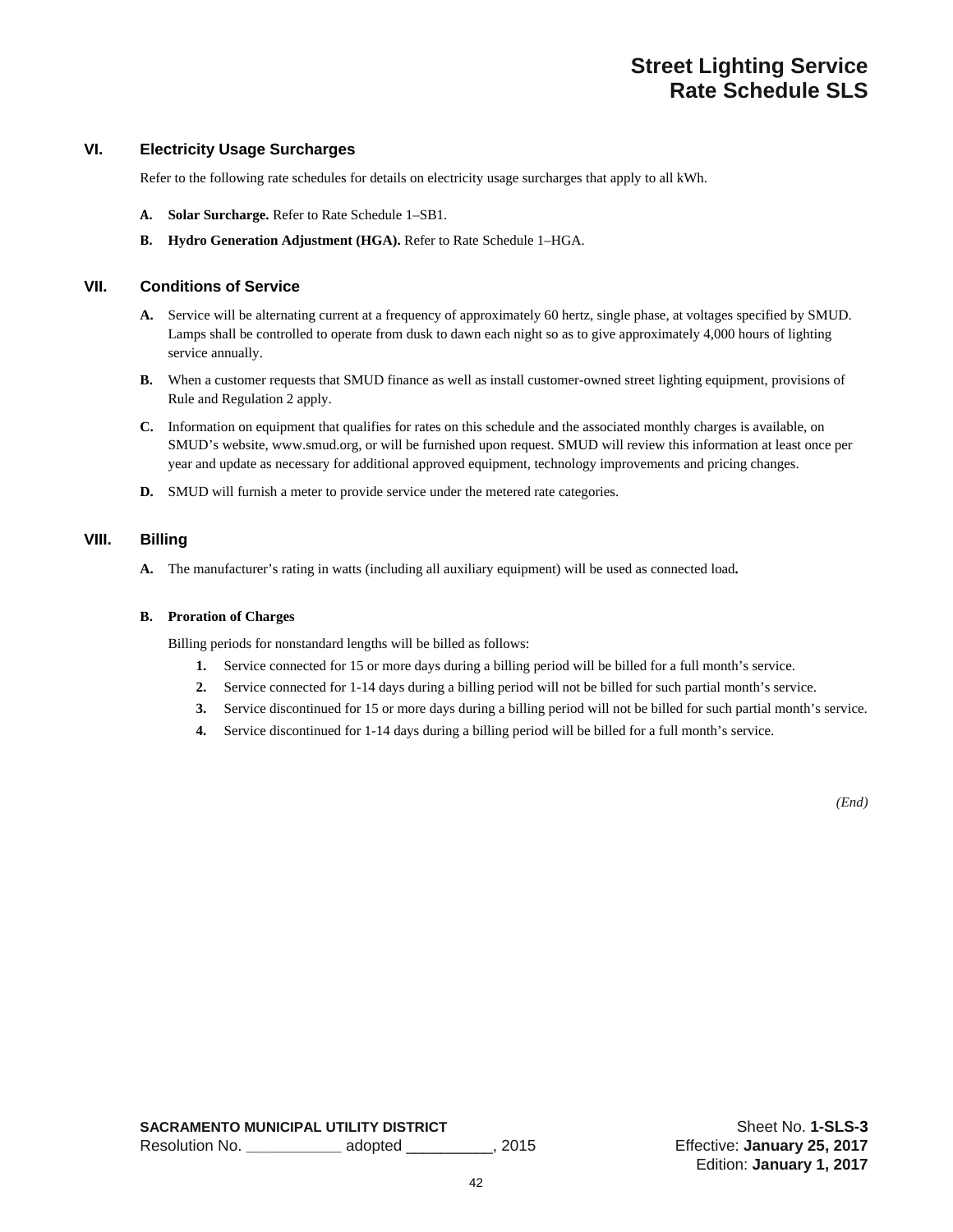# **Traffic Signal Service Rate Schedule TSS** *(Closed to new customers)*

#### **I. Applicability**

This Rate Schedule 1-TSS applies to electric service for pedestrian and vehicular traffic signal units, together with related control devices where the mounting standards, control supports, and signal equipment are owned and maintained by the customer.

For the purposes of this schedule a "month" is considered to be a single billing period of 27 to 34 days.

#### **II. Rate (Rate Category SL\_TSF)**

#### **Monthly Charges**

| For units not larger than 70 watts of connected load and not exceeding three lamps per unit, |  |
|----------------------------------------------------------------------------------------------|--|
| For units larger than 70 watts of connected load and not exceeding three lamps per unit,     |  |
|                                                                                              |  |

#### **III. Electricity Usage Surcharges**

Refer to the following rate schedules for details on electricity surcharges that apply to all kWh usage.

- **A. Solar Surcharge.** Refer to Rate Schedule 1-SB1.
- **B. Hydro Generation Adjustment (HGA).** Refer to Rate Schedule 1-HGA.

#### **IV. Conditions of Service**

- 1. Service shall be alternating current, at a frequency of approximately 60 hertz, single phase, at secondary voltages specified by SMUD.
- 2. No additional service will be provided by SMUD under Rate Schedule TSS. Upon notification by SMUD and installation of metering facilities, individual accounts will be transferred from Rate Schedule TSS to Rate Schedule TC ILS.

#### **V. Billing**

#### **A. Connected Load**

"Connected load" as used in this rate schedule shall be the sum of the capacities of all of the customer's equipment that may be operated from SMUD's lines at the same time.

#### **B. Billing Periods of Nonstandard Length**

Billing periods of nonstandard length will be billed as follows:

- 1. Service connected for 15 or more days during a billing period will be billed for a full month's service.
- 2. Service connected for 1-14 days during a billing period will not be billed for such partial month's service.
- 3. Service discontinued for 15 or more days during a billing period will not be billed for such partial month's service.
- 4. Service discontinued for 1-14 days during a billing period will be billed for a full month's service.

*(End)*

**SACRAMENTO MUNICIPAL UTILITY DISTRICT SHOW AND SHEET SHEET NO. 1-TSS-1** Resolution No. **\_\_\_\_\_\_\_\_\_\_** adopted \_\_\_\_\_\_\_\_\_, 2015 Effective: **January 1, 2017**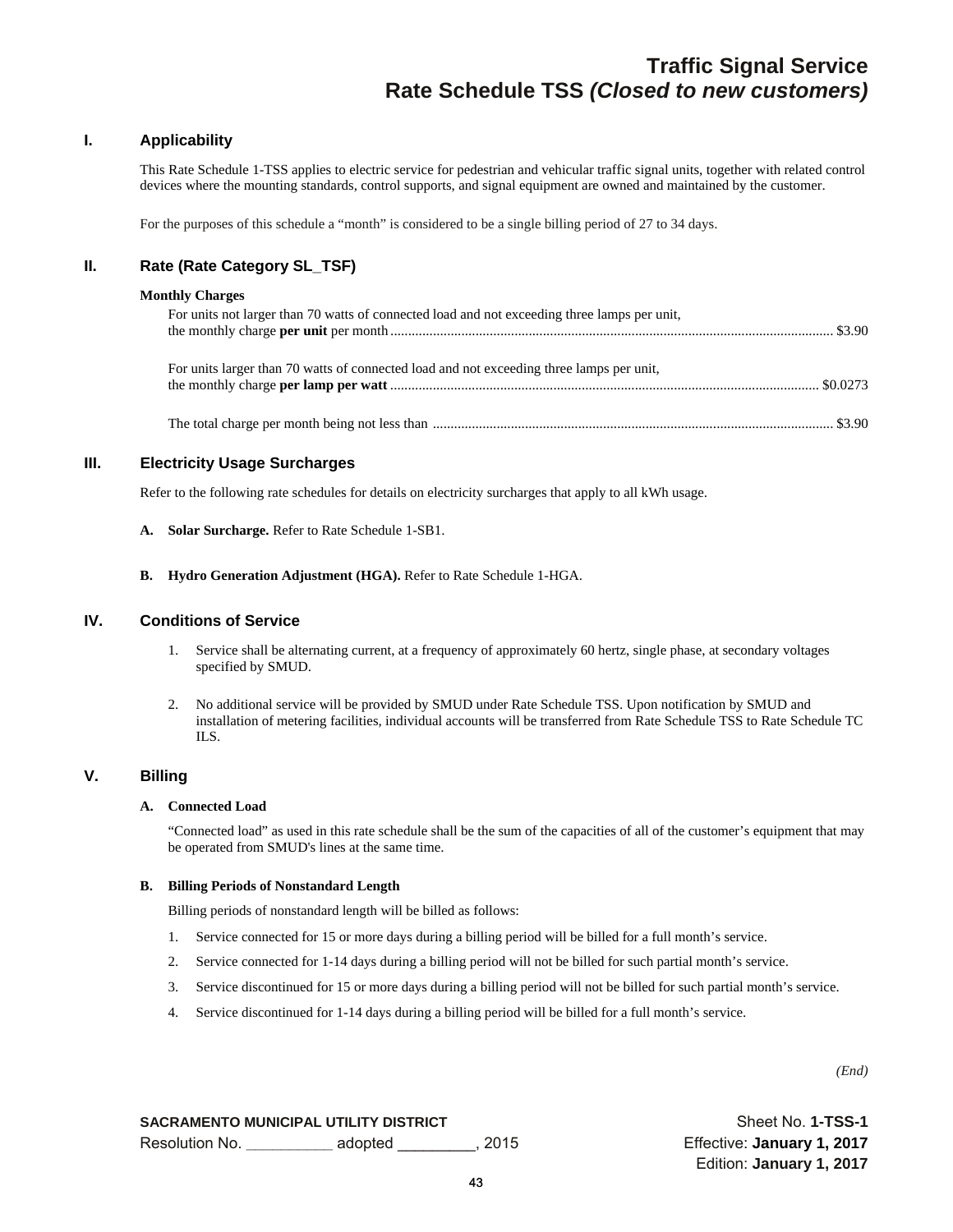# **Traffic Control Intersection Lighting Service Rate Schedule TC ILS**

#### **I. Applicability**

This Rate Schedule 1-TC ILS applies to electric service for pedestrian and vehicular traffic signal units, together with related control devices and associated intersection lighting where the mounting, standards, control supports, signal equipment, and luminaires are owned and maintained by the customer.

For the purposes of the following prices a "month" is considered to be a single billing period of 27 to 34 days.

#### **II. Rate (Rate Category TS\_F, TS)**

| <b>System Infrastructure Fixed Charge</b> |          |
|-------------------------------------------|----------|
|                                           |          |
| Plus                                      |          |
| <b>Electricity Usage Charge</b>           |          |
| $\frac{1}{2}$ / kWh                       | \$0.0983 |

#### **III. Electricity Usage Surcharges**

Refer to the following rate schedules for details on electricity surcharges that apply to all kWh usage.

- **A. Solar Surcharge.** Refer to Rate Schedule 1-SB1.
- **B. Hydro Generation Adjustment (HGA**)**.** Refer to Rate Schedule 1-HGA.

#### **IV. Conditions of Service**

- 1. Service shall be alternating current, at a frequency of approximately 60 hertz, single phase, at secondary voltages specified by SMUD, and at service points mutually agreed upon between the customer and SMUD.
- 2. Lamps for intersection lighting shall be controlled to operate from dusk to dawn each night so as to give approximately 4,000 hours of lighting service annually.
- 3. Where the monthly consumption of electricity is consistently small or can be predetermined with reasonable accuracy by reference to the capacity of equipment served and the hours of operation, SMUD may, with customer's consent, calculate electricity consumed in lieu of providing metering equipment (TS\_F).

#### **V. Billing**

For billing periods of less than 27 days or more than 34 days, System Infrastructure Fixed Charges will be prorated on the basis of the relationship between the length of the billing period and 30 days. No proration will be made on first-time billing when the total period of service is less than 30 days.

*(End)*

**SACRAMENTO MUNICIPAL UTILITY DISTRICT SHOW SHOW SHEET SHEET NO. 1-TC ILS-1** Resolution No. **\_\_\_\_\_\_\_\_\_\_** adopted \_\_\_\_\_\_\_\_\_\_, 2015 Effective: **January 1, 2017**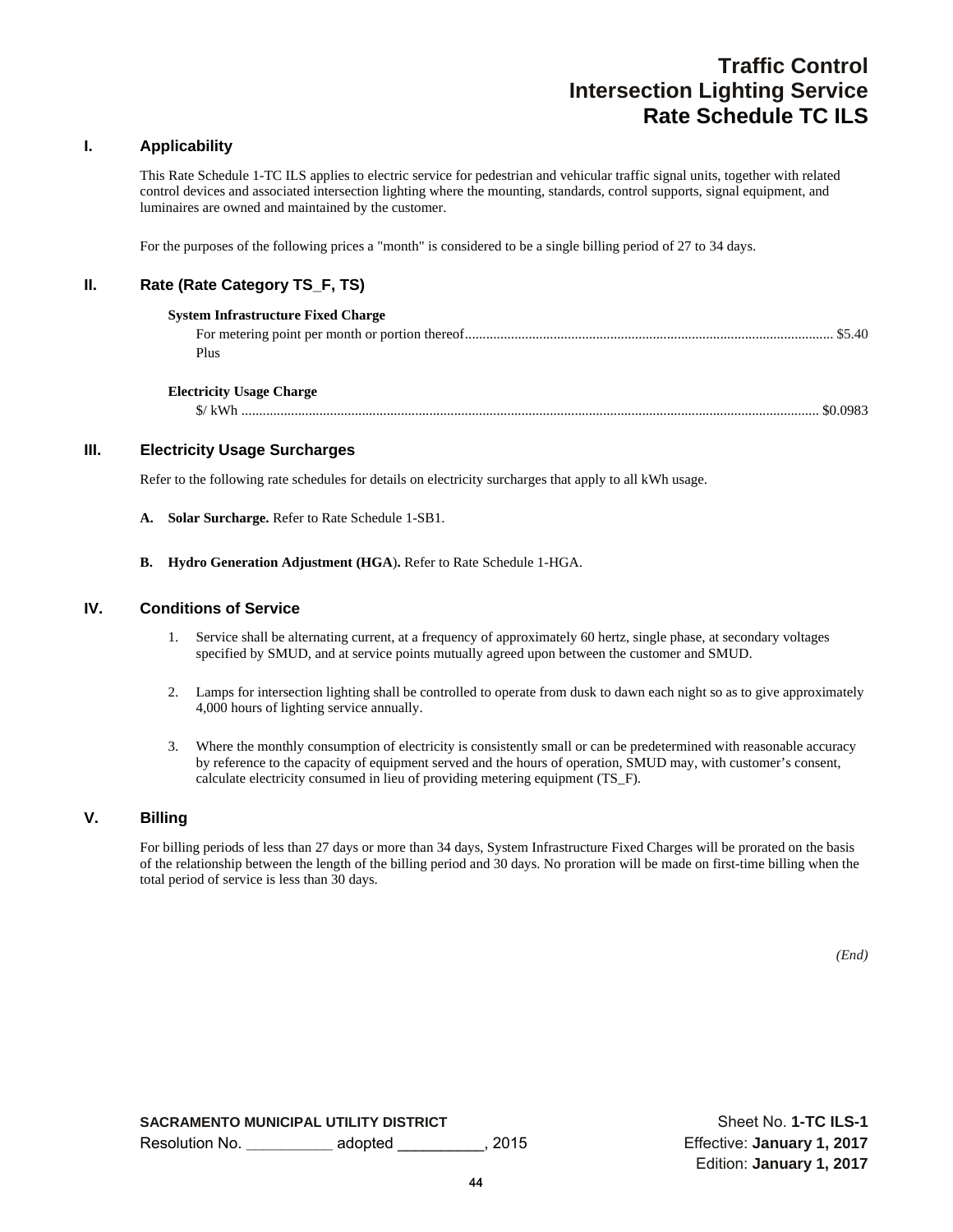# **Outdoor Night Lighting Service Rate Schedule NLGT**

#### **I. Applicability**

This Rate Schedule 1-NLGT applies to SMUD-owned and maintained outdoor overhead lighting service where Street Lighting Service Rate Schedule SLS does not apply. Service furnished under this schedule may be discontinued at any location where SMUD's overhead distribution facilities are relocated or converted to underground distribution facilities.

Lamps shall be supported on SMUD-owned poles that are used to carry distribution system circuits used for other SMUD purposes, and shall be at locations approved by SMUD.

#### **II. Rate**

There will be a separate monthly charge for installation and maintenance of each fixture (including lamps, refractors, ballasts, photocells and other typical support equipment). These charges are based upon the installation of street lighting fixtures of a design specified by SMUD and mounted by means of varying length brackets affixed to existing wood poles that are used to carry distribution system circuits.

#### **III. Electricity Usage Surcharges**

Refer to the following rate schedules for details on electricity surcharges that apply to all kWh usage.

- **A. Solar Surcharge.** Refer to Rate Schedule 1-SB1.
- **B. Hydro Generation Adjustment (HGA).** Refer to Rate Schedule 1-HGA.

#### **IV. Lamp Servicing and Relocations**

- A. Upon receipt of notice from the customer that light fails to operate as scheduled, SMUD will, within a reasonable period of time, make the necessary repairs.
- B. SMUD will, at the customer's request, relocate existing outdoor lighting service equipment, provided the customer reimburses SMUD for the relocation cost.

#### **V. Conditions of Service**

- A. Service shall be alternating current at a frequency of approximately 60 hertz, single phase.
- B. Where new facilities are required in order to provide service for an applicant under this rate, SMUD may require a contract for service for a period not to exceed three years.
- C. Information on equipment that qualifies for this rate schedule and the associated monthly charge is available on the SMUD website, www.smud.org, or will be furnished upon request. SMUD will review this information at least annually and update as appropriate. SMUD retains the right to modify the listing of approved fixtures and lamps to accommodate changing technology or other business needs criteria.

#### **VI. Billing**

#### **A. Connected Load**

The manufacturer's rating in watts (including all auxiliary equipment) will be used as connected load.

**SACRAMENTO MUNICIPAL UTILITY DISTRICT SHEET NO. 1-NLGT-1** Resolution No. **\_\_\_\_\_\_\_\_\_\_\_** adopted \_\_\_\_\_\_\_\_\_\_\_, 2015 Effective: **January 1, 2017**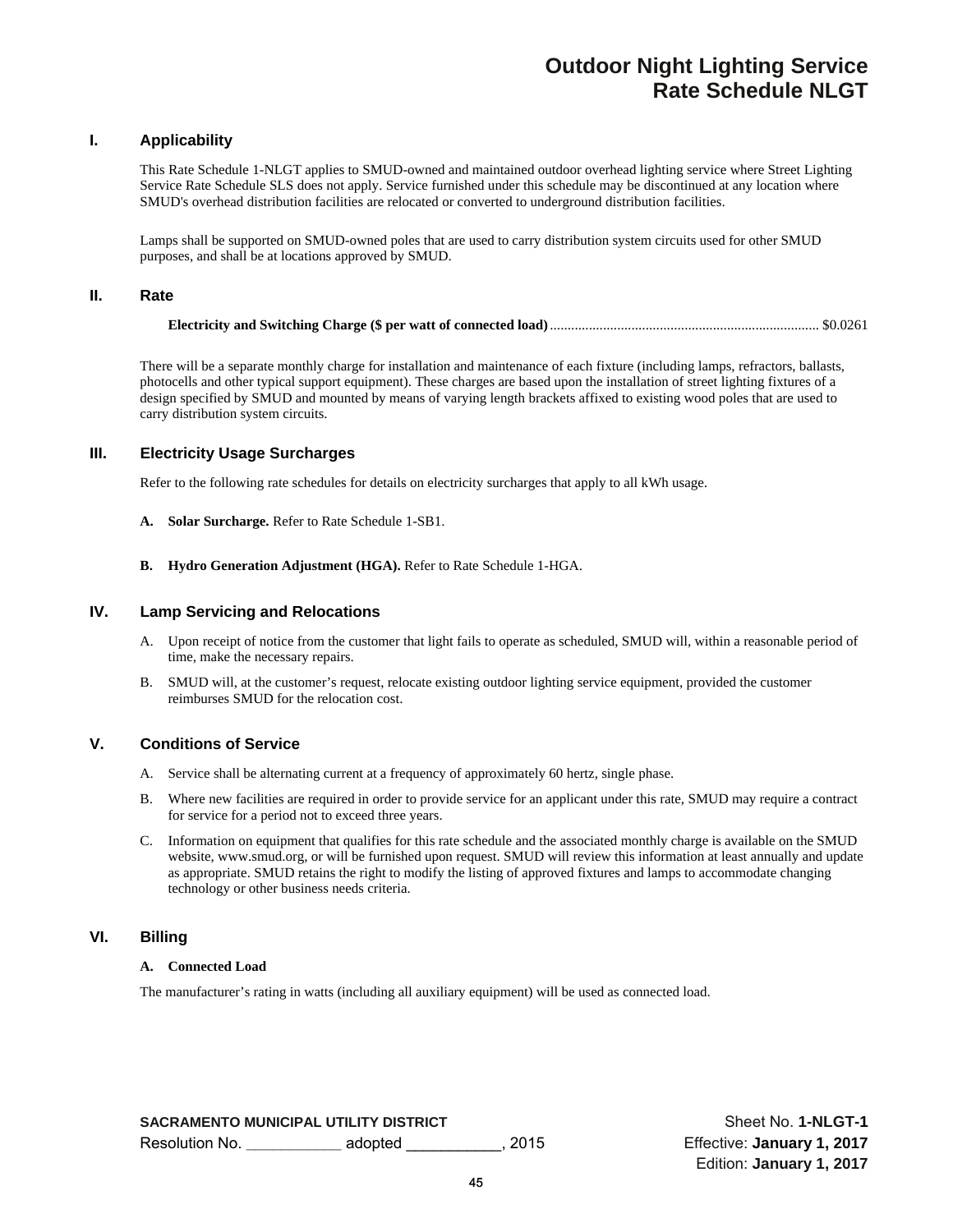# **Outdoor Night Lighting Service Rate Schedule NLGT**

#### **B. Proration of Charges**

The monthly charge will be prorated during nonstandard billing periods. The following table shows the basis for the proration during these circumstances.

| <b>Billing Circumstance</b>         | <b>Basis for Proration</b>                                   |
|-------------------------------------|--------------------------------------------------------------|
| Bill period is shorter than 27 days | Relationship between the length of the billing period and 30 |
| Bill period is longer than 34 days  | days                                                         |

**SACRAMENTO MUNICIPAL UTILITY DISTRICT** SACRAMENTO MUNICIPAL UTILITY DISTRICT Resolution No. **\_\_\_\_\_\_\_\_\_\_\_** adopted \_\_\_\_\_\_\_\_\_\_\_, 2015 Effective: **January 1, 2017**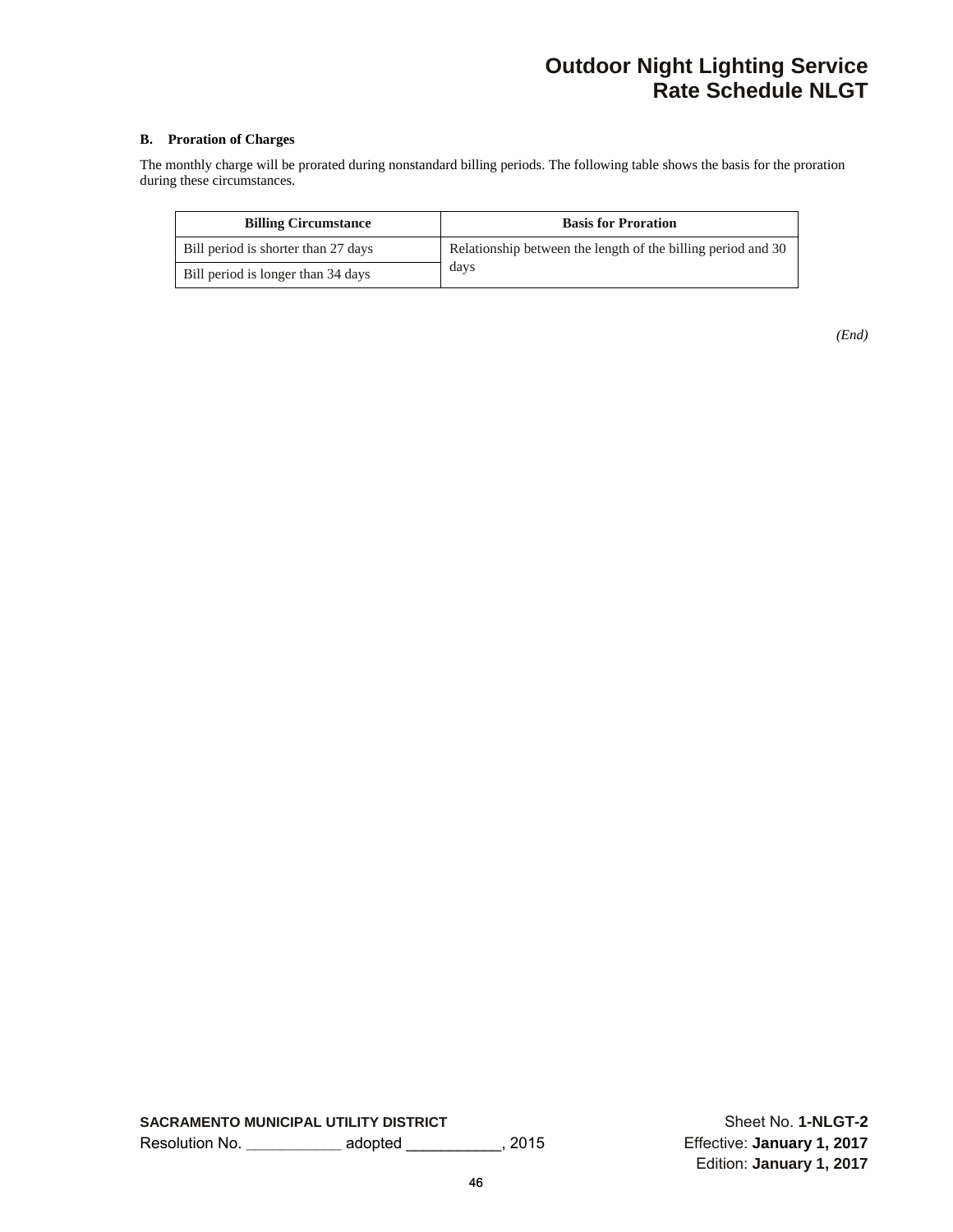# **Distribution Wheeling Service Rate Schedule DWS**

### **I. Applicability**

This Rate Schedule 1-DWS is optional for customers requesting Distribution Wheeling Service. SMUD may, at its sole discretion, provide Distribution Wheeling Service to Independent Power Producers and Cogenerators, also referred to as Merchant Generators, within SMUD territory, who establish a need for this service. Wheeling service requests will be evaluated on a case by case basis and may be limited by availability of distribution system capacity. This rate has been developed for wholesale power transactions and SMUD will not wheel non-SMUD power to its retail customers under this rate.

This Rate Schedule 1-DWS is available to entities owning generating facilities that meet the following conditions:

- The entity's generating facility is connected to SMUD's distribution system; and
- The entity has a power purchase (offtake) agreement for the output of the generating facility with an entity other than SMUD; and
- Power delivery under the power purchase agreement occurs at a location outside of the SMUD system.

Under this service, the power from the associated generating facility will be wheeled (transferred) across SMUD's distribution system from the point of interconnection to SMUD's distribution system (Interconnection Point) to SMUD's bulk power system. Entities taking service under this rate schedule will also be required to take Transmission Wheeling Service from SMUD under the SMUD Open Access Transmission Tariff (OATT).

Service under this schedule is on a first-come, first-served basis and is available unless the usage of these wheeling facilities would be detrimental to SMUD. This schedule is available for interconnection of the qualified generating facility to the SMUD distribution system, wherever that may occur within the SMUD service territory.

#### **II. Rates**

| <b>Distribution Wheeling Charge</b> | $12/21 \text{ kV}^*$ | $69~{\rm kV^*}$ |
|-------------------------------------|----------------------|-----------------|
| \$/kilowatt-month                   | \$6.434              | \$1.495         |

\* includes all path charges to SMUD's bulk power system

#### **III. Conditions of Service**

#### **A. Application for Service**

Any entity requesting service under this rate schedule must submit an application for Distribution Wheeling Service. Application for such service is available at the SMUD website, www.smud.org.

#### **B. Required Service Contract**

The entity taking wheeling service under the rate schedule shall execute a Distribution Wheeling Agreement (DWA) in accordance with SMUD Policy and Procedure 8-05.

#### **C. Reservation Deposit**

The entity requesting service under this rate schedule will be required to submit a deposit equal to one month of service under this rate. The deposit will be refundable up until the time that the entity commits to service by execution of the DWA. Once the DWA is executed, the reservation deposit becomes a nonrefundable payment for the first month of service under the rate schedule.

#### **D. Term**

Applicant must specify, at the time of application, the start date for the requested service. Applicant must also specify the duration that is requested for service. SMUD will accept applications for service up to 20 years.

|                | SACRAMENTO MUNICIPAL UTILITY DISTRICT |        |
|----------------|---------------------------------------|--------|
| Resolution No. | adopted                               | . 2015 |

**Sheet No. 1-DWS-1** Effective: January 1, 2017 Edition: **January 1, 2017**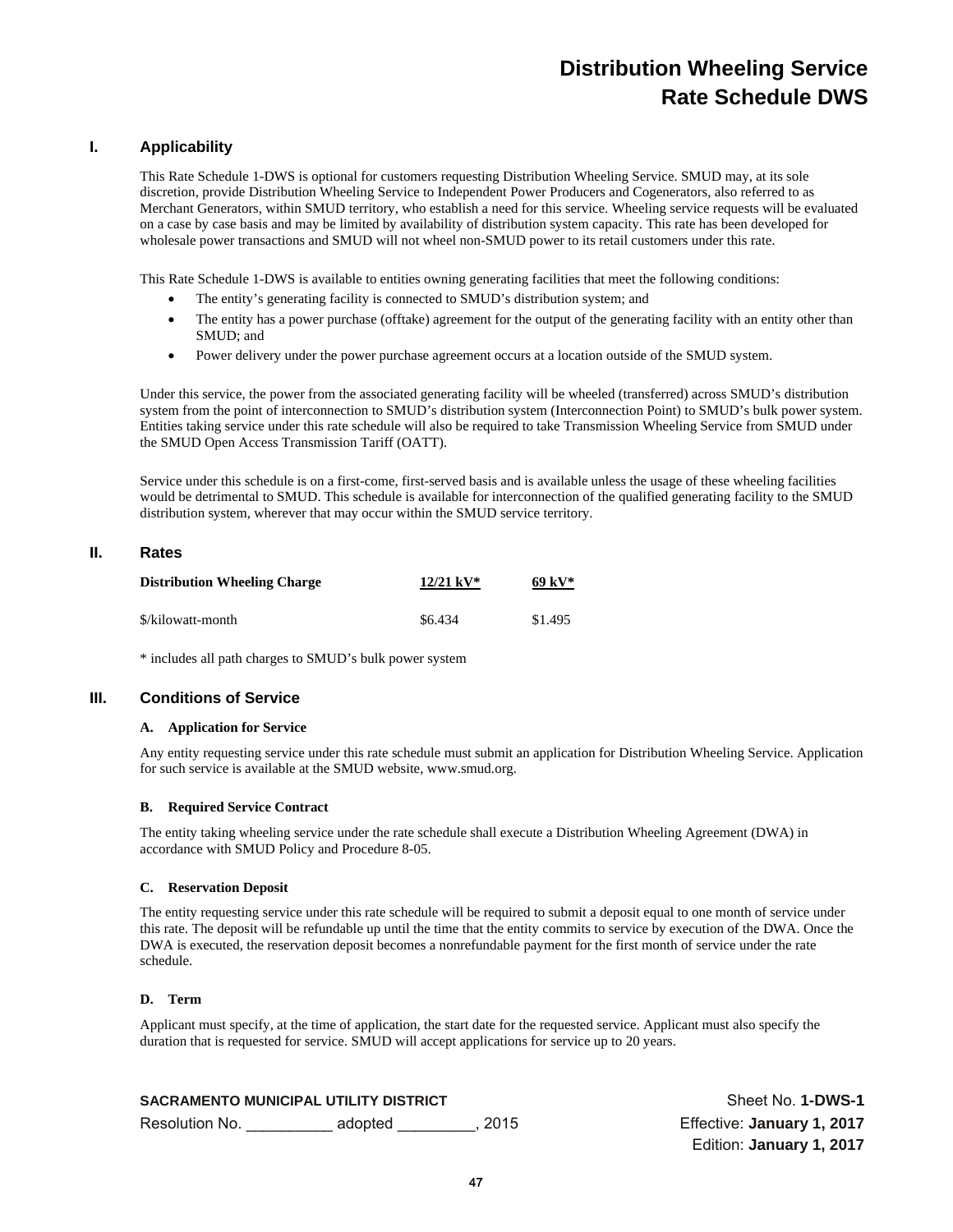# **Distribution Wheeling Service Rate Schedule DWS**

#### **E. Application Under SMUD'S OATT**

Applicants must also make application for Transmission Service under SMUD's Open Access Transmission Tariff.

#### **F. Definitions**

The following definitions apply to this schedule:

- 1. Applicant: The entity requesting service under this rate schedule.
- 2. Distribution Wheeling: The transfer of Merchant Generator power at 12 kV, 21 kV, or 69 kV for delivery to a third party outside SMUD service territory.

#### **G. Electrical Interconnection**

Applicant must also make a request for interconnection that complies with SMUD's Rule and Regulation 21 process for interconnection, and must meet the requirements of Rule and Regulation 21, which include executing an Interconnection Agreement with SMUD. Any resources *not* meeting the Rule and Regulation 21 requirements will not be eligible for service under this schedule.

#### **H. Metering Requirements**

Distributed generation resources receiving service under this schedule shall comply with all applicable rules in installing metering equipment appropriate for full output monitoring agreements, and which can be read daily by electronic means acceptable to SMUD. The customer shall be responsible for procuring and maintaining any communication link required by SMUD for retrieving meter data.

#### **IV. Line Losses**

Merchant Generators taking service under this rate schedule will be assessed a line loss factor. Line losses will be applied as the electricity transitions from one voltage level to another. The line losses by voltage level are as follows:

| Voltage Level | Loss Factor |
|---------------|-------------|
| 12/21kV       | 4.06%       |
| 69kV          | 1.53%       |

SMUD reserves the right to update the line loss factor annually on January 1.

Line losses will be applied to the amount of generated electricity that is measured at the point of interconnection between the Merchant Generator's facility and SMUD's electrical system.

*(End)* 

**SACRAMENTO MUNICIPAL UTILITY DISTRICT SHEET NO SHEET NO. 1-DWS-2** Resolution No. \_\_\_\_\_\_\_\_\_\_ adopted \_\_\_\_\_\_\_\_\_, 2015 Effective: **January 1, 2017**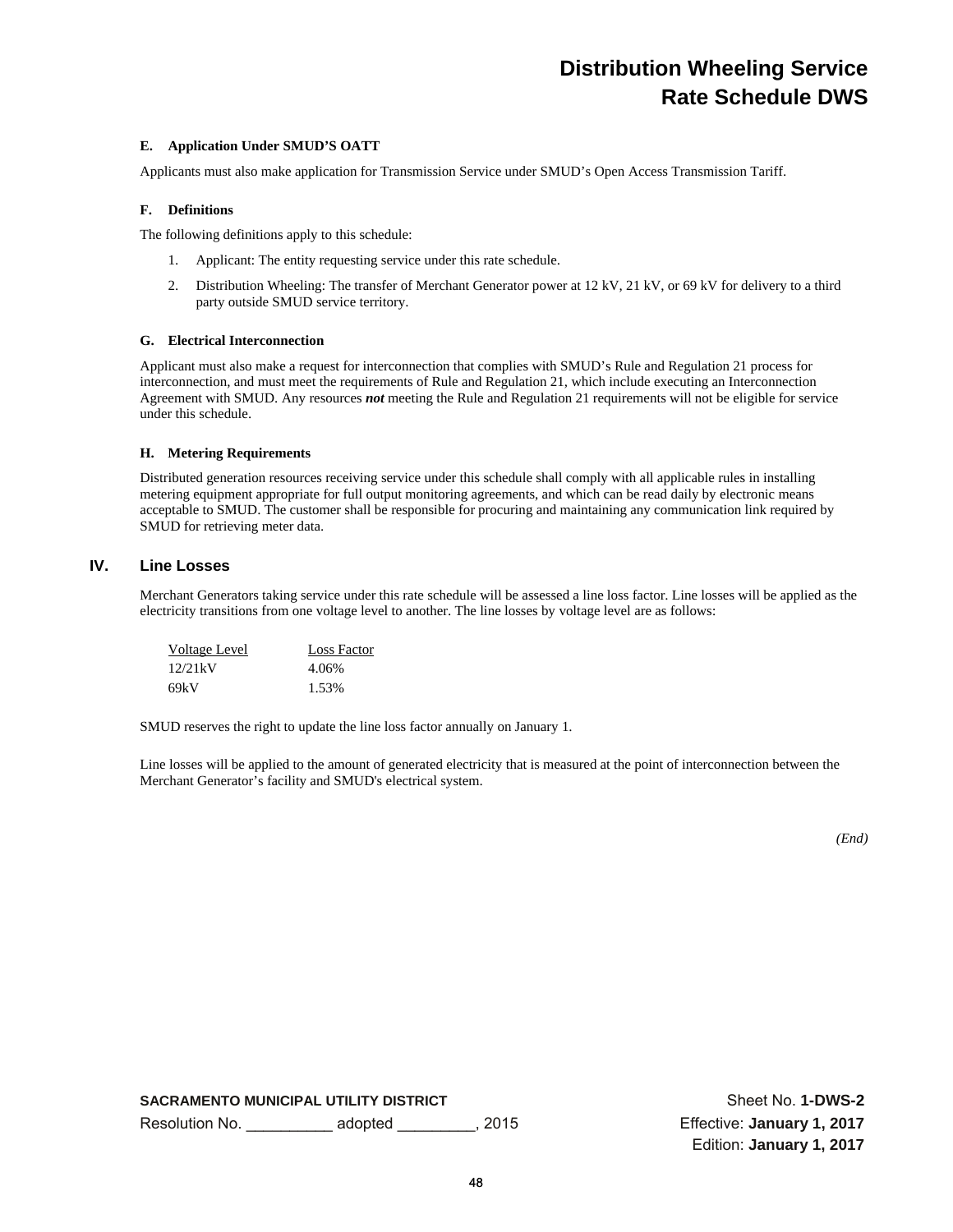# **Combined Heat and Power (CHP) Distributed Generation Rate Schedule CHP**

#### **I. Applicability**

This Rate Schedule 1-CHP is optional for customers who wish to sell all excess generation to SMUD from an eligible Combined Heat and Power (CHP) generation facility with a capacity of 3 MW or less operating in parallel with SMUD's distribution system, or with a capacity of 20 MW or less operating in parallel with SMUD's subtransmission system. The facility must continuously meet the qualifications in Section IV General Conditions. This schedule applies solely to the excess generation delivered to SMUD.

#### **II. Pricing Structure**

Under this schedule, SMUD will pay the customer the applicable price for metered energy delivered by the eligible CHP facility during the time periods specified in this schedule.

#### **A. Excess Generation Prices**

The CHP excess generation prices will be posted at SMUD's website, www.smud.org. Prices will be differentiated by delivery voltage, season and time-of-day. CHP excess generation prices will be reset each January 1 and apply for that calendar year to all CHP excess generation delivered to SMUD, regardless of the date of the CHP commissioning and interconnection to SMUD's system, or the effective date of the Power Purchase Agreement (PPA) and Interconnection Agreement.

The CHP excess generation prices reflect SMUD's underlying avoided costs for procurement and delivery of comparable power during the specified terms and time periods. The avoided cost is made up of the following components:

- Market Energy Price
- Losses by voltage level
- Transmission and Distribution

SMUD will typically pay for CHP excess generation based on the voltage at the point of delivery to the SMUD system. However, to the extent that SMUD must step up the excess generation to a higher voltage level in order to serve its customers, the pricing for the excess CHP generation will be based on the higher voltage level.

#### **B. Time-of-Delivery Periods**

| <b>Season</b> | <b>Months</b> | <b>Super Peak</b>     | On Peak                    | Off Peak        |
|---------------|---------------|-----------------------|----------------------------|-----------------|
| Summer        | June - Sept   | $2:00$ to $8:00$ p.m. | 6:00 a.m. to 2:00 p.m. $&$ |                 |
| Fall & Winter | Oct - Feb     | $Mon - Sat$ except    | $8:00$ p.m. to 10:00 p.m.  | All other hours |
| Spring        | Mar - May     | holidays              | Mon - Sat except holidays  |                 |

Off-peak pricing shall apply during the following holidays:

| Holiday                 | <b>Month</b> | Date    |
|-------------------------|--------------|---------|
| New Year's Day          | January      |         |
| Memorial Day            | May          | Last 1  |
| Independence Day        | July         |         |
| Labor Day               | September    | First 1 |
| <b>Thanksgiving Day</b> | November     | Fourt   |
| Christmas Day           | December     | 25      |
|                         |              |         |

May Last Monday September First Monday November Fourth Thursday

**SACRAMENTO MUNICIPAL UTILITY DISTRICT SHEET CONSUMING SHEET NO. 1-CHP-1** Resolution No. **\_\_\_\_\_\_\_\_\_\_** adopted \_\_\_\_\_\_\_\_\_\_, 2015 Effective: **January 1, 2017**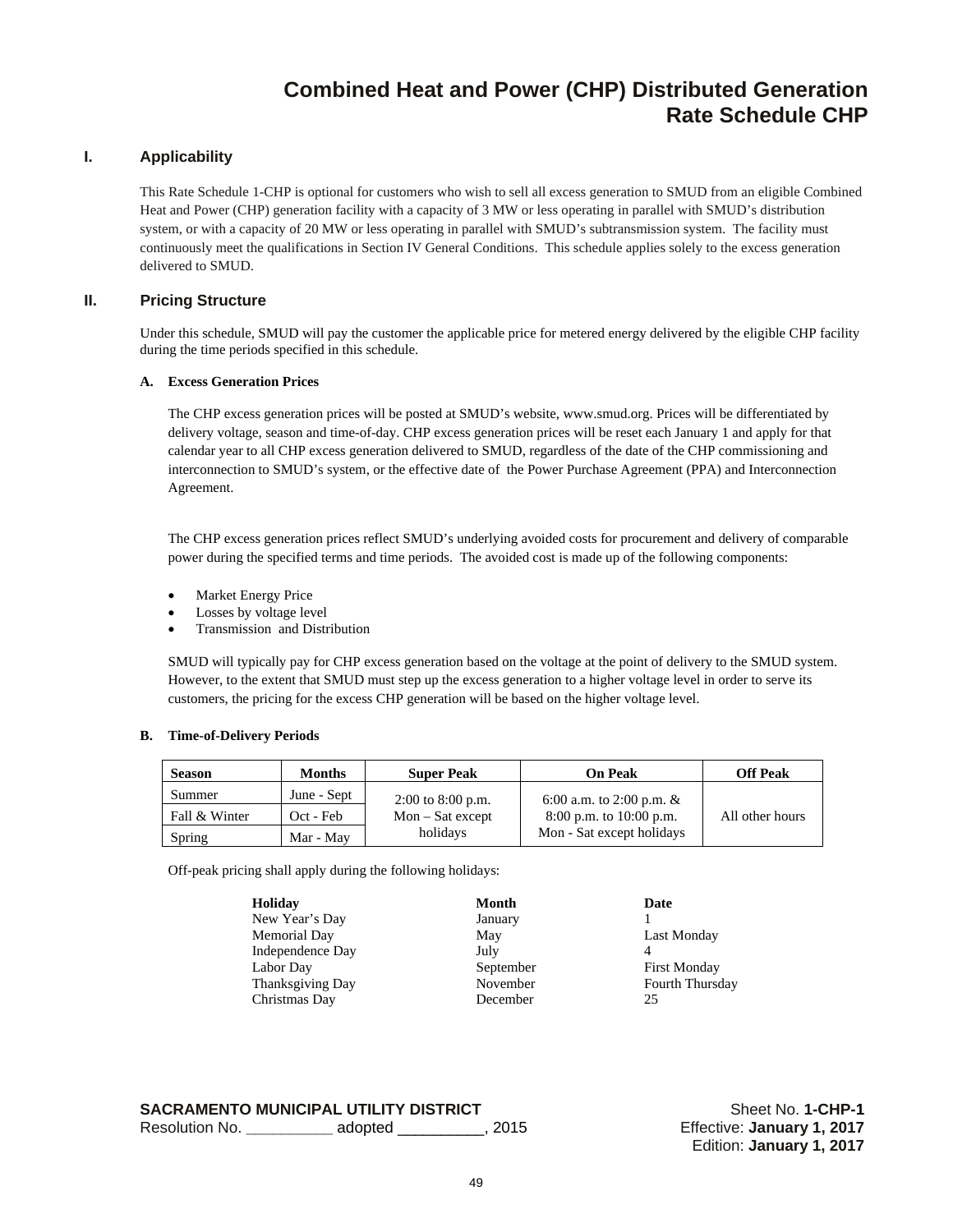# **Combined Heat and Power (CHP) Distributed Generation Rate Schedule CHP**

#### **III. Charges**

#### **A. Reserved Capacity Charge**

The customer shall pay a monthly Reserved Capacity Charge to compensate SMUD for standing ready to supply supplemental service, backup electricity, and other services/electricity during interruptions in the CHP facility's operation. The Reserved Capacity Charge is based on the greater of the following:

- The customer's Maximum Anticipated Demand or actual monthly demand, if higher, multiplied by the Reserved Capacity Rate per kW shown below; or
- The Generator Installed Capacity of the CHP facility multiplied by the Reserved Capacity Rate per kW shown below.

|                                        | <b>Secondary &amp; Primary</b> | Subtransmission |
|----------------------------------------|--------------------------------|-----------------|
| <b>Reserved Capacity Rate (per kW)</b> | \$6.30                         | \$6.05          |

#### **1. Maximum Anticipated Demand**

The initial maximum anticipated demand will be the customer's maximum monthly demand in the prior 18 months at the time the PPA is executed.

#### **2. Generator Installed Capacity**

The Generator Installed Capacity of the facility will be set forth in the PPA.

#### **3. Reset of Reserved Capacity Basis**

If, at any time, the customer's actual monthly demand exceeds the Generator Installed Capacity of the CHP facility, the demand used to calculate the Reserved Capacity Charge will be reset to use the newly established demand as the basis for the charge.

#### **B. Data Communications Charges**

The customer shall be responsible for procuring and maintaining any communication link required by SMUD for retrieving meter data. Ongoing data communication charges paid by SMUD on behalf of the customer will be passed through to the customer and will appear on the customer's monthly SMUD bill.

#### **C. Other Charges**

SMUD will continue to bill for all appropriate charges under the applicable rate schedule for SMUD supplied power to the customer. These charges include without limitation System Infrastructure Fixed Charge, Electricity Usage charges, surcharges, and taxes. Site Infrastructure Charges and Summer Super Peak Demand Charges are applicable if the sum of these two charges is greater than the Reserved Capacity Charge. Each month, the Reserved Capacity Charge will be compared to the sum of the Site Infrastructure Charge plus any Summer Super Peak Demand Charge. On the monthly bill, the customer will be charged the greater of the two calculations, but not both. The monthly bill will also include applicable metering and data communications charges.

#### **IV. Conditions of Service**

#### **A. Eligible CHP Facility**

To be eligible for this schedule, the CHP facility shall maintain without interruption certification by the California Energy Commission (CEC) as outlined in the CEC's "Guidelines for Certification of Combined Heat and Power Systems Pursuant

| <b>SACRAMENTO MUNICIPAL UTILITY DISTRICT</b> |         |        |
|----------------------------------------------|---------|--------|
| Resolution No.                               | adopted | . 2015 |

**Sheet No. 1-CHP-2** Effective: January 1, 2017 Edition: **January 1, 2017**